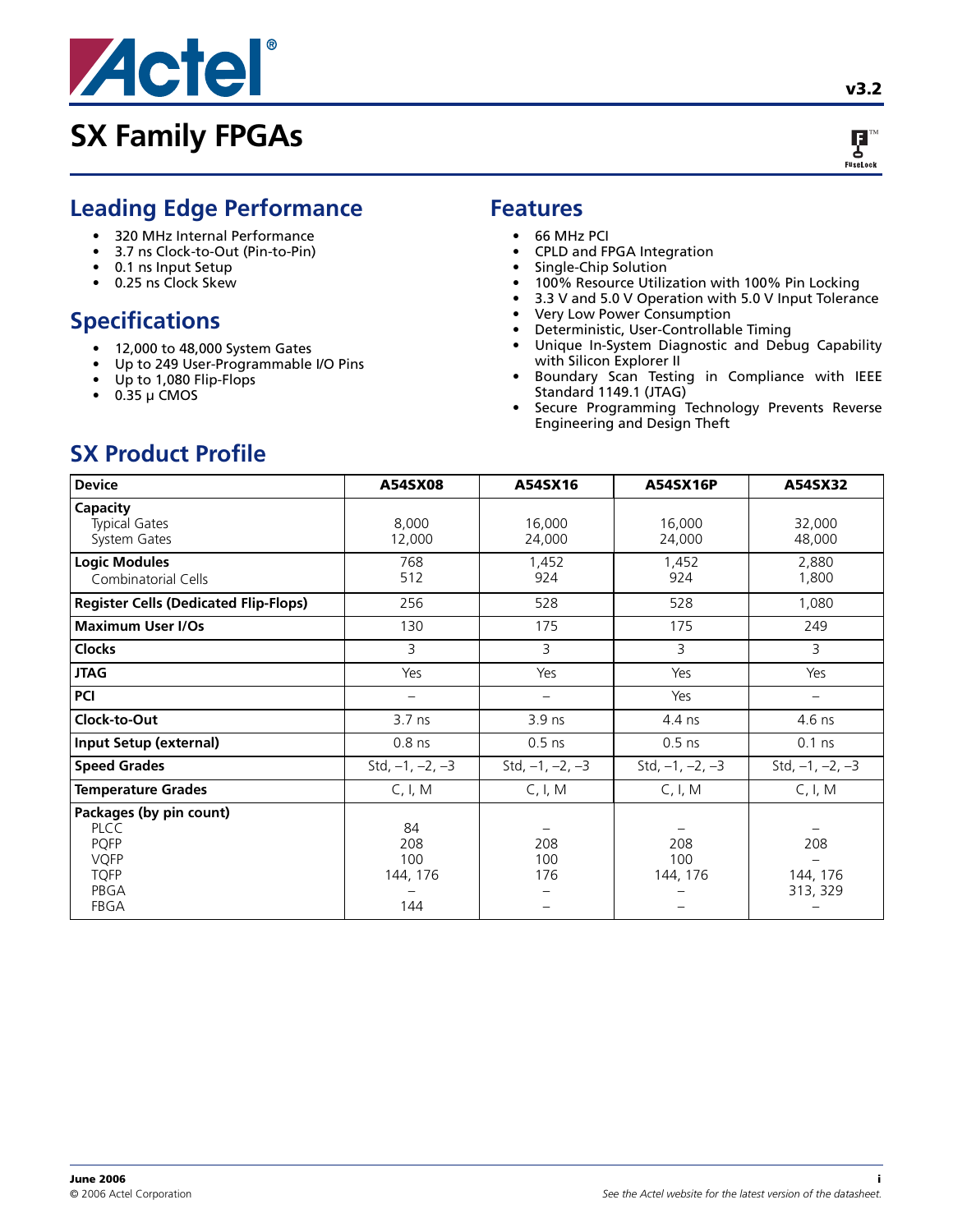## <span id="page-1-0"></span>**Ordering Information**



### **Plastic Device Resources**

|               |                          |                               |                               |                               | User I/Os (including clock buffers) |                        |                        |                               |
|---------------|--------------------------|-------------------------------|-------------------------------|-------------------------------|-------------------------------------|------------------------|------------------------|-------------------------------|
| <b>Device</b> | <b>PLCC</b><br>84-Pin    | <b>VQFP</b><br><b>100-Pin</b> | <b>PQFP</b><br><b>208-Pin</b> | <b>TQFP</b><br><b>144-Pin</b> | <b>TOFP</b><br><b>176-Pin</b>       | <b>PBGA</b><br>313-Pin | <b>PBGA</b><br>329-Pin | <b>FBGA</b><br><b>144-Pin</b> |
| A54SX08       | 69                       | 81                            | 130                           | 113                           | 128                                 |                        | -                      | 111                           |
| A54SX16       |                          | 81                            | 175                           |                               | 147                                 |                        |                        |                               |
| A54SX16P      |                          | 81                            | 175                           | 113                           | 147                                 |                        | -                      |                               |
| A54SX32       | $\overline{\phantom{0}}$ |                               | 174                           | 113                           | 147                                 | 249                    | 249                    |                               |

*Note: Package Definitions (Consult your local Actel sales representative for product availability):*

*PLCC = Plastic Leaded Chip Carrier*

*PQFP = Plastic Quad Flat Pack*

*TQFP = Thin Quad Flat Pack*

*VQFP = Very Thin Quad Flat Pack*

*PBGA = Plastic Ball Grid Array*

*FBGA = Fine Pitch (1.0 mm) Ball Grid Array*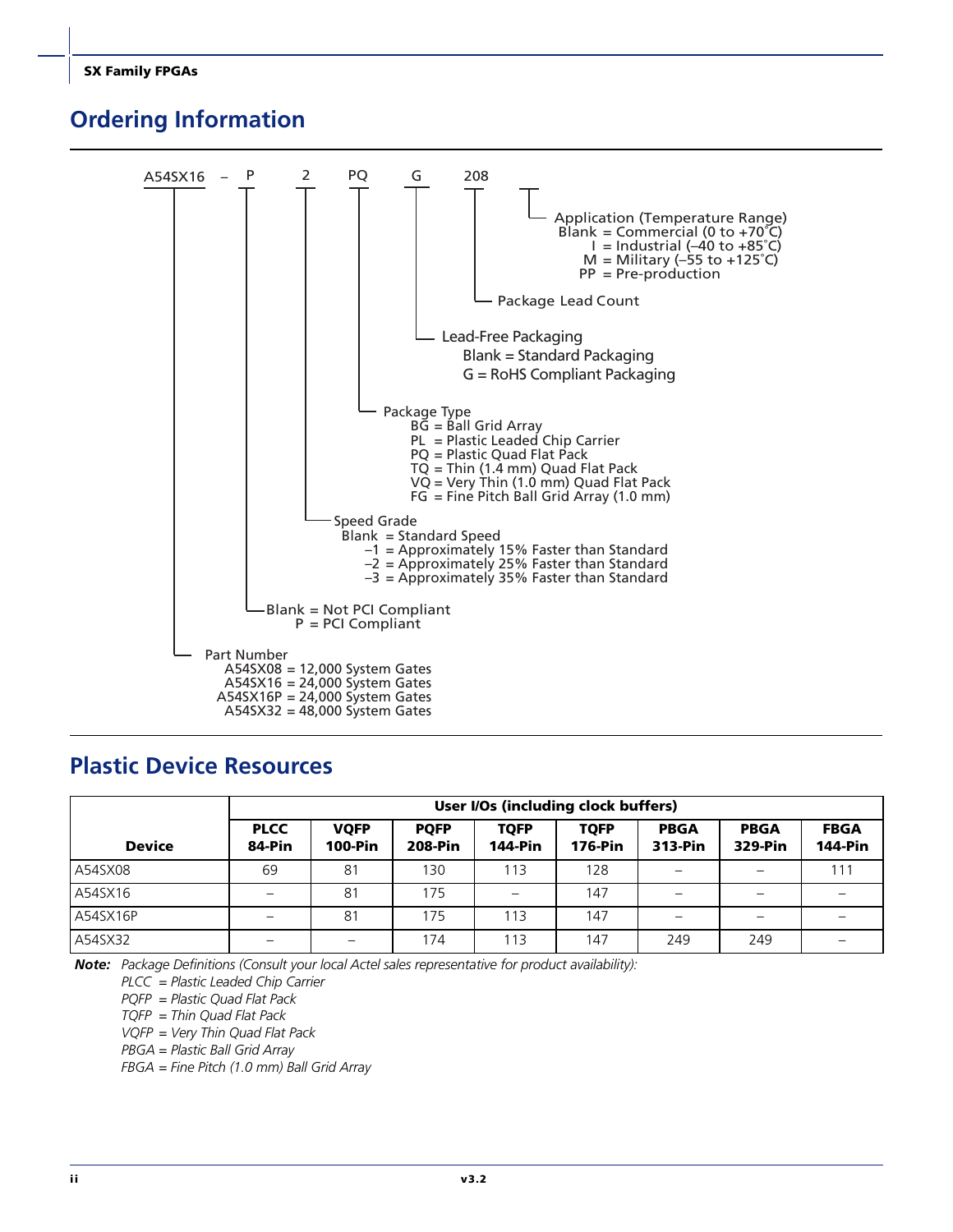

# **Table of Contents**

### **[SX Family FPGAs](#page-4-0)**

| A54SX16P DC Specifications (3.3 V PCI Operation)  1-12 |
|--------------------------------------------------------|
| A54SX16P AC Specifications (3.3 V PCI Operation)  1-13 |
|                                                        |
|                                                        |
|                                                        |
|                                                        |
|                                                        |

### **[Package Pin Assignments](#page-38-0)**

### **[Datasheet Information](#page-62-0)**

| International Traffic in Arms Regulations (ITAR) and Export Administration |  |
|----------------------------------------------------------------------------|--|
|                                                                            |  |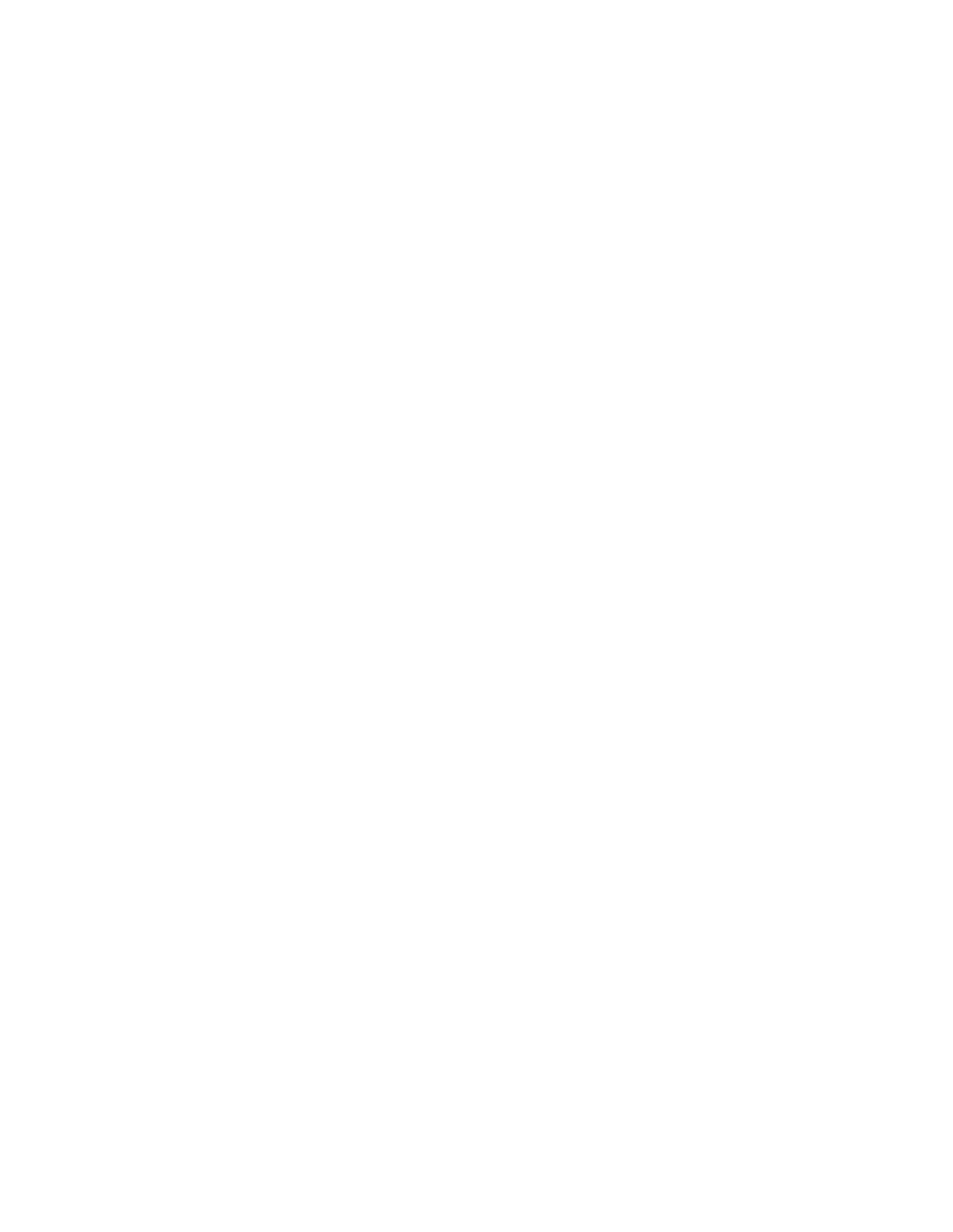

## <span id="page-4-1"></span><span id="page-4-0"></span>**General Description**

The Actel SX family of FPGAs features a sea-of-modules architecture that delivers device performance and integration levels not currently achieved by any other FPGA architecture. SX devices greatly simplify design time, enable dramatic reductions in design costs and power consumption, and further decrease time to market for performance-intensive applications.

The Actel SX architecture features two types of logic modules, the combinatorial cell (C-cell) and the register cell (R-cell), each optimized for fast and efficient mapping of synthesized logic functions. The routing and interconnect resources are in the metal layers above the logic modules, providing optimal use of silicon. This enables the entire floor of the device to be spanned with an uninterrupted grid of fine-grained, synthesis-friendly logic modules (or "sea-of-modules"), which reduces the distance signals have to travel between logic modules. To minimize signal propagation delay, SX devices employ both local and general routing resources. The high-speed local routing resources (DirectConnect and FastConnect) enable very fast local signal propagation that is optimal for fast counters, state machines, and datapath logic. The general system of segmented routing tracks allows any logic module in the array to be connected to any other logic or I/O module. Within this system, propagation delay is minimized by limiting the number of antifuse interconnect elements to five (90 percent of connections typically use only three antifuses). The unique local and general routing structure featured in SX devices gives fast and predictable performance, allows 100 percent pin-locking with full logic utilization, enables concurrent PCB development, reduces design time, and allows designers to achieve performance goals with minimum effort.

Further complementing SX's flexible routing structure is a hardwired, constantly loaded clock network that has been tuned to provide fast clock propagation with minimal clock skew. Additionally, the high performance of the internal logic has eliminated the need to embed latches or flip-flops in the I/O cells to achieve fast clockto-out or fast input setup times. SX devices have easy to use I/O cells that do not require HDL instantiation, facilitating design reuse and reducing design and verification time.

## <span id="page-4-2"></span>**SX Family Architecture**

The SX family architecture was designed to satisfy nextgeneration performance and integration requirements for production-volume designs in a broad range of applications.

### **Programmable Interconnect Element**

The SX family provides efficient use of silicon by locating the routing interconnect resources between the Metal 2 (M2) and Metal 3 (M3) layers [\(Figure 1-1 on page 1-2](#page-5-0)). This completely eliminates the channels of routing and interconnect resources between logic modules (as implemented on SRAM FPGAs and previous generations of antifuse FPGAs), and enables the entire floor of the device to be spanned with an uninterrupted grid of logic modules.

Interconnection between these logic modules is achieved using The Actel patented metal-to-metal programmable antifuse interconnect elements, which are embedded between the M2 and M3 layers. The antifuses are normally open circuit and, when programmed, form a permanent low-impedance connection.

The extremely small size of these interconnect elements gives the SX family abundant routing resources and provides excellent protection against design pirating. Reverse engineering is virtually impossible because it is extremely difficult to distinguish between programmed and unprogrammed antifuses, and there is no configuration bitstream to intercept.

Additionally, the interconnect elements (i.e., the antifuses and metal tracks) have lower capacitance and lower resistance than any other device of similar capacity, leading to the fastest signal propagation in the industry.

#### **Logic Module Design**

The SX family architecture is described as a "sea-ofmodules" architecture because the entire floor of the device is covered with a grid of logic modules with virtually no chip area lost to interconnect elements or routing. The Actel SX family provides two types of logic modules, the register cell (R-cell) and the combinatorial cell (C-cell).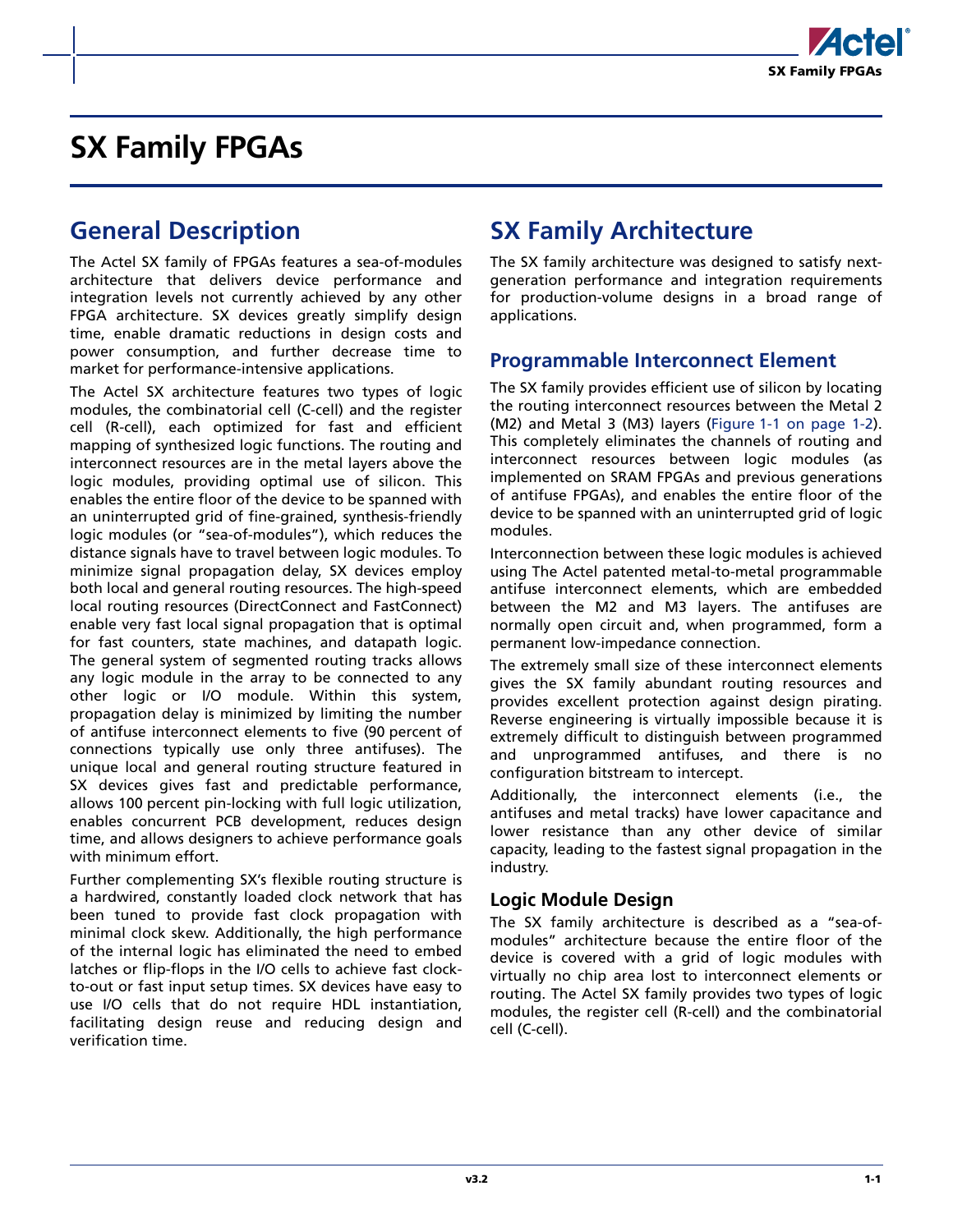The R-cell contains a flip-flop featuring asynchronous clear, asynchronous preset, and clock enable (using the S0 and S1 lines) control signals [\(Figure 1-2\)](#page-5-1). The R-cell registers feature programmable clock polarity selectable on a register-by-register basis. This provides additional flexibility while allowing mapping of synthesized functions into the SX FPGA. The clock source for the R-cell can be chosen from either the hardwired clock or the routed clock.



<span id="page-5-0"></span>*Figure 1-1 •* **SX Family Interconnect Elements**



<span id="page-5-1"></span>*Figure 1-2 •* **R-Cell**

The C-cell implements a range of combinatorial functions up to 5-inputs [\(Figure 1-3 on page 1-3\)](#page-6-0). Inclusion of the DB input and its associated inverter function dramatically increases the number of combinatorial functions that can be implemented in a single module from 800 options in previous architectures to more than 4,000 in the SX architecture. An example of the improved flexibility

enabled by the inversion capability is the ability to integrate a 3-input exclusive-OR function into a single C-cell. This facilitates construction of 9-bit parity-tree functions with 2 ns propagation delays. At the same time, the C-cell structure is extremely synthesis friendly, simplifying the overall design and reducing synthesis time.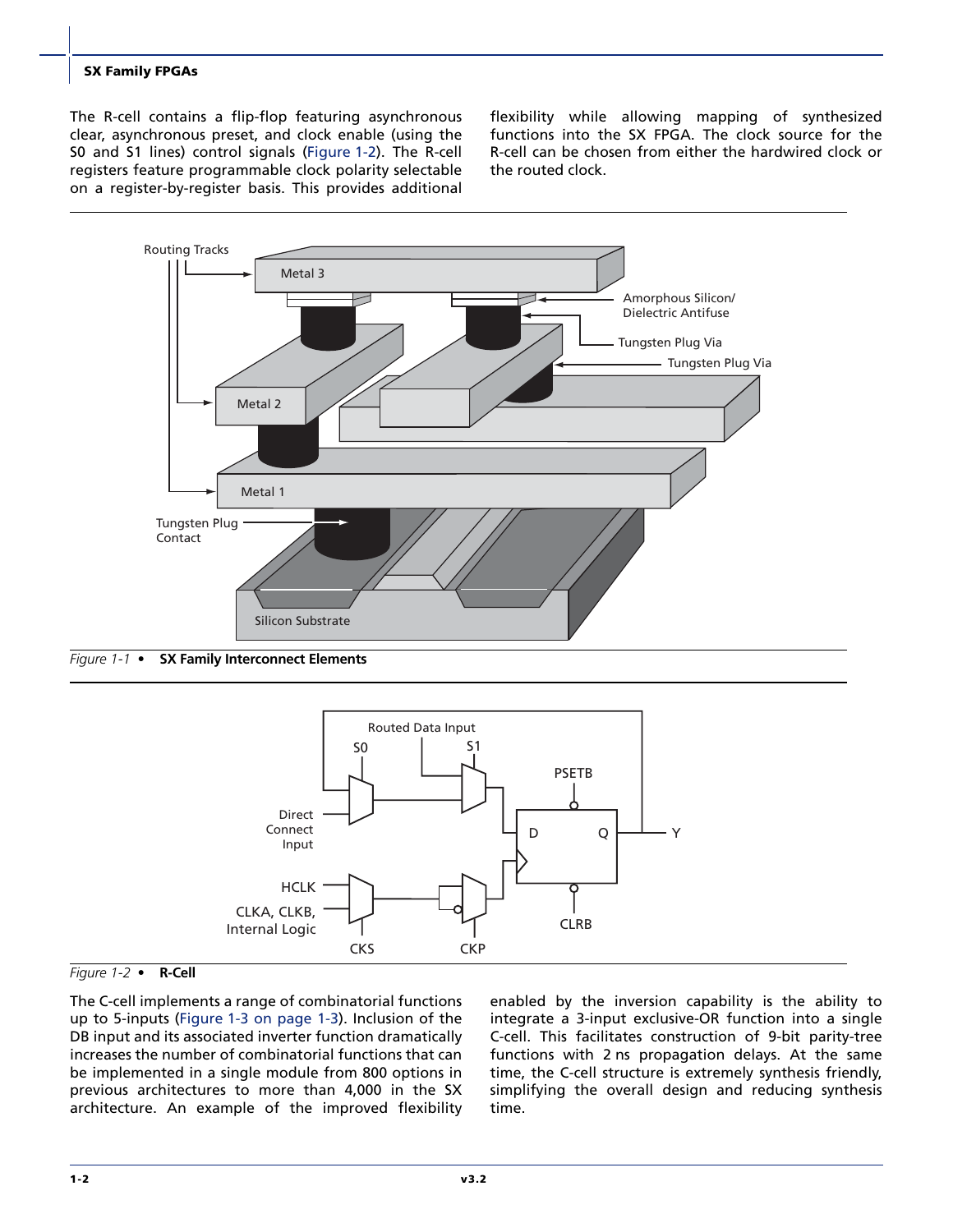

#### **Chip Architecture**

The SX family chip architecture provides a unique approach to module organization and chip routing that delivers the best register/logic mix for a wide variety of new and emerging applications.

#### **Module Organization**

Actel has arranged all C-cell and R-cell logic modules into horizontal banks called *clusters*. There are two types of *clusters*: Type 1 contains two C-cells and one R-cell, while Type 2 contains one C-cell and two R-cells.

To increase design efficiency and device performance, Actel has further organized these modules into *SuperClusters* ([Figure 1-4](#page-6-1)). SuperCluster 1 is a two-wide grouping of Type 1 clusters. SuperCluster 2 is a two-wide group containing one Type 1 cluster and one Type 2 cluster. SX devices feature more SuperCluster 1 modules than SuperCluster 2 modules because designers typically require significantly more combinatorial logic than flipflops.



<span id="page-6-0"></span>*Figure 1-3 •* **C-Cell**



<span id="page-6-1"></span>*Figure 1-4 •* **Cluster Organization**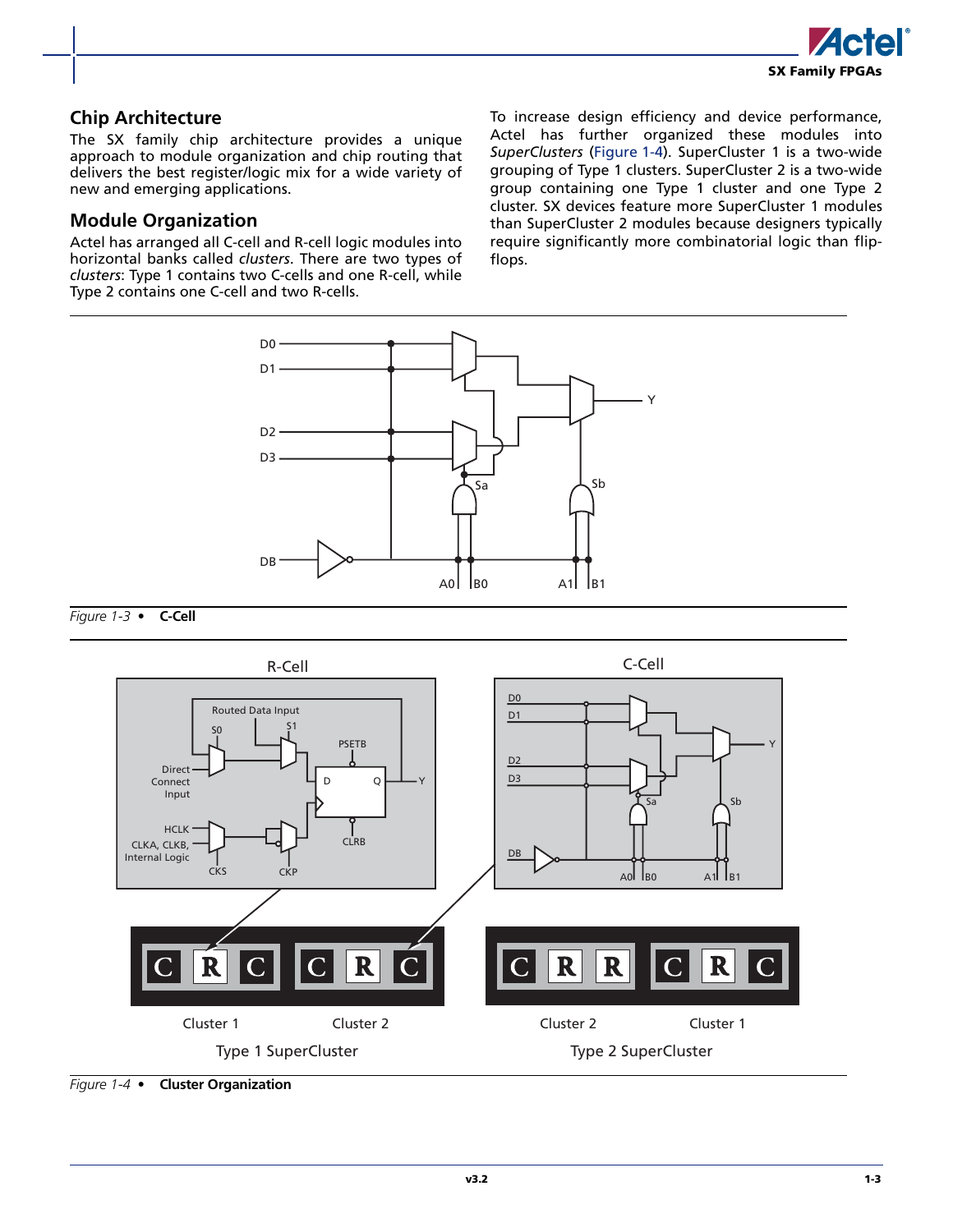#### **Routing Resources**

Clusters and SuperClusters can be connected through the use of two innovative local routing resources called *FastConnect* and *DirectConnect,* which enable extremely fast and predictable interconnection of modules within clusters and SuperClusters [\(Figure 1-5](#page-7-0) and [Figure 1-6\)](#page-7-1). This routing architecture also dramatically reduces the number of antifuses required to complete a circuit, ensuring the highest possible performance.



<span id="page-7-0"></span>*Figure 1-5 •* **DirectConnect and FastConnect for Type 1 SuperClusters**



<span id="page-7-1"></span>*Figure 1-6 •* **DirectConnect and FastConnect for Type 2 SuperClusters**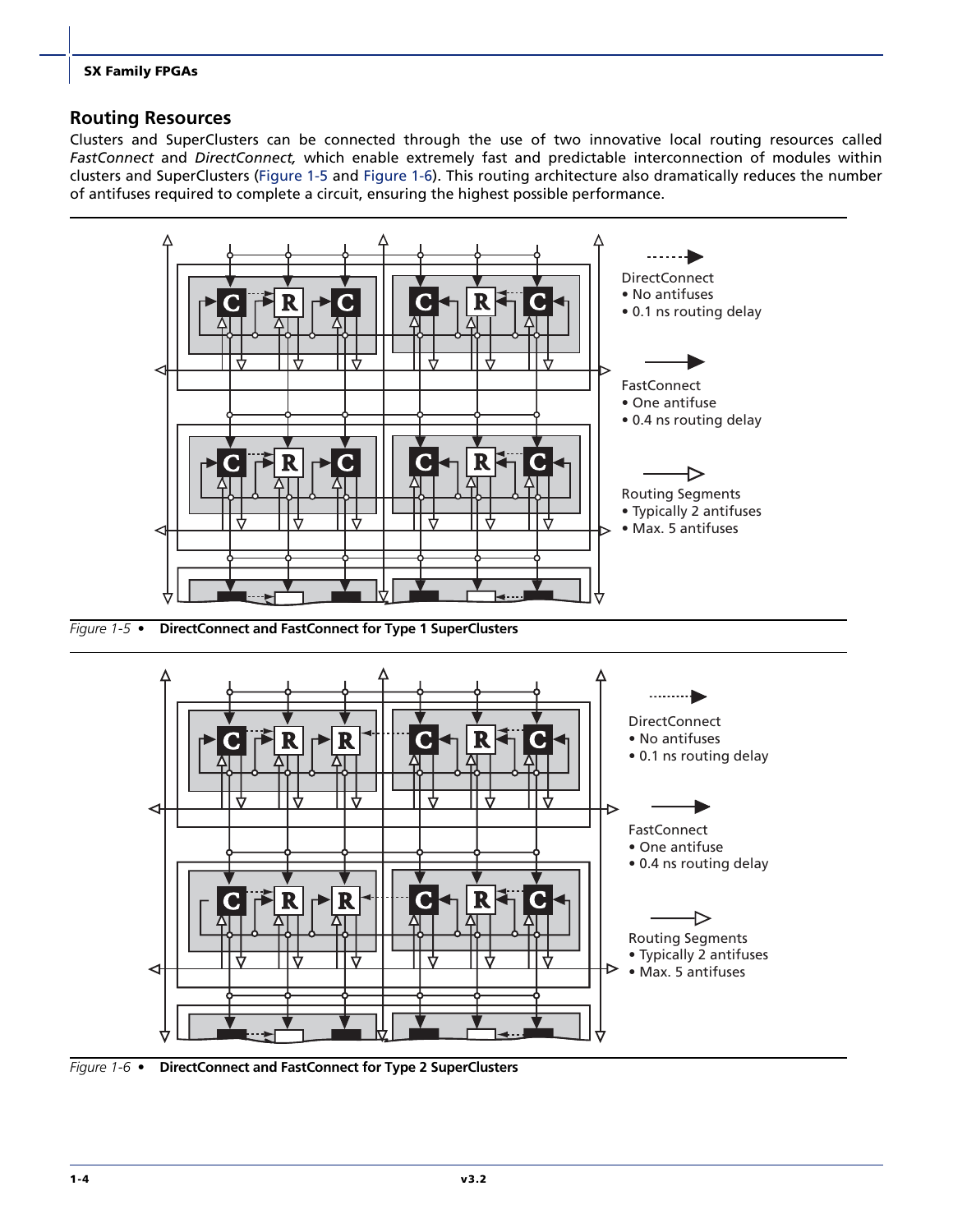

DirectConnect is a horizontal routing resource that provides connections from a C-cell to its neighboring Rcell in a given SuperCluster. DirectConnect uses a hardwired signal path requiring no programmable interconnection to achieve its fast signal propagation time of less than 0.1 ns.

FastConnect enables horizontal routing between any two logic modules within a given SuperCluster and vertical routing with the SuperCluster immediately below it. Only one programmable connection is used in a FastConnect path, delivering maximum pin-to-pin propagation of 0.4 ns.

In addition to DirectConnect and FastConnect, the architecture makes use of two globally oriented routing resources known as segmented routing and high-drive routing. The Actel segmented routing structure provides a variety of track lengths for extremely fast routing between SuperClusters. The exact combination of track lengths and antifuses within each path is chosen by the 100 percent automatic place-and-route software to minimize signal propagation delays.

The Actel high-drive routing structure provides three clock networks. The first clock, called HCLK, is hardwired from the HCLK buffer to the clock select multiplexer (MUX) in each R-cell. This provides a fast propagation path for the clock signal, enabling the 3.7 ns clock-to-out (pin-to-pin) performance of the SX devices. The hardwired clock is tuned to provide clock skew as low as 0.25 ns. The remaining two clocks (CLKA, CLKB) are global clocks that can be sourced from external pins or from internal logic signals within the SX device.

### **Other Architectural Features**

#### **Technology**

The Actel SX family is implemented on a high-voltage twin-well CMOS process using 0.35 µ design rules. The metal-to-metal antifuse is made up of a combination of amorphous silicon and dielectric material with barrier metals and has a programmed ("on" state) resistance of 25  $\Omega$  with a capacitance of 1.0 fF for low signal impedance.

<span id="page-8-1"></span><span id="page-8-0"></span>

| Table 1-1 $\bullet$ |  | <b>Supply Voltages</b> |
|---------------------|--|------------------------|
|---------------------|--|------------------------|

#### **Performance**

The combination of architectural features described above enables SX devices to operate with internal clock frequencies exceeding 300 MHz, enabling very fast execution of even complex logic functions. Thus, the SX family is an optimal platform upon which to integrate the functionality previously contained in multiple CPLDs. In addition, designs that previously would have required a gate array to meet performance goals can now be integrated into an SX device with dramatic improvements in cost and time to market. Using timingdriven place-and-route tools, designers can achieve highly deterministic device performance. With SX devices, designers do not need to use complicated performance-enhancing design techniques such as the use of redundant logic to reduce fanout on critical nets or the instantiation of macros in HDL code to achieve high performance.

#### **I/O Modules**

Each I/O on an SX device can be configured as an input, an output, a tristate output, or a bidirectional pin.

Even without the inclusion of dedicated I/O registers, these I/Os, in combination with array registers, can achieve clock-to-out (pad-to-pad) timing as fast as 3.7 ns. I/O cells that have embedded latches and flip-flops require instantiation in HDL code; this is a design complication not encountered in SX FPGAs. Fast pin-topin timing ensures that the device will have little trouble interfacing with any other device in the system, which in turn enables parallel design of system components and reduces overall design time.

#### **Power Requirements**

The SX family supports 3.3 V operation and is designed to tolerate 5.0 V inputs. [\(Table 1-1](#page-8-0)). Power consumption is extremely low due to the very short distances signals are required to travel to complete a circuit. Power requirements are further reduced because of the small number of low-resistance antifuses in the path. The antifuse architecture does not require active circuitry to hold a charge (as do SRAM or EPROM), making it the lowest power architecture on the market.

| <b>Device</b>                 | <b>V<sub>CCA</sub></b> | <b>V<sub>CCI</sub></b> | <b>V<sub>CCR</sub></b> | <b>Maximum Input Tolerance</b> | <b>Maximum Output Drive</b> |
|-------------------------------|------------------------|------------------------|------------------------|--------------------------------|-----------------------------|
| A54SX08<br>A54SX16<br>A54SX32 | 3.3V                   | 3.3V                   | 5.0 V                  | 5.0 V                          | 3.3V                        |
| A54SX16-P*                    | 3.3V                   | 3.3V                   | 3.3V                   | 3.3V                           | 3.3V                        |
|                               | 3.3V                   | 3.3V                   | 5.0 V                  | 5.0 V                          | 3.3V                        |
|                               | 3.3V                   | 5.0V                   | 5.0V                   | 5.0 V                          | 5.0 V                       |

*Note: \*A54SX16-P has three different entries because it is capable of both a 3.3 V and a 5.0 V drive.*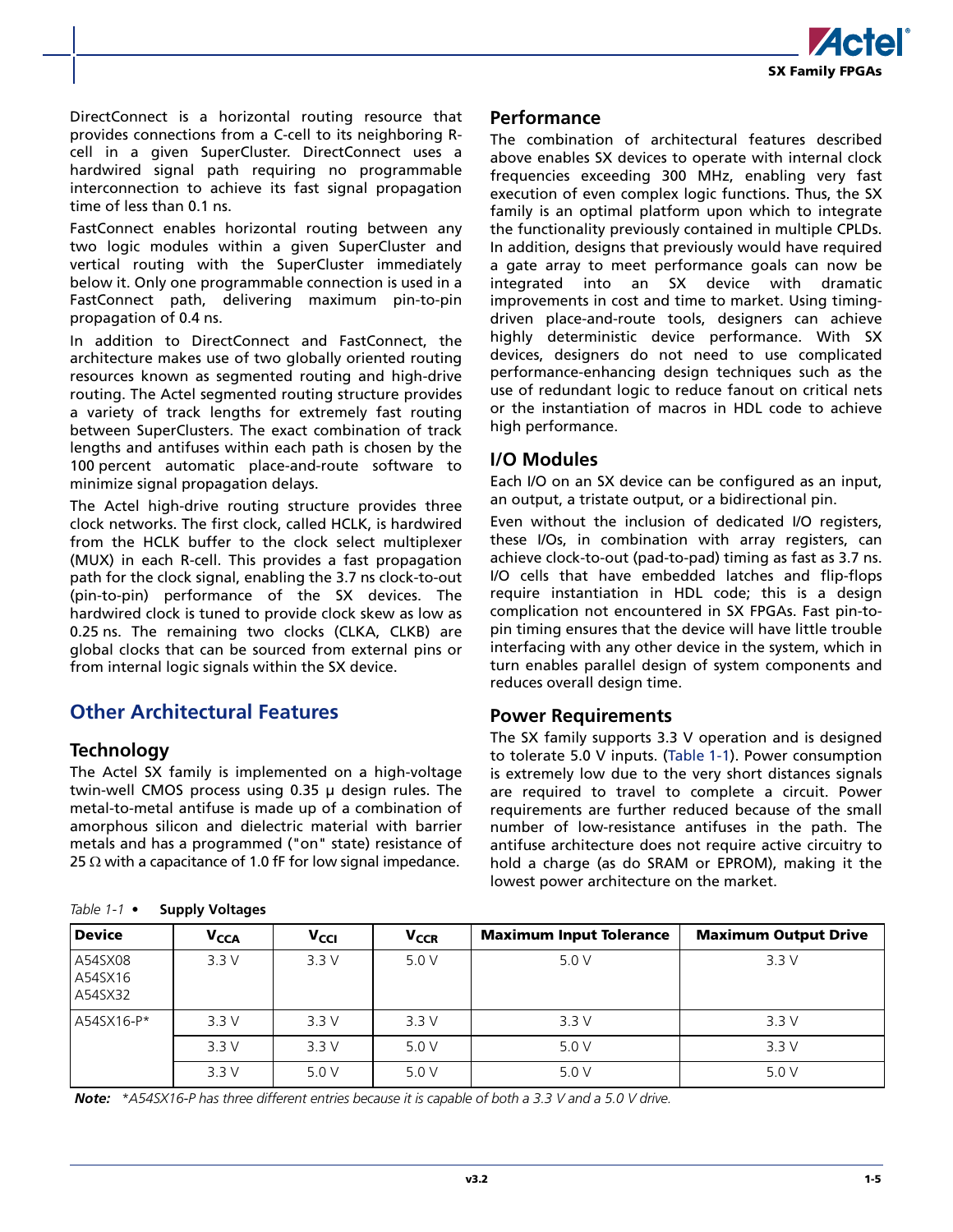#### **Boundary Scan Testing (BST)**

All SX devices are IEEE 1149.1 compliant. SX devices offer superior diagnostic and testing capabilities by providing Boundary Scan Testing (BST) and probing capabilities. These functions are controlled through the special test pins in conjunction with the program fuse. The functionality of each pin is described in [Table 1-2.](#page-9-0) In the dedicated test mode, TCK, TDI, and TDO are dedicated pins and cannot be used as regular I/Os. In flexible mode, TMS should be set HIGH through a pull-up resistor of 10 kΩ. TMS can be pulled LOW to initiate the test sequence.

The program fuse determines whether the device is in dedicated or flexible mode. The default (fuse not blown) is flexible mode.

| <b>Program Fuse Blown</b><br>(Dedicated Test Mode)                                     | <b>Program Fuse Not Blown</b><br>(Flexible Mode) |
|----------------------------------------------------------------------------------------|--------------------------------------------------|
| TCK, TDI, TDO are dedicated TCK, TDI, TDO are flexible and<br>BST pins.                | may be used as I/Os.                             |
| No need for pull-up resistor for Use a pull-up resistor of 10 k $\Omega$<br><b>TMS</b> | on TMS.                                          |

<span id="page-9-0"></span>*Table 1-2 •* **Boundary Scan Pin Functionality**

### <span id="page-9-2"></span>**Dedicated Test Mode**

In Dedicated mode, all JTAG pins are reserved for BST; designers cannot use them as regular I/Os. An internal pull-up resistor is automatically enabled on both TMS and TDI pins, and the TMS pin will function as defined in the IEEE 1149.1 (JTAG) specification.

To select Dedicated mode, users need to reserve the JTAG pins in Actel's Designer software by checking the "Reserve JTAG" box in "Device Selection Wizard" [\(Figure 1-7](#page-9-1)). JTAG pins comply with LVTTL/TTL I/O specification regardless of whether they are used as a user I/O or a JTAG I/O. Refer to the [Table 1-5 on page 1-8](#page-11-0) for detailed specifications.



<span id="page-9-1"></span>*Figure 1-7 •* **Device Selection Wizard**

#### **Development Tool Support**

The SX family of FPGAs is fully supported by both the Actel Libero<sup>®</sup> Integrated Design Environment (IDE) and Designer FPGA Development software. Actel Libero IDE is a design management environment, seamlessly integrating design tools while guiding the user through the design flow, managing all design and log files, and passing necessary design data among tools. Libero IDE allows users to integrate both schematic and HDL synthesis into a single flow and verify the entire design in a single environment. Libero IDE includes Synplify<sup>®</sup> for Actel from Synplicity<sup>®</sup>, ViewDraw<sup>®</sup> for Actel from Mentor Graphics®, Model*Sim*® HDL Simulator from Mentor Graphics, WaveFormer Lite™ from SynaptiCAD™, and Designer software from Actel. Refer to the [Libero IDE flow diagram](http://www.actel.com/products/tools/libero/flow.html) (located on the Actel website) for more information.

Actel Designer software is a place-and-route tool and provides a comprehensive suite of backend support tools for FPGA development. The Designer software includes timing-driven place-and-route, and a world-class integrated static timing analyzer and constraints editor. With the Designer software, a user can select and lock package pins while only minimally impacting the results of place-and-route. Additionally, the back-annotation flow is compatible with all the major simulators, and the simulation results can be cross-probed with Silicon Explorer II, Actel integrated verification and logic analysis tool. Another tool included in the Designer software is the SmartGen core generator, which easily creates popular and commonly used logic functions for implementation into your schematic or HDL design. Actel Designer software is compatible with the most popular FPGA design entry and verification tools from companies such as Mentor Graphics, Synplicity, Synopsys<sup>®</sup>, and Cadence® Design Systems. The Designer software is available for both the Windows® and UNIX® operating systems.

#### <span id="page-9-3"></span>**Probe Circuit Control Pins**

The Silicon Explorer II tool uses the boundary scan ports (TDI, TCK, TMS, and TDO) to select the desired nets for verification. The selected internal nets are assigned to the PRA/PRB pins for observation. [Figure 1-8 on page 1-7](#page-10-2) illustrates the interconnection between Silicon Explorer II and the FPGA to perform in-circuit verification.

#### **Design Considerations**

The TDI, TCK, TDO, PRA, and PRB pins should not be used as input or bidirectional ports. Because these pins are active during probing, critical signals input through these pins are not available while probing. In addition, the Security Fuse should not be programmed because doing so disables the Probe Circuitry.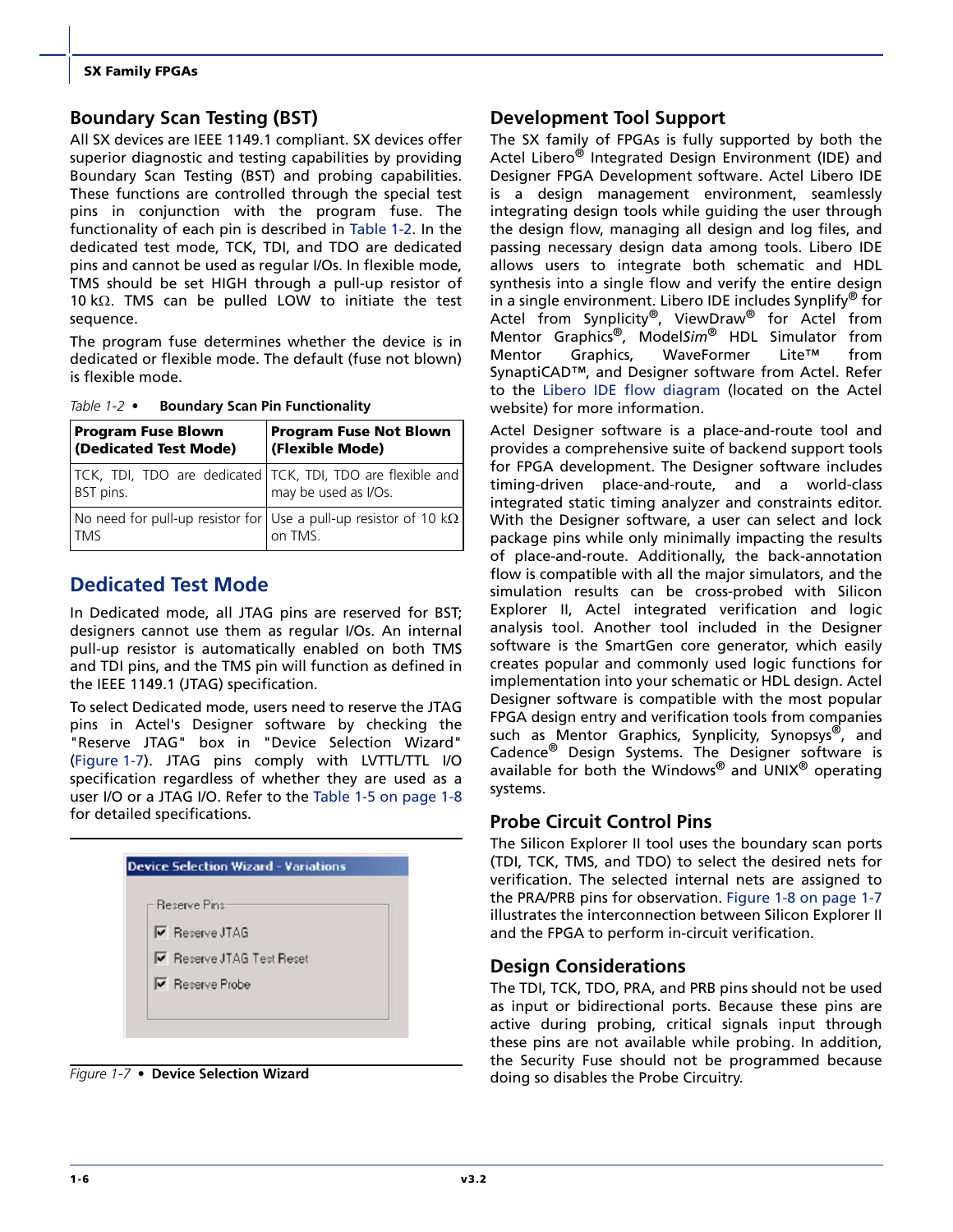



<span id="page-10-2"></span>*Figure 1-8 •* **Probe Setup**

## <span id="page-10-4"></span><span id="page-10-0"></span>**Programming**

Device programming is supported through Silicon Sculptor series of programmers. In particular, Silicon Sculptor II are compact, robust, single-site and multi-site device programmer for the PC.

With standalone software, Silicon Sculptor II allows concurrent programming of multiple units from the same PC, ensuring the fastest programming times possible. Each fuse is subsequently verified by Silicon Sculptor II to insure correct programming. In addition, integrity tests ensure that no extra fuses are programmed. Silicon Sculptor II also provides extensive hardware self-testing capability.

The procedure for programming an SX device using Silicon Sculptor II are as follows:

- 1. Load the .AFM file
- 2. Select the device to be programmed
- 3. Begin programming

When the design is ready to go to production, Actel offers device volume-programming services either through distribution partners or via in-house programming from the factory.

For more details on programming SX devices, refer to the *[Programming Antifuse Devices](http://www.actel.com/documents/AntifuseProgram_AN.pdf)* application note and the *[Silicon Sculptor II User's Guide](http://www.actel.com/documents/SiliSculptII_WIN_ug.pdf)*.

## <span id="page-10-1"></span>**3.3 V / 5 V Operating Conditions**

| <b>Symbol</b>      | <b>Parameter</b>                              | <b>Limits</b>    | <b>Units</b> |
|--------------------|-----------------------------------------------|------------------|--------------|
| $V_{CCR}^2$        | DC Supply Voltage <sup>3</sup>                | $-0.3$ to $+6.0$ |              |
| $V_{\text{CCA}}^2$ | DC Supply Voltage                             | $-0.3$ to $+4.0$ |              |
| $V_{\text{CCI}}^2$ | DC Supply Voltage (A54SX08, A54SX16, A54SX32) | $-0.3$ to $+4.0$ |              |
| $V_{\text{CCI}}^2$ | DC Supply Voltage (A54SX16P)                  | $-0.3$ to $+6.0$ |              |
| $V_1$              | Input Voltage                                 | $-0.5$ to $+5.5$ |              |
| $V_{\rm O}$        | Output Voltage                                | $-0.5$ to $+3.6$ |              |
| $I_{10}$           | I/O Source Sink Current <sup>3</sup>          | $-30$ to $+5.0$  | mA           |
| T <sub>STG</sub>   | Storage Temperature                           | $-65$ to $+150$  | $\circ$      |

<span id="page-10-3"></span>*Table 1-3 •* **Absolute Maximum Ratings1**

*Notes:*

*1. Stresses beyond those listed under "Absolute Maximum Ratings" may cause permanent damage to the device. Exposure to absolute maximum rated conditions for extended periods may affect device reliability. Device should not be operated outside the Recommended Operating Conditions.*

2. V<sub>CCR</sub> in the A54SX16P must be greater than or equal to V<sub>CCI</sub> during power-up and power-down sequences and during normal *operation.*

3. Device inputs are normally high impedance and draw extremely low current. However, when input voltage is greater than  $V_{CC}$  + *0.5 V or less than GND – 0.5 V, the internal protection diodes will forward-bias and can draw excessive current.*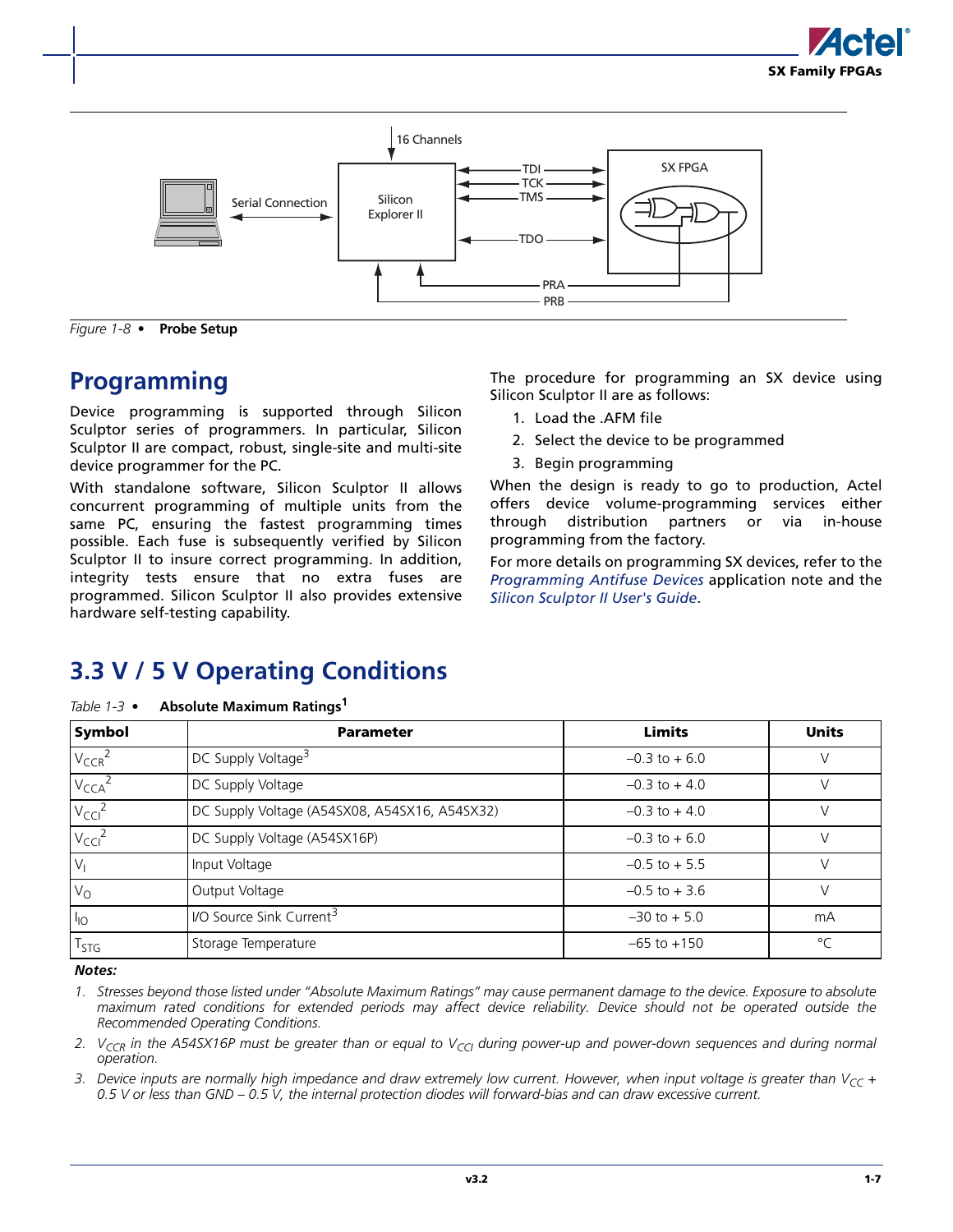#### *Table 1-4 •* **Recommended Operating Conditions**

| <b>Parameter</b>             | Commercial  | <b>Industrial</b> | <b>Military</b> | <b>Units</b> |
|------------------------------|-------------|-------------------|-----------------|--------------|
| Temperature Range*           | $0 to + 70$ | $-40$ to $+85$    | $-55$ to $+125$ | $\circ$      |
| 3.3 V Power Supply Tolerance | ±10         | ±10               | ±10             | $\%V_{CC}$   |
| 5.0 V Power Supply Tolerance |             | ±10               | ±10             | $\%V_{CC}$   |

**Note:** \*Ambient temperature  $(T_A)$  is used for commercial and industrial; case temperature  $(T_C)$  is used for military.

#### <span id="page-11-0"></span>*Table 1-5 •* **Electrical Specifications**

|               |                                                                        | <b>Commercial</b><br><b>Industrial</b> |                  |                                                    |                  |              |
|---------------|------------------------------------------------------------------------|----------------------------------------|------------------|----------------------------------------------------|------------------|--------------|
| Symbol        | <b>Parameter</b>                                                       | Min.                                   | Max.             | Min.                                               | Max.             | <b>Units</b> |
| $V_{OH}$      | $(I_{OH} = -20 \mu A)$ (CMOS)                                          | $(V_{\text{CCI}} - 0.1)$               | $V_{\text{CCl}}$ | $(V_{\text{CCI}} - 0.1)$                           | $V_{\text{CCI}}$ | $\vee$       |
|               | $(I_{OH} = -8 \text{ mA})$ (TTL)                                       | 2.4                                    | $V_{\text{CC}}$  |                                                    |                  |              |
|               | $(I_{OH} = -6 \text{ mA})$ (TTL)                                       |                                        |                  | 2.4                                                | $V_{\text{CC}}$  |              |
| $V_{OL}$      | $(I_{OL} = 20 \mu A)$ (CMOS)                                           |                                        | 0.10             |                                                    |                  | $\vee$       |
|               | $(I_{OL} = 12 \text{ mA})$ (TTL)                                       |                                        | 0.50             |                                                    |                  |              |
|               | $(I_{\text{OI}} = 8 \text{ mA})$ (TTL)                                 |                                        |                  |                                                    | 0.50             |              |
| $V_{IL}$      |                                                                        |                                        | 0.8              |                                                    | 0.8              | $\vee$       |
| $V_{IH}$      |                                                                        | 2.0                                    |                  | 2.0                                                |                  | $\vee$       |
| $t_R$ , $t_F$ | Input Transition Time $t_R$ , $t_F$                                    |                                        | 50               |                                                    | 50               | ns           |
| $C_{10}$      | C <sub>IO</sub> I/O Capacitance                                        |                                        | 10               |                                                    | 10               | pF           |
| $I_{CC}$      | Standby Current, I <sub>CC</sub>                                       |                                        | 4.0              |                                                    | 4.0              | mA           |
| $I_{CC(D)}$   | I <sub>CC(D)</sub> I <sub>Dynamic</sub> V <sub>CC</sub> Supply Current |                                        |                  | See "Evaluating Power in SX Devices" on page 1-16. |                  |              |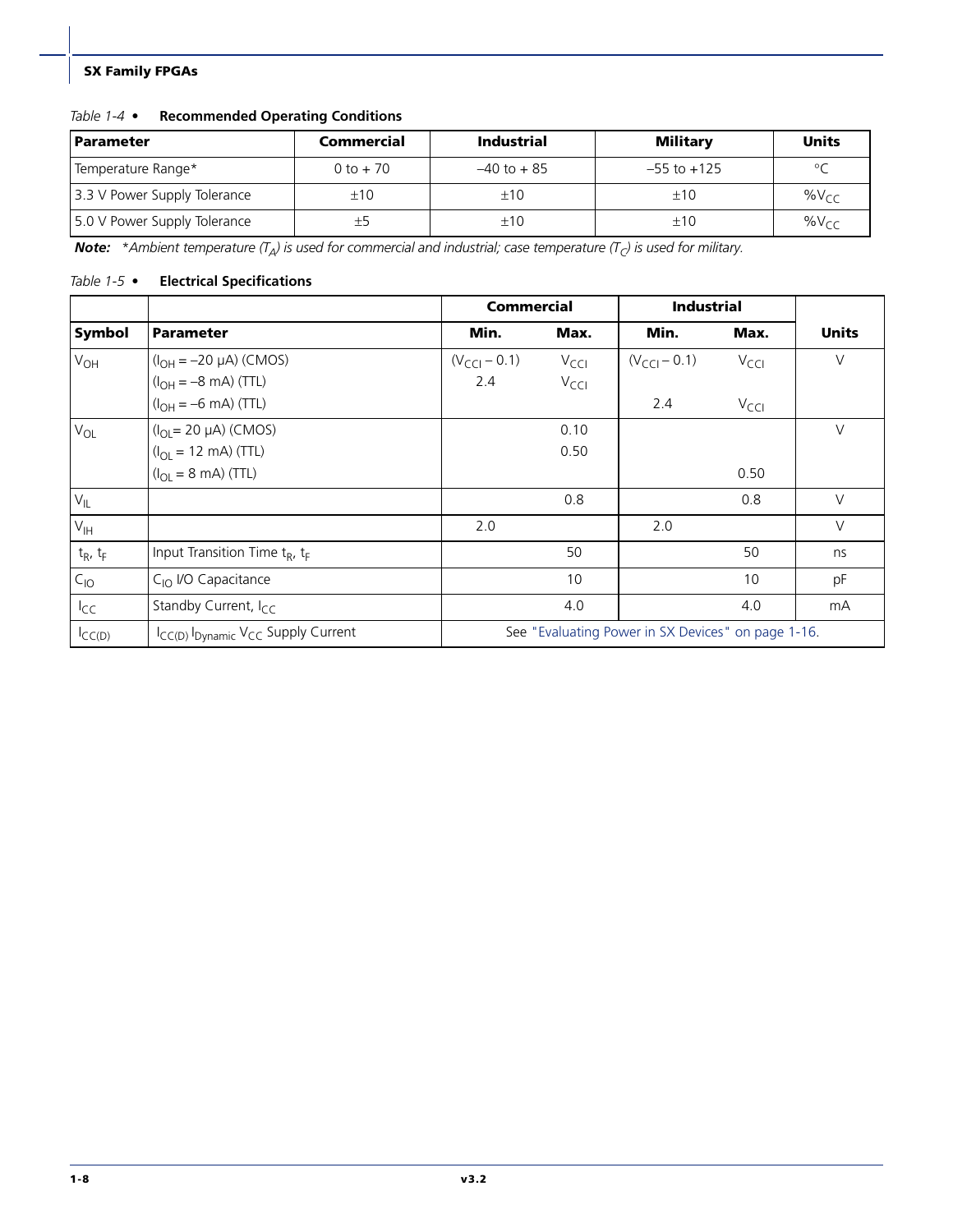

## <span id="page-12-0"></span>**PCI Compliance for the SX Family**

The SX family supports 3.3 V and 5.0 V PCI and is compliant with the PCI Local Bus Specification Rev. 2.1.

| Symbol                     | <b>Parameter</b>                             | <b>Condition</b>                 | Min.   | Max.           | <b>Units</b> |
|----------------------------|----------------------------------------------|----------------------------------|--------|----------------|--------------|
| $V_{\text{CCA}}$           | Supply Voltage for Array                     |                                  | 3.0    | 3.6            | $\vee$       |
| V <sub>CCR</sub>           | Supply Voltage required for Internal Biasing |                                  | 4.75   | 5.25           | $\vee$       |
| $V_{\text{CCI}}$           | Supply Voltage for I/Os                      |                                  | 4.75   | 5.25           | $\vee$       |
| $V_{\text{IH}}$            | Input High Voltage <sup>1</sup>              |                                  | 2.0    | $V_{CC}$ + 0.5 | $\vee$       |
| $V_{IL}$                   | Input Low Voltage <sup>1</sup>               |                                  | $-0.5$ | 0.8            | $\vee$       |
| $I_{\rm IH}$               | Input High Leakage Current                   | $V_{IN} = 2.7$                   |        | 70             | μA           |
| $I_{\parallel L}$          | Input Low Leakage Current                    | $V_{IN} = 0.5$                   |        | $-70$          | μA           |
| $V_{OH}$                   | Output High Voltage                          | $I_{\text{OUT}} = -2 \text{ mA}$ | 2.4    |                | $\vee$       |
| $V_{OL}$                   | Output Low Voltage <sup>2</sup>              | $I_{OUT} = 3$ mA, 6 mA           |        | 0.55           | $\vee$       |
| $\mathsf{C}_{\mathsf{IN}}$ | Input Pin Capacitance <sup>3</sup>           |                                  |        | 10             | pF           |
| $C_{CLK}$                  | CLK Pin Capacitance                          |                                  | 5      | 12             | pF           |
| C <sub>IDSEL</sub>         | <b>IDSEL Pin Capacitance<sup>4</sup></b>     |                                  |        | 8              | pF           |

#### *Table 1-6 •* **A54SX16P DC Specifications (5.0 V PCI Operation)**

*Notes:*

*1. Input leakage currents include hi-Z output leakage for all bidirectional buffers with tristate outputs.*

*2. Signals without pull-up resistors must have 3 mA low output current. Signals requiring pull-up must have 6 mA; the latter include, FRAME#, IRDY#, TRDY#, DEVSEL#, STOP#, SERR#, PERR#, LOCK#, and, when used, AD[63::32], C/BE[7::4]#, PAR64, REQ64#, and ACK64#.*

*3. Absolute maximum pin capacitance for a PCI input is 10 pF (except for CLK).*

*4. Lower capacitance on this input-only pin allows for non-resistive coupling to AD[xx].*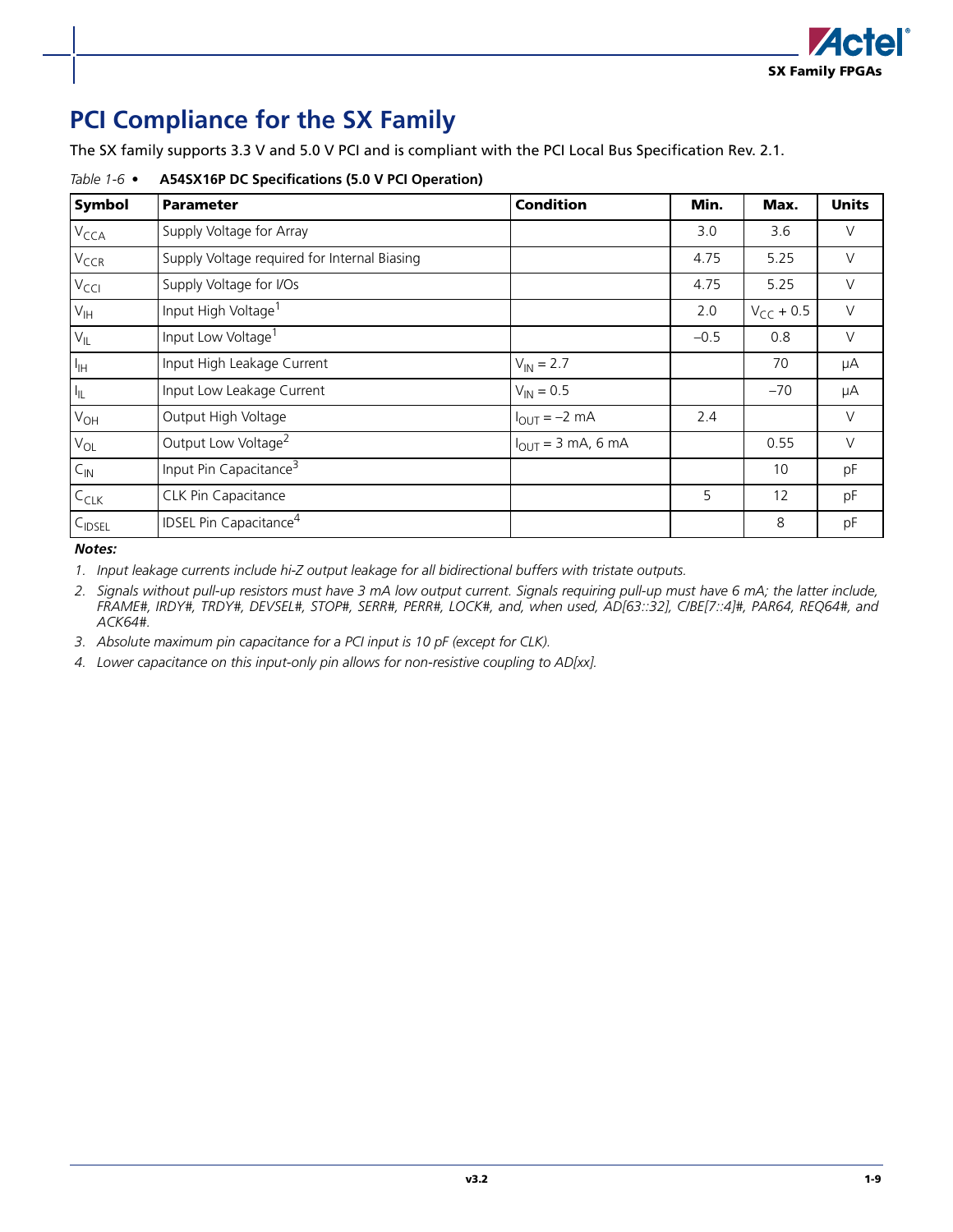## <span id="page-13-0"></span>**A54SX16P AC Specifications for (PCI Operation)**

| Symbol            | <b>Parameter</b>       | <b>Condition</b>                             | Min.                           | Max.                | <b>Units</b> |
|-------------------|------------------------|----------------------------------------------|--------------------------------|---------------------|--------------|
| $I_{OH(AC)}$      | Switching Current High | $0 < V_{OUIT} \le 1.4^1$                     | $-44$                          |                     | mA           |
|                   |                        | $1.4 \leq V_{\text{OUT}} < 2.4^{1.2}$        | $-44 + (V_{OUIT} - 1.4)/0.024$ |                     | mA           |
|                   |                        | $3.1 < V_{\text{OUT}} < V_{\text{CC}}^{1,3}$ |                                | EQ 1-1 on page 1-11 |              |
|                   | (Test Point)           | $V_{OUT} = 3.1^{3}$                          |                                | $-142$              | mA           |
| $I_{OL(AC)}$      | Switching Current High | $V_{OUT} \ge 2.2^1$                          | 95                             |                     | mA           |
|                   |                        | $2.2 > V_{\text{OUT}} > 0.55^1$              | $V_{\text{OUT}}/0.023$         |                     |              |
|                   |                        | $0.71 > V_{\text{OUT}} > 0^{1,3}$            |                                | EQ 1-2 on page 1-11 | mA           |
|                   | (Test Point)           | $V_{\text{OUT}} = 0.71^3$                    |                                | 206                 | mA           |
| $I_{CL}$          | Low Clamp Current      | $-5 < V_{IN} \le -1$                         | $-25 + (V_{IN} + 1)/0.015$     |                     | mA           |
| $s$ lew $R$       | Output Rise Slew Rate  | 0.4 V to 2.4 V load <sup>4</sup>             |                                | 5                   | V/ns         |
| slew <sub>F</sub> | Output Fall Slew Rate  | 2.4 V to 0.4 V load <sup>4</sup>             |                                | 5                   | V/ns         |

#### *Table 1-7 •* **A54SX16P AC Specifications for (PCI Operation)**

*Notes:*

*1. Refer to the V/I curves in [Figure 1-9 on page 1-11](#page-14-2). Switching current characteristics for REQ# and GNT# are permitted to be one half of that specified here; i.e., half-size output drivers may be used on these signals. This specification does not apply to CLK and RST#, which are system outputs. "Switching Current High" specifications are not relevant to SERR#, INTA#, INTB#, INTC#, and INTD#, which are open drain outputs.*

*2. Note that this segment of the minimum current curve is drawn from the AC drive point directly to the DC drive point rather than toward the voltage rail (as is done in the pull-down curve). This difference is intended to allow for an optional N-channel pull-up.*

*3. Maximum current requirements must be met as drivers pull beyond the last step voltage. Equations defining these maximums (A* and B) are provided with the respective diagrams in [Figure 1-9 on page 1-11](#page-14-2). The equation defined maxima should be met by *design. In order to facilitate component testing, a maximum current test point is defined for each side of the output driver.*

*4. This parameter is to be interpreted as the cumulative edge rate across the specified range, rather than the instantaneous rate at any point within the transition range. The specified load (diagram below) is optional; i.e., the designer may elect to meet this parameter with an unloaded output per revision 2.0 of the PCI Local Bus Specification. However, adherence to both maximum and minimum parameters is now required (the maximum is no longer simply a guideline). Since adherence to the maximum slew rate was not required prior to revision 2.1 of the specification, there may be components in the market for some time that have faster edge rates; therefore, motherboard designers must bear in mind that rise and fall times faster than this specification could occur, and should ensure that signal integrity modeling accounts for this. Rise slew rate does not apply to open drain outputs.*

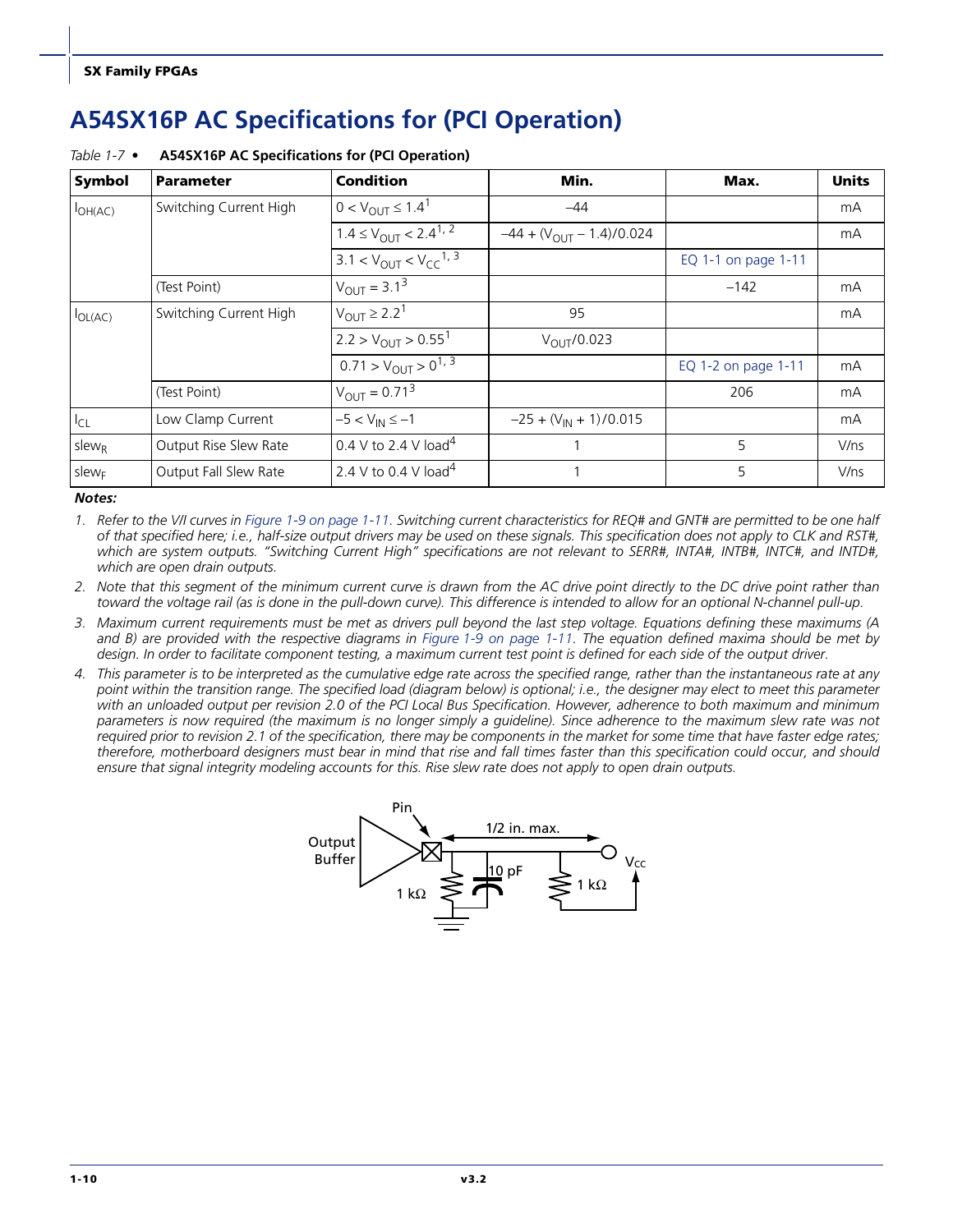

[Figure 1-9](#page-14-2) shows the 5.0 V PCI V/I curve and the minimum and maximum PCI drive characteristics of the A54SX16P device.



### <span id="page-14-2"></span>*Figure 1-9 •* **5.0 V PCI Curve for A54SX16P Device**

<span id="page-14-0"></span>I<sub>OH</sub> = 11.9 × (V<sub>OUT</sub> – 5.25) × (V<sub>OUT</sub> + 2.45) for  $V_{CC}$  >  $V_{OUT}$  > 3.1 V

<span id="page-14-1"></span> $I_{OL}$  = 78.5 × V<sub>OUT</sub> × (4.4 – V<sub>OUT</sub>) for 0  $V < V_{OUT} < 0.71 V$ 

*EQ 1-1*

*EQ 1-2*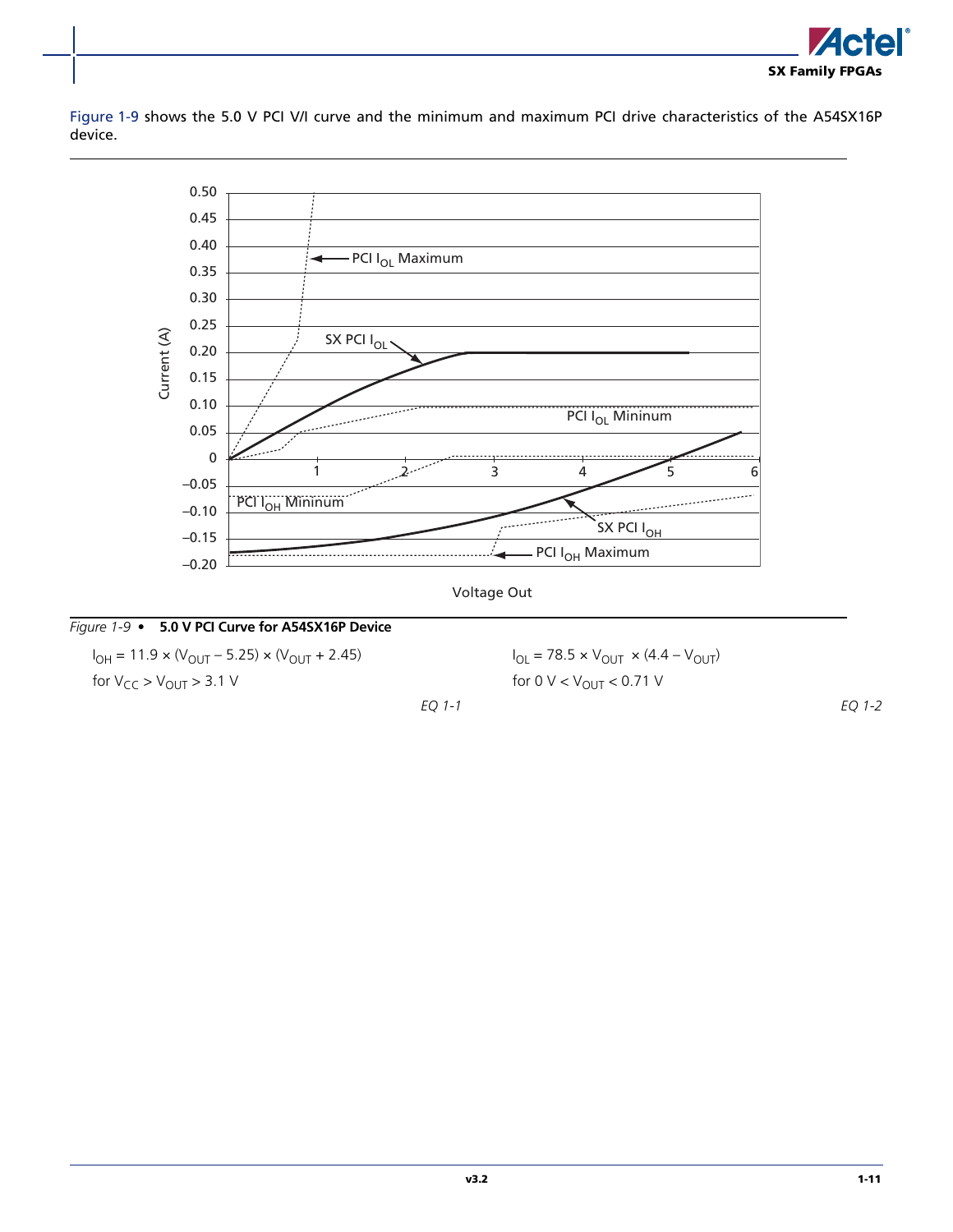## <span id="page-15-0"></span>**A54SX16P DC Specifications (3.3 V PCI Operation)**

| Symbol             | <b>Parameter</b>                             | <b>Condition</b>       | Min.        | Max.           | <b>Units</b> |
|--------------------|----------------------------------------------|------------------------|-------------|----------------|--------------|
| V <sub>CCA</sub>   | Supply Voltage for Array                     |                        | 3.0         | 3.6            | $\vee$       |
| V <sub>CCR</sub>   | Supply Voltage required for Internal Biasing |                        | 3.0         | 3.6            | $\vee$       |
| V <sub>CCI</sub>   | Supply Voltage for I/Os                      |                        | 3.0         | 3.6            | $\vee$       |
| $V_{\text{IH}}$    | Input High Voltage                           |                        | $0.5V_{CC}$ | $V_{CC}$ + 0.5 | $\vee$       |
| $V_{IL}$           | Input Low Voltage                            |                        | $-0.5$      | $0.3V_{CC}$    | $\vee$       |
| $I_{IPU}$          | Input Pull-up Voltage <sup>1</sup>           |                        | $0.7V_{CC}$ |                | $\vee$       |
| $I_{\parallel L}$  | Input Leakage Current <sup>2</sup>           | $0 < V_{IN} < V_{CC}$  |             | ±10            | μA           |
| $V_{OH}$           | Output High Voltage                          | $I_{OUT} = -500 \mu A$ | $0.9V_{CC}$ |                | $\vee$       |
| $V_{OL}$           | Output Low Voltage                           | $I_{OUT} = 1500 \mu A$ |             | $0.1V_{CC}$    | $\vee$       |
| $C_{\text{IN}}$    | Input Pin Capacitance <sup>3</sup>           |                        |             | 10             | pF           |
| $C_{CLK}$          | CLK Pin Capacitance                          |                        | 5           | 12             | pF           |
| C <sub>IDSEL</sub> | <b>IDSEL Pin Capacitance<sup>4</sup></b>     |                        |             | 8              | pF           |

#### *Table 1-8 •* **A54SX16P DC Specifications (3.3 V PCI Operation)**

*Notes:*

*1. This specification should be guaranteed by design. It is the minimum voltage to which pull-up resistors are calculated to pull a floated network. Applications sensitive to static power utilization should assure that the input buffer is conducting minimum current at this input voltage.*

*2. Input leakage currents include hi-Z output leakage for all bidirectional buffers with tristate outputs.*

*3. Absolute maximum pin capacitance for a PCI input is 10 pF (except for CLK).* 

*4. Lower capacitance on this input-only pin allows for non-resistive coupling to AD[xx].*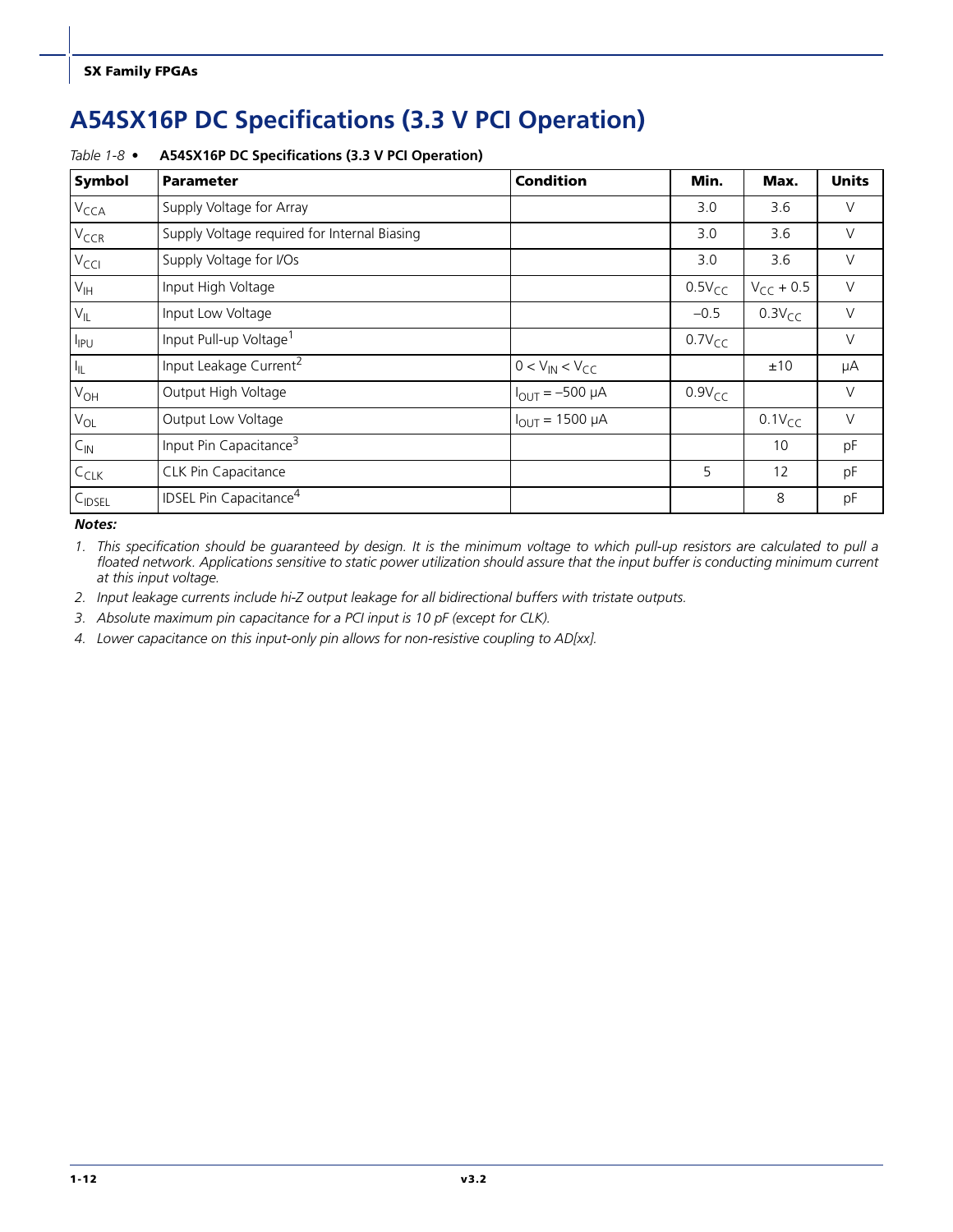## <span id="page-16-0"></span>**A54SX16P AC Specifications (3.3 V PCI Operation)**

| <b>Symbol</b>     | <b>Parameter</b>                   | <b>Condition</b>                                 | Min.                                 | Max.                | <b>Units</b> |
|-------------------|------------------------------------|--------------------------------------------------|--------------------------------------|---------------------|--------------|
|                   | Switching Current High             | $0 < V_{\text{OUT}} \leq 0.3 V_{\text{CC}}^{-1}$ |                                      |                     | mA           |
|                   |                                    | $0.3V_{CC} \le V_{OUT} < 0.9V_{CC}^{-1}$         | $-12V_{CC}$                          |                     | mA           |
| $I_{OH(AC)}$      |                                    | $0.7V_{CC}$ < $V_{OUT}$ < $V_{CC}^{1,2}$         | $-17.1 + (V_{CC} - V_{OUT})$         | EQ 1-3 on page 1-14 |              |
|                   | (Test Point)                       | $V_{\text{OUT}} = 0.7 V_{\text{CC}}^2$           |                                      | $-32VCC$            | mA           |
|                   | Switching Current High             | $V_{CC} > V_{OUIT} \geq 0.6V_{CC}^{-1}$          |                                      |                     | mA           |
|                   |                                    | $0.6V_{CC} > V_{OIII} > 0.1V_{CC}^{-1}$          | $16V_{CC}$                           |                     | mA           |
| $I_{OL(AC)}$      |                                    | $0.18V_{CC}$ > $V_{OUIT}$ > $0^{1, 2}$           | $26.7V_{\text{OUT}}$                 | EQ 1-4 on page 1-14 | mA           |
|                   | (Test Point)                       | $V_{OUT} = 0.18V_{CC}^2$                         |                                      | 38V <sub>CC</sub>   |              |
| $I_{CL}$          | Low Clamp Current                  | $-3 < V_{IN} \le -1$                             | $-25 + (V_{IN} + 1)/0.015$           |                     | mA           |
| $I_{CH}$          | High Clamp Current                 | $-3 < V_{IN} \le -1$                             | $25 + (V_{IN} - V_{OUIT} - 1)/0.015$ |                     | mA           |
| $s$ lew $R$       | Output Rise Slew Rate <sup>3</sup> | $0.2V_{\text{CC}}$ to $0.6V_{\text{CC}}$ load    |                                      | 4                   | V/ns         |
| slew <sub>F</sub> | Output Fall Slew Rate <sup>3</sup> | $0.6V_{CC}$ to $0.2V_{CC}$ load                  |                                      | 4                   | V/ns         |

#### *Table 1-9 •* **A54SX16P AC Specifications (3.3 V PCI Operation)**

*Notes:*

- *1. Refer to the V/I curves in [Figure 1-10 on page 1-14](#page-17-2). Switching current characteristics for REQ# and GNT# are permitted to be one half of that specified here; i.e., half size output drivers may be used on these signals. This specification does not apply to CLK and RST# which are system outputs. "Switching Current High" specification are not relevant to SERR#, INTA#, INTB#, INTC#, and INTD# which are open drain outputs.*
- *2. Maximum current requirements must be met as drivers pull beyond the last step voltage. Equations defining these maximums (C and D) are provided with the respective diagrams in [Figure 1-10 on page 1-14.](#page-17-2) The equation defined maxima should be met by design. In order to facilitate component testing, a maximum current test point is defined for each side of the output driver.*
- *3. This parameter is to be interpreted as the cumulative edge rate across the specified range, rather than the instantaneous rate at any point within the transition range. The specified load (diagram below) is optional; i.e., the designer may elect to meet this parameter with an unloaded output per the latest revision of the PCI Local Bus Specification. However, adherence to both maximum and minimum parameters is required (the maximum is no longer simply a guideline). Rise slew rate does not apply to open drain outputs.*

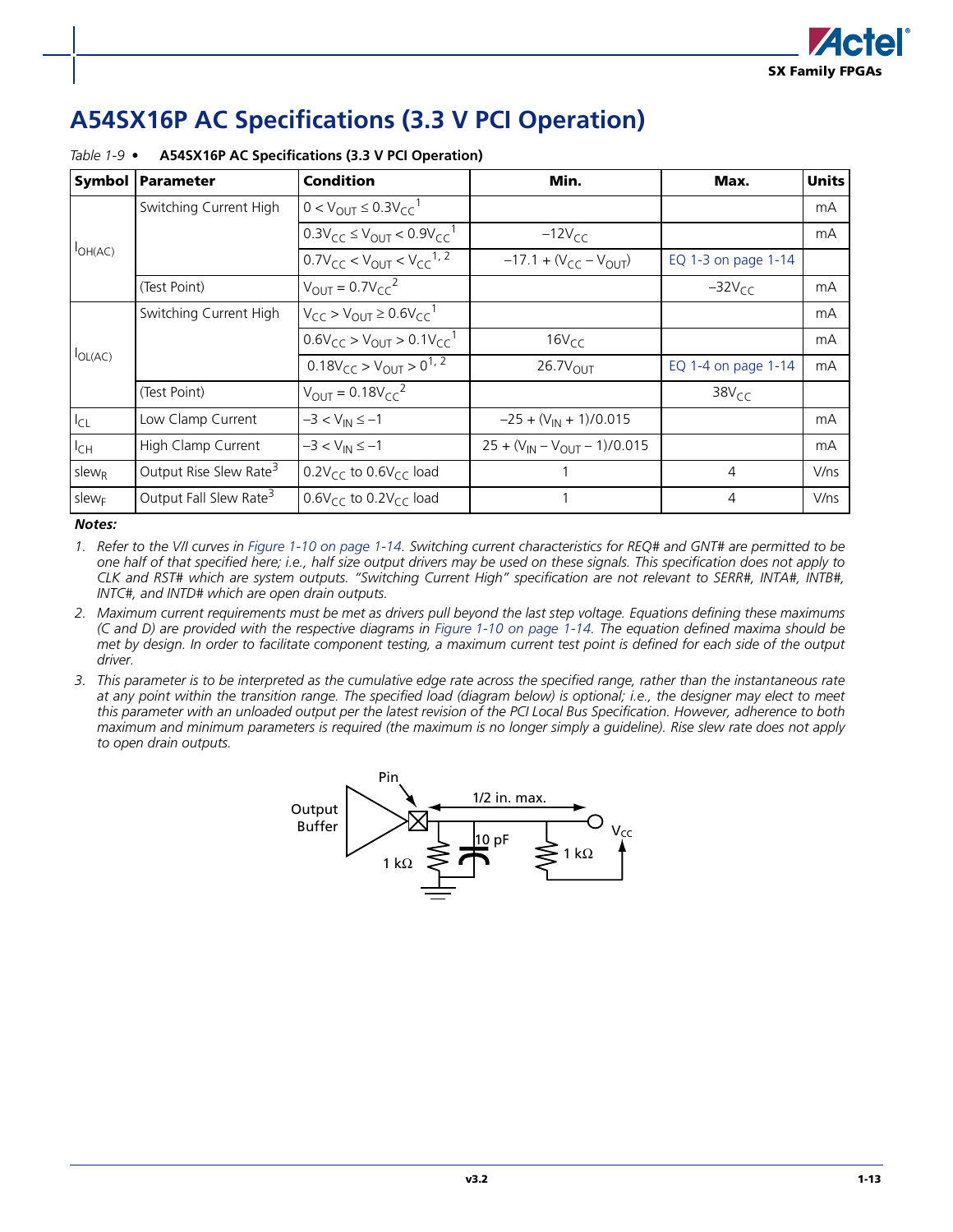[Figure 1-10](#page-17-2) shows the 3.3 V PCI V/I curve and the minimum and maximum PCI drive characteristics of the A54SX16P device.





*EQ 1-3*

#### <span id="page-17-2"></span>*Figure 1-10 •* **3.3 V PCI Curve for A54SX16P Device**

<span id="page-17-0"></span> $I_{\text{OH}} = (98.0 \text{V}_{\text{CC}}) \times (V_{\text{OUT}} - V_{\text{CC}}) \times (V_{\text{OUT}} + 0.4 V_{\text{CC}})$ for  $V_{CC}$  >  $V_{OUT}$  > 0.7  $V_{CC}$ 

<span id="page-17-1"></span> $I_{OL} = (256/V_{CC}) \times V_{OUT} \times (V_{CC} - V_{OUT})$ for 0  $V < V_{\text{OUT}} < 0.18 V_{\text{CC}}$ 

*EQ 1-4*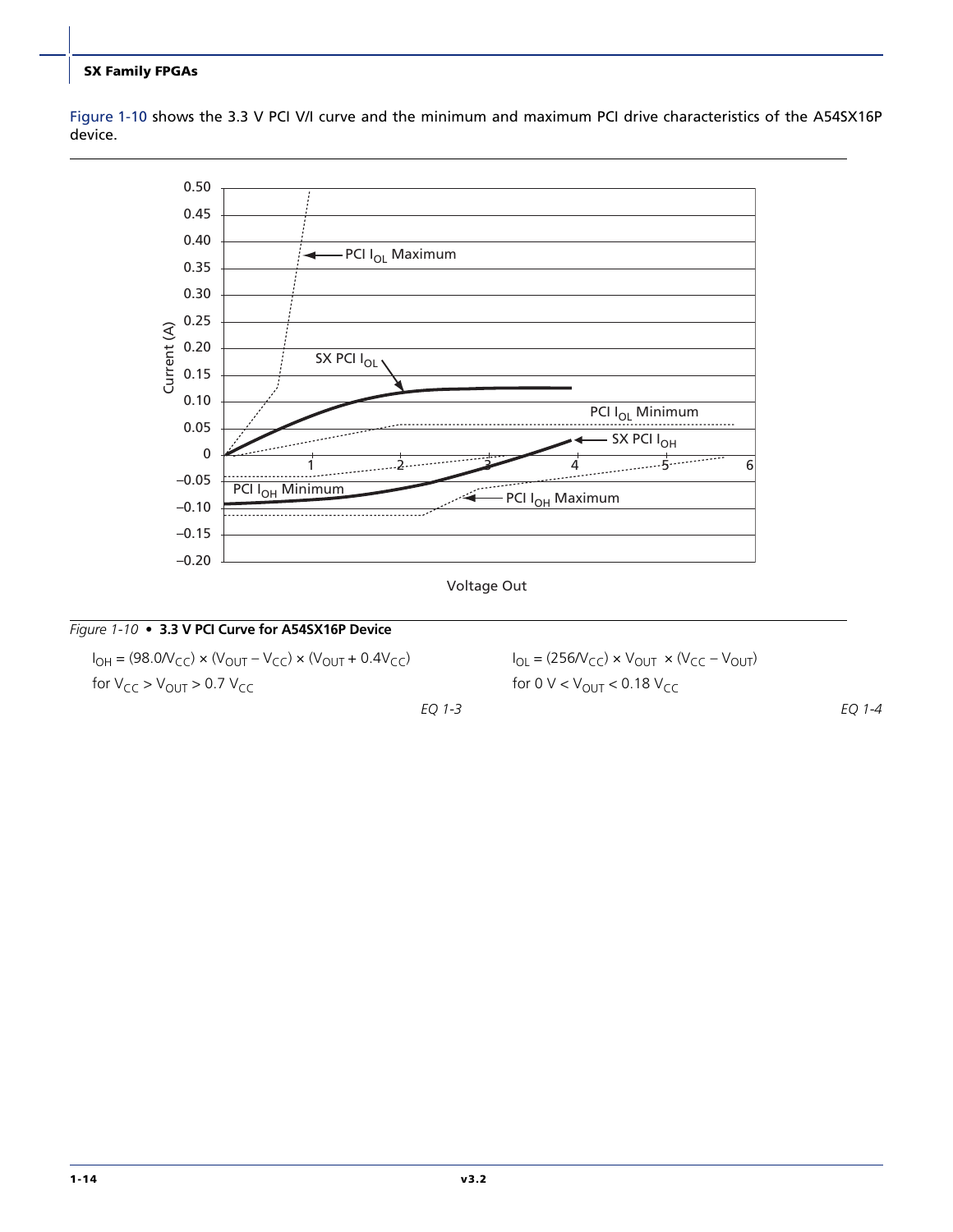

## <span id="page-18-3"></span><span id="page-18-0"></span>**Power-Up Sequencing**

*Table 1-10 •* **Power-Up Sequencing**

| <b>V<sub>CCA</sub></b>    | <b>V<sub>CCR</sub></b> | V <sub>CCI</sub> | <b>Power-Up Sequence</b>    | <b>Comments</b>              |
|---------------------------|------------------------|------------------|-----------------------------|------------------------------|
| A54SX08, A54SX16, A54SX32 |                        |                  |                             |                              |
| 3.3V                      | 5.0 V                  | 3.3 V            | 5.0 V First<br>3.3 V Second | No possible damage to device |
|                           |                        |                  | 3.3 V First<br>5.0 V Second | Possible damage to device    |
| A54SX16P                  |                        |                  |                             |                              |
| 3.3V                      | 3.3V                   | 3.3V             | 3.3 V Only                  | No possible damage to device |
| 3.3V                      | 5.0V                   | 3.3V             | 5.0 V First<br>3.3 V Second | No possible damage to device |
|                           |                        |                  | 3.3 V First<br>5.0 V Second | Possible damage to device    |
| 3.3V                      | 5.0 V                  | 5.0 V            | 5.0 V First<br>3.3 V Second | No possible damage to device |
|                           |                        |                  | 3.3 V First<br>5.0 V Second | No possible damage to device |

*Note: No inputs should be driven (high or low) before completion of power-up.*

## <span id="page-18-2"></span><span id="page-18-1"></span>**Power-Down Sequencing**

#### *Table 1-11 •* **Power-Down Sequencing**

| <b>V<sub>CCA</sub></b> | <b>V<sub>CCR</sub></b>    | $V_{\text{CG}}$ | <b>Power-Down Sequence</b>  | <b>Comments</b>              |  |  |  |
|------------------------|---------------------------|-----------------|-----------------------------|------------------------------|--|--|--|
|                        | A54SX08, A54SX16, A54SX32 |                 |                             |                              |  |  |  |
| 3.3V                   | 5.0 V                     | 3.3V            | 5.0 V First<br>3.3 V Second | Possible damage to device    |  |  |  |
|                        |                           |                 | 3.3 V First<br>5.0 V Second | No possible damage to device |  |  |  |
| A54SX16P               |                           |                 |                             |                              |  |  |  |
| 3.3V                   | 3.3V                      | 3.3V            | 3.3 V Only                  | No possible damage to device |  |  |  |
| 3.3V                   | 5.0 V                     | 3.3V            | 5.0 V First<br>3.3 V Second | Possible damage to device    |  |  |  |
|                        |                           |                 | 3.3 V First<br>5.0 V Second | No possible damage to device |  |  |  |
| 3.3V                   | 5.0V                      | 5.0V            | 5.0 V First<br>3.3 V Second | No possible damage to device |  |  |  |
|                        |                           |                 | 3.3 V First<br>5.0 V Second | No possible damage to device |  |  |  |

*Note: No inputs should be driven (high or low) after the beginning of the power-down sequence.*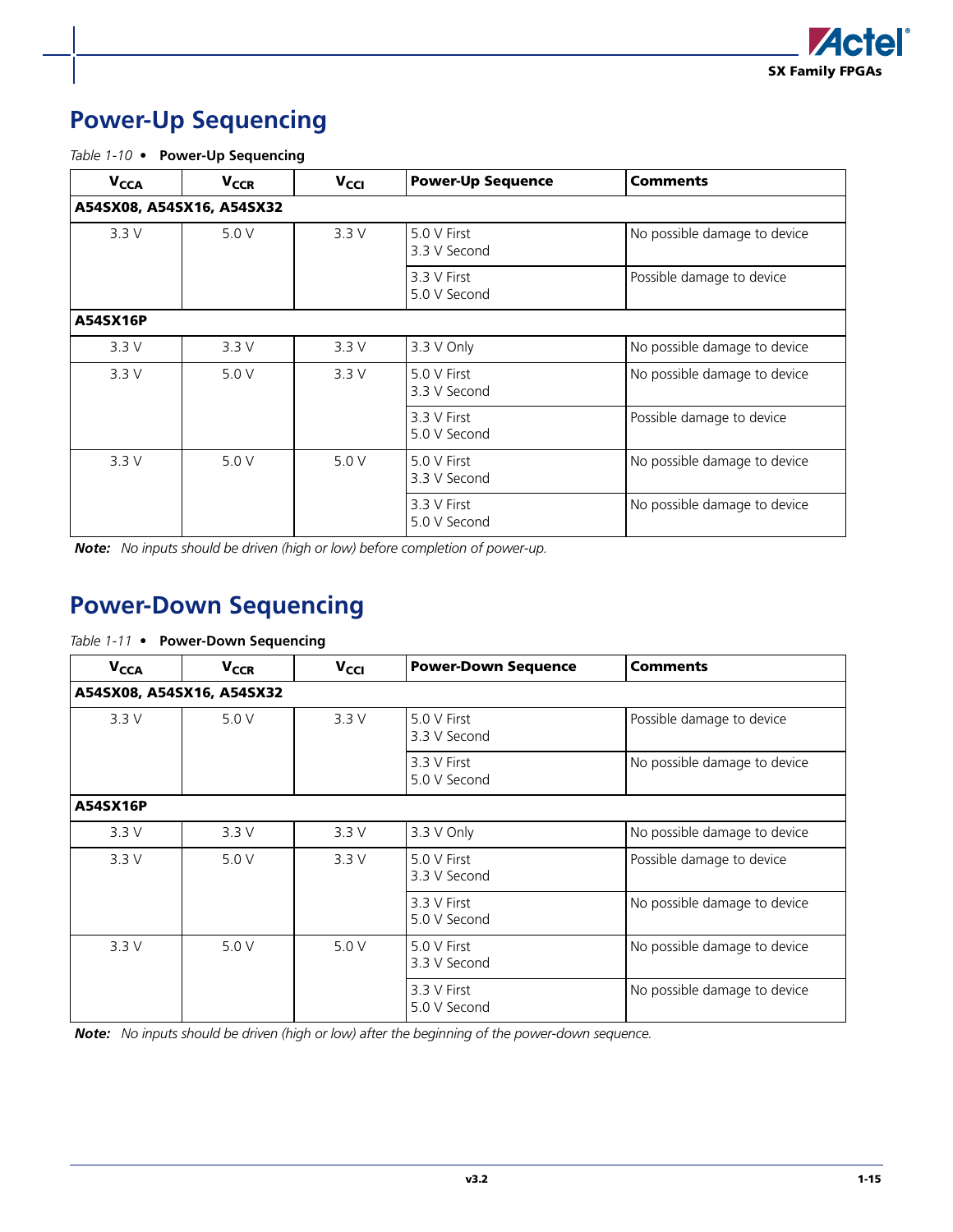## <span id="page-19-0"></span>**Evaluating Power in SX Devices**

A critical element of system reliability is the ability of electronic devices to safely dissipate the heat generated during operation. The thermal characteristics of a circuit depend on the device and package used, the operating temperature, the operating current, and the system's ability to dissipate heat.

You should complete a power evaluation early in the design process to help identify potential heat-related problems in the system and to prevent the system from exceeding the device's maximum allowed junction temperature.

The actual power dissipated by most applications is significantly lower than the power the package can dissipate. However, a thermal analysis should be performed for all projects. To perform a power evaluation, follow these steps:

- 1. Estimate the power consumption of the application.
- 2. Calculate the maximum power allowed for the device and package.
- 3. Compare the estimated power and maximum power values.

### **Estimating Power Consumption**

The total power dissipation for the SX family is the sum of the DC power dissipation and the AC power dissipation. Use [EQ 1-5](#page-19-1) to calculate the estimated power consumption of your application.

<span id="page-19-1"></span>
$$
P_{\text{Total}} = P_{\text{DC}} + P_{\text{AC}}
$$
\n
$$
EQ \ 1-5
$$

**DC Power Dissipation**

The power due to standby current is typically a small component of the overall power. The Standby power is shown in [Table 1-12](#page-19-2) for commercial, worst-case conditions (70°C).

<span id="page-19-2"></span>

| Table 1-12 • Standby Power |  |  |
|----------------------------|--|--|
|----------------------------|--|--|

| l lcc | V <sub>CC</sub> | <b>Power</b> |
|-------|-----------------|--------------|
| ` m⊥  | ∍<br>3.b        | mW<br>Δ      |

#### The DC power dissipation is defined in [EQ 1-6](#page-19-3).

<span id="page-19-3"></span> $P_{DC} = (I_{\text{standby}}) \times V_{CCA} + (I_{\text{standby}}) \times V_{CCR} +$  $(I<sub>standby</sub>) \times V<sub>CCI</sub> + xV<sub>OL</sub> \times I<sub>OL</sub> + y(V<sub>CCI</sub> - V<sub>OH</sub>) \times V<sub>OH</sub>$ 

*EQ 1-6*

#### **AC Power Dissipation**

The power dissipation of the SX Family is usually dominated by the dynamic power dissipation. Dynamic power dissipation is a function of frequency, equivalent capacitance, and power supply voltage. The AC power dissipation is defined in [EQ 1-7](#page-19-4) and [EQ 1-8](#page-19-5).

PAC = PModule + PRCLKA Net + PRCLKB Net + PHCLK Net + POutput Buffer + PInput Buffer

*EQ 1-7*

<span id="page-19-4"></span> $P_{AC} = V_{CCA}^2 \times [(m \times C_{EQM} \times f_m)_{Module} +$  $(n \times C_{EOI} \times f_{n})_{Input}$  Buffer +  $(p \times (C_{EOO} + C_{I}) \times f_{n})_{OutBut}$  Buffer +  $(0.5 \times (q_1 \times C_{EQCR} \times f_{q1}) + (r_1 \times f_{q1}))_{RCLKA} +$  $(0.5 \times (q2 \times \text{CEQCR} \times f_{q2}) + (r2 \times f_{q2}))$ RCLKB +  $(0.5 \times (s_1 \times C_{EOHV} \times f_{s1}) + (C_{EOHF} \times f_{s1}))_{HCLK}]$ 

*EQ 1-8*

#### <span id="page-19-5"></span>**Definition of Terms Used in Formula**

| Number of logic modules switching at $f_m$<br>m |  |
|-------------------------------------------------|--|
|-------------------------------------------------|--|

- n = Number of input buffers switching at  $f_n$
- $p =$  Number of output buffers switching at  $f_p$
- $q_1$  = Number of clock loads on the first routed array clock
- $q_2$  = Number of clock loads on the second routed array clock
- $x =$  Number of I/Os at logic low
- y = Number of I/Os at logic high
- $r_1$  = Fixed capacitance due to first routed array clock
- $r_2$  = Fixed capacitance due to second routed array clock
- $s_1$  = Number of clock loads on the dedicated array clock

$$
C_{EQM}
$$
 = Equivalent capacitance of logic modules in pF

- $C_{EOI}$  = Equivalent capacitance of input buffers in pF
- $C_{EOO}$  = Equivalent capacitance of output buffers in pF
- $C_{FOR}$  = Equivalent capacitance of routed array clock in pF
- $C_{EOHV}$  = Variable capacitance of dedicated array clock
- $C_{EOHF}$  = Fixed capacitance of dedicated array clock
- $C_1$  = Output lead capacitance in pF
- $f_m$  = Average logic module switching rate in MHz
- $f_n$  = Average input buffer switching rate in MHz
- $f_p$  = Average output buffer switching rate in MHz
- $f_{\alpha1}$  = Average first routed array clock rate in MHz
- $f_{q2}$  = Average second routed array clock rate in MHz
- $f_{s1}$  = Average dedicated array clock rate in MHz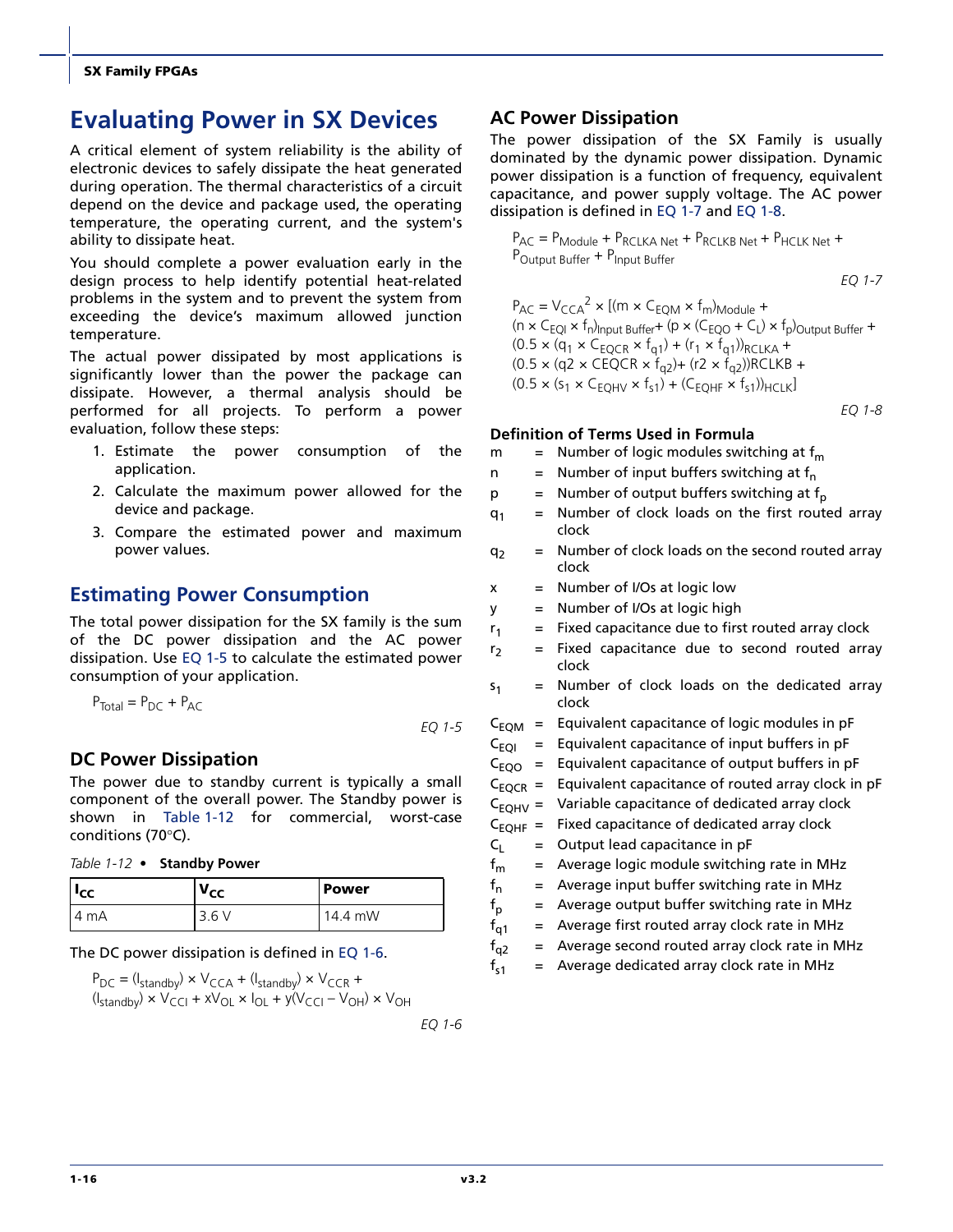

[Table 1-13](#page-20-0) shows capacitance values for various Table 1-13 shows capacitance values for various **Guidelines for Calculating Power** devices.

|                        | A54SX08 | A54SX16 | <b>A54SX16P</b> | A54SX32 |
|------------------------|---------|---------|-----------------|---------|
| $C_{EQM}$ (pF)         | 4.0     | 4.0     | 4.0             | 4.0     |
| $C_{EQI}$ (pF)         | 3.4     | 3.4     | 3.4             | 3.4     |
| C <sub>EQO</sub> (pF)  | 4.7     | 4.7     | 4.7             | 4.7     |
| C <sub>EQCR</sub> (pF) | 1.6     | 1.6     | 1.6             | 1.6     |
| C <sub>EQHV</sub>      | 0.615   | 0.615   | 0.615           | 0.615   |
| $C_{EQHF}$             | 60      | 96      | 96              | 140     |
| $r_1$ (pF)             | 87      | 138     | 138             | 171     |
| $r_2$ (pF)             | 87      | 138     | 138             | 171     |

#### <span id="page-20-0"></span>*Table 1-13 •* **Capacitance Values for Devices**

<span id="page-20-1"></span>*Table 1-14 •* **Power Consumption Guidelines**

# **Consumption**

The power consumption guidelines are meant to represent worst-case scenarios so that they can be generally used to predict the upper limits of power dissipation. These guidelines are shown in [Table 1-14.](#page-20-1)

### **Sample Power Calculation**

One of the designs used to characterize the SX family was a 528 bit serial-in, serial-out shift register. The design utilized 100 percent of the dedicated flip-flops of an A54SX16P device. A pattern of 0101… was clocked into the device at frequencies ranging from 1 MHz to 200 MHz. Shifting in a series of 0101… caused 50 percent of the flip-flops to toggle from low to high at every clock cycle.

| <b>Description</b>                                        | <b>Power Consumption Guideline</b> |
|-----------------------------------------------------------|------------------------------------|
| Logic Modules (m)                                         | 20% of modules                     |
| Inputs Switching (n)                                      | # inputs/4                         |
| Outputs Switching (p)                                     | # outputs/4                        |
| First Routed Array Clock Loads $(q_1)$                    | 20% of register cells              |
| Second Routed Array Clock Loads (q2)                      | 20% of register cells              |
| Load Capacitance $(C1)$                                   | 35 pF                              |
| Average Logic Module Switching Rate (f <sub>m</sub> )     | f/10                               |
| Average Input Switching Rate $(f_n)$                      | f/5                                |
| Average Output Switching Rate $(f_n)$                     | f/10                               |
| Average First Routed Array Clock Rate $(f_{01})$          | f/2                                |
| Average Second Routed Array Clock Rate ( $f_{\alpha 2}$ ) | f/2                                |
| Average Dedicated Array Clock Rate (fs1)                  | f                                  |
| Dedicated Clock Array Clock Loads (s <sub>1</sub> )       | 20% of regular modules             |

Follow the steps below to estimate power consumption. The values provided for the sample calculation below are for the shift register design above. This method for estimating power consumption is conservative and the actual power consumption of your design may be less than the estimated power consumption.

The total power dissipation for the SX family is the sum of the AC power dissipation and the DC power dissipation.

 $P_{\text{Total}} = P_{\text{AC}}$  (dynamic power) +  $P_{\text{DC}}$  (static power)

*EQ 1-9*

#### **AC Power Dissipation**

 $P_{AC} = P_{Module} + P_{RCLKA Net} + P_{RCLKB Net} + P_{HCLK Net}$ P<sub>Output</sub> Buffer + P<sub>Input</sub> Buffer

*EQ 1-10*

$$
P_{AC} = V_{CCA}^2 \times [(m \times C_{EQM} \times f_m)_{Module} + (n \times C_{EQI} \times f_n)_{Input Buffer} + (p \times (C_{EOO} + C_I) \times f_p)_{Output\ Buffer} + (0.5 (q_1 \times C_{EQCR} \times f_{q1}) + (r_1 \times f_{q1})_{RCLKA} + (0.5 (q_2 \times C_{EQCR} \times f_{q2}) + (r_2 \times f_{q2})_{RCLKB} + (0.5 (s_1 \times C_{EQHV} \times f_{s1}) + (C_{EQHF} \times f_{s1})_{HCLK}]
$$
  
\n
$$
EQ 1-11
$$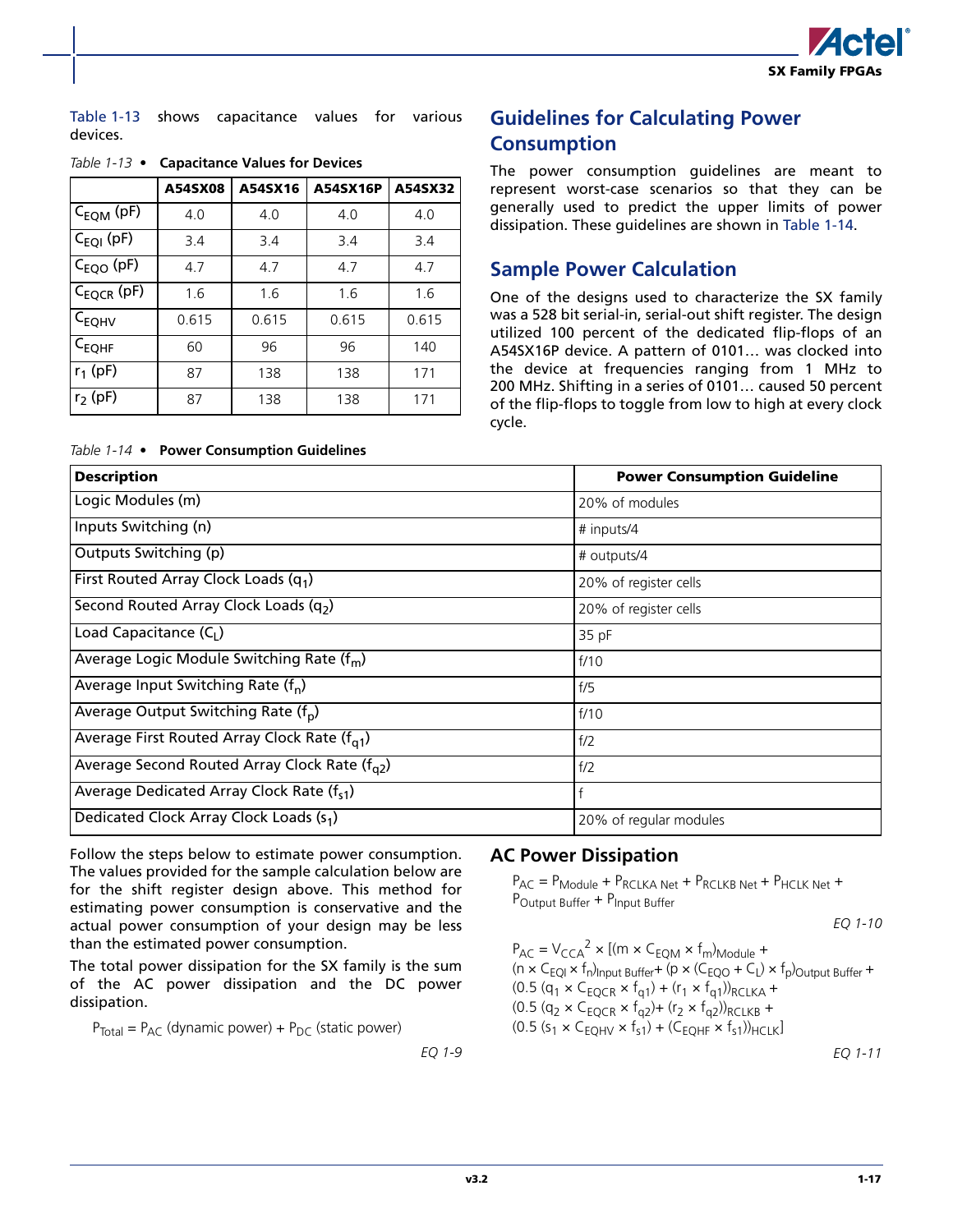#### **Step 1: Define Terms Used in Formula**

|                                                                                  | V <sub>CCA</sub>          | 3.3       |
|----------------------------------------------------------------------------------|---------------------------|-----------|
| Module                                                                           |                           |           |
| Number of logic modules switching<br>at $f_m$ (Used 50%)                         | m                         | 264       |
| Average logic modules switching rate<br>$f_m$ (MHz) (Guidelines: $f/10$ )        | $f_m$                     | 20        |
| Module capacitance C <sub>EOM</sub> (pF)                                         | $C_{EQM}$                 | 4.0       |
| <b>Input Buffer</b>                                                              |                           |           |
| Number of input buffers switching at $f_n$                                       | n                         | 1         |
| Average input switching rate f <sub>n</sub> (MHz)<br>(Guidelines: f/5)           | $f_{n}$                   | 40        |
| Input buffer capacitance C <sub>EQI</sub> (pF)                                   | $\mathsf{c}_\mathsf{EOI}$ | 3.4       |
| <b>Output Buffer</b>                                                             |                           |           |
| Number of output buffers switching at f <sub>p</sub>                             | р                         | 1         |
| Average output buffers switching rate<br>f <sub>p</sub> (MHz) (Guidelines: f/10) | $f_{\sf p}$               | 20        |
| Output buffers buffer capacitance<br>$C_{EQO}$ (pF)                              | $C_{EQO}$                 | 4.7       |
| Output Load capacitance C <sub>I</sub> (pF)                                      | $C_L$                     | 35        |
| <b>RCLKA</b>                                                                     |                           |           |
| Number of Clock loads q1                                                         | $q_1$                     | 528       |
| Capacitance of routed array clock (pF)                                           | C <sub>EQCR</sub>         | 1.6       |
| Average clock rate (MHz)                                                         | $f_{q1}$                  | 200       |
| Fixed capacitance (pF)                                                           | $r_1$                     | 138       |
| <b>RCLKB</b>                                                                     |                           |           |
| Number of Clock loads q2                                                         | q <sub>2</sub>            | 0         |
| Capacitance of routed array clock (pF)                                           | C <sub>EQCR</sub>         | 1.6       |
| Average clock rate (MHz)                                                         | $f_{q2}$                  | 0         |
| Fixed capacitance (pF)                                                           | r,                        | 138       |
| <b>HCLK</b>                                                                      |                           |           |
| Number of Clock loads                                                            | S1                        | 0         |
| Variable capacitance of dedicated<br>array clock (pF)                            | C <sub>EQHV</sub>         | 0.61<br>5 |
| Fixed capacitance of dedicated<br>array clock (pF)                               | $C_{EQHF}$                | 96        |
| Average clock rate (MHz)                                                         | $f_{s1}$                  | 0         |

#### **Step 2: Calculate Dynamic Power Consumption**

| $V_{CCA} \times V_{CCA}$                                                                               | 10.89            |
|--------------------------------------------------------------------------------------------------------|------------------|
| $m \times f_m \times C_{EOM}$                                                                          | 0.02112          |
| $n \times f_n \times C_{EOL}$                                                                          | 0.000136         |
| $p \times f_p \times (C_{EQO} + C_l)$                                                                  | 0.000794         |
| $0.5$ (q <sub>1</sub> × C <sub>EQCR</sub> × f <sub>q1</sub> ) + (r <sub>1</sub> × f <sub>q1</sub> )    | 0.11208          |
| $0.5(q_2 \times C_{EQCR} \times f_{q2}) + (r_2 \times f_{q2})$                                         | $\left( \right)$ |
| $0.5$ (s <sub>1</sub> × C <sub>EQHV</sub> × f <sub>s1</sub> ) + (C <sub>EOHF</sub> × f <sub>s1</sub> ) | 0                |
| $P_{\Delta\text{C}} = 1.461 \text{ W}$                                                                 |                  |

#### **Step 3: Calculate DC Power Dissipation DC Power Dissipation**

 $P_{DC} = (I_{\text{standby}}) \times V_{CCA} + (I_{\text{standby}}) \times V_{CCR} + (I_{\text{standby}}) \times$ V<sub>CCI</sub> + X × V<sub>OL</sub> × I<sub>OL</sub> + Y(V<sub>CCI</sub> – V<sub>OH</sub>) × V<sub>OH</sub>

*EQ 1-12*

For a rough estimate of DC Power Dissipation, only use  $P_{DC} = (I_{standby}) \times V_{CCA}$ . The rest of the formula provides a very small number that can be considered negligible.

$$
P_{DC} = (I_{standby}) \times V_{CCA}
$$

$$
P_{DC} = .55 \text{ mA} \times 3.3 \text{ V}
$$

$$
P_{DC} = 0.001815 \text{ W}
$$

#### **Step 4: Calculate Total Power Consumption**

 $P_{\text{Total}} = P_{\text{AC}} + P_{\text{DC}}$  $P_{\text{Total}} = 1.461 + 0.001815$  $P_{\text{Total}} = 1.4628 \text{ W}$ 

#### **Step 5: Compare Estimated Power Consumption against Characterized Power Consumption**

The estimated total power consumption for this design is 1.46 W. The characterized power consumption for this design at 200 MHz is 1.0164 W.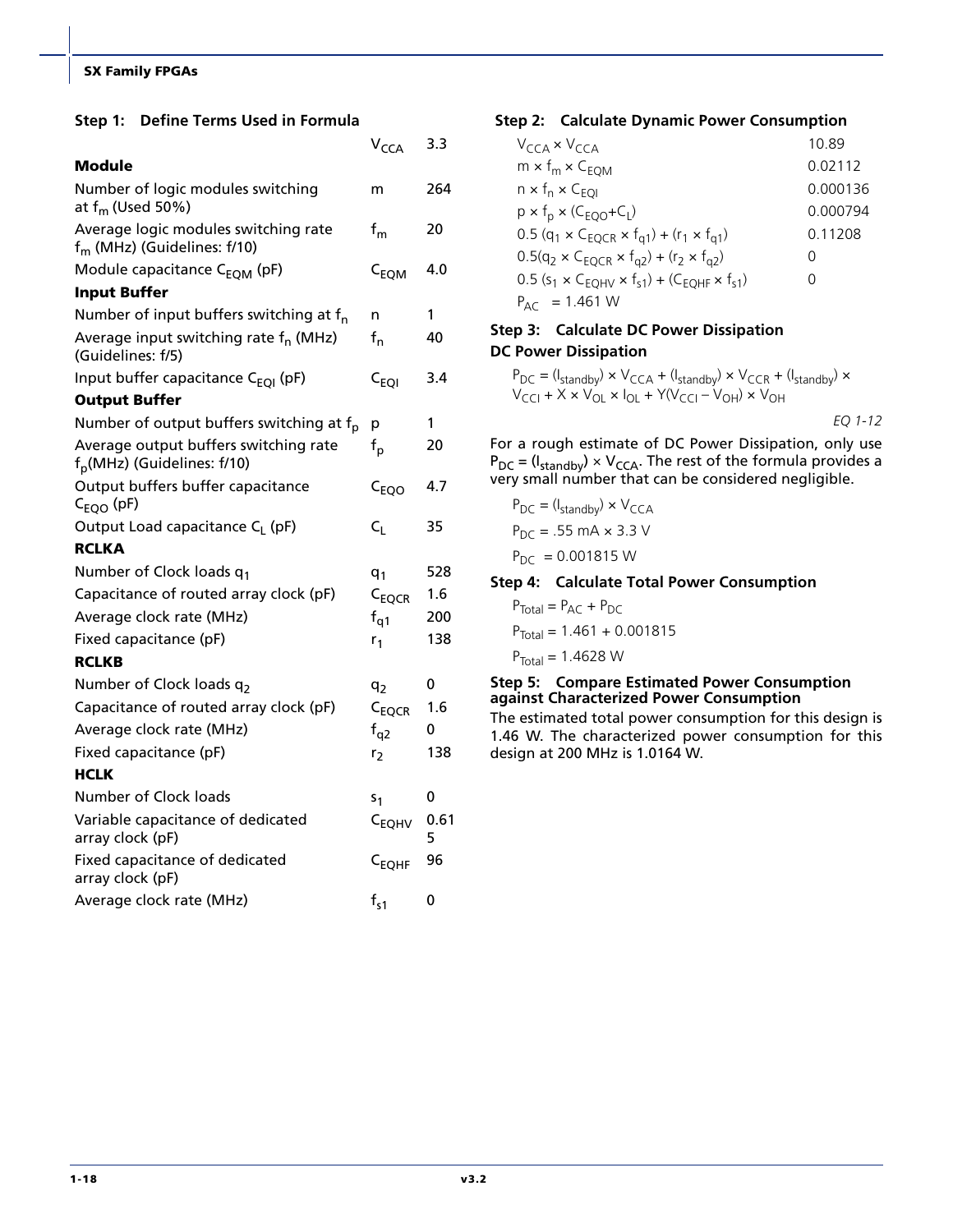

[Figure 1-11](#page-22-0) shows the characterized power dissipation numbers for the shift register design using frequencies ranging from 1 MHz to 200 MHz.



<span id="page-22-0"></span>*Figure 1-11 •* **Power Dissipation**

### **Junction Temperature (T<sub>I</sub>)**

The temperature that you select in Designer Series software is the junction temperature, not ambient temperature. This is an important distinction because the heat generated from dynamic power consumption is usually hotter than the ambient temperature. Use the equation below to calculate junction temperature.

Junction Temperature = 
$$
\Delta T + T_a
$$

Where:

 $T_a$  = Ambient Temperature

 $\Delta T$  = Temperature gradient between junction (silicon) and ambient

 $\Delta T = \theta_{ja} \times P$ 

- P = Power calculated from Estimating Power Consumption section
- located in [the "Package Thermal Characteristics"](#page-22-1) [section.](#page-22-1)

#### <span id="page-22-1"></span>**Package Thermal Characteristics**

The device junction to case thermal characteristic is  $\theta_{jc}$ , and the junction to ambient air characteristic is  $\theta_{ia}$ . The thermal characteristics for  $\theta_{ia}$  are shown with two different air flow rates.

The maximum junction temperature is 150 °C.

A sample calculation of the absolute maximum power dissipation allowed for a TQFP 176-pin package at commercial temperature and still air is as follows:

Maximum Power Allowed = 
$$
\frac{\text{Max. junction temp. (^cC) - Max. ambient temp. (^cC)}}{\theta_{ja} (^cC/W)}
$$
 =  $\frac{150^{\circ}\text{C} - 70^{\circ}\text{C}}{28^{\circ}\text{C/W}}$  = 2.86 W

*EQ 1-13*

*EQ 1-14*

$$
\theta_{ja}
$$
 = Junction to ambient of package.  $\theta_{ja}$  numbers are located in the "Package Thermal Characteristics"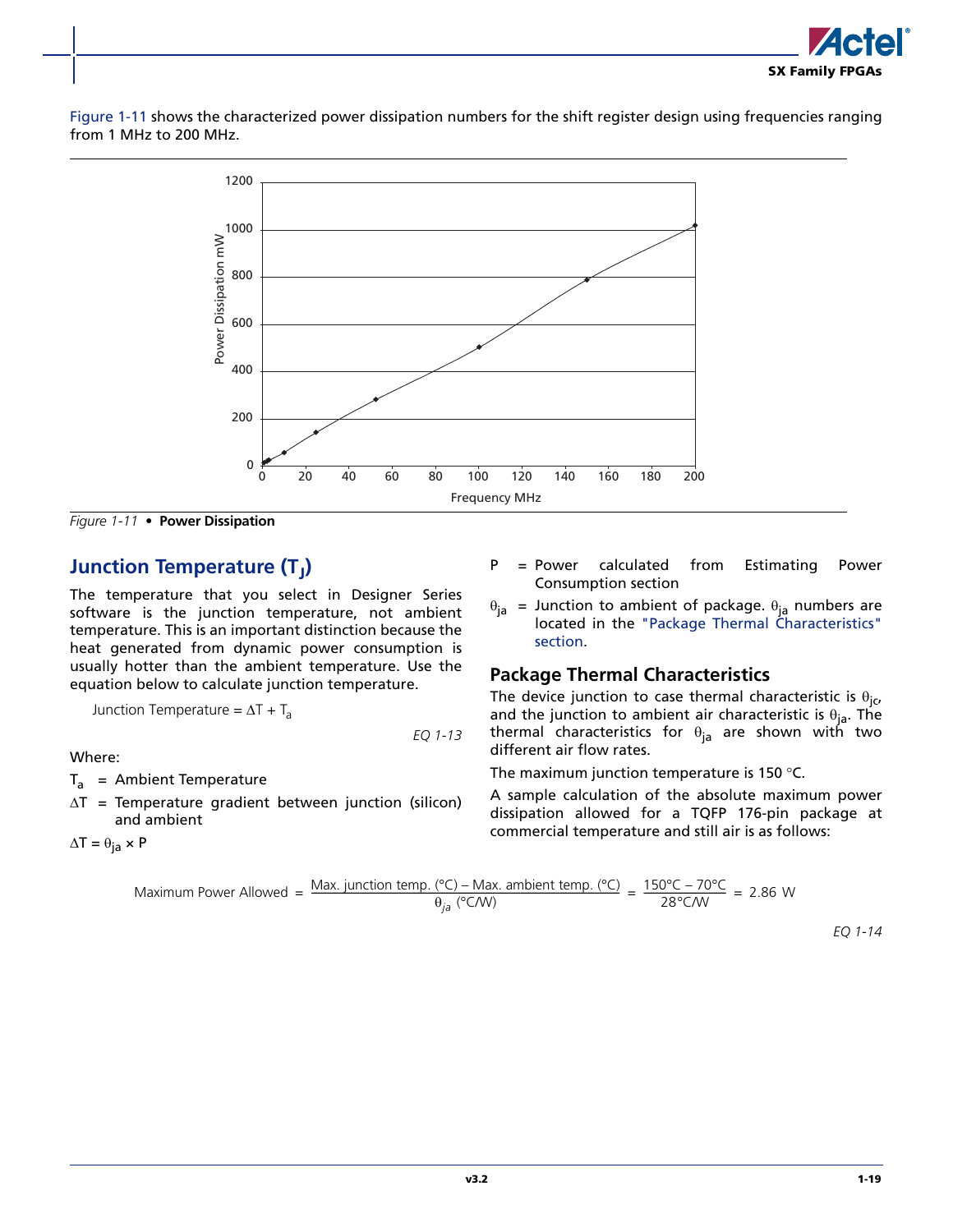#### *Table 1-15 •* **Package Thermal Characteristics**

| <b>Package Type</b>                                 | <b>Pin Count</b> | $\theta_{\rm jc}$ | $\overset{\theta_{\textsf{ja}}}{\textsf{Still Air}}$ | $\theta_{\mathbf{ja}}$<br>300 ft/min. | <b>Units</b> |
|-----------------------------------------------------|------------------|-------------------|------------------------------------------------------|---------------------------------------|--------------|
| Plastic Leaded Chip Carrier (PLCC)                  | 84               | 12                | 32                                                   | 22                                    | °C⁄W         |
| Thin Quad Flat Pack (TQFP)                          | 144              | 11                | 32                                                   | 24                                    | °C⁄W         |
| Thin Quad Flat Pack (TQFP)                          | 176              | 11                | 28                                                   | 21                                    | °C⁄W         |
| Very Thin Quad Flatpack (VQFP)                      | 100              | 10                | 38                                                   | 32                                    | °C⁄W         |
| Plastic Quad Flat Pack (PQFP) without Heat Spreader | 208              | 8                 | 30                                                   | 23                                    | °C⁄W         |
| Plastic Quad Flat Pack (PQFP) with Heat Spreader    | 208              | 3.8               | 20                                                   | 17                                    | °C⁄W         |
| Plastic Ball Grid Array (PBGA)                      | 272              | 3                 | 20                                                   | 14.5                                  | °C⁄W         |
| Plastic Ball Grid Array (PBGA)                      | 313              | 3                 | 23                                                   | 17                                    | °C⁄W         |
| Plastic Ball Grid Array (PBGA)                      | 329              | 3                 | 18                                                   | 13.5                                  | °C⁄W         |
| Fine Pitch Ball Grid Array (FBGA)                   | 144              | 3.8               | 38.8                                                 | 26.7                                  | $\degree$ CM |

*Note: SX08 does not have a heat spreader.*

#### *Table 1-16 •* **Temperature and Voltage Derating Factors\***

|                        |       | <b>Junction Temperature</b> |      |      |      |      |      |  |  |  |  |  |  |
|------------------------|-------|-----------------------------|------|------|------|------|------|--|--|--|--|--|--|
| <b>V<sub>CCA</sub></b> | $-55$ | $-40$                       | 0    | 25   | 70   | 85   | 125  |  |  |  |  |  |  |
| 3.0                    | 0.75  | 0.78                        | 0.87 | 0.89 | 1.00 | 1.04 | 1.16 |  |  |  |  |  |  |
| 3.3                    | 0.70  | 0.73                        | 0.82 | 0.83 | 0.93 | 0.97 | 1.08 |  |  |  |  |  |  |
| 3.6                    | 0.66  | 0.69                        | 0.77 | 0.78 | 0.87 | 0.92 | 1.02 |  |  |  |  |  |  |

*Note: \*Normalized to worst-case commercial, T<sub>J</sub> = 70°C, V<sub>CCA</sub> = 3.0 V*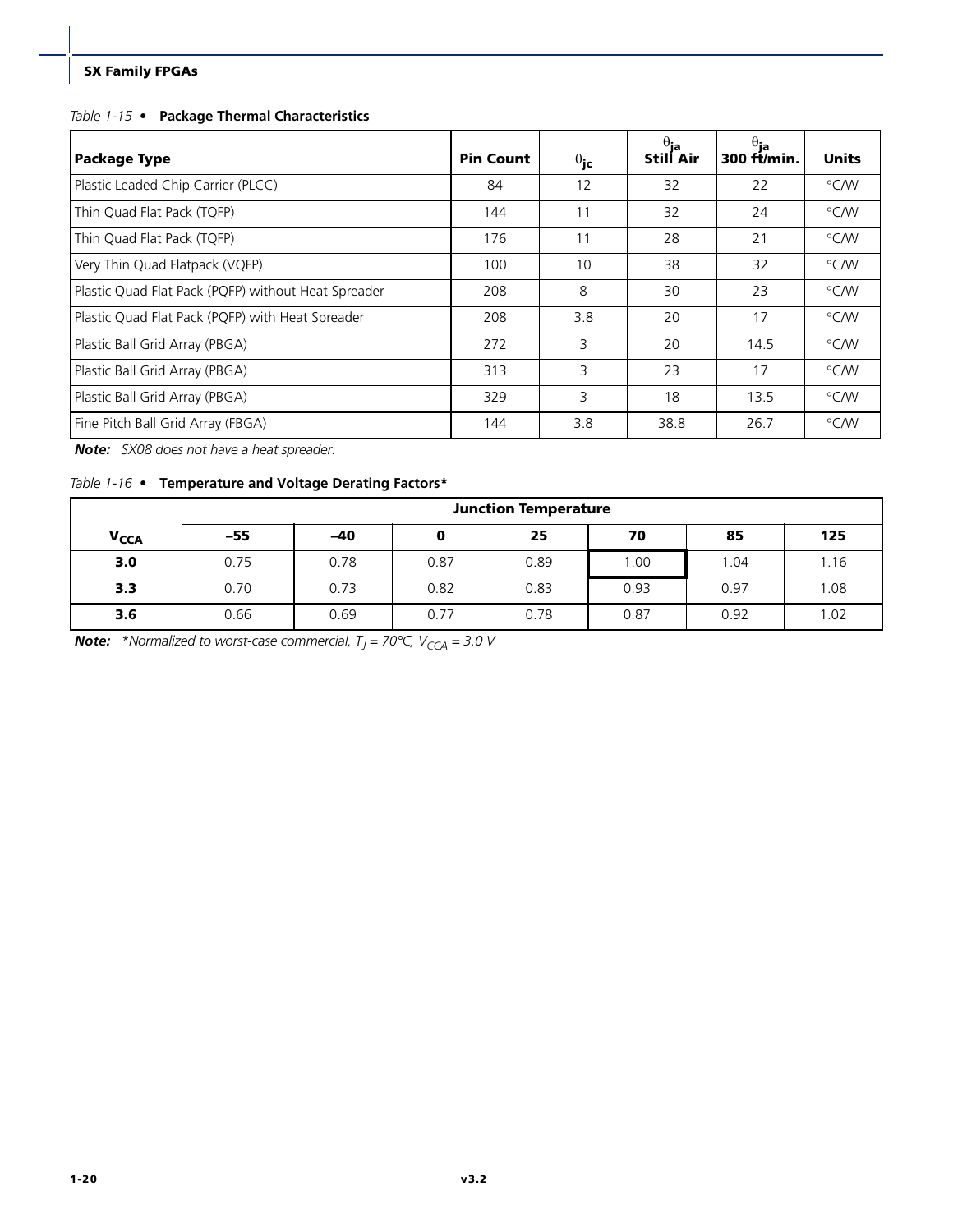

## <span id="page-24-0"></span>**SX Timing Model**



| Note: Values shown for A54SX08-3, worst-case commercial conditions. |  |  |  |
|---------------------------------------------------------------------|--|--|--|
|---------------------------------------------------------------------|--|--|--|

*Figure 1-12 •* **SX Timing Model**

#### **Hardwired Clock**

External Setup =  $t_{\text{INV}} + t_{\text{RD1}} + t_{\text{SUB}} - t_{\text{HCKH}}$  $= 1.5 + 0.3 + 0.5 - 1.0 = 1.3$  ns

Clock-to-Out (Pin-to-Pin)

$$
= t_{HCKH} + t_{RCO} + t_{RD1} + t_{DHL}
$$

$$
= 1.0 + 0.8 + 0.3 + 1.6 = 3.7
$$
ns

*EQ 1-16*

#### **Routed Clock**

|           | External Setup = $t_{INT} + t_{RDI} + t_{SUD} - t_{RCKH}$<br>$= 1.5 + 0.3 + 0.5 - 1.5 = 0.8$ ns |         |
|-----------|-------------------------------------------------------------------------------------------------|---------|
| EQ 1-15   |                                                                                                 | EO 1-17 |
|           | Clock-to-Out (Pin-to-Pin)                                                                       |         |
|           | $= t_{RCKH} + t_{RCO} + t_{RD1} + t_{DHI}$                                                      |         |
|           | $= 1.52 + 0.8 + 0.3 + 1.6 = 4.2$ ns                                                             |         |
| $FO 1-16$ |                                                                                                 | FO 1-18 |

*EQ 1-18*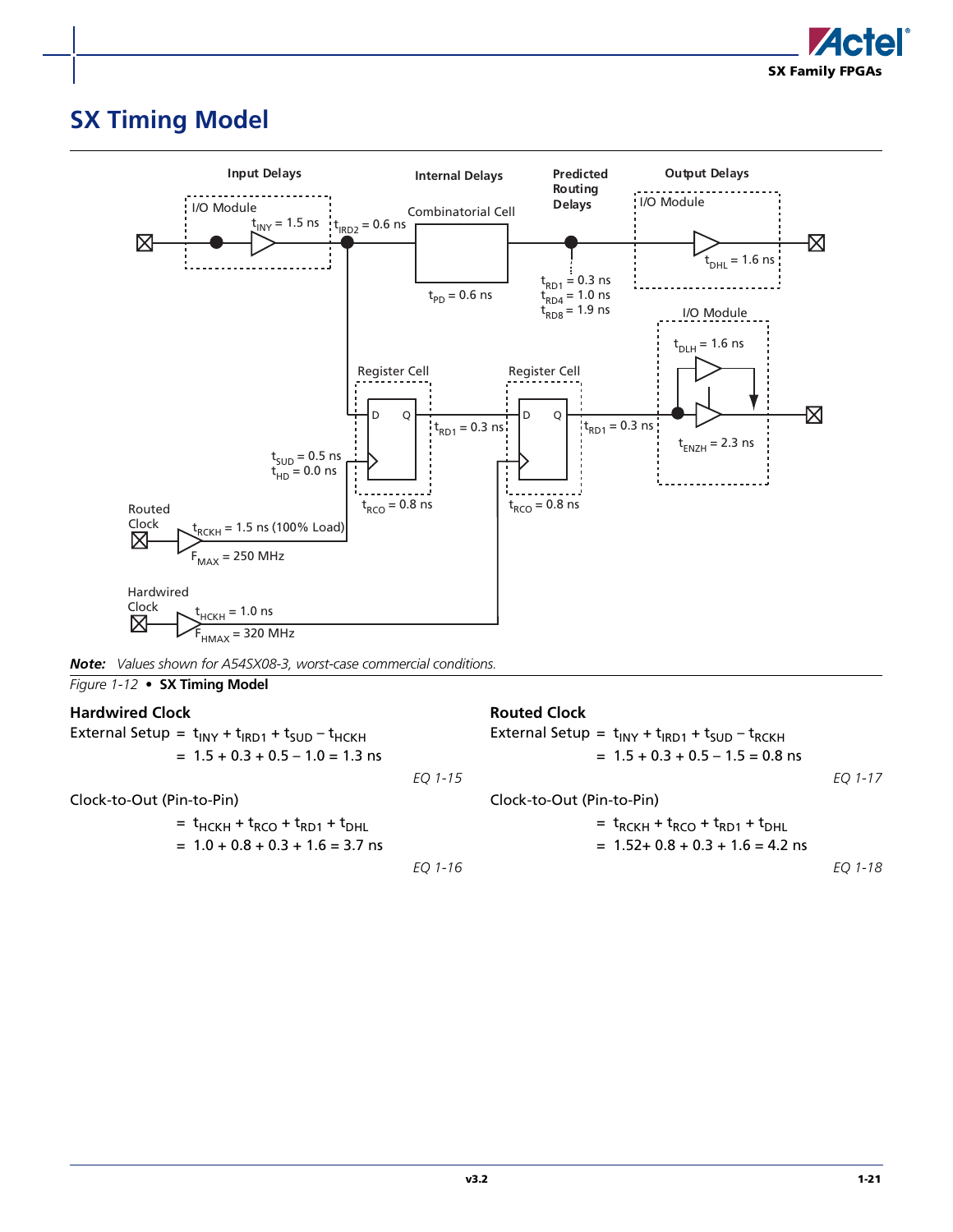









*Figure 1-15 •* **Input Buffer Delays**

*Figure 1-16 •* **C-Cell Delays**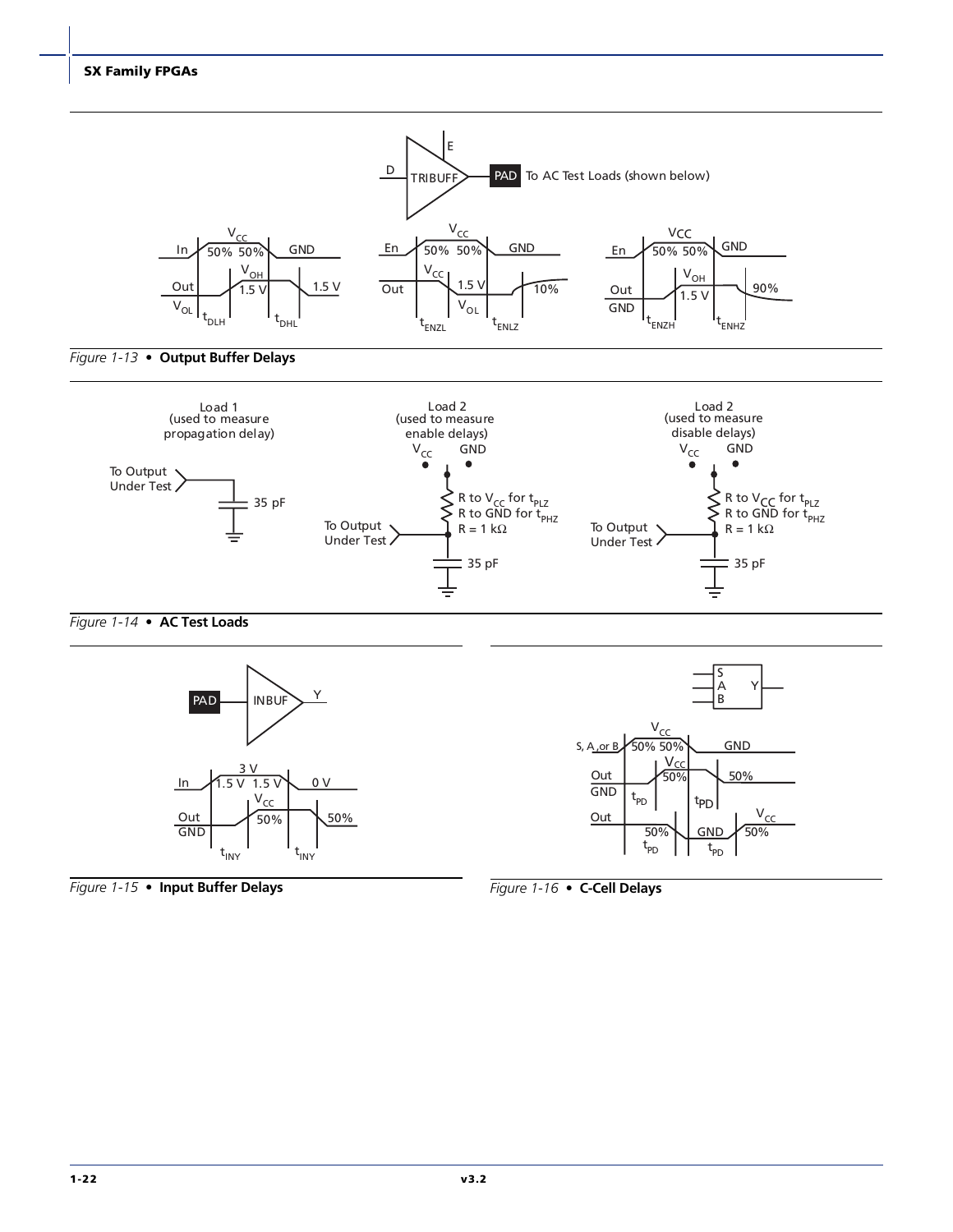### **Register Cell Timing Characteristics**



*Figure 1-17 •* **Flip-Flops**

## <span id="page-26-0"></span>**Timing Characteristics**

Timing characteristics for SX devices fall into three categories: family-dependent, device-dependent, and design-dependent. The input and output buffer characteristics are common to all SX family members. Internal routing delays are device-dependent. Design dependency means actual delays are not determined until after placement and routing of the user's design is complete. Delay values may then be determined by using the DirectTime Analyzer utility or performing simulation with post-layout delays.

### **Critical Nets and Typical Nets**

Propagation delays are expressed only for typical nets, which are used for initial design performance evaluation. Critical net delays can then be applied to the most timecritical paths. Critical nets are determined by net property assignment prior to placement and routing. Up to 6% of the nets in a design may be designated as critical, while 90% of the nets in a design are typical.

### **Long Tracks**

Some nets in the design use long tracks. Long tracks are special routing resources that span multiple rows, columns, or modules. Long tracks employ three and sometimes five antifuse connections. This increases capacitance and resistance, resulting in longer net delays for macros connected to long tracks. Typically up to 6 percent of nets in a fully utilized device require long tracks. Long tracks contribute approximately 4 ns to 8.4 ns delay. This additional delay is represented statistically in higher fanout (FO = 24) routing delays in the datasheet specifications section.

### **Timing Derating**

SX devices are manufactured in a CMOS process. Therefore, device performance varies according to temperature, voltage, and process variations. Minimum timing parameters reflect maximum operating voltage, minimum operating temperature, and best-case processing. Maximum timing parameters reflect minimum operating voltage, maximum operating temperature, and worst-case processing.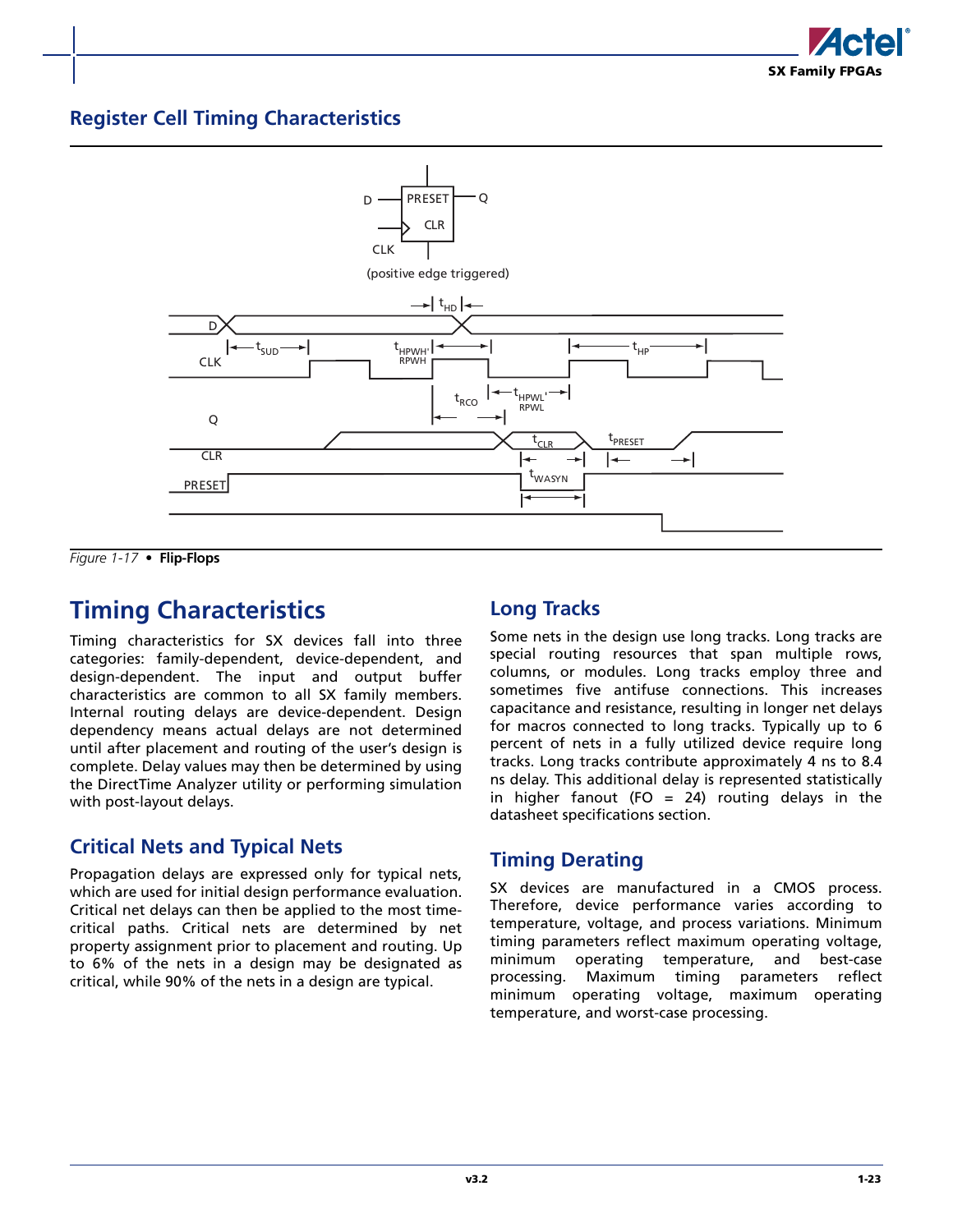### **A54SX08 Timing Characteristics**

*Table 1-17 •* **A54SX08 Timing Characteristics** 

(Worst-Case Commercial Conditions,  $V_{CCR} = 4.75 V$ ,  $V_{CCA}V_{CCA} = 3.0 V$ ,  $T_J = 70°C$ )

|                      |                                                          |      | '-3' Speed |      | '-2' Speed |      | '-1' Speed | 'Std' Speed |      |              |
|----------------------|----------------------------------------------------------|------|------------|------|------------|------|------------|-------------|------|--------------|
| <b>Parameter</b>     | <b>Description</b>                                       | Min. | Max.       | Min. | Max.       | Min. | Max.       | Min.        | Max. | <b>Units</b> |
|                      | <b>C-Cell Propagation Delays<sup>1</sup></b>             |      |            |      |            |      |            |             |      |              |
| t <sub>PD</sub>      | Internal Array Module                                    |      | 0.6        |      | 0.7        |      | 0.8        |             | 0.9  | ns           |
|                      | <b>Predicted Routing Delays<sup>2</sup></b>              |      |            |      |            |      |            |             |      |              |
| $t_{DC}$             | FO = 1 Routing Delay, Direct Connect                     |      | 0.1        |      | 0.1        |      | 0.1        |             | 0.1  | ns           |
| $t_{FC}$             | FO = 1 Routing Delay, Fast Connect                       |      | 0.3        |      | 0.4        |      | 0.4        |             | 0.5  | ns           |
| $t_{RD1}$            | $FO = 1$ Routing Delay                                   |      | 0.3        |      | 0.4        |      | 0.4        |             | 0.5  | ns           |
| $t_{RD2}$            | $FO = 2$ Routing Delay                                   |      | 0.6        |      | 0.7        |      | 0.8        |             | 0.9  | ns           |
| $t_{RD3}$            | $FO = 3$ Routing Delay                                   |      | 0.8        |      | 0.9        |      | 1.0        |             | 1.2  | ns           |
| $t_{RDA}$            | $FO = 4$ Routing Delay                                   |      | 1.0        |      | 1.2        |      | 1.4        |             | 1.6  | ns           |
| $t_{RDS}$            | $FO = 8$ Routing Delay                                   |      | 1.9        |      | 2.2        |      | 2.5        |             | 2.9  | ns           |
| $t_{RD12}$           | $FO = 12$ Routing Delay                                  |      | 2.8        |      | 3.2        |      | 3.7        |             | 4.3  | ns           |
| <b>R-Cell Timing</b> |                                                          |      |            |      |            |      |            |             |      |              |
| t <sub>RCO</sub>     | Sequential Clock-to-Q                                    |      | 0.8        |      | 1.1        |      | 1.2        |             | 1.4  | ns           |
| $t_{CLR}$            | Asynchronous Clear-to-Q                                  |      | 0.5        |      | 0.6        |      | 0.7        |             | 0.8  | ns           |
| t <sub>PRESET</sub>  | Asynchronous Preset-to-Q                                 |      | 0.7        |      | 0.8        |      | 0.9        |             | 1.0  | ns           |
| t <sub>SUD</sub>     | Flip-Flop Data Input Set-Up                              | 0.5  |            | 0.5  |            | 0.7  |            | 0.8         |      | ns           |
| $t_{HD}$             | Flip-Flop Data Input Hold                                | 0.0  |            | 0.0  |            | 0.0  |            | 0.0         |      | ns           |
| t <sub>WASYN</sub>   | Asynchronous Pulse Width                                 | 1.4  |            | 1.6  |            | 1.8  |            | 2.1         |      | ns           |
|                      | <b>Input Module Propagation Delays</b>                   |      |            |      |            |      |            |             |      |              |
| $t_{\text{INYH}}$    | Input Data Pad-to-Y HIGH                                 |      | 1.5        |      | 1.7        |      | 1.9        |             | 2.2  | ns           |
| t <sub>INYL</sub>    | Input Data Pad-to-Y LOW                                  |      | 1.5        |      | 1.7        |      | 1.9        |             | 2.2  | ns           |
|                      | <b>Input Module Predicted Routing Delays<sup>2</sup></b> |      |            |      |            |      |            |             |      |              |
| $t_{IRD1}$           | $FO = 1$ Routing Delay                                   |      | 0.3        |      | 0.4        |      | 0.4        |             | 0.5  | ns           |
| $t$ <sub>IRD2</sub>  | $FO = 2$ Routing Delay                                   |      | 0.6        |      | 0.7        |      | 0.8        |             | 0.9  | ns           |
| t <sub>IRD3</sub>    | $FO = 3$ Routing Delay                                   |      | 0.8        |      | 0.9        |      | 1.0        |             | 1.2  | ns           |
| $t_{IRD4}$           | $FO = 4$ Routing Delay                                   |      | 1.0        |      | 1.2        |      | 1.4        |             | 1.6  | ns           |
| $t_{IRD8}$           | $FO = 8$ Routing Delay                                   |      | 1.9        |      | 2.2        |      | 2.5        |             | 2.9  | ns           |
| $t_{IRD12}$          | $FO = 12$ Routing Delay                                  |      | 2.8        |      | 3.2        |      | 3.7        |             | 4.3  | ns           |

*Note:*

1. For dual-module macros, use  $t_{PD}$  +  $t_{RD1}$  +  $t_{PDr}$ ,  $t_{RCO}$  +  $t_{RD1}$  +  $t_{PDn}$ , or  $t_{PD1}$  +  $t_{RD1}$  +  $t_{SUD}$ , whichever is appropriate.

*2. Routing delays are for typical designs across worst-case operating conditions. These parameters should be used for estimating device performance. Post-route timing analysis or simulation is required to determine actual worst-case performance. Post-route timing is based on actual routing delay measurements performed on the device prior to shipment.*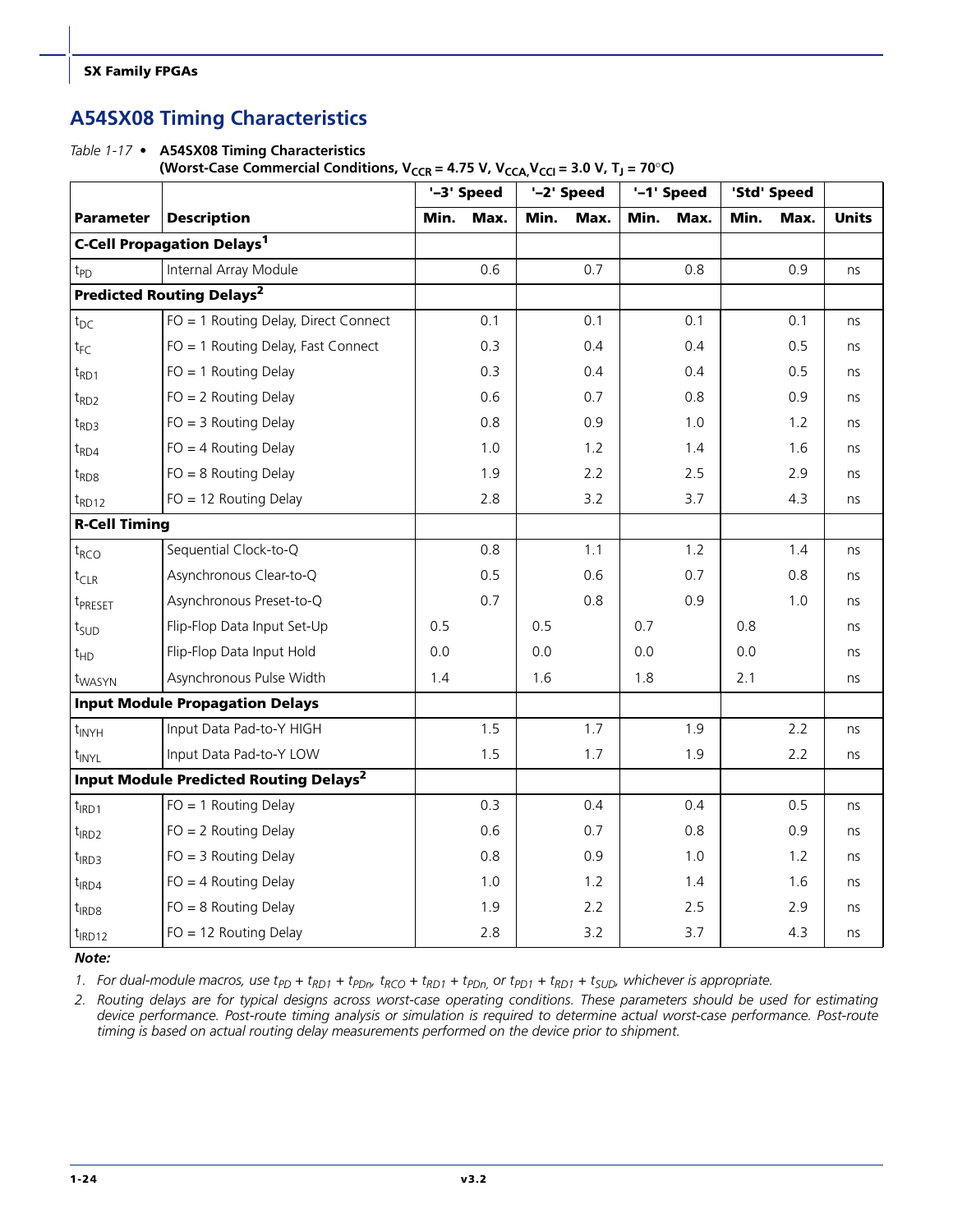

#### *Table 1-17 •* **A54SX08 Timing Characteristics (Continued)**

(Worst-Case Commercial Conditions,  $V_{CCR} = 4.75 V$ ,  $V_{CCA}V_{CCA} = 3.0 V$ ,  $T_J = 70°C$ )

|                    |                                                         |      | '-3' Speed |      | '-2' Speed |      | '-1' Speed |      | 'Std' Speed |              |
|--------------------|---------------------------------------------------------|------|------------|------|------------|------|------------|------|-------------|--------------|
| <b>Parameter</b>   | <b>Description</b>                                      | Min. | Max.       | Min. | Max.       | Min. | Max.       | Min. | Max.        | <b>Units</b> |
|                    | <b>Dedicated (Hardwired) Array Clock Network</b>        |      |            |      |            |      |            |      |             |              |
| $t$ HCKH           | Input LOW to HIGH (pad to R-Cell input)                 |      | 1.0        |      | 1.1        |      | 1.3        |      | 1.5         | ns           |
| $t$ HCKL           | Input HIGH to LOW (pad to R-Cell input)                 |      | 1.0        |      | 1.2        |      | 1.4        |      | 1.6         | ns           |
| t <sub>HPWH</sub>  | Minimum Pulse Width HIGH                                | 1.4  |            | 1.6  |            | 1.8  |            | 2.1  |             | ns           |
| t <sub>HPWL</sub>  | Minimum Pulse Width LOW                                 | 1.4  |            | 1.6  |            | 1.8  |            | 2.1  |             | ns           |
| t <sub>HCKSW</sub> | Maximum Skew                                            |      | 0.1        |      | 0.2        |      | 0.2        |      | 0.2         | ns           |
| $t_{HP}$           | Minimum Period                                          | 2.7  |            | 3.1  |            | 3.6  |            | 4.2  |             | ns           |
| $f_{HMAX}$         | Maximum Frequency                                       |      | 350        |      | 320        |      | 280        |      | 240         | <b>MHz</b>   |
|                    | <b>Routed Array Clock Networks</b>                      |      |            |      |            |      |            |      |             |              |
| $t_{RCKH}$         | Input LOW to HIGH (light load)<br>(pad to R-Cell input) |      | 1.3        |      | 1.5        |      | 1.7        |      | 2.0         | ns           |
| $t_{RCKL}$         | Input HIGH to LOW (light load)<br>(pad to R-Cell Input) |      | 1.4        |      | 1.6        |      | 1.8        |      | 2.1         | ns           |
| $t_{RCKH}$         | Input LOW to HIGH (50% load)<br>(pad to R-Cell input)   |      | 1.4        |      | 1.7        |      | 1.9        |      | 2.2         | ns           |
| $t_{RCKL}$         | Input HIGH to LOW (50% load)<br>(pad to R-Cell input)   |      | 1.5        |      | 1.7        |      | 2.0        |      | 2.3         | ns           |
| $t_{RCKH}$         | Input LOW to HIGH (100% load)<br>(pad to R-Cell input)  |      | 1.5        |      | 1.7        |      | 1.9        |      | 2.2         | ns           |
| $t_{RCKL}$         | Input HIGH to LOW (100% load)<br>(pad to R-Cell input)  |      | 1.5        |      | 1.8        |      | 2.0        |      | 2.3         | ns           |
| t <sub>RPWH</sub>  | Min. Pulse Width HIGH                                   | 2.1  |            | 2.4  |            | 2.7  |            | 3.2  |             | ns           |
| $t_{RPWL}$         | Min. Pulse Width LOW                                    | 2.1  |            | 2.4  |            | 2.7  |            | 3.2  |             | ns           |
| t <sub>RCKSW</sub> | Maximum Skew (light load)                               |      | 0.1        |      | 0.2        |      | 0.2        |      | 0.2         | ns           |
| $t_{RCKSW}$        | Maximum Skew (50% load)                                 |      | 0.3        |      | 0.3        |      | 0.4        |      | 0.4         | ns           |
| $t_{RCKSW}$        | Maximum Skew (100% load)                                |      | 0.3        |      | 0.3        |      | 0.4        |      | 0.4         | ns           |
|                    | <b>TTL Output Module Timing1</b>                        |      |            |      |            |      |            |      |             |              |
| $t_{\sf D LH}$     | Data-to-Pad LOW to HIGH                                 |      | 1.6        |      | 1.9        |      | 2.1        |      | 2.5         | ns           |
| $t_{DHL}$          | Data-to-Pad HIGH to LOW                                 |      | 1.6        |      | 1.9        |      | 2.1        |      | 2.5         | ns           |
| t <sub>ENZL</sub>  | Enable-to-Pad, Z to L                                   |      | 2.1        |      | 2.4        |      | 2.8        |      | 3.2         | ns           |
| $t_{ENZH}$         | Enable-to-Pad, Z to H                                   |      | 2.3        |      | 2.7        |      | 3.1        |      | 3.6         | ns           |
| t <sub>ENLZ</sub>  | Enable-to-Pad, L to Z                                   |      | 1.4        |      | 1.7        |      | 1.9        |      | 2.2         | ns           |

#### *Note:*

1. For dual-module macros, use  $t_{PD}$  +  $t_{RD1}$  +  $t_{PDn}$ ,  $t_{RCO}$  +  $t_{RD1}$  +  $t_{PDn}$ , or  $t_{PD1}$  +  $t_{RD1}$  +  $t_{SUD}$ , whichever is appropriate.

*2. Routing delays are for typical designs across worst-case operating conditions. These parameters should be used for estimating device performance. Post-route timing analysis or simulation is required to determine actual worst-case performance. Post-route timing is based on actual routing delay measurements performed on the device prior to shipment.*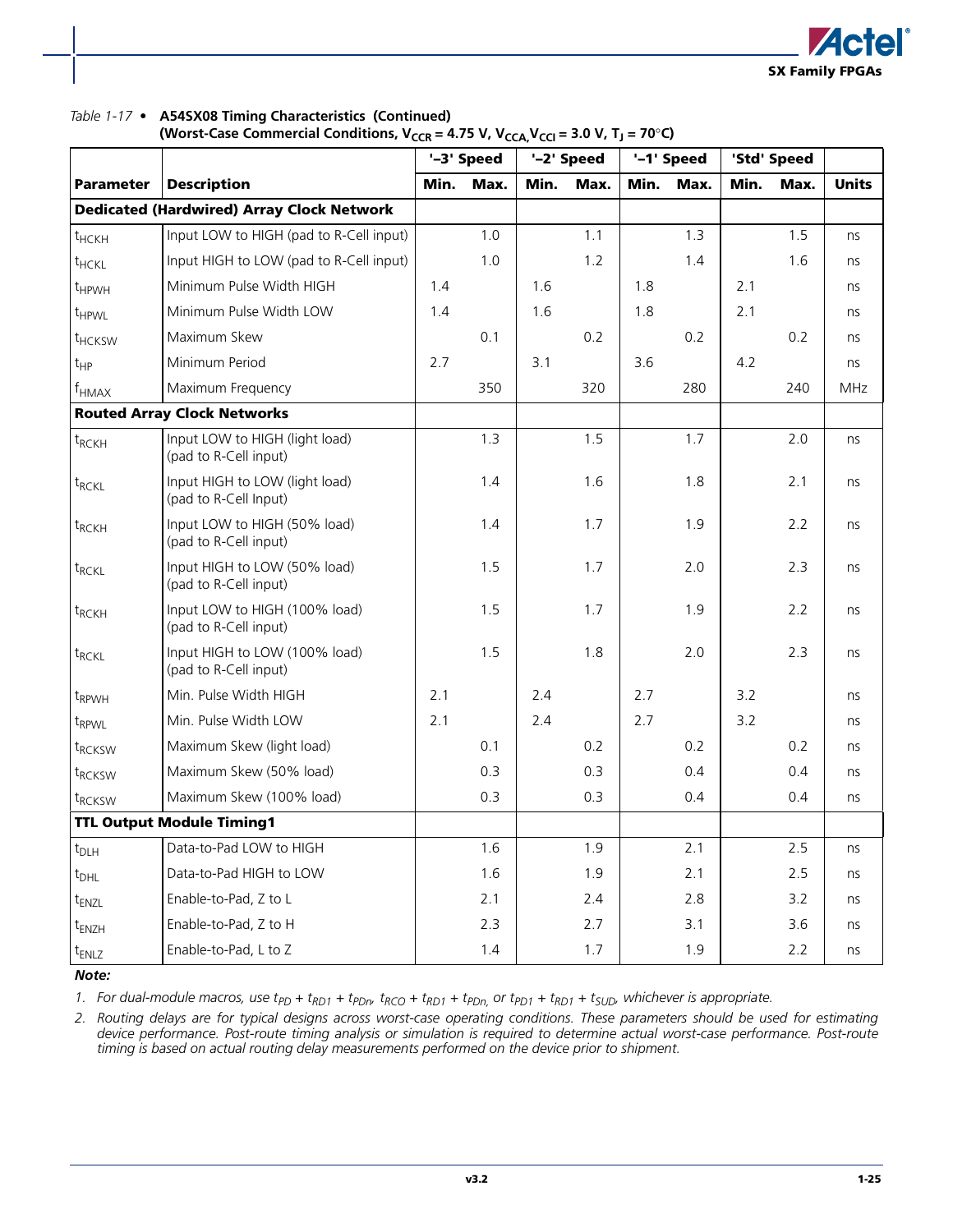### **A54SX16 Timing Characteristics**

*Table 1-18 •* **A54SX16 Timing Characteristics**  (Worst-Case Commercial Conditions,  $V_{CCR} = 4.75 V$ ,  $V_{CCA}$ ,  $V_{CCA} = 3.0 V$ ,  $T_J = 70°C$ )

|                      |                                                   |      | '-3' Speed |      | '-2' Speed |      | '-1' Speed |      | 'Std' Speed |              |
|----------------------|---------------------------------------------------|------|------------|------|------------|------|------------|------|-------------|--------------|
| <b>Parameter</b>     | <b>Description</b>                                | Min. | Max.       | Min. | Max.       | Min. | Max.       | Min. | Max.        | <b>Units</b> |
|                      | <b>C-Cell Propagation Delays<sup>1</sup></b>      |      |            |      |            |      |            |      |             |              |
| t <sub>PD</sub>      | Internal Array Module                             |      | 0.6        |      | 0.7        |      | 0.8        |      | 0.9         | ns           |
|                      | <b>Predicted Routing Delays<sup>2</sup></b>       |      |            |      |            |      |            |      |             |              |
| $t_{DC}$             | FO = 1 Routing Delay, Direct Connect              |      | 0.1        |      | 0.1        |      | 0.1        |      | 0.1         | ns           |
| $t_{FC}$             | FO = 1 Routing Delay, Fast Connect                |      | 0.3        |      | 0.4        |      | 0.4        |      | 0.5         | ns           |
| $t_{RD1}$            | $FO = 1$ Routing Delay                            |      | 0.3        |      | 0.4        |      | 0.4        |      | 0.5         | ns           |
| $t_{RD2}$            | $FO = 2$ Routing Delay                            |      | 0.6        |      | 0.7        |      | 0.8        |      | 0.9         | ns           |
| $t_{RD3}$            | $FO = 3$ Routing Delay                            |      | 0.8        |      | 0.9        |      | 1.0        |      | 1.2         | ns           |
| $t_{RD4}$            | $FO = 4$ Routing Delay                            |      | 1.0        |      | 1.2        |      | 1.4        |      | 1.6         | ns           |
| $t_{RDS}$            | $FO = 8$ Routing Delay                            |      | 1.9        |      | 2.2        |      | 2.5        |      | 2.9         | ns           |
| $t_{RD12}$           | $FO = 12$ Routing Delay                           |      | 2.8        |      | 3.2        |      | 3.7        |      | 4.3         | ns           |
| <b>R-Cell Timing</b> |                                                   |      |            |      |            |      |            |      |             |              |
| $t_{RCO}$            | Sequential Clock-to-Q                             |      | 0.8        |      | 1.1        |      | 1.2        |      | 1.4         | ns           |
| $t_{CLR}$            | Asynchronous Clear-to-Q                           |      | 0.5        |      | 0.6        |      | 0.7        |      | 0.8         | ns           |
| t <sub>PRESET</sub>  | Asynchronous Preset-to-Q                          |      | 0.7        |      | 0.8        |      | 0.9        |      | 1.0         | ns           |
| t <sub>SUD</sub>     | Flip-Flop Data Input Set-Up                       | 0.5  |            | 0.5  |            | 0.7  |            | 0.8  |             | ns           |
| t <sub>HD</sub>      | Flip-Flop Data Input Hold                         | 0.0  |            | 0.0  |            | 0.0  |            | 0.0  |             | ns           |
| t <sub>WASYN</sub>   | Asynchronous Pulse Width                          | 1.4  |            | 1.6  |            | 1.8  |            | 2.1  |             | ns           |
|                      | <b>Input Module Propagation Delays</b>            |      |            |      |            |      |            |      |             |              |
| $t_{\text{INYH}}$    | Input Data Pad-to-Y HIGH                          |      | 1.5        |      | 1.7        |      | 1.9        |      | 2.2         | ns           |
| t <sub>INYL</sub>    | Input Data Pad-to-Y LOW                           |      | 1.5        |      | 1.7        |      | 1.9        |      | 2.2         | ns           |
|                      | <b>Predicted Input Routing Delays<sup>2</sup></b> |      |            |      |            |      |            |      |             |              |
| $t_{IRD1}$           | $FO = 1$ Routing Delay                            |      | 0.3        |      | 0.4        |      | 0.4        |      | 0.5         | ns           |
| $t_{IRD2}$           | $FO = 2$ Routing Delay                            |      | 0.6        |      | 0.7        |      | 0.8        |      | 0.9         | ns           |
| $t_{IRD3}$           | $FO = 3$ Routing Delay                            |      | 0.8        |      | 0.9        |      | 1.0        |      | 1.2         | ns           |
| $t_{IRD4}$           | $FO = 4$ Routing Delay                            |      | 1.0        |      | 1.2        |      | 1.4        |      | 1.6         | ns           |
| $t_{IRD8}$           | $FO = 8$ Routing Delay                            |      | 1.9        |      | 2.2        |      | 2.5        |      | 2.9         | ns           |
| $t_{IRD12}$          | $FO = 12$ Routing Delay                           |      | 2.8        |      | 3.2        |      | 3.7        |      | 4.3         | ns           |

#### *Notes:*

1. For dual-module macros, use  $t_{PD}$  +  $t_{RD1}$  +  $t_{PDn}$ ,  $t_{RO1}$  +  $t_{PDn}$ , or  $t_{PD1}$  +  $t_{RD1}$  +  $t_{SUD}$ , whichever is appropriate.

*2. Routing delays are for typical designs across worst-case operating conditions. These parameters should be used for estimating device performance. Post-route timing analysis or simulation is required to determine actual worst-case performance. Post-route timing is based on actual routing delay measurements performed on the device prior to shipment.*

3. Delays based on 35 pF loading, except t<sub>ENZL</sub> and t<sub>ENZH</sub>. For t<sub>ENZL</sub> and t<sub>ENZH,</sub> the loading is 5 pF.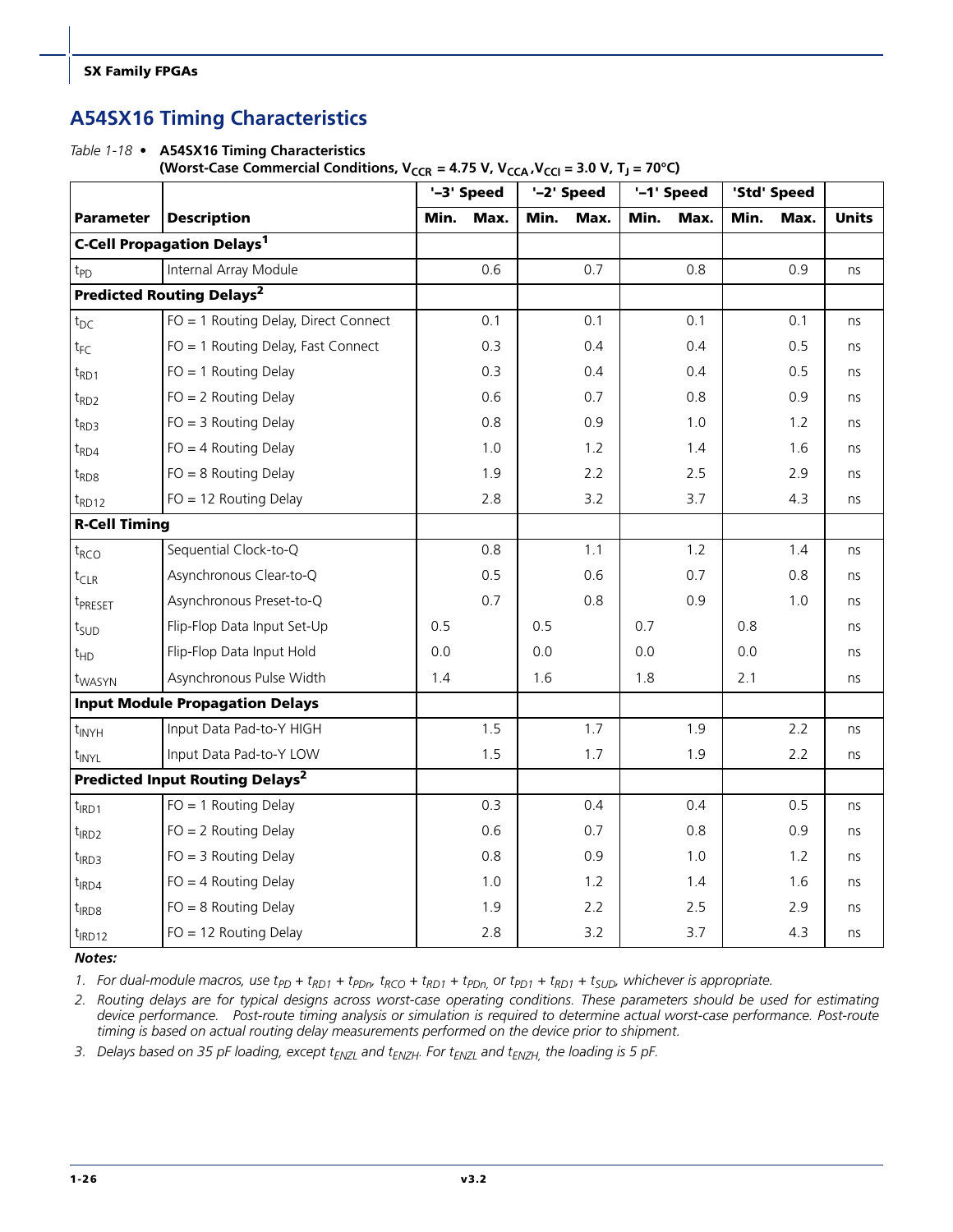

#### *Table 1-18 •* **A54SX16 Timing Characteristics (Continued)**

|                     |                                                         |      | '-3' Speed |      | '-2' Speed |      | '-1' Speed |      | 'Std' Speed |              |
|---------------------|---------------------------------------------------------|------|------------|------|------------|------|------------|------|-------------|--------------|
| <b>Parameter</b>    | <b>Description</b>                                      | Min. | Max.       | Min. | Max.       | Min. | Max.       | Min. | Max.        | <b>Units</b> |
|                     | <b>Dedicated (Hardwired) Array Clock Network</b>        |      |            |      |            |      |            |      |             |              |
| $t$ HCKH            | Input LOW to HIGH (pad to R-Cell input)                 |      | 1.2        |      | 1.4        |      | 1.5        |      | 1.8         | ns           |
| $t$ HCKL            | Input HIGH to LOW (pad to R-Cell input)                 |      | 1.2        |      | 1.4        |      | 1.6        |      | 1.9         | ns           |
| $t_{HPWH}$          | Minimum Pulse Width HIGH                                | 1.4  |            | 1.6  |            | 1.8  |            | 2.1  |             | ns           |
| $t$ <sub>HPWL</sub> | Minimum Pulse Width LOW                                 | 1.4  |            | 1.6  |            | 1.8  |            | 2.1  |             | ns           |
| t <sub>HCKSW</sub>  | Maximum Skew                                            |      | 0.2        |      | 0.2        |      | 0.3        |      | 0.3         | ns           |
| $t_{HP}$            | Minimum Period                                          | 2.7  |            | 3.1  |            | 3.6  |            | 4.2  |             | ns           |
| $f_{HMAX}$          | Maximum Frequency                                       |      | 350        |      | 320        |      | 280        |      | 240         | <b>MHz</b>   |
|                     | <b>Routed Array Clock Networks</b>                      |      |            |      |            |      |            |      |             |              |
| $t_{RCKH}$          | Input LOW to HIGH (light load)<br>(pad to R-Cell input) |      | 1.6        |      | 1.8        |      | 2.1        |      | 2.5         | ns           |
| $t_{RCKL}$          | Input HIGH to LOW (light load)<br>(pad to R-Cell input) |      | 1.8        |      | 2.0        |      | 2.3        |      | 2.7         | ns           |
| $t_{RCKH}$          | Input LOW to HIGH (50% load)<br>(pad to R-Cell input)   |      | 1.8        |      | 2.1        |      | 2.5        |      | 2.8         | ns           |
| $t_{RCKL}$          | Input HIGH to LOW (50% load)<br>(pad to R-Cell input)   |      | 2.0        |      | 2.2        |      | 2.5        |      | 3.0         | ns           |
| $t_{RCKH}$          | Input LOW to HIGH (100% load)<br>(pad to R-Cell input)  |      | 1.8        |      | 2.1        |      | 2.4        |      | 2.8         | ns           |
| $t_{RCKL}$          | Input HIGH to LOW (100% load)<br>(pad to R-Cell input)  |      | 2.0        |      | 2.2        |      | 2.5        |      | 3.0         | ns           |
| t <sub>RPWH</sub>   | Min. Pulse Width HIGH                                   | 2.1  |            | 2.4  |            | 2.7  |            | 3.2  |             | ns           |
| t <sub>RPWL</sub>   | Min. Pulse Width LOW                                    | 2.1  |            | 2.4  |            | 2.7  |            | 3.2  |             | ns           |
| t <sub>RCKSW</sub>  | Maximum Skew (light load)                               |      | 0.5        |      | 0.5        |      | 0.5        |      | 0.7         | ns           |
| $t_{RCKSW}$         | Maximum Skew (50% load)                                 |      | 0.5        |      | 0.6        |      | 0.7        |      | 0.8         | ns           |
| $t_{RCKSW}$         | Maximum Skew (100% load)                                |      | 0.5        |      | 0.6        |      | 0.7        |      | 0.8         | ns           |
|                     | TTL Output Module Timing <sup>3</sup>                   |      |            |      |            |      |            |      |             |              |
| $t_{D LH}$          | Data-to-Pad LOW to HIGH                                 |      | 1.6        |      | 1.9        |      | 2.1        |      | 2.5         | ns           |
| $t_{DHL}$           | Data-to-Pad HIGH to LOW                                 |      | 1.6        |      | 1.9        |      | 2.1        |      | 2.5         | ns           |
| t <sub>ENZL</sub>   | Enable-to-Pad, Z to L                                   |      | 2.1        |      | 2.4        |      | 2.8        |      | 3.2         | ns           |
| t <sub>ENZH</sub>   | Enable-to-Pad, Z to H                                   |      | 2.3        |      | 2.7        |      | 3.1        |      | 3.6         | ns           |
| t <sub>ENLZ</sub>   | Enable-to-Pad, L to Z                                   |      | 1.4        |      | 1.7        |      | 1.9        |      | 2.2         | ns           |
| t <sub>ENHZ</sub>   | Enable-to-Pad, H to Z                                   |      | 1.3        |      | 1.5        |      | 1.7        |      | 2.0         | ns           |

*Notes:*

1. For dual-module macros, use  $t_{PD}$  +  $t_{RD1}$  +  $t_{PDn}$ ,  $t_{RCO}$  +  $t_{RD1}$  +  $t_{PDn}$ , or  $t_{PD1}$  +  $t_{RD1}$  +  $t_{SUD}$ , whichever is appropriate.

*2. Routing delays are for typical designs across worst-case operating conditions. These parameters should be used for estimating device performance. Post-route timing analysis or simulation is required to determine actual worst-case performance. Post-route timing is based on actual routing delay measurements performed on the device prior to shipment.*

3. Delays based on 35 pF loading, except t<sub>ENZL</sub> and t<sub>ENZH</sub>. For t<sub>ENZL</sub> and t<sub>ENZH,</sub> the loading is 5 pF.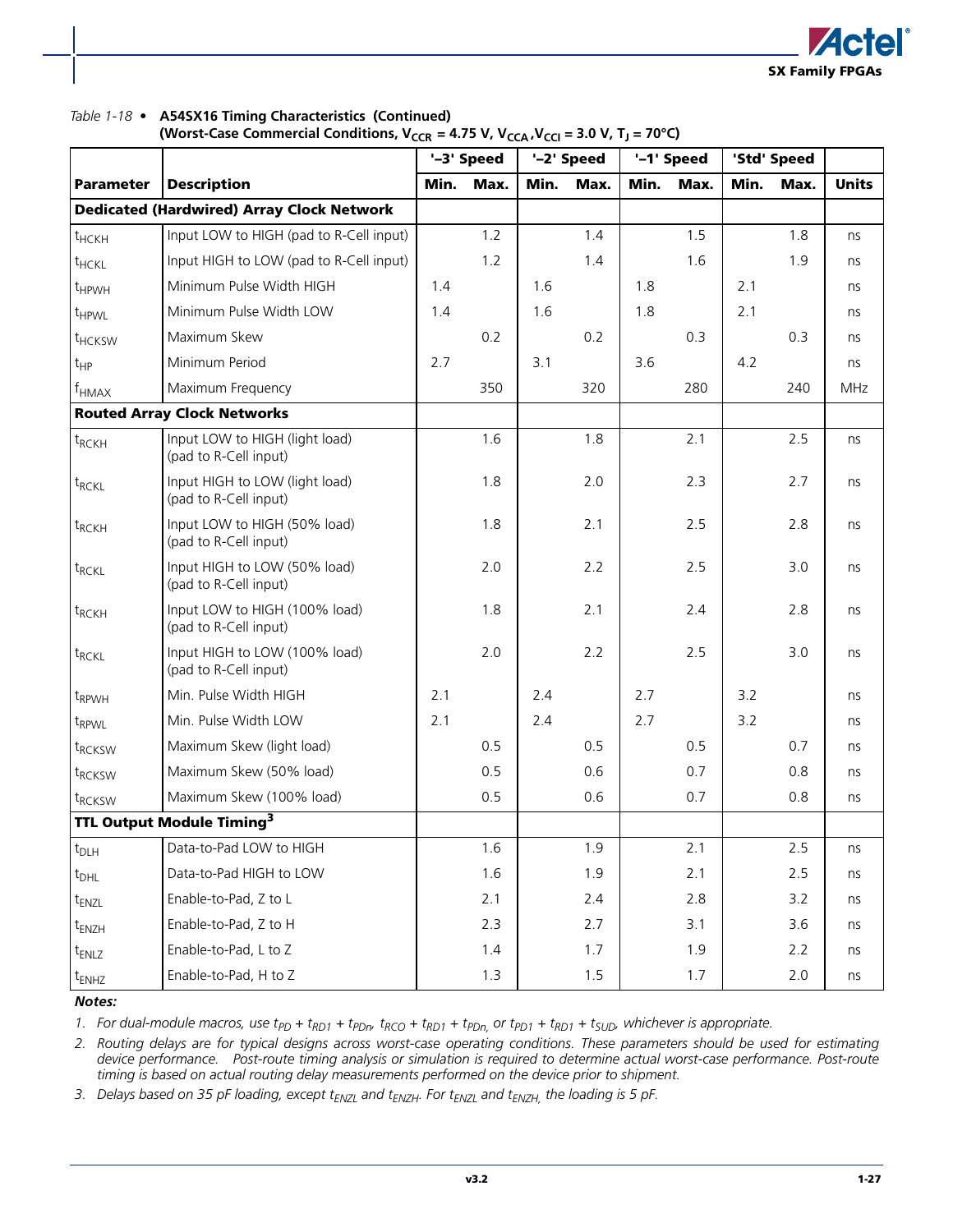### **A54SX16P Timing Characteristics**

*Table 1-19 •* **A54SX16P Timing Characteristics** 

(Worst-Case Commercial Conditions,  $V_{CCR} = 4.75 V$ ,  $V_{CCA}$ ,  $V_{CCA} = 3.0 V$ ,  $T_J = 70°C$ )

|                      | '-2' Speed<br>'-1' Speed<br>'-3' Speed<br>'Std' Speed |      |      |      |      |      |      |      |      |              |
|----------------------|-------------------------------------------------------|------|------|------|------|------|------|------|------|--------------|
| <b>Parameter</b>     | <b>Description</b>                                    | Min. | Max. | Min. | Max. | Min. | Max. | Min. | Max. | <b>Units</b> |
|                      | <b>C-Cell Propagation Delays<sup>1</sup></b>          |      |      |      |      |      |      |      |      |              |
| t <sub>PD</sub>      | Internal Array Module                                 |      | 0.6  |      | 0.7  |      | 0.8  |      | 0.9  | ns           |
|                      | <b>Predicted Routing Delays<sup>2</sup></b>           |      |      |      |      |      |      |      |      |              |
| $t_{DC}$             | FO = 1 Routing Delay, Direct Connect                  |      | 0.1  |      | 0.1  |      | 0.1  |      | 0.1  | ns           |
| $t_{\mathsf{FC}}$    | FO = 1 Routing Delay, Fast Connect                    |      | 0.3  |      | 0.4  |      | 0.4  |      | 0.5  | ns           |
| $t_{RD1}$            | $FO = 1$ Routing Delay                                |      | 0.3  |      | 0.4  |      | 0.4  |      | 0.5  | ns           |
| $t_{RD2}$            | $FO = 2$ Routing Delay                                |      | 0.6  |      | 0.7  |      | 0.8  |      | 0.9  | ns           |
| $t_{RD3}$            | $FO = 3$ Routing Delay                                |      | 0.8  |      | 0.9  |      | 1.0  |      | 1.2  | ns           |
| $t_{RD4}$            | $FO = 4$ Routing Delay                                |      | 1.0  |      | 1.2  |      | 1.4  |      | 1.6  | ns           |
| $t_{RDS}$            | $FO = 8$ Routing Delay                                |      | 1.9  |      | 2.2  |      | 2.5  |      | 2.9  | ns           |
| $t_{RD12}$           | $FO = 12$ Routing Delay                               |      | 2.8  |      | 3.2  |      | 3.7  |      | 4.3  | ns           |
| <b>R-Cell Timing</b> |                                                       |      |      |      |      |      |      |      |      |              |
| $t_{RCO}$            | Sequential Clock-to-Q                                 |      | 0.9  |      | 1.1  |      | 1.3  |      | 1.4  | ns           |
| $t_{CLR}$            | Asynchronous Clear-to-Q                               |      | 0.5  |      | 0.6  |      | 0.7  |      | 0.8  | ns           |
| t <sub>PRESET</sub>  | Asynchronous Preset-to-Q                              |      | 0.7  |      | 0.8  |      | 0.9  |      | 1.0  | ns           |
| t <sub>SUD</sub>     | Flip-Flop Data Input Set-Up                           | 0.5  |      | 0.5  |      | 0.7  |      | 0.8  |      | ns           |
| $t_{HD}$             | Flip-Flop Data Input Hold                             | 0.0  |      | 0.0  |      | 0.0  |      | 0.0  |      | ns           |
| t <sub>WASYN</sub>   | Asynchronous Pulse Width                              | 1.4  |      | 1.6  |      | 1.8  |      | 2.1  |      | ns           |
|                      | <b>Input Module Propagation Delays</b>                |      |      |      |      |      |      |      |      |              |
| $t_{\text{INYH}}$    | Input Data Pad-to-Y HIGH                              |      | 1.5  |      | 1.7  |      | 1.9  |      | 2.2  | ns           |
| $t_{\text{INV}L}$    | Input Data Pad-to-Y LOW                               |      | 1.5  |      | 1.7  |      | 1.9  |      | 2.2  | ns           |
|                      | <b>Predicted Input Routing Delays<sup>2</sup></b>     |      |      |      |      |      |      |      |      |              |
| $t_{IRD1}$           | $FO = 1$ Routing Delay                                |      | 0.3  |      | 0.4  |      | 0.4  |      | 0.5  | ns           |
| $t_{IRD2}$           | $FO = 2$ Routing Delay                                |      | 0.6  |      | 0.7  |      | 0.8  |      | 0.9  | ns           |
| $t_{IRD3}$           | $FO = 3$ Routing Delay                                |      | 0.8  |      | 0.9  |      | 1.0  |      | 1.2  | ns           |
| $t_{IRD4}$           | $FO = 4$ Routing Delay                                |      | 1.0  |      | 1.2  |      | 1.4  |      | 1.6  | ns           |
| $t_{IRD8}$           | $FO = 8$ Routing Delay                                |      | 1.9  |      | 2.2  |      | 2.5  |      | 2.9  | ns           |
| $t_{IRD12}$          | $FO = 12$ Routing Delay                               |      | 2.8  |      | 3.2  |      | 3.7  |      | 4.3  | ns           |

*Note:*

1. For dual-module macros, use  $t_{PD}$  +  $t_{RD1}$  +  $t_{PDn}$ ,  $t_{RCO}$  +  $t_{RD1}$  +  $t_{PDn}$ , or  $t_{PD1}$  +  $t_{RD1}$  +  $t_{SUD}$ , whichever is appropriate.

*2. Routing delays are for typical designs across worst-case operating conditions. These parameters should be used for estimating device performance. Post-route timing analysis or simulation is required to determine actual worst-case performance. Post-route timing is based on actual routing delay measurements performed on the device prior to shipment.*

*3. Delays based on 10 pF loading.*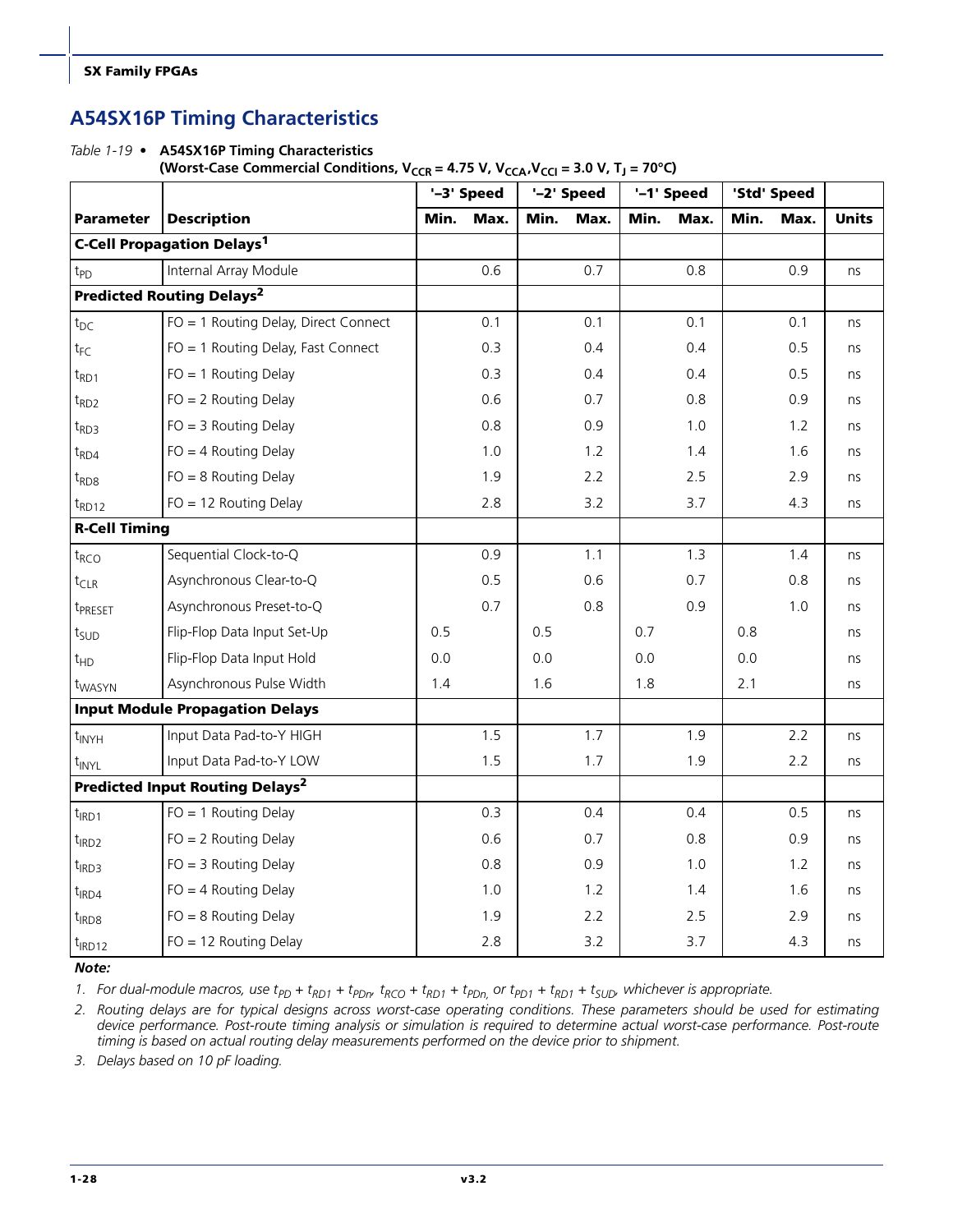

#### *Table 1-19 •* **A54SX16P Timing Characteristics (Continued)**

|                     |                                                         |      | '-3' Speed |      | '-2' Speed |      | '-1' Speed |      | 'Std' Speed |              |
|---------------------|---------------------------------------------------------|------|------------|------|------------|------|------------|------|-------------|--------------|
| <b>Parameter</b>    | <b>Description</b>                                      | Min. | Max.       | Min. | Max.       | Min. | Max.       | Min. | Max.        | <b>Units</b> |
|                     | <b>Dedicated (Hardwired) Array Clock Network</b>        |      |            |      |            |      |            |      |             |              |
| $t$ <sub>HCKH</sub> | Input LOW to HIGH (pad to R-Cell input)                 |      | 1.2        |      | 1.4        |      | 1.5        |      | 1.8         | ns           |
| t <sub>HCKL</sub>   | Input HIGH to LOW (pad to R-Cell input)                 |      | 1.2        |      | 1.4        |      | 1.6        |      | 1.9         | ns           |
| $t_{HPWH}$          | Minimum Pulse Width HIGH                                | 1.4  |            | 1.6  |            | 1.8  |            | 2.1  |             | ns           |
| $t_{HPWL}$          | Minimum Pulse Width LOW                                 | 1.4  |            | 1.6  |            | 1.8  |            | 2.1  |             | ns           |
| $t$ HCKSW           | Maximum Skew                                            |      | 0.2        |      | 0.2        |      | 0.3        |      | 0.3         | ns           |
| $t_{HP}$            | Minimum Period                                          | 2.7  |            | 3.1  |            | 3.6  |            | 4.2  |             | ns           |
| $f_{HMAX}$          | Maximum Frequency                                       |      | 350        |      | 320        |      | 280        |      | 240         | <b>MHz</b>   |
|                     | <b>Routed Array Clock Networks</b>                      |      |            |      |            |      |            |      |             |              |
| $t_{RCKH}$          | Input LOW to HIGH (light load)<br>(pad to R-Cell input) |      | 1.6        |      | 1.8        |      | 2.1        |      | 2.5         | ns           |
| $t_{RCKL}$          | Input HIGH to LOW (Light Load)<br>(pad to R-Cell input) |      | 1.8        |      | 2.0        |      | 2.3        |      | 2.7         | ns           |
| $t_{RCKH}$          | Input LOW to HIGH (50% load)<br>(pad to R-Cell input)   |      | 1.8        |      | 2.1        |      | 2.5        |      | 2.8         | ns           |
| $t_{RCKL}$          | Input HIGH to LOW (50% load)<br>(pad to R-Cell input)   |      | 2.0        |      | 2.2        |      | 2.5        |      | 3.0         | ns           |
| $t_{RCKH}$          | Input LOW to HIGH (100% load)<br>(pad to R-Cell input)  |      | 1.8        |      | 2.1        |      | 2.4        |      | 2.8         | ns           |
| $t_{RCKL}$          | Input HIGH to LOW (100% load)<br>(pad to R-Cell input)  |      | 2.0        |      | 2.2        |      | 2.5        |      | 3.0         | ns           |
| t <sub>RPWH</sub>   | Min. Pulse Width HIGH                                   | 2.1  |            | 2.4  |            | 2.7  |            | 3.2  |             | ns           |
| $t_{RPWL}$          | Min. Pulse Width LOW                                    | 2.1  |            | 2.4  |            | 2.7  |            | 3.2  |             | ns           |
| t <sub>RCKSW</sub>  | Maximum Skew (light load)                               |      | 0.5        |      | 0.5        |      | 0.5        |      | 0.7         | ns           |
| t <sub>RCKSW</sub>  | Maximum Skew (50% load)                                 |      | 0.5        |      | 0.6        |      | 0.7        |      | 0.8         | ns           |
| t <sub>RCKSW</sub>  | Maximum Skew (100% load)                                |      | 0.5        |      | 0.6        |      | 0.7        |      | 0.8         | ns           |
|                     | <b>TTL Output Module Timing</b>                         |      |            |      |            |      |            |      |             |              |
| $t_{DLH}$           | Data-to-Pad LOW to HIGH                                 |      | 2.4        |      | 2.8        |      | 3.1        |      | 3.7         | ns           |
| $t_{DHL}$           | Data-to-Pad HIGH to LOW                                 |      | 2.3        |      | 2.9        |      | 3.2        |      | 3.8         | ns           |
| $t_{ENZL}$          | Enable-to-Pad, Z to L                                   |      | 3.0        |      | 3.4        |      | 3.9        |      | 4.6         | ns           |
| t <sub>ENZH</sub>   | Enable-to-Pad, Z to H                                   |      | 3.3        |      | 3.8        |      | 4.3        |      | 5.0         | ns           |
| $t_{ENLZ}$          | Enable-to-Pad, L to Z                                   |      | 2.3        |      | 2.7        |      | 3.0        |      | 3.5         | ns           |
| t <sub>ENHZ</sub>   | Enable-to-Pad, H to Z                                   |      | 2.8        |      | 3.2        |      | 3.7        |      | 4.3         | ns           |

*Note:*

1. For dual-module macros, use  $t_{PD}$  +  $t_{RD1}$  +  $t_{PDn}$ ,  $t_{RCD}$  +  $t_{RD1}$  +  $t_{PD1}$  +  $t_{RD1}$  +  $t_{SUD}$ , whichever is appropriate.

*2. Routing delays are for typical designs across worst-case operating conditions. These parameters should be used for estimating device performance. Post-route timing analysis or simulation is required to determine actual worst-case performance. Post-route timing is based on actual routing delay measurements performed on the device prior to shipment.*

*3. Delays based on 10 pF loading.*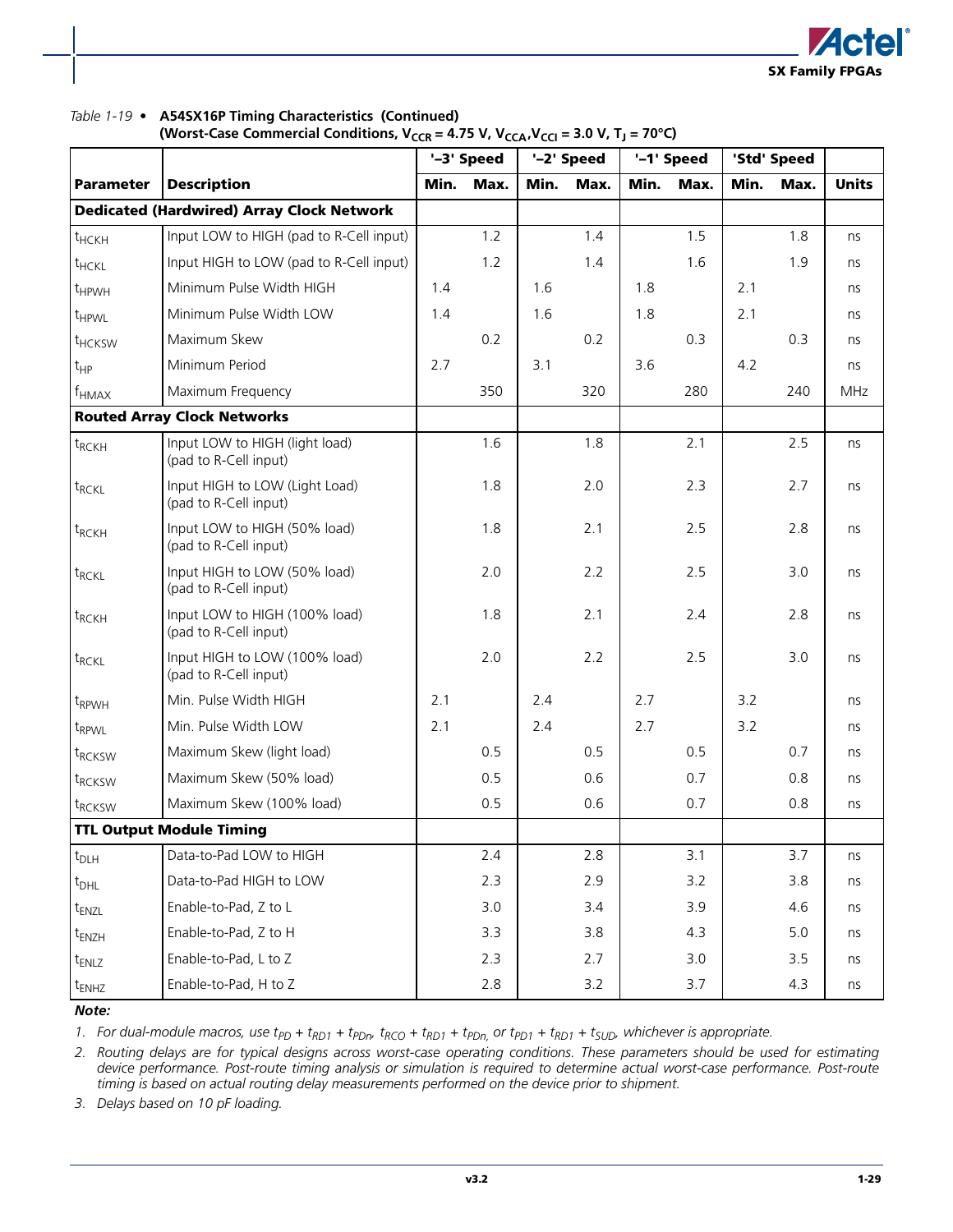#### *Table 1-19 •* **A54SX16P Timing Characteristics (Continued)**

| (Worst-Case Commercial Conditions, $V_{CCR} = 4.75 V$ , $V_{CCA}$ , $V_{CCA} = 3.0 V$ , $T_J = 70^{\circ}C$ ) |  |  |
|---------------------------------------------------------------------------------------------------------------|--|--|
|---------------------------------------------------------------------------------------------------------------|--|--|

|                                     |                                       |      | '-3' Speed |      | '-2' Speed | '-1' Speed |      | 'Std' Speed |      |              |
|-------------------------------------|---------------------------------------|------|------------|------|------------|------------|------|-------------|------|--------------|
| <b>Parameter</b>                    | <b>Description</b>                    | Min. | Max.       | Min. | Max.       | Min.       | Max. | Min.        | Max. | <b>Units</b> |
| <b>TTL/PCI Output Module Timing</b> |                                       |      |            |      |            |            |      |             |      |              |
| $t_{DLH}$                           | Data-to-Pad LOW to HIGH               |      | 1.5        |      | 1.7        |            | 2.0  |             | 2.3  | ns           |
| $t_{DHL}$                           | Data-to-Pad HIGH to LOW               |      | 1.9        |      | 2.2        |            | 2.4  |             | 2.9  | ns           |
| t <sub>ENZL</sub>                   | Enable-to-Pad, Z to L                 |      | 2.3        |      | 2.6        |            | 3.0  |             | 3.5  | ns           |
| $t_{ENZH}$                          | Enable-to-Pad, Z to H                 |      | 1.5        |      | 1.7        |            | 1.9  |             | 2.3  | ns           |
| t <sub>ENLZ</sub>                   | Enable-to-Pad, L to Z                 |      | 2.7        |      | 3.1        |            | 3.5  |             | 4.1  | ns           |
| $t_{ENHZ}$                          | Enable-to-Pad, H to Z                 |      | 2.9        |      | 3.3        |            | 3.7  |             | 4.4  | ns           |
|                                     | PCI Output Module Timing <sup>3</sup> |      |            |      |            |            |      |             |      |              |
| t <sub>DLH</sub>                    | Data-to-Pad LOW to HIGH               |      | 1.8        |      | 2.0        |            | 2.3  |             | 2.7  | ns           |
| $t_{DHL}$                           | Data-to-Pad HIGH to LOW               |      | 1.7        |      | 2.0        |            | 2.2  |             | 2.6  | ns           |
| t <sub>ENZL</sub>                   | Enable-to-Pad, Z to L                 |      | 0.8        |      | 1.0        |            | 1.1  |             | 1.3  | ns           |
| $t_{ENZH}$                          | Enable-to-Pad, Z to H                 |      | 1.2        |      | 1.2        |            | 1.5  |             | 1.8  | ns           |
| t <sub>ENLZ</sub>                   | Enable-to-Pad, L to Z                 |      | 1.0        |      | 1.1        |            | 1.3  |             | 1.5  | ns           |
| $t_{ENHZ}$                          | Enable-to-Pad, H to Z                 |      | 1.1        |      | 1.3        |            | 1.5  |             | 1.7  | ns           |
|                                     | <b>TTL Output Module Timing</b>       |      |            |      |            |            |      |             |      |              |
| $t_{DLH}$                           | Data-to-Pad LOW to HIGH               |      | 2.1        |      | 2.5        |            | 2.8  |             | 3.3  | ns           |
| $t_{DHL}$                           | Data-to-Pad HIGH to LOW               |      | 2.0        |      | 2.3        |            | 2.6  |             | 3.1  | ns           |
| t <sub>ENZL</sub>                   | Enable-to-Pad, Z to L                 |      | 2.5        |      | 2.9        |            | 3.2  |             | 3.8  | ns           |
| $t_{ENZH}$                          | Enable-to-Pad, Z to H                 |      | 3.0        |      | 3.5        |            | 3.9  |             | 4.6  | ns           |
| t <sub>ENLZ</sub>                   | Enable-to-Pad, L to Z                 |      | 2.3        |      | 2.7        |            | 3.1  |             | 3.6  | ns           |
| $t_{ENHZ}$                          | Enable-to-Pad, H to Z                 |      | 2.9        |      | 3.3        |            | 3.7  |             | 4.4  | ns           |

*Note:*

1. For dual-module macros, use  $t_{PD}$  +  $t_{RD1}$  +  $t_{PDn}$ ,  $t_{RCD}$  +  $t_{RD1}$  +  $t_{PDn}$ , or  $t_{PD1}$  +  $t_{RD1}$  +  $t_{SUD}$ , whichever is appropriate.

*2. Routing delays are for typical designs across worst-case operating conditions. These parameters should be used for estimating device performance. Post-route timing analysis or simulation is required to determine actual worst-case performance. Post-route timing is based on actual routing delay measurements performed on the device prior to shipment.*

*3. Delays based on 10 pF loading.*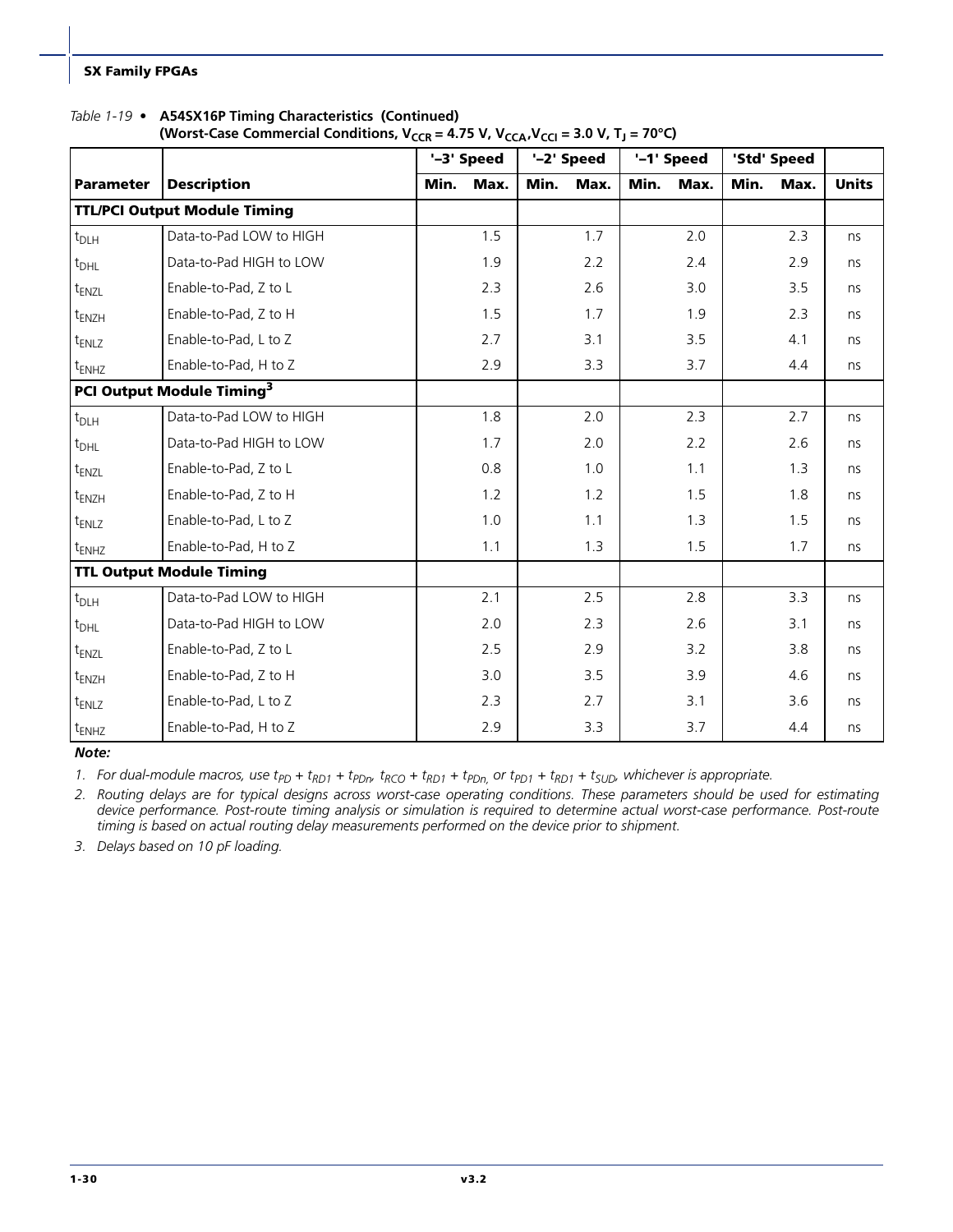

### **A54SX32 Timing Characteristics**

*Table 1-20 •* **A54SX32 Timing Characteristics**  (Worst-Case Commercial Conditions,  $V_{CCR} = 4.75 V$ ,  $V_{CCA}$ ,  $V_{CCA}$ ,  $V_{CCI} = 3.0 V$ ,  $T_J = 70°C$ )

|                                             |                                                   |      | '-3' Speed |      | '-2' Speed |      | '-1' Speed | 'Std' Speed |       |              |
|---------------------------------------------|---------------------------------------------------|------|------------|------|------------|------|------------|-------------|-------|--------------|
| <b>Parameter</b>                            | <b>Description</b>                                | Min. | Max.       | Min. | Max.       | Min. | Max.       | Min.        | Max.  | <b>Units</b> |
|                                             | <b>C-Cell Propagation Delays<sup>1</sup></b>      |      |            |      |            |      |            |             |       |              |
| t <sub>PD</sub>                             | Internal Array Module                             |      | 0.6        |      | 0.7        |      | 0.8        |             | 0.9   | ns           |
| <b>Predicted Routing Delays<sup>2</sup></b> |                                                   |      |            |      |            |      |            |             |       |              |
| $t_{DC}$                                    | FO = 1 Routing Delay, Direct Connect              |      | 0.1        |      | 0.1        |      | 0.1        |             | 0.1   | ns           |
| $t_{FC}$                                    | FO = 1 Routing Delay, Fast Connect                |      | 0.3        |      | 0.4        |      | 0.4        |             | 0.5   | ns           |
| $t_{RD1}$                                   | $FO = 1$ Routing Delay                            |      | 0.3        |      | 0.4        |      | 0.4        |             | 0.5   | ns           |
| $t_{RD2}$                                   | $FO = 2$ Routing Delay                            |      | 0.7        |      | 0.8        |      | 0.9        |             | 1.0   | ns           |
| $t_{RD3}$                                   | $FO = 3$ Routing Delay                            |      | 1.0        |      | 1.2        |      | 1.4        |             | 1.6   | ns           |
| $t_{RDA}$                                   | $FO = 4$ Routing Delay                            |      | 1.4        |      | 1.6        |      | 1.8        |             | 2.1   | ns           |
| $t_{RDS}$                                   | $FO = 8$ Routing Delay                            |      | 2.7        |      | 3.1        |      | 3.5        |             | 4.1   | ns           |
| $t_{RD12}$                                  | $FO = 12$ Routing Delay                           |      | 4.0        |      | 4.7        |      | 5.3        |             | 6.2   | ns           |
| <b>R-Cell Timing</b>                        |                                                   |      |            |      |            |      |            |             |       |              |
| $t_{RCO}$                                   | Sequential Clock-to-Q                             |      | 0.8        |      | 1.1        |      | 1.3        |             | 1.4   | ns           |
| $t_{CLR}$                                   | Asynchronous Clear-to-Q                           |      | 0.5        |      | 0.6        |      | 0.7        |             | 0.8   | ns           |
| t <sub>PRESET</sub>                         | Asynchronous Preset-to-Q                          |      | 0.7        |      | 0.8        |      | 0.9        |             | 1.0   | ns           |
| t <sub>SUD</sub>                            | Flip-Flop Data Input Set-Up                       | 0.5  |            | 0.6  |            | 0.7  |            | 0.8         |       | ns           |
| $t_{HD}$                                    | Flip-Flop Data Input Hold                         | 0.0  |            | 0.0  |            | 0.0  |            | 0.0         |       | ns           |
| t <sub>WASYN</sub>                          | Asynchronous Pulse Width                          | 1.4  |            | 1.6  |            | 1.8  |            | 2.1         |       | ns           |
|                                             | <b>Input Module Propagation Delays</b>            |      |            |      |            |      |            |             |       |              |
| $t_{\text{INYH}}$                           | Input Data Pad-to-Y HIGH                          |      | 1.5        |      | 1.7        |      | 1.9        |             | $2.2$ | ns           |
| t <sub>INYL</sub>                           | Input Data Pad-to-Y LOW                           |      | 1.5        |      | 1.7        |      | 1.9        |             | 2.2   | ns           |
|                                             | <b>Predicted Input Routing Delays<sup>2</sup></b> |      |            |      |            |      |            |             |       |              |
| $t_{IRD1}$                                  | $FO = 1$ Routing Delay                            |      | 0.3        |      | 0.4        |      | 0.4        |             | 0.5   | ns           |
| $t_{IRD2}$                                  | $FO = 2$ Routing Delay                            |      | 0.7        |      | 0.8        |      | 0.9        |             | 1.0   | ns           |
| $t_{IRD3}$                                  | $FO = 3$ Routing Delay                            |      | 1.0        |      | 1.2        |      | 1.4        |             | 1.6   | ns           |
| $t_{IRD4}$                                  | $FO = 4$ Routing Delay                            |      | 1.4        |      | 1.6        |      | 1.8        |             | 2.1   | ns           |
| $t_{IRD8}$                                  | $FO = 8$ Routing Delay                            |      | 2.7        |      | 3.1        |      | 3.5        |             | 4.1   | ns           |
| $t_{IRD12}$                                 | $FO = 12$ Routing Delay                           |      | 4.0        |      | 4.7        |      | 5.3        |             | 6.2   | ns           |

#### *Note:*

1. For dual-module macros, use  $t_{PD}$  +  $t_{RD1}$  +  $t_{PDn}$ ,  $t_{RCO}$  +  $t_{RD1}$  +  $t_{PDn}$ , or  $t_{PD1}$  +  $t_{RD1}$  +  $t_{SUD}$ , whichever is appropriate.

*2. Routing delays are for typical designs across worst-case operating conditions. These parameters should be used for estimating device performance. Post-route timing analysis or simulation is required to determine actual worst-case performance. Post-route timing is based on actual routing delay measurements performed on the device prior to shipment.*

3. Delays based on 35 pF loading, except t<sub>ENZL</sub> and t<sub>ENZH</sub>. For t<sub>ENZL</sub> and t<sub>ENZH</sub> the loading is 5 pF.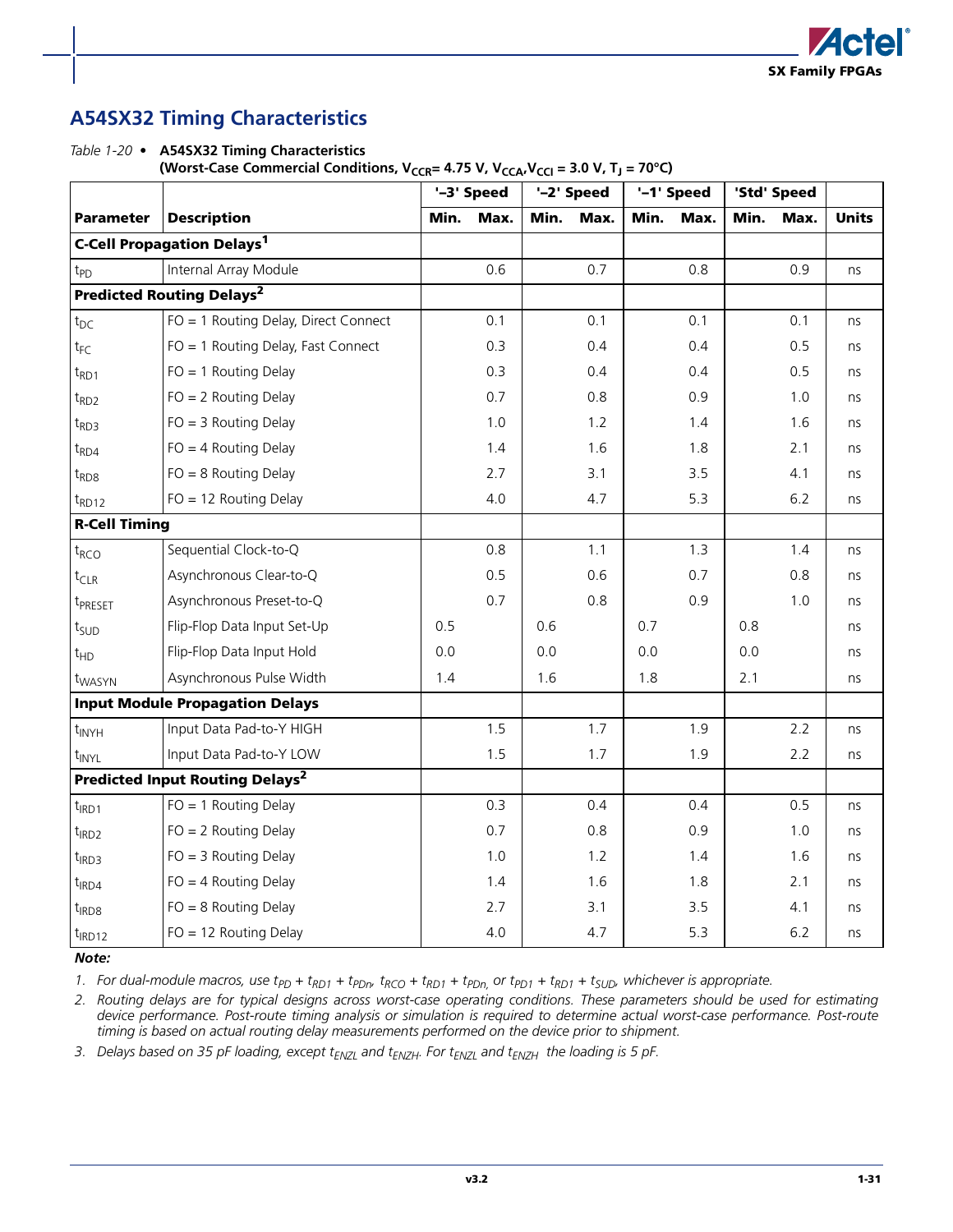#### *Table 1-20 •* **A54SX32 Timing Characteristics (Continued)**

#### (Worst-Case Commercial Conditions,  $V_{CCR}$ = 4.75 V,  $V_{CCA}$ ,  $V_{CCl}$  = 3.0 V, T<sub>1</sub> = 70°C)

|                                                  |                                                         |      | '-3' Speed |      | '-2' Speed |      | '-1' Speed |      | 'Std' Speed |              |
|--------------------------------------------------|---------------------------------------------------------|------|------------|------|------------|------|------------|------|-------------|--------------|
| <b>Parameter</b>                                 | <b>Description</b>                                      | Min. | Max.       | Min. | Max.       | Min. | Max.       | Min. | Max.        | <b>Units</b> |
| <b>Dedicated (Hardwired) Array Clock Network</b> |                                                         |      |            |      |            |      |            |      |             |              |
| t <sub>HCKH</sub>                                | Input LOW to HIGH (pad to R-Cell input)                 |      | 1.9        |      | 2.1        |      | 2.4        |      | 2.8         | ns           |
| t <sub>HCKL</sub>                                | Input HIGH to LOW (pad to R-Cell input)                 |      | 1.9        |      | 2.1        |      | 2.4        |      | 2.8         | ns           |
| t <sub>HPWH</sub>                                | Minimum Pulse Width HIGH                                | 1.4  |            | 1.6  |            | 1.8  |            | 2.1  |             | ns           |
| t <sub>HPWL</sub>                                | Minimum Pulse Width LOW                                 | 1.4  |            | 1.6  |            | 1.8  |            | 2.1  |             | ns           |
| t <sub>HCKSW</sub>                               | Maximum Skew                                            |      | 0.3        |      | 0.4        |      | 0.4        |      | 0.5         | ns           |
| $t_{HP}$                                         | Minimum Period                                          | 2.7  |            | 3.1  |            | 3.6  |            | 4.2  |             | ns           |
| $f_{HMAX}$                                       | Maximum Frequency                                       |      | 350        |      | 320        |      | 280        |      | 240         | <b>MHz</b>   |
|                                                  | <b>Routed Array Clock Networks</b>                      |      |            |      |            |      |            |      |             |              |
| $t_{RCKH}$                                       | Input LOW to HIGH (light load)<br>(pad to R-Cell input) |      | 2.4        |      | 2.7        |      | 3.0        |      | 3.5         | ns           |
| $t_{RCKL}$                                       | Input HIGH to LOW (light load)<br>(pad to R-Cell input) |      | 2.4        |      | 2.7        |      | 3.1        |      | 3.6         | ns           |
| $t_{RCKH}$                                       | Input LOW to HIGH (50% load)<br>(pad to R-Cell input)   |      | 2.7        |      | 3.0        |      | 3.5        |      | 4.1         | ns           |
| $t_{RCKL}$                                       | Input HIGH to LOW (50% load)<br>(pad to R-Cell input)   |      | 2.7        |      | 3.1        |      | 3.6        |      | 4.2         | ns           |
| t <sub>RCKH</sub>                                | Input LOW to HIGH (100% load)<br>(pad to R-Cell input)  |      | 2.7        |      | 3.1        |      | 3.5        |      | 4.1         | ns           |
| t <sub>RCKL</sub>                                | Input HIGH to LOW (100% load)<br>(pad to R-Cell input)  |      | 2.8        |      | 3.2        |      | 3.6        |      | 4.3         | ns           |
| t <sub>RPWH</sub>                                | Min. Pulse Width HIGH                                   | 2.1  |            | 2.4  |            | 2.7  |            | 3.2  |             | ns           |
| t <sub>RPWL</sub>                                | Min. Pulse Width LOW                                    | 2.1  |            | 2.4  |            | 2.7  |            | 3.2  |             | ns           |
| t <sub>RCKSW</sub>                               | Maximum Skew (light load)                               |      | 0.85       |      | 0.98       |      | 1.1        |      | 1.3         | ns           |
| t <sub>RCKSW</sub>                               | Maximum Skew (50% load)                                 |      | 1.23       |      | 1.4        |      | 1.6        |      | 1.9         | ns           |
| t <sub>RCKSW</sub>                               | Maximum Skew (100% load)                                |      | 1.30       |      | 1.5        |      | 1.7        |      | 2.0         | ns           |
| TTL Output Module Timing <sup>3</sup>            |                                                         |      |            |      |            |      |            |      |             |              |
| $t_{\sf D LH}$                                   | Data-to-Pad LOW to HIGH                                 |      | 1.6        |      | 1.9        |      | 2.1        |      | 2.5         | ns           |
| $t_{DHL}$                                        | Data-to-Pad HIGH to LOW                                 |      | 1.6        |      | 1.9        |      | 2.1        |      | 2.5         | ns           |
| t <sub>ENZL</sub>                                | Enable-to-Pad, Z to L                                   |      | 2.1        |      | 2.4        |      | 2.8        |      | 3.2         | ns           |
| t <sub>ENZH</sub>                                | Enable-to-Pad, Z to H                                   |      | 2.3        |      | 2.7        |      | 3.1        |      | 3.6         | ns           |
| t <sub>ENLZ</sub>                                | Enable-to-Pad, L to Z                                   |      | 1.4        |      | 1.7        |      | 1.9        |      | 2.2         | ns           |
| t <sub>ENHZ</sub>                                | Enable-to-Pad, H to Z                                   |      | 1.3        |      | 1.5        |      | 1.7        |      | 2.0         | ns           |

#### *Note:*

1. For dual-module macros, use  $t_{PD}$  +  $t_{RD1}$  +  $t_{PDn}$ ,  $t_{RCO}$  +  $t_{RD1}$  +  $t_{PDn}$ , or  $t_{PD1}$  +  $t_{RD1}$  +  $t_{SUD}$ , whichever is appropriate.

*2. Routing delays are for typical designs across worst-case operating conditions. These parameters should be used for estimating device performance. Post-route timing analysis or simulation is required to determine actual worst-case performance. Post-route timing is based on actual routing delay measurements performed on the device prior to shipment.*

3. Delays based on 35 pF loading, except t<sub>ENZL</sub> and t<sub>ENZH</sub>. For t<sub>ENZL</sub> and t<sub>ENZH</sub> the loading is 5 pF.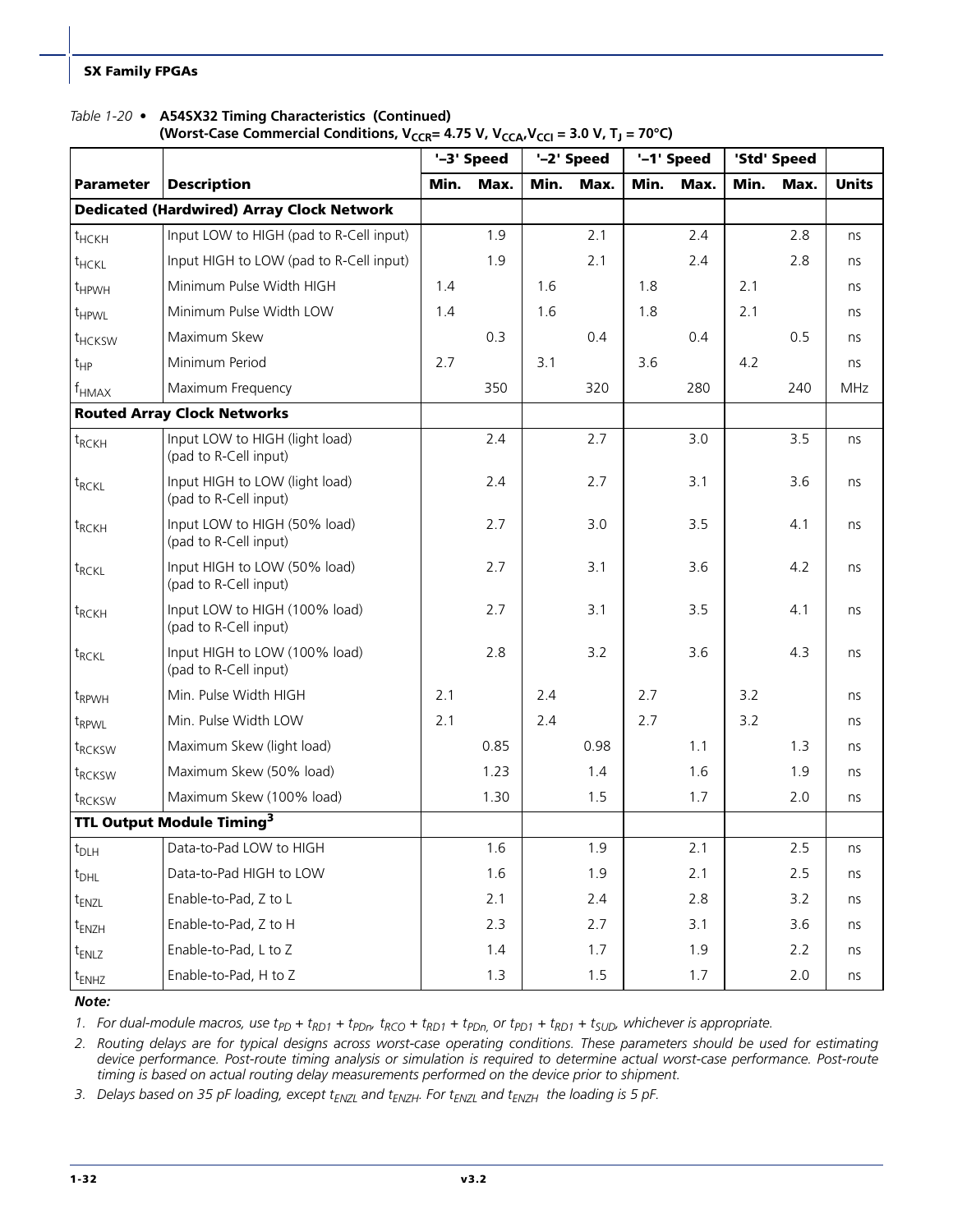

### **Pin Description**

#### **CLKA/B Clock A and B**

These pins are 3.3 V / 5.0 V PCI/TTL clock inputs for clock distribution networks. The clock input is buffered prior to clocking the R-cells. If not used, this pin must be set LOW or HIGH on the board. It must not be left floating. (For A54SX72A, these clocks can be configured as bidirectional.)

#### **GND Ground**

LOW supply voltage.

#### **HCLK Dedicated (hardwired) Array Clock**

This pin is the 3.3 V / 5.0 V PCI/TTL clock input for sequential modules. This input is directly wired to each R-cell and offers clock speeds independent of the number of R-cells being driven. If not used, this pin must be set LOW or HIGH on the board. It must not be left floating.

#### **I/O Input/Output**

The I/O pin functions as an input, output, tristate, or bidirectional buffer. Based on certain configurations, input and output levels are compatible with standard TTL, LVTTL, 3.3 V PCI or 5.0 V PCI specifications. Unused I/O pins are automatically tristated by the Designer Series software.

#### **NC** No Connection

This pin is not connected to circuitry within the device.

#### **PRA, I/O Probe A**

The Probe A pin is used to output data from any userdefined design node within the device. This independent diagnostic pin can be used in conjunction with the Probe B pin to allow real-time diagnostic output of any signal path within the device. The Probe A pin can be used as a user-defined I/O when verification has been completed. The pin's probe capabilities can be permanently disabled to protect programmed design confidentiality.

#### **PRB, I/O Probe B**

The Probe B pin is used to output data from any node within the device. This diagnostic pin can be used in conjunction with the Probe A pin to allow real-time diagnostic output of any signal path within the device. The Probe B pin can be used as a user-defined I/O when verification has been completed. The pin's probe capabilities can be permanently disabled to protect programmed design confidentiality.

#### **TCK Test Clock**

Test clock input for diagnostic probe and device programming. In flexible mode, TCK becomes active when the TMS pin is set LOW (refer to [Table 1-2 on](#page-9-0) [page 1-6\)](#page-9-0). This pin functions as an I/O when the boundary scan state machine reaches the "logic reset" state.

#### **TDI Test Data Input**

Serial input for boundary scan testing and diagnostic probe. In flexible mode, TDI is active when the TMS pin is set LOW (refer to [Table 1-2 on page 1-6\)](#page-9-0). This pin functions as an I/O when the boundary scan state machine reaches the "logic reset" state.

#### **TDO Test Data Output**

Serial output for boundary scan testing. In flexible mode, TDO is active when the TMS pin is set LOW (refer to [Table 1-2 on page 1-6\)](#page-9-0). This pin functions as an I/O when the boundary scan state machine reaches the "logic reset" state.

#### **TMS Test Mode Select**

The TMS pin controls the use of the IEEE 1149.1 Boundary Scan pins (TCK, TDI, TDO). In flexible mode when the TMS pin is set LOW, the TCK, TDI, and TDO pins are boundary scan pins (refer to [Table 1-2 on page 1-6](#page-9-0)). Once the boundary scan pins are in test mode, they will remain in that mode until the internal boundary scan state machine reaches the "logic reset" state. At this point, the boundary scan pins will be released and will function as regular I/O pins. The "logic reset" state is reached 5 TCK cycles after the TMS pin is set HIGH. In dedicated test mode, TMS functions as specified in the IEEE 1149.1 specifications.

#### **V<sub>CCI</sub> Supply Voltage**

Supply voltage for I/Os. See [Table 1-1 on page 1-5.](#page-8-0)

#### **V<sub>CCA</sub> Supply Voltage**

Supply voltage for Array. See [Table 1-1 on page 1-5.](#page-8-0)

#### **V<sub>CCR</sub> Supply Voltage**

Supply voltage for input tolerance (required for internal biasing). See [Table 1-1 on page 1-5](#page-8-0).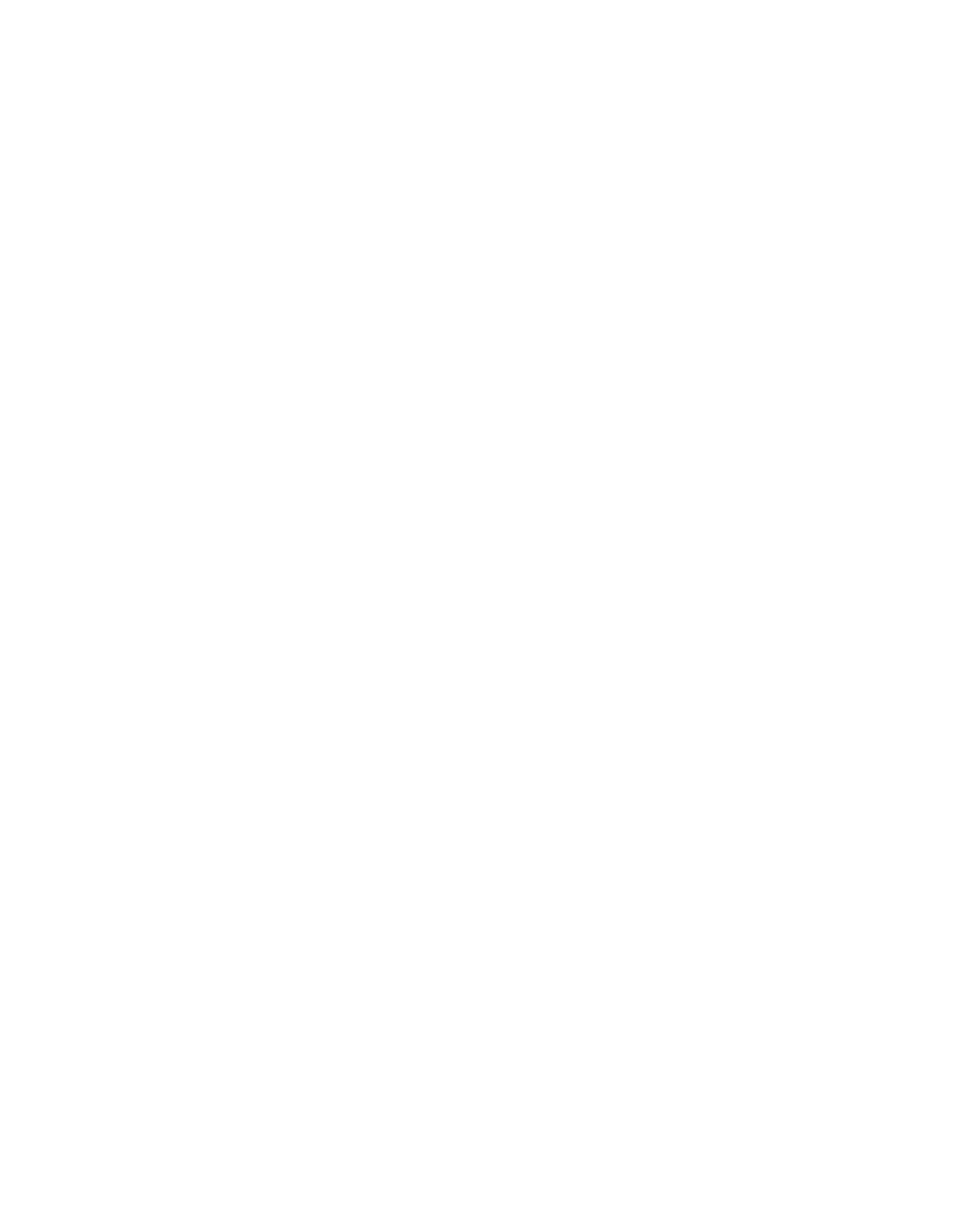

# <span id="page-38-0"></span>**Package Pin Assignments**

## <span id="page-38-1"></span>**84-Pin PLCC**



*Figure 2-1 •* **84-Pin PLCC (Top View)**

#### **Note**

For Package Manufacturing and Environmental information, visit the Package Resource center at [http://www.actel.com/products/rescenter/package/index.html.](http://www.actel.com/products/rescenter/package/index.html)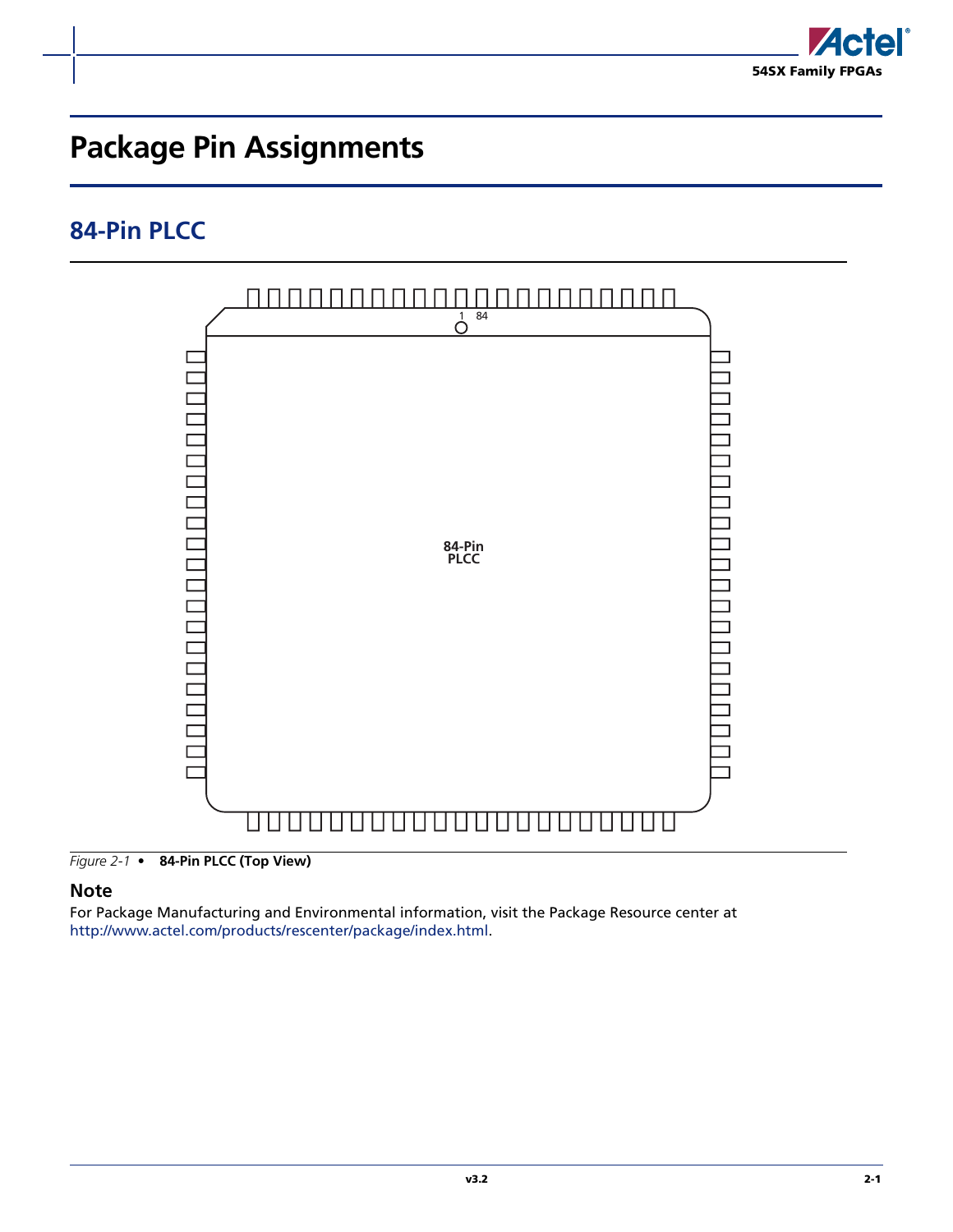| 84-Pin PLCC       |                             |  |  |  |  |  |  |  |
|-------------------|-----------------------------|--|--|--|--|--|--|--|
| <b>Pin Number</b> | A54SX08<br><b>Function</b>  |  |  |  |  |  |  |  |
| 1                 | V <sub>CCR</sub>            |  |  |  |  |  |  |  |
| $\overline{2}$    | GND                         |  |  |  |  |  |  |  |
| 3                 | V <sub>CCA</sub>            |  |  |  |  |  |  |  |
| $\overline{4}$    | PRA, I/O                    |  |  |  |  |  |  |  |
| 5                 | I/O                         |  |  |  |  |  |  |  |
| 6                 | I/O                         |  |  |  |  |  |  |  |
| 7                 | V <sub>CCI</sub>            |  |  |  |  |  |  |  |
| 8                 | I/O                         |  |  |  |  |  |  |  |
| 9                 | I/O                         |  |  |  |  |  |  |  |
| 10                | I/O                         |  |  |  |  |  |  |  |
| 11                | TCK, I/O                    |  |  |  |  |  |  |  |
| 12                | TDI, I/O                    |  |  |  |  |  |  |  |
| 13                | I/O                         |  |  |  |  |  |  |  |
| 14                | I/O                         |  |  |  |  |  |  |  |
| 15                | $\overline{1}/\overline{O}$ |  |  |  |  |  |  |  |
| 16                | <b>TMS</b>                  |  |  |  |  |  |  |  |
| 17                | I/O                         |  |  |  |  |  |  |  |
| 18                | I/O                         |  |  |  |  |  |  |  |
| 19                | I/O                         |  |  |  |  |  |  |  |
| 20                | I/O                         |  |  |  |  |  |  |  |
| 21                | I/O                         |  |  |  |  |  |  |  |
| 22                | I/O                         |  |  |  |  |  |  |  |
| 23                | I/O                         |  |  |  |  |  |  |  |
| 24                | I/O                         |  |  |  |  |  |  |  |
| 25                | I/O                         |  |  |  |  |  |  |  |
| 26                | I/O                         |  |  |  |  |  |  |  |
| 27                | GND                         |  |  |  |  |  |  |  |
| 28                | V <sub>CCI</sub>            |  |  |  |  |  |  |  |
| 29                | I/O                         |  |  |  |  |  |  |  |
| 30                | I/O                         |  |  |  |  |  |  |  |
| 31                | I/O                         |  |  |  |  |  |  |  |
| 32                | I/O                         |  |  |  |  |  |  |  |
| 33                | I/O                         |  |  |  |  |  |  |  |
| 34                | I/O                         |  |  |  |  |  |  |  |
| 35                | I/O                         |  |  |  |  |  |  |  |

| A54SX08<br><b>Pin Number</b><br><b>Function</b><br>36<br>$\overline{1}/\overline{O}$<br>37<br>$\overline{1}/\overline{O}$<br>38<br>I/O<br>39<br>I/O<br>PRB, I/O<br>40<br>41<br>V <sub>CCA</sub><br>42<br><b>GND</b><br>43<br>V <sub>CCR</sub><br>44<br>I/O<br><b>HCLK</b><br>45<br>46<br>$\mathsf{U}\mathsf{O}$<br>47<br>I/O<br>48<br>$\overline{1}/\overline{O}$<br>49<br>$\overline{1}/\overline{O}$<br>50<br>I/O<br>51<br>$\overline{1}/\overline{O}$<br>52<br>TDO, I/O<br>53<br>I/O<br>54<br>$\overline{1}/\overline{O}$<br>55<br>$\overline{1}/\overline{O}$<br>56<br>$\overline{1}/\overline{O}$<br>57<br>$\overline{1}/\overline{O}$<br>58<br>$\overline{1}/\overline{O}$<br>59<br><b>V</b> <sub>CCA</sub><br>60<br>V <sub>CCI</sub><br>61<br><b>GND</b><br>I/O<br>62<br>63<br>I/O<br>64<br>$\overline{U}$<br>65<br>$\overline{1}/\overline{O}$<br>66<br>I/O |    | 84-Pin PLCC |
|---------------------------------------------------------------------------------------------------------------------------------------------------------------------------------------------------------------------------------------------------------------------------------------------------------------------------------------------------------------------------------------------------------------------------------------------------------------------------------------------------------------------------------------------------------------------------------------------------------------------------------------------------------------------------------------------------------------------------------------------------------------------------------------------------------------------------------------------------------------------|----|-------------|
|                                                                                                                                                                                                                                                                                                                                                                                                                                                                                                                                                                                                                                                                                                                                                                                                                                                                     |    |             |
|                                                                                                                                                                                                                                                                                                                                                                                                                                                                                                                                                                                                                                                                                                                                                                                                                                                                     |    |             |
|                                                                                                                                                                                                                                                                                                                                                                                                                                                                                                                                                                                                                                                                                                                                                                                                                                                                     |    |             |
|                                                                                                                                                                                                                                                                                                                                                                                                                                                                                                                                                                                                                                                                                                                                                                                                                                                                     |    |             |
|                                                                                                                                                                                                                                                                                                                                                                                                                                                                                                                                                                                                                                                                                                                                                                                                                                                                     |    |             |
|                                                                                                                                                                                                                                                                                                                                                                                                                                                                                                                                                                                                                                                                                                                                                                                                                                                                     |    |             |
|                                                                                                                                                                                                                                                                                                                                                                                                                                                                                                                                                                                                                                                                                                                                                                                                                                                                     |    |             |
|                                                                                                                                                                                                                                                                                                                                                                                                                                                                                                                                                                                                                                                                                                                                                                                                                                                                     |    |             |
|                                                                                                                                                                                                                                                                                                                                                                                                                                                                                                                                                                                                                                                                                                                                                                                                                                                                     |    |             |
|                                                                                                                                                                                                                                                                                                                                                                                                                                                                                                                                                                                                                                                                                                                                                                                                                                                                     |    |             |
|                                                                                                                                                                                                                                                                                                                                                                                                                                                                                                                                                                                                                                                                                                                                                                                                                                                                     |    |             |
|                                                                                                                                                                                                                                                                                                                                                                                                                                                                                                                                                                                                                                                                                                                                                                                                                                                                     |    |             |
|                                                                                                                                                                                                                                                                                                                                                                                                                                                                                                                                                                                                                                                                                                                                                                                                                                                                     |    |             |
|                                                                                                                                                                                                                                                                                                                                                                                                                                                                                                                                                                                                                                                                                                                                                                                                                                                                     |    |             |
|                                                                                                                                                                                                                                                                                                                                                                                                                                                                                                                                                                                                                                                                                                                                                                                                                                                                     |    |             |
|                                                                                                                                                                                                                                                                                                                                                                                                                                                                                                                                                                                                                                                                                                                                                                                                                                                                     |    |             |
|                                                                                                                                                                                                                                                                                                                                                                                                                                                                                                                                                                                                                                                                                                                                                                                                                                                                     |    |             |
|                                                                                                                                                                                                                                                                                                                                                                                                                                                                                                                                                                                                                                                                                                                                                                                                                                                                     |    |             |
|                                                                                                                                                                                                                                                                                                                                                                                                                                                                                                                                                                                                                                                                                                                                                                                                                                                                     |    |             |
|                                                                                                                                                                                                                                                                                                                                                                                                                                                                                                                                                                                                                                                                                                                                                                                                                                                                     |    |             |
|                                                                                                                                                                                                                                                                                                                                                                                                                                                                                                                                                                                                                                                                                                                                                                                                                                                                     |    |             |
|                                                                                                                                                                                                                                                                                                                                                                                                                                                                                                                                                                                                                                                                                                                                                                                                                                                                     |    |             |
|                                                                                                                                                                                                                                                                                                                                                                                                                                                                                                                                                                                                                                                                                                                                                                                                                                                                     |    |             |
|                                                                                                                                                                                                                                                                                                                                                                                                                                                                                                                                                                                                                                                                                                                                                                                                                                                                     |    |             |
|                                                                                                                                                                                                                                                                                                                                                                                                                                                                                                                                                                                                                                                                                                                                                                                                                                                                     |    |             |
|                                                                                                                                                                                                                                                                                                                                                                                                                                                                                                                                                                                                                                                                                                                                                                                                                                                                     |    |             |
|                                                                                                                                                                                                                                                                                                                                                                                                                                                                                                                                                                                                                                                                                                                                                                                                                                                                     |    |             |
|                                                                                                                                                                                                                                                                                                                                                                                                                                                                                                                                                                                                                                                                                                                                                                                                                                                                     |    |             |
|                                                                                                                                                                                                                                                                                                                                                                                                                                                                                                                                                                                                                                                                                                                                                                                                                                                                     |    |             |
|                                                                                                                                                                                                                                                                                                                                                                                                                                                                                                                                                                                                                                                                                                                                                                                                                                                                     |    |             |
|                                                                                                                                                                                                                                                                                                                                                                                                                                                                                                                                                                                                                                                                                                                                                                                                                                                                     |    |             |
|                                                                                                                                                                                                                                                                                                                                                                                                                                                                                                                                                                                                                                                                                                                                                                                                                                                                     |    |             |
|                                                                                                                                                                                                                                                                                                                                                                                                                                                                                                                                                                                                                                                                                                                                                                                                                                                                     | 67 | I/O         |
| 68<br><b>V</b> <sub>CCA</sub>                                                                                                                                                                                                                                                                                                                                                                                                                                                                                                                                                                                                                                                                                                                                                                                                                                       |    |             |
| 69<br><b>GND</b>                                                                                                                                                                                                                                                                                                                                                                                                                                                                                                                                                                                                                                                                                                                                                                                                                                                    |    |             |
| 70<br>I/O                                                                                                                                                                                                                                                                                                                                                                                                                                                                                                                                                                                                                                                                                                                                                                                                                                                           |    |             |

| 84-Pin PLCC       |                            |  |  |  |  |  |  |  |
|-------------------|----------------------------|--|--|--|--|--|--|--|
| <b>Pin Number</b> | A54SX08<br><b>Function</b> |  |  |  |  |  |  |  |
| 71                | 1/O                        |  |  |  |  |  |  |  |
| 72                | I/O                        |  |  |  |  |  |  |  |
| 73                | I/O                        |  |  |  |  |  |  |  |
| 74                | I/O                        |  |  |  |  |  |  |  |
| 75                | 1/O                        |  |  |  |  |  |  |  |
| 76                | I/O                        |  |  |  |  |  |  |  |
| 77                | I/O                        |  |  |  |  |  |  |  |
| 78                | I/O                        |  |  |  |  |  |  |  |
| 79                | I/O                        |  |  |  |  |  |  |  |
| 80                | I/O                        |  |  |  |  |  |  |  |
| 81                | I/O                        |  |  |  |  |  |  |  |
| 82                | 1/O                        |  |  |  |  |  |  |  |
| 83                | <b>CLKA</b>                |  |  |  |  |  |  |  |
| 84                | <b>CLKB</b>                |  |  |  |  |  |  |  |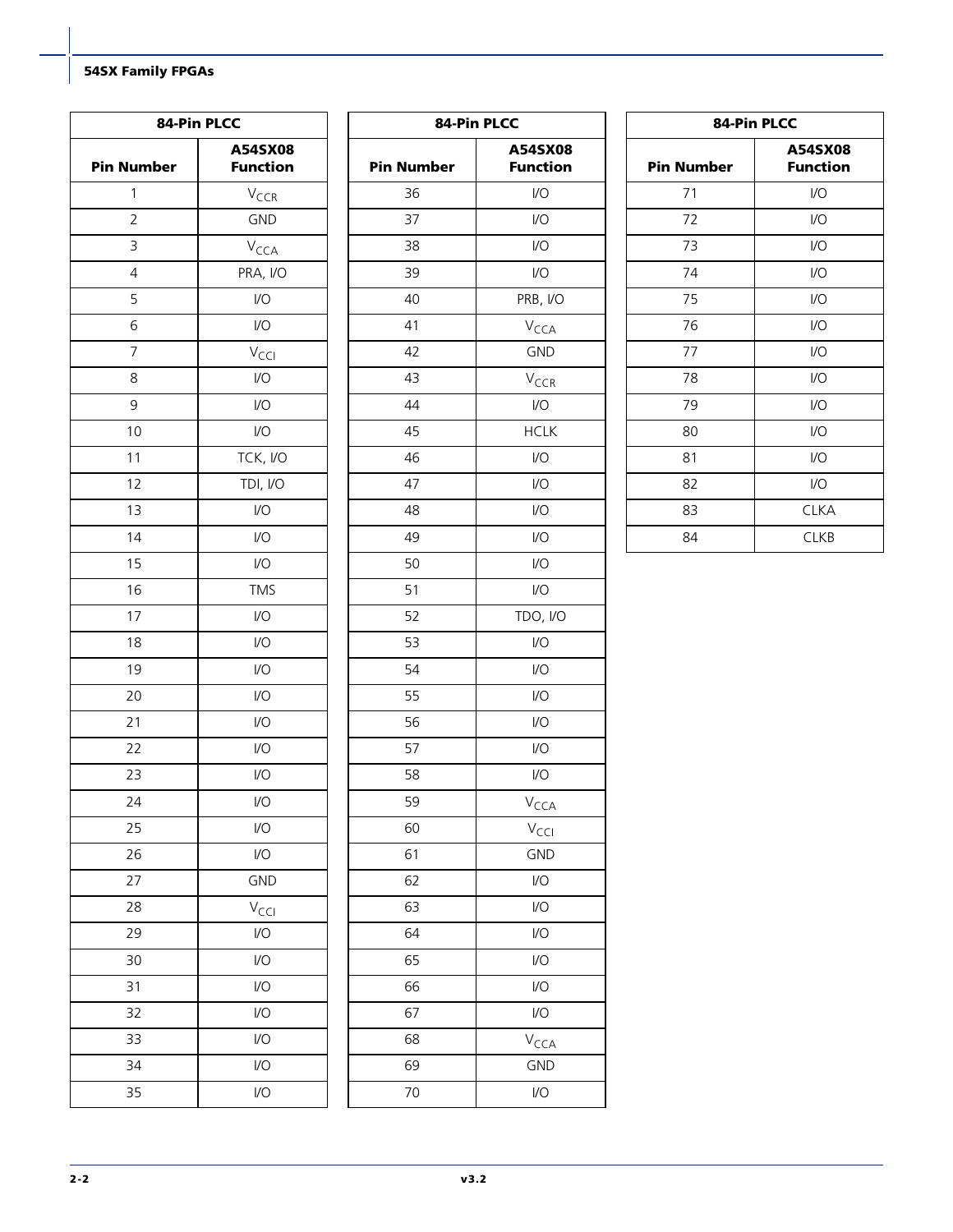

## <span id="page-40-0"></span>**208-Pin PQFP**



*Figure 2-2 •* **208-Pin PQFP (Top View)**

#### **Note**

For Package Manufacturing and Environmental information, visit the Package Resource center at [http://www.actel.com/products/rescenter/package/index.html.](http://www.actel.com/products/rescenter/package/index.html)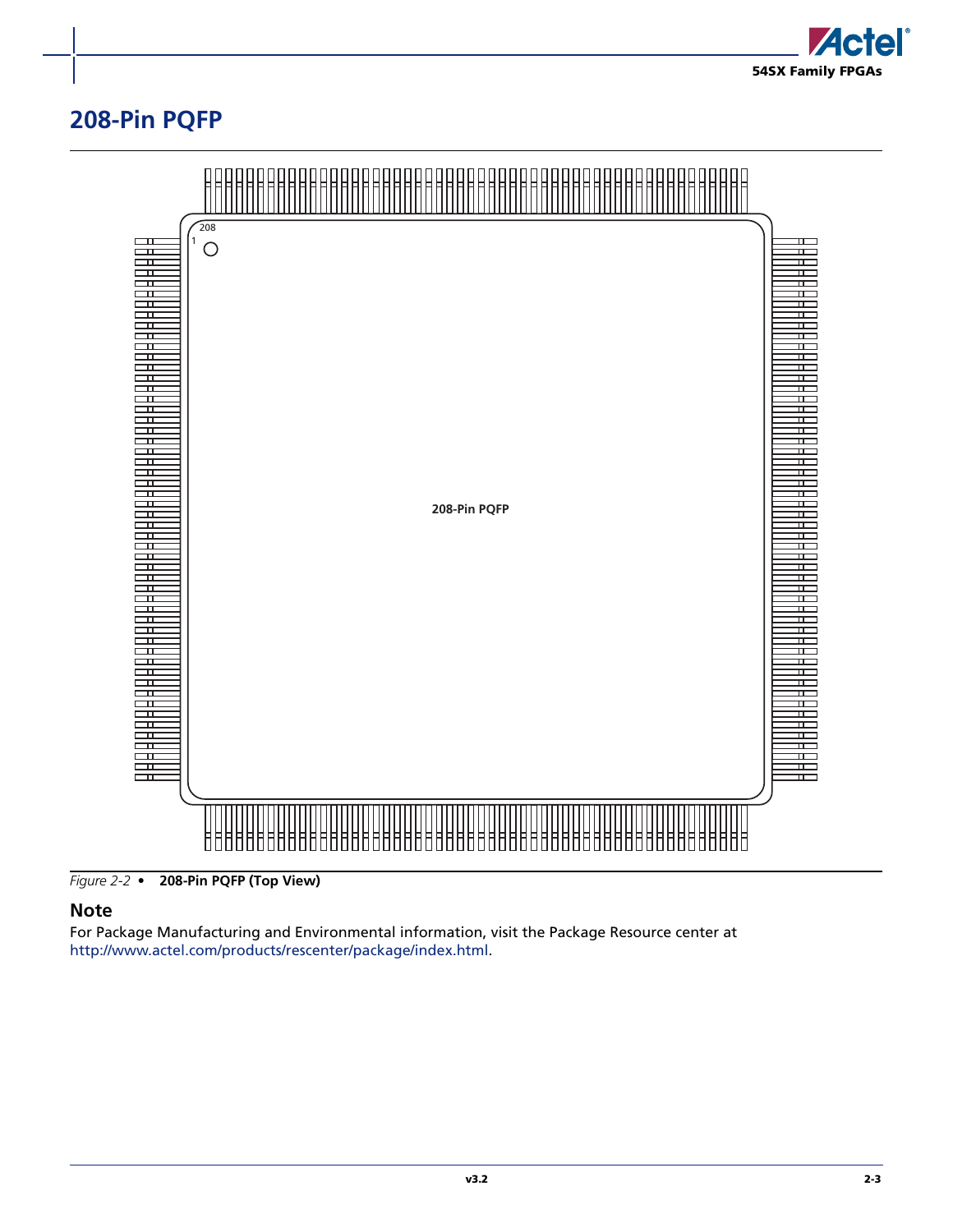|                   |                            | 208-Pin PQFP                            |                            | 208-Pin PQFP      |                             |                                         |                             |  |
|-------------------|----------------------------|-----------------------------------------|----------------------------|-------------------|-----------------------------|-----------------------------------------|-----------------------------|--|
| <b>Pin Number</b> | A54SX08<br><b>Function</b> | A54SX16,<br>A54SX16P<br><b>Function</b> | A54SX32<br><b>Function</b> | <b>Pin Number</b> | A54SX08<br><b>Function</b>  | A54SX16,<br>A54SX16P<br><b>Function</b> | A54SX32<br><b>Function</b>  |  |
| $\mathbf{1}$      | <b>GND</b>                 | <b>GND</b>                              | <b>GND</b>                 | 37                | $\mathsf{I}/\mathsf{O}$     | $\mathsf{U}\mathsf{O}$                  | I/O                         |  |
| $\overline{2}$    | TDI, I/O                   | TDI, I/O                                | TDI, I/O                   | 38                | $\mathsf{U}\mathsf{O}$      | $\mathsf{U}\mathsf{O}$                  | I/O                         |  |
| $\overline{3}$    | $\mathsf{U}\mathsf{O}$     | $\mathsf{U}\mathsf{O}$                  | I/O                        | 39                | <b>NC</b>                   | $\mathsf{U}\mathsf{O}$                  | I/O                         |  |
| $\overline{4}$    | <b>NC</b>                  | $\mathsf{U}\mathsf{O}$                  | I/O                        | 40                | $V_{\text{CCl}}$            | $V_{\text{CCl}}$                        | $V_{\text{CCI}}$            |  |
| 5                 | $\mathsf{I}/\mathsf{O}$    | $\mathsf{U}\mathsf{O}$                  | $\mathsf{U}\mathsf{O}$     | 41                | $\mathsf{V}_{\mathsf{CCA}}$ | $V_{\text{CCA}}$                        | $\mathsf{V}_{\mathsf{CCA}}$ |  |
| 6                 | <b>NC</b>                  | I/O                                     | I/O                        | 42                | $\mathsf{I}/\mathsf{O}$     | $\mathsf{U}\mathsf{O}$                  | I/O                         |  |
| $\overline{7}$    | $\mathsf{I}/\mathsf{O}$    | $\mathsf{U}\mathsf{O}$                  | $\mathsf{U}\mathsf{O}$     | 43                | $\mathsf{I}/\mathsf{O}$     | $\mathsf{U}\mathsf{O}$                  | $\mathsf{U}\mathsf{O}$      |  |
| 8                 | $\mathsf{I}/\mathsf{O}$    | I/O                                     | $\mathsf{U}\mathsf{O}$     | 44                | $\mathsf{I}/\mathsf{O}$     | $\mathsf{U}\mathsf{O}$                  | $\mathsf{U}\mathsf{O}$      |  |
| 9                 | $\mathsf{I}/\mathsf{O}$    | $\mathsf{U}\mathsf{O}$                  | $\mathsf{U}\mathsf{O}$     | 45                | $\mathsf{U}\mathsf{O}$      | $\mathsf{U}\mathsf{O}$                  | I/O                         |  |
| 10                | $\mathsf{I}/\mathsf{O}$    | I/O                                     | I/O                        | 46                | $\mathsf{I}/\mathsf{O}$     | $\mathsf{U}\mathsf{O}$                  | $\mathsf{U}\mathsf{O}$      |  |
| 11                | <b>TMS</b>                 | <b>TMS</b>                              | <b>TMS</b>                 | 47                | $\mathsf{I}/\mathsf{O}$     | I/O                                     | $\mathsf{VO}$               |  |
| 12                | $V_{\text{CC}}$            | $V_{\text{CCl}}$                        | $V_{\text{CCl}}$           | 48                | <b>NC</b>                   | $\mathsf{U}\mathsf{O}$                  | I/O                         |  |
| 13                | $\mathsf{I}/\mathsf{O}$    | $\mathsf{U}\mathsf{O}$                  | I/O                        | 49                | $\mathsf{U}\mathsf{O}$      | $\mathsf{U}\mathsf{O}$                  | I/O                         |  |
| 14                | <b>NC</b>                  | I/O                                     | $\mathsf{U}\mathsf{O}$     | 50                | <b>NC</b>                   | $\mathsf{U}\mathsf{O}$                  | I/O                         |  |
| 15                | $\mathsf{I}/\mathsf{O}$    | $\mathsf{I}/\mathsf{O}$                 | $\mathsf{VO}$              | 51                | $\mathsf{I}/\mathsf{O}$     | $\mathsf{U}\mathsf{O}$                  | I/O                         |  |
| 16                | $\mathsf{I}/\mathsf{O}$    | I/O                                     | $\mathsf{VO}$              | 52                | <b>GND</b>                  | <b>GND</b>                              | <b>GND</b>                  |  |
| 17                | <b>NC</b>                  | I/O                                     | $\mathsf{U}\mathsf{O}$     | 53                | $\mathsf{I}/\mathsf{O}$     | $\mathsf{U}\mathsf{O}$                  | $\mathsf{VO}$               |  |
| 18                | $\mathsf{I}/\mathsf{O}$    | $\mathsf{I}/\mathsf{O}$                 | $\mathsf{VO}$              | 54                | $\mathsf{U}\mathsf{O}$      | $\mathsf{U}\mathsf{O}$                  | I/O                         |  |
| 19                | $\mathsf{I}/\mathsf{O}$    | $\mathsf{U}\mathsf{O}$                  | $\mathsf{VO}$              | 55                | $\mathsf{U}\mathsf{O}$      | $\mathsf{U}\mathsf{O}$                  | I/O                         |  |
| 20                | <b>NC</b>                  | $\mathsf{U}\mathsf{O}$                  | $\mathsf{U}\mathsf{O}$     | 56                | $\mathsf{I}/\mathsf{O}$     | $\mathsf{U}\mathsf{O}$                  | $\mathsf{VO}$               |  |
| 21                | $\mathsf{I}/\mathsf{O}$    | 1/O                                     | $\mathsf{VO}$              | 57                | $\mathsf{I}/\mathsf{O}$     | $\mathsf{U}\mathsf{O}$                  | $\mathsf{VO}$               |  |
| 22                | $\mathsf{I}/\mathsf{O}$    | $\mathsf{U}\mathsf{O}$                  | $\mathsf{VO}$              | 58                | $\mathsf{U}\mathsf{O}$      | $\mathsf{U}\mathsf{O}$                  | I/O                         |  |
| 23                | <b>NC</b>                  | I/O                                     | I/O                        | 59                | $\mathsf{U}\mathsf{O}$      | $\mathsf{U}\mathsf{O}$                  | I/O                         |  |
| 24                | $\mathsf{I}/\mathsf{O}$    | 1/O                                     | $\mathsf{VO}$              | 60                | $V_{\text{CCI}}$            | $V_{\text{CCI}}$                        | $V_{\text{CCI}}$            |  |
| 25                | $V_{CCR}$                  | $V_{CCR}$                               | $V_{CCR}$                  | 61                | $NC$                        | $\mathsf{IO}$                           | I/O                         |  |
| 26                | GND                        | GND                                     | GND                        | 62                | $\mathsf{IO}$               | $\mathsf{U}\mathsf{O}$                  | I/O                         |  |
| 27                | $V_{\text{CCA}}$           | $V_{\text{CCA}}$                        | $V_{\text{CCA}}$           | 63                | $\mathsf{U}\mathsf{O}$      | $\mathsf{U}\mathsf{O}$                  | $\mathsf{VO}$               |  |
| 28                | <b>GND</b>                 | <b>GND</b>                              | <b>GND</b>                 | 64                | NC                          | $\mathsf{U}\mathsf{O}$                  | I/O                         |  |
| 29                | I/O                        | $\mathsf{I}/\mathsf{O}$                 | I/O                        | $65*$             | $\mathsf{IO}$               | $\mathsf{U}\mathsf{O}$                  | $NC*$                       |  |
| 30                | I/O                        | I/O                                     | I/O                        | 66                | $\mathsf{U}\mathsf{O}$      | $\mathsf{U}\mathsf{O}$                  | VO                          |  |
| 31                | NC                         | $\mathsf{U}\mathsf{O}$                  | I/O                        | 67                | $NC$                        | $\mathsf{U}\mathsf{O}$                  | $\mathsf{VO}$               |  |
| 32                | I/O                        | $\overline{1}/\overline{O}$             | I/O                        | 68                | $\mathsf{IO}$               | $\mathsf{U}\mathsf{O}$                  | $\mathsf{IO}$               |  |
| 33                | I/O                        | I/O                                     | I/O                        | 69                | $\mathsf{I}/\mathsf{O}$     | $\mathsf{U}\mathsf{O}$                  | I/O                         |  |
| 34                | I/O                        | $\mathsf{I}/\mathsf{O}$                 | I/O                        | 70                | $NC$                        | $\mathsf{U}\mathsf{O}$                  | $\mathsf{U}\mathsf{O}$      |  |
| 35                | NC                         | $\mathsf{I}/\mathsf{O}$                 | I/O                        | 71                | $\mathsf{U}\mathsf{O}$      | I/O                                     | $\mathsf{IO}$               |  |
| 36                | I/O                        | I/O                                     | I/O                        | 72                | $\mathsf{I}/\mathsf{O}$     | $\mathsf{I}/\mathsf{O}$                 | I/O                         |  |

*Note: \* Note that Pin 65 in the A54SX32—PQ208 is a no connect (NC).*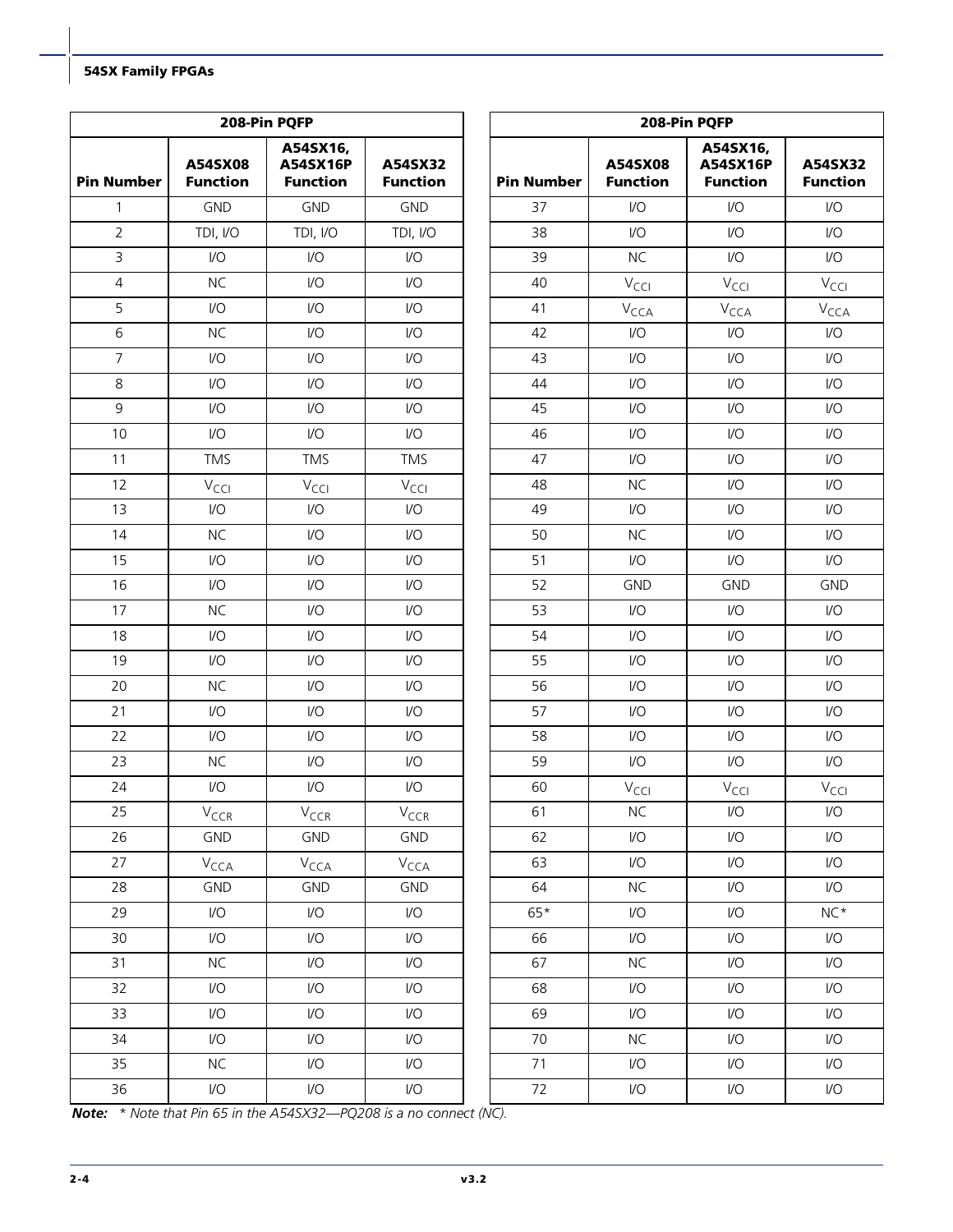

|                   |                             | 208-Pin PQFP                            |                            | 208-Pin PQFP      |                            |                                         |                            |  |
|-------------------|-----------------------------|-----------------------------------------|----------------------------|-------------------|----------------------------|-----------------------------------------|----------------------------|--|
| <b>Pin Number</b> | A54SX08<br><b>Function</b>  | A54SX16,<br>A54SX16P<br><b>Function</b> | A54SX32<br><b>Function</b> | <b>Pin Number</b> | A54SX08<br><b>Function</b> | A54SX16,<br>A54SX16P<br><b>Function</b> | A54SX32<br><b>Function</b> |  |
| 73                | <b>NC</b>                   | $\mathsf{U}\mathsf{O}$                  | I/O                        | 109               | $\mathsf{U}\mathsf{O}$     | $\mathsf{VO}$                           | I/O                        |  |
| 74                | $\mathsf{VO}$               | 1/O                                     | I/O                        | 110               | $\mathsf{U}\mathsf{O}$     | $1/O$                                   | I/O                        |  |
| 75                | NC                          | $\mathsf{U}\mathsf{O}$                  | I/O                        | 111               | $\mathsf{VO}$              | $\mathsf{U}\mathsf{O}$                  | I/O                        |  |
| 76                | PRB, I/O                    | PRB, I/O                                | PRB, I/O                   | 112               | $1/O$                      | $1/O$                                   | I/O                        |  |
| 77                | <b>GND</b>                  | <b>GND</b>                              | <b>GND</b>                 | 113               | $\mathsf{U}\mathsf{O}$     | $\mathsf{U}\mathsf{O}$                  | I/O                        |  |
| 78                | $V_{\text{CCA}}$            | $V_{\text{CCA}}$                        | V <sub>CCA</sub>           | 114               | V <sub>CCA</sub>           | V <sub>CCA</sub>                        | V <sub>CCA</sub>           |  |
| 79                | <b>GND</b>                  | <b>GND</b>                              | <b>GND</b>                 | 115               | $V_{\text{CCl}}$           | $V_{\text{CCl}}$                        | $V_{\text{CCI}}$           |  |
| 80                | $V_{CCR}$                   | $V_{CCR}$                               | V <sub>CCR</sub>           | 116               | <b>NC</b>                  | $\mathsf{VO}$                           | $\mathsf{I}/\mathsf{O}$    |  |
| 81                | $\mathsf{VO}$               | $\mathsf{I}/\mathsf{O}$                 | I/O                        | 117               | $\mathsf{U}\mathsf{O}$     | $1/O$                                   | I/O                        |  |
| 82                | <b>HCLK</b>                 | <b>HCLK</b>                             | <b>HCLK</b>                | 118               | $\mathsf{VO}$              | $1/O$                                   | I/O                        |  |
| 83                | $IVO$                       | 1/O                                     | I/O                        | 119               | <b>NC</b>                  | $1/O$                                   | $\mathsf{U}\mathsf{O}$     |  |
| 84                | $\mathsf{U}\mathsf{O}$      | $\mathsf{I}/\mathsf{O}$                 | I/O                        | 120               | $\mathsf{U}\mathsf{O}$     | $U$                                     | I/O                        |  |
| 85                | <b>NC</b>                   | $\mathsf{U}\mathsf{O}$                  | I/O                        | 121               | $\mathsf{VO}$              | $\mathsf{U}\mathsf{O}$                  | I/O                        |  |
| 86                | $\mathsf{I}/\mathsf{O}$     | $\mathsf{I}/\mathsf{O}$                 | I/O                        | 122               | <b>NC</b>                  | $\mathsf{U}\mathsf{O}$                  | $\mathsf{I}/\mathsf{O}$    |  |
| 87                | $\mathsf{U}\mathsf{O}$      | 1/O                                     | I/O                        | 123               | $\mathsf{U}\mathsf{O}$     | $1/O$                                   | I/O                        |  |
| 88                | <b>NC</b>                   | $\mathsf{U}\mathsf{O}$                  | I/O                        | 124               | I/O                        | $1/O$                                   | I/O                        |  |
| 89                | $\mathsf{I}/\mathsf{O}$     | 1/O                                     | I/O                        | 125               | <b>NC</b>                  | I/O                                     | $\mathsf{I}/\mathsf{O}$    |  |
| 90                | $\mathsf{I}/\mathsf{O}$     | 1/O                                     | $\mathsf{VO}$              | 126               | $\mathsf{U}\mathsf{O}$     | $1/O$                                   | I/O                        |  |
| 91                | <b>NC</b>                   | $\mathsf{U}\mathsf{O}$                  | I/O                        | 127               | $\mathsf{U}\mathsf{O}$     | $1/O$                                   | I/O                        |  |
| 92                | I/O                         | $U$                                     | I/O                        | 128               | I/O                        | $\mathsf{U}\mathsf{O}$                  | I/O                        |  |
| 93                | $\mathsf{I}/\mathsf{O}$     | 1/O                                     | I/O                        | 129               | <b>GND</b>                 | <b>GND</b>                              | <b>GND</b>                 |  |
| 94                | <b>NC</b>                   | 1/O                                     | $\mathsf{U}\mathsf{O}$     | 130               | V <sub>CCA</sub>           | $V_{\text{CCA}}$                        | V <sub>CCA</sub>           |  |
| 95                | $\mathsf{U}\mathsf{O}$      | $\mathsf{U}\mathsf{O}$                  | I/O                        | 131               | <b>GND</b>                 | <b>GND</b>                              | <b>GND</b>                 |  |
| 96                | $\mathsf{I}/\mathsf{O}$     | $\mathsf{I}/\mathsf{O}$                 | I/O                        | 132               | V <sub>CCR</sub>           | $V_{CCR}$                               | $V_{CCR}$                  |  |
| 97                | <b>NC</b>                   | $\mathsf{I}/\mathsf{O}$                 | I/O                        | 133               | $\mathsf{IO}$              | $\mathsf{I}/\mathsf{O}$                 | I/O                        |  |
| 98                | $\mathsf{V}_{\mathsf{CCI}}$ | $V_{\text{CCI}}$                        | $\rm V_{\rm CCl}$          | 134               | $\mathsf{I}/\mathsf{O}$    | $\mathsf{U}\mathsf{O}$                  | I/O                        |  |
| 99                | I/O                         | I/O                                     | I/O                        | 135               | <b>NC</b>                  | I/O                                     | I/O                        |  |
| 100               | $\mathsf{U}\mathsf{O}$      | $\mathsf{I}/\mathsf{O}$                 | I/O                        | 136               | $\mathsf{VO}$              | $\mathsf{U}\mathsf{O}$                  | I/O                        |  |
| 101               | I/O                         | 1/O                                     | I/O                        | 137               | $\mathsf{I}/\mathsf{O}$    | $\mathsf{U}\mathsf{O}$                  | I/O                        |  |
| 102               | $\mathsf{U}\mathsf{O}$      | I/O                                     | I/O                        | 138               | <b>NC</b>                  | $\mathsf{U}\mathsf{O}$                  | $\mathsf{U}\mathsf{O}$     |  |
| 103               | TDO, I/O                    | TDO, I/O                                | TDO, I/O                   | 139               | $\mathsf{I}/\mathsf{O}$    | $\mathsf{U}\mathsf{O}$                  | I/O                        |  |
| 104               | I/O                         | $\mathsf{I}/\mathsf{O}$                 | I/O                        | 140               | $\mathsf{I}/\mathsf{O}$    | I/O                                     | I/O                        |  |
| 105               | <b>GND</b>                  | <b>GND</b>                              | <b>GND</b>                 | 141               | <b>NC</b>                  | $\mathsf{U}\mathsf{O}$                  | $\mathsf{U}\mathsf{O}$     |  |
| 106               | <b>NC</b>                   | $\mathsf{U}\mathsf{O}$                  | $\mathsf{U}\mathsf{O}$     | 142               | $\mathsf{U}\mathsf{O}$     | $\mathsf{U}\mathsf{O}$                  | I/O                        |  |
| 107               | I/O                         | $\mathsf{I}/\mathsf{O}$                 | I/O                        | 143               | <b>NC</b>                  | $\mathsf{U}\mathsf{O}$                  | $\mathsf{U}\mathsf{O}$     |  |
| 108               | NC                          | I/O                                     | $\mathsf{U}\mathsf{O}$     | 144               | $\mathsf{U}\mathsf{O}$     | I/O                                     | I/O                        |  |

*Note: \* Note that Pin 65 in the A54SX32—PQ208 is a no connect (NC).*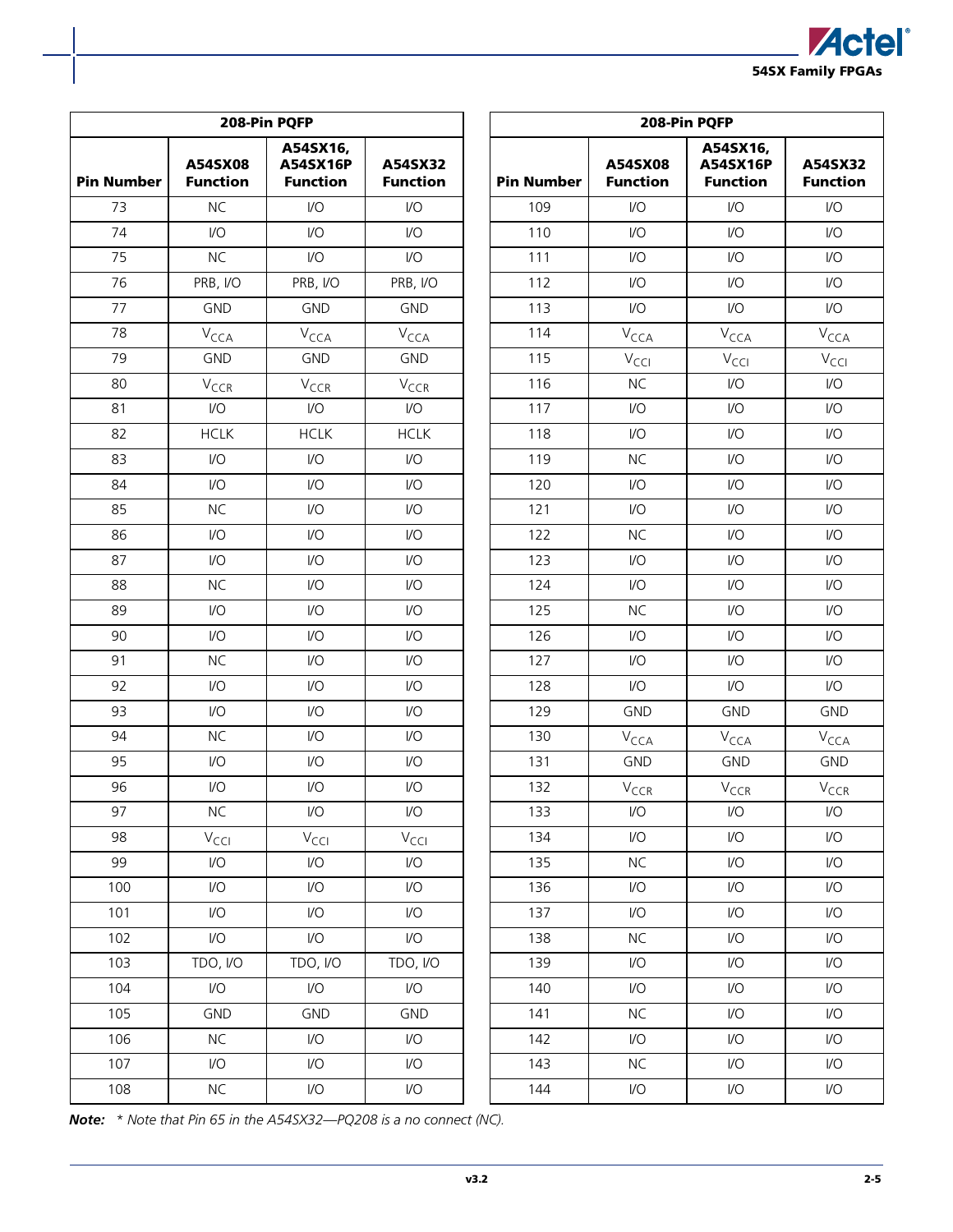|                   |                            | 208-Pin PQFP                            |                            | 208-Pin PQFP      |                            |                                         |                            |  |
|-------------------|----------------------------|-----------------------------------------|----------------------------|-------------------|----------------------------|-----------------------------------------|----------------------------|--|
| <b>Pin Number</b> | A54SX08<br><b>Function</b> | A54SX16,<br>A54SX16P<br><b>Function</b> | A54SX32<br><b>Function</b> | <b>Pin Number</b> | A54SX08<br><b>Function</b> | A54SX16,<br>A54SX16P<br><b>Function</b> | A54SX32<br><b>Function</b> |  |
| 145               | $V_{\text{CCA}}$           | V <sub>CCA</sub>                        | V <sub>CCA</sub>           | 181               | <b>CLKB</b>                | <b>CLKB</b>                             | <b>CLKB</b>                |  |
| 146               | <b>GND</b>                 | <b>GND</b>                              | <b>GND</b>                 | 182               | $V_{CCR}$                  | $V_{CCR}$                               | $V_{CCR}$                  |  |
| 147               | $\mathsf{I}/\mathsf{O}$    | $\mathsf{U}\mathsf{O}$                  | I/O                        | 183               | <b>GND</b>                 | <b>GND</b>                              | <b>GND</b>                 |  |
| 148               | $V_{\text{CCl}}$           | $V_{\text{CCl}}$                        | $V_{\text{CC}}$            | 184               | $V_{\text{CCA}}$           | $V_{\text{CCA}}$                        | $V_{\text{CCA}}$           |  |
| 149               | $\mathsf{I}/\mathsf{O}$    | 1/O                                     | $\mathsf{VO}$              | 185               | <b>GND</b>                 | <b>GND</b>                              | <b>GND</b>                 |  |
| 150               | $\mathsf{I}/\mathsf{O}$    | $\mathsf{I}/\mathsf{O}$                 | I/O                        | 186               | PRA, I/O                   | PRA, I/O                                | PRA, I/O                   |  |
| 151               | $\mathsf{I}/\mathsf{O}$    | $\mathsf{U}\mathsf{O}$                  | I/O                        | 187               | $\mathsf{I}/\mathsf{O}$    | $\mathsf{U}\mathsf{O}$                  | VO                         |  |
| 152               | $\mathsf{I}/\mathsf{O}$    | $\mathsf{I}/\mathsf{O}$                 | I/O                        | 188               | $\mathsf{I}/\mathsf{O}$    | $\mathsf{U}\mathsf{O}$                  | VO                         |  |
| 153               | $\mathsf{I}/\mathsf{O}$    | $\mathsf{I}/\mathsf{O}$                 | I/O                        | 189               | <b>NC</b>                  | $1/O$                                   | $\mathsf{IO}$              |  |
| 154               | $\mathsf{I}/\mathsf{O}$    | $\mathsf{U}\mathsf{O}$                  | I/O                        | 190               | $\mathsf{U}\mathsf{O}$     | $1/O$                                   | V <sub>O</sub>             |  |
| 155               | <b>NC</b>                  | $\mathsf{U}\mathsf{O}$                  | $\mathsf{I}/\mathsf{O}$    | 191               | $\mathsf{VO}$              | $\mathsf{U}\mathsf{O}$                  | VO                         |  |
| 156               | <b>NC</b>                  | $\mathsf{U}\mathsf{O}$                  | $\mathsf{I}/\mathsf{O}$    | 192               | <b>NC</b>                  | $1/O$                                   | $\mathsf{U}\mathsf{O}$     |  |
| 157               | <b>GND</b>                 | <b>GND</b>                              | <b>GND</b>                 | 193               | $\mathsf{I}/\mathsf{O}$    | $\mathsf{U}\mathsf{O}$                  | VO                         |  |
| 158               | $\mathsf{I}/\mathsf{O}$    | $\mathsf{U}\mathsf{O}$                  | $\mathsf{VO}$              | 194               | $\mathsf{I}/\mathsf{O}$    | $\mathsf{U}\mathsf{O}$                  | VO                         |  |
| 159               | $\mathsf{I}/\mathsf{O}$    | 1/O                                     | I/O                        | 195               | <b>NC</b>                  | $\mathsf{VO}$                           | $\mathsf{U}\mathsf{O}$     |  |
| 160               | $\mathsf{I}/\mathsf{O}$    | $\mathsf{I}/\mathsf{O}$                 | I/O                        | 196               | $\mathsf{I}/\mathsf{O}$    | $\mathsf{U}\mathsf{O}$                  | VO                         |  |
| 161               | $\mathsf{I}/\mathsf{O}$    | I/O                                     | $\mathsf{VO}$              | 197               | $\mathsf{I}/\mathsf{O}$    | $\mathsf{U}\mathsf{O}$                  | VO                         |  |
| 162               | $\mathsf{I}/\mathsf{O}$    | $\mathsf{I}/\mathsf{O}$                 | $\mathsf{VO}$              | 198               | <b>NC</b>                  | $\mathsf{U}\mathsf{O}$                  | $\mathsf{U}\mathsf{O}$     |  |
| 163               | $\mathsf{I}/\mathsf{O}$    | $\mathsf{I}/\mathsf{O}$                 | I/O                        | 199               | $\mathsf{I}/\mathsf{O}$    | $\mathsf{U}\mathsf{O}$                  | VO                         |  |
| 164               | $V_{\text{CCI}}$           | $V_{\text{CCl}}$                        | $V_{\text{CCI}}$           | 200               | $\mathsf{U}\mathsf{O}$     | $\mathsf{U}\mathsf{O}$                  | VO                         |  |
| 165               | $\mathsf{I}/\mathsf{O}$    | $\mathsf{U}\mathsf{O}$                  | I/O                        | 201               | $V_{\text{CCl}}$           | $V_{\text{CCl}}$                        | $V_{\text{CCl}}$           |  |
| 166               | $\mathsf{I}/\mathsf{O}$    | $\mathsf{I}/\mathsf{O}$                 | $\mathsf{VO}$              | 202               | <b>NC</b>                  | $\mathsf{U}\mathsf{O}$                  | $\mathsf{U}\mathsf{O}$     |  |
| 167               | <b>NC</b>                  | $\mathsf{U}\mathsf{O}$                  | $\mathsf{I}/\mathsf{O}$    | 203               | <b>NC</b>                  | $\mathsf{U}\mathsf{O}$                  | $\mathsf{U}\mathsf{O}$     |  |
| 168               | $\mathsf{I}/\mathsf{O}$    | $\mathsf{I}/\mathsf{O}$                 | I/O                        | 204               | $\mathsf{I}/\mathsf{O}$    | $\mathsf{VO}$                           | I/O                        |  |
| 169               | $\mathsf{U}\mathsf{O}$     | $\mathsf{I}/\mathsf{O}$                 | I/O                        | 205               | <b>NC</b>                  | $\mathsf{U}\mathsf{O}$                  | $\mathsf{U}\mathsf{O}$     |  |
| 170               | <b>NC</b>                  | $\mathsf{U}\mathsf{O}$                  | $\mathsf{I}/\mathsf{O}$    | 206               | $\mathsf{I}/\mathsf{O}$    | $\mathsf{U}\mathsf{O}$                  | I/O                        |  |
| 171               | $\mathsf{U}\mathsf{O}$     | $\mathsf{I}/\mathsf{O}$                 | I/O                        | 207               | I/O                        | I/O                                     | I/O                        |  |
| 172               | $\mathsf{U}\mathsf{O}$     | $\mathsf{I}/\mathsf{O}$                 | I/O                        | 208               | TCK, I/O                   | TCK, I/O                                | TCK, I/O                   |  |
| 173               | NC                         | $\mathsf{U}\mathsf{O}$                  | $\mathsf{U}\mathsf{O}$     |                   |                            |                                         |                            |  |
| 174               | I/O                        | I/O                                     | I/O                        |                   |                            |                                         |                            |  |
| 175               | $\mathsf{U}\mathsf{O}$     | $\mathsf{I}/\mathsf{O}$                 | I/O                        |                   |                            |                                         |                            |  |
| 176               | NC                         | I/O                                     | $\mathsf{U}\mathsf{O}$     |                   |                            |                                         |                            |  |
| 177               | $\mathsf{U}\mathsf{O}$     | $\mathsf{I}/\mathsf{O}$                 | I/O                        |                   |                            |                                         |                            |  |
| 178               | $\mathsf{U}\mathsf{O}$     | $\mathsf{I}/\mathsf{O}$                 | I/O                        |                   |                            |                                         |                            |  |
| 179               | I/O                        | I/O                                     | I/O                        |                   |                            |                                         |                            |  |
| 180               | <b>CLKA</b>                | <b>CLKA</b>                             | <b>CLKA</b>                |                   |                            |                                         |                            |  |

*Note: \* Note that Pin 65 in the A54SX32—PQ208 is a no connect (NC).*

 $\mathbf l$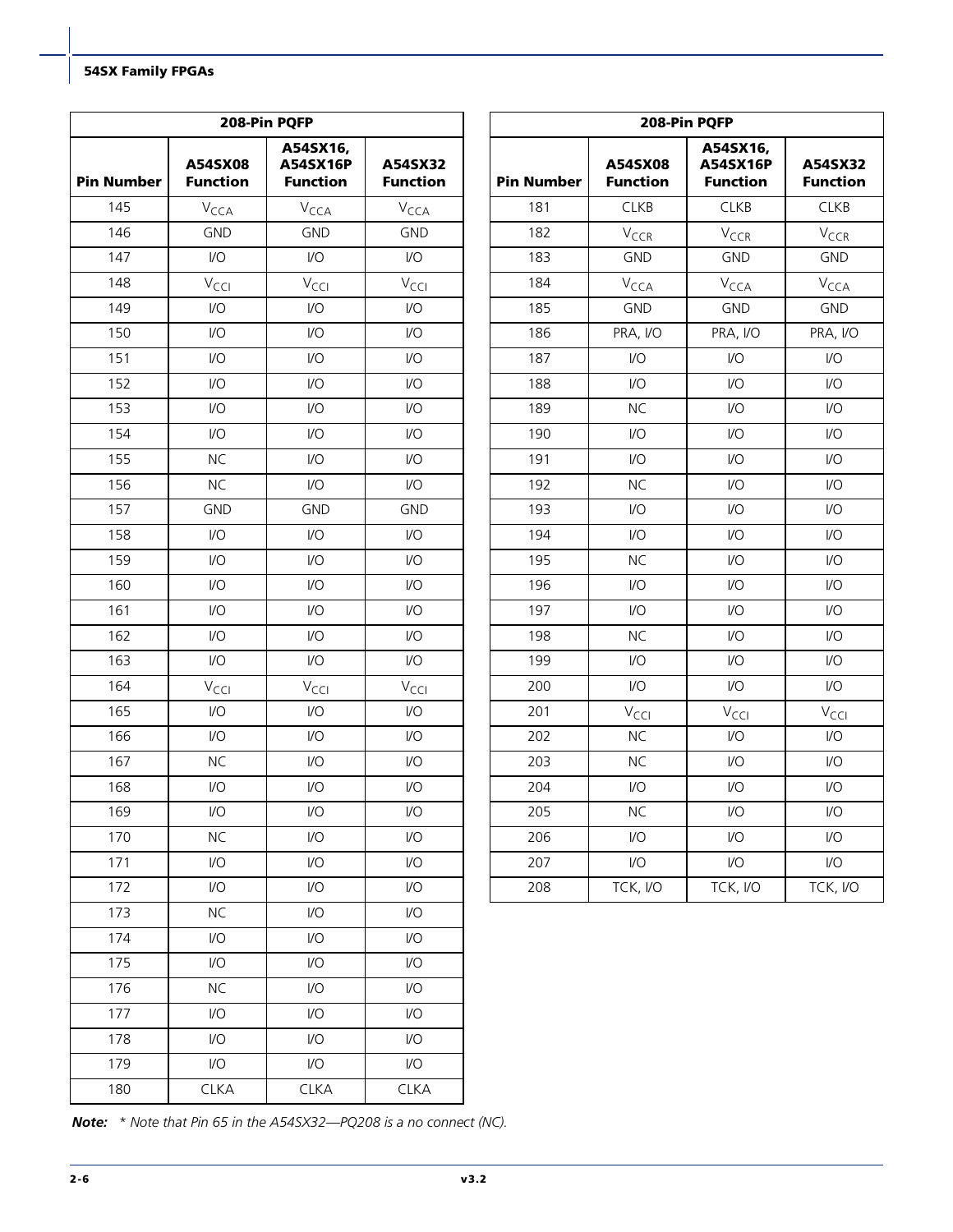

## <span id="page-44-0"></span>**144-Pin TQFP**



*Figure 2-3 •* **144-Pin TQFP (Top View)**

### **Note**

For Package Manufacturing and Environmental information, visit the Package Resource center at [http://www.actel.com/products/rescenter/package/index.html.](http://www.actel.com/products/rescenter/package/index.html)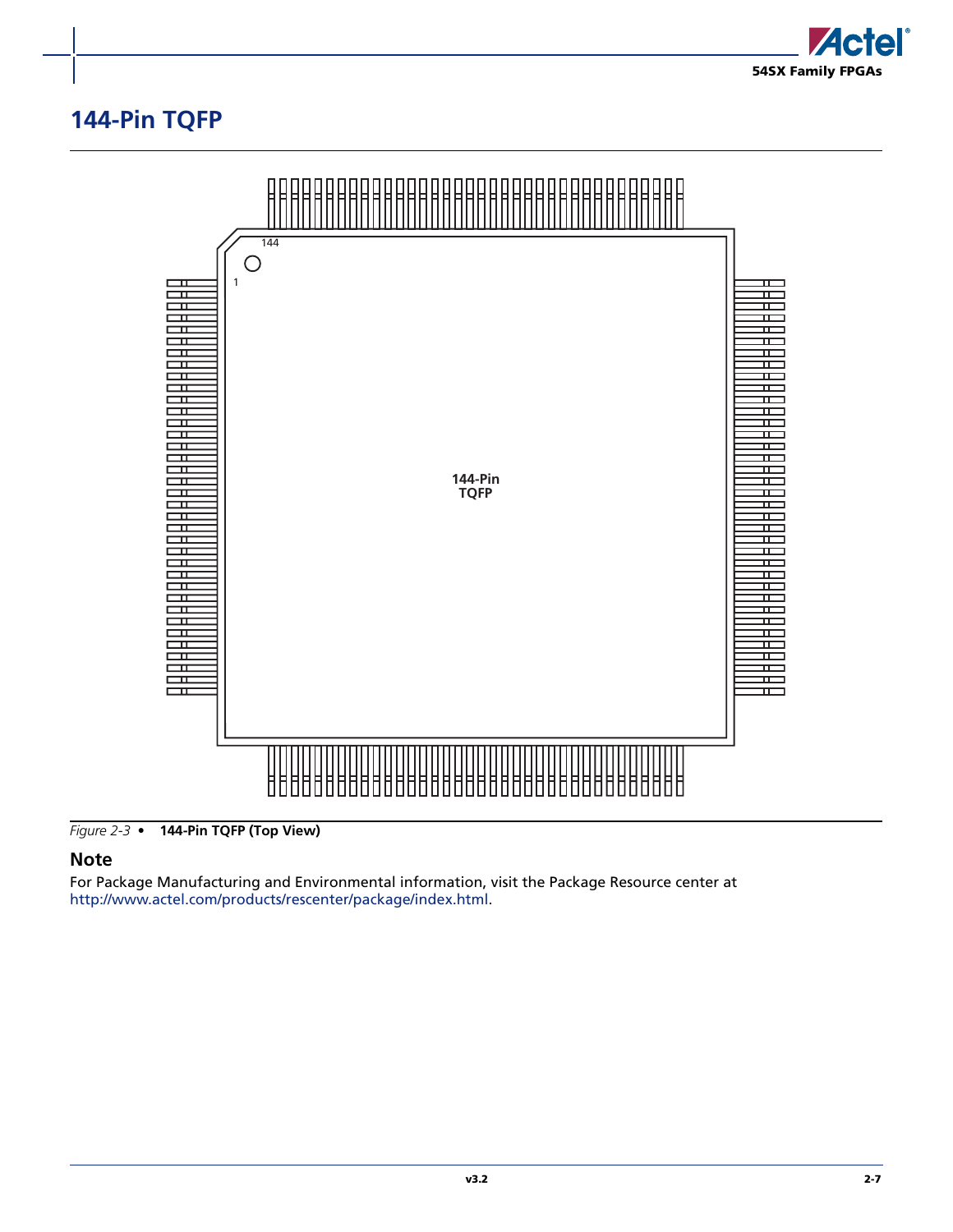|                   |                            | 144-Pin TQFP                |                            | 144-Pin TQFP      |                            |                             |                            |  |
|-------------------|----------------------------|-----------------------------|----------------------------|-------------------|----------------------------|-----------------------------|----------------------------|--|
| <b>Pin Number</b> | A54SX08<br><b>Function</b> | A54SX16P<br><b>Function</b> | A54SX32<br><b>Function</b> | <b>Pin Number</b> | A54SX08<br><b>Function</b> | A54SX16P<br><b>Function</b> | A54SX32<br><b>Function</b> |  |
| $\mathbf{1}$      | <b>GND</b>                 | <b>GND</b>                  | <b>GND</b>                 | 37                | $\mathsf{VO}$              | $\mathsf{I}/\mathsf{O}$     | $\mathsf{I}/\mathsf{O}$    |  |
| $\overline{2}$    | TDI, I/O                   | TDI, I/O                    | TDI, I/O                   | 38                | I/O                        | $\mathsf{U}\mathsf{O}$      | 1/O                        |  |
| 3                 | $\mathsf{U}\mathsf{O}$     | $\mathsf{U}\mathsf{O}$      | $\mathsf{U}\mathsf{O}$     | 39                | I/O                        | $\mathsf{U}\mathsf{O}$      | 1/O                        |  |
| $\overline{4}$    | $\mathsf{U}\mathsf{O}$     | $\mathsf{U}\mathsf{O}$      | $\mathsf{U}\mathsf{O}$     | 40                | $\mathsf{VO}$              | $\mathsf{U}\mathsf{O}$      | $\mathsf{I}/\mathsf{O}$    |  |
| 5                 | $\mathsf{U}\mathsf{O}$     | $IVO$                       | $\mathsf{U}\mathsf{O}$     | 41                | I/O                        | $\mathsf{U}\mathsf{O}$      | 1/O                        |  |
| 6                 | $\mathsf{U}\mathsf{O}$     | $\mathsf{U}\mathsf{O}$      | $\mathsf{U}\mathsf{O}$     | 42                | I/O                        | $\mathsf{U}\mathsf{O}$      | 1/O                        |  |
| $\overline{7}$    | $\mathsf{U}\mathsf{O}$     | I/O                         | $\mathsf{U}\mathsf{O}$     | 43                | $\mathsf{VO}$              | $\mathsf{I}/\mathsf{O}$     | $\mathsf{I}/\mathsf{O}$    |  |
| 8                 | $\mathsf{U}\mathsf{O}$     | $\mathsf{U}\mathsf{O}$      | $\mathsf{U}\mathsf{O}$     | 44                | $V_{\text{CCI}}$           | V <sub>CCI</sub>            | $V_{\text{CCI}}$           |  |
| 9                 | <b>TMS</b>                 | <b>TMS</b>                  | <b>TMS</b>                 | 45                | $\mathsf{VO}$              | $\mathsf{I}/\mathsf{O}$     | 1/O                        |  |
| 10                | $V_{\text{CCI}}$           | $V_{\text{CCI}}$            | $V_{\text{CCI}}$           | 46                | I/O                        | $\mathsf{U}\mathsf{O}$      | $\mathsf{I}/\mathsf{O}$    |  |
| 11                | <b>GND</b>                 | <b>GND</b>                  | <b>GND</b>                 | 47                | $\mathsf{VO}$              | $\mathsf{U}\mathsf{O}$      | 1/O                        |  |
| 12                | $\mathsf{I}/\mathsf{O}$    | $\mathsf{U}\mathsf{O}$      | $\mathsf{U}\mathsf{O}$     | 48                | $\mathsf{VO}$              | $\mathsf{I}/\mathsf{O}$     | $\mathsf{I}/\mathsf{O}$    |  |
| 13                | $\mathsf{I}/\mathsf{O}$    | $\mathsf{U}\mathsf{O}$      | $\mathsf{U}\mathsf{O}$     | 49                | $\mathsf{VO}$              | $\mathsf{U}\mathsf{O}$      | 1/O                        |  |
| 14                | $\mathsf{I}/\mathsf{O}$    | $\mathsf{U}\mathsf{O}$      | $\mathsf{U}\mathsf{O}$     | 50                | $\mathsf{VO}$              | $\mathsf{U}\mathsf{O}$      | $\mathsf{I}/\mathsf{O}$    |  |
| 15                | $\mathsf{I}/\mathsf{O}$    | I/O                         | $\mathsf{U}\mathsf{O}$     | 51                | I/O                        | $\mathsf{U}\mathsf{O}$      | $\mathsf{I}/\mathsf{O}$    |  |
| 16                | $\mathsf{I}/\mathsf{O}$    | $\mathsf{U}\mathsf{O}$      | $\mathsf{U}\mathsf{O}$     | 52                | I/O                        | $\mathsf{U}\mathsf{O}$      | 1/O                        |  |
| 17                | $\mathsf{I}/\mathsf{O}$    | I/O                         | $\mathsf{U}\mathsf{O}$     | 53                | I/O                        | $\mathsf{U}\mathsf{O}$      | 1/O                        |  |
| 18                | $\mathsf{I}/\mathsf{O}$    | $\mathsf{U}\mathsf{O}$      | $\mathsf{U}\mathsf{O}$     | 54                | PRB, I/O                   | PRB, I/O                    | PRB, I/O                   |  |
| 19                | $V_{CCR}$                  | $V_{CCR}$                   | $V_{CCR}$                  | 55                | $\mathsf{VO}$              | $\mathsf{U}\mathsf{O}$      | 1/O                        |  |
| 20                | $V_{\text{CCA}}$           | $V_{\text{CCA}}$            | $V_{\text{CCA}}$           | 56                | $V_{\text{CCA}}$           | $V_{\text{CCA}}$            | $V_{\text{CCA}}$           |  |
| 21                | $\mathsf{I}/\mathsf{O}$    | $\mathsf{U}\mathsf{O}$      | $\mathsf{U}\mathsf{O}$     | 57                | <b>GND</b>                 | <b>GND</b>                  | <b>GND</b>                 |  |
| 22                | $\mathsf{I}/\mathsf{O}$    | I/O                         | $\mathsf{U}\mathsf{O}$     | 58                | $V_{CCR}$                  | $V_{CCR}$                   | $V_{CCR}$                  |  |
| 23                | $\mathsf{I}/\mathsf{O}$    | I/O                         | $\mathsf{U}\mathsf{O}$     | 59                | I/O                        | $\mathsf{U}\mathsf{O}$      | $\mathsf{I}/\mathsf{O}$    |  |
| 24                | $\mathsf{I}/\mathsf{O}$    | $\mathsf{I}/\mathsf{O}$     | $\mathsf{I}/\mathsf{O}$    | 60                | <b>HCLK</b>                | <b>HCLK</b>                 | <b>HCLK</b>                |  |
| 25                | $\mathsf{I}/\mathsf{O}$    | $\mathsf{I}/\mathsf{O}$     | $\mathsf{I}/\mathsf{O}$    | 61                | $\mathsf{IO}$              | 1/O                         | $\mathsf{I}/\mathsf{O}$    |  |
| 26                | $\mathsf{I}/\mathsf{O}$    | $\mathsf{U}\mathsf{O}$      | $\mathsf{I}/\mathsf{O}$    | 62                | $\mathsf{IO}$              | $\mathsf{IO}$               | $\mathsf{I}/\mathsf{O}$    |  |
| 27                | $\mathsf{I}/\mathsf{O}$    | I/O                         | $\mathsf{U}\mathsf{O}$     | 63                | I/O                        | $\mathsf{U}\mathsf{O}$      | $\mathsf{I}/\mathsf{O}$    |  |
| 28                | <b>GND</b>                 | GND                         | <b>GND</b>                 | 64                | $\mathsf{VO}$              | $\mathsf{U}\mathsf{O}$      | 1/O                        |  |
| 29                | $\rm V_{\rm CCl}$          | $\rm V_{\rm CCl}$           | $V_{\text{CCI}}$           | 65                | $\mathsf{VO}$              | $\mathsf{U}\mathsf{O}$      | $\mathsf{I}/\mathsf{O}$    |  |
| $30\,$            | V <sub>CCA</sub>           | $V_{\text{CCA}}$            | $V_{\text{CCA}}$           | 66                | $\mathsf{VO}$              | $\mathsf{U}\mathsf{O}$      | $\mathsf{I}/\mathsf{O}$    |  |
| 31                | $\mathsf{I}/\mathsf{O}$    | I/O                         | $\mathsf{U}\mathsf{O}$     | 67                | $\mathsf{VO}$              | $\mathsf{IO}$               | $\mathsf{I}/\mathsf{O}$    |  |
| 32                | $\mathsf{I}/\mathsf{O}$    | $\mathsf{U}\mathsf{O}$      | $\mathsf{U}\mathsf{O}$     | 68                | $V_{\text{CCI}}$           | $V_{\text{CCI}}$            | $V_{\text{CCI}}$           |  |
| 33                | $\mathsf{I}/\mathsf{O}$    | $\mathsf{U}\mathsf{O}$      | $\mathsf{U}\mathsf{O}$     | 69                | $\mathsf{VO}$              | $\mathsf{VO}$               | $\mathsf{I}/\mathsf{O}$    |  |
| 34                | $\mathsf{I}/\mathsf{O}$    | $\mathsf{U}\mathsf{O}$      | $\mathsf{U}\mathsf{O}$     | 70                | I/O                        | I/O                         | $\mathsf{I}/\mathsf{O}$    |  |
| 35                | $\mathsf{I}/\mathsf{O}$    | $\mathsf{U}\mathsf{O}$      | $\mathsf{U}\mathsf{O}$     | 71                | TDO, I/O                   | TDO, I/O                    | TDO, I/O                   |  |
| 36                | GND                        | GND                         | <b>GND</b>                 | 72                | $\mathsf{IO}$              | $\mathsf{IO}$               | $\mathsf{I}/\mathsf{O}$    |  |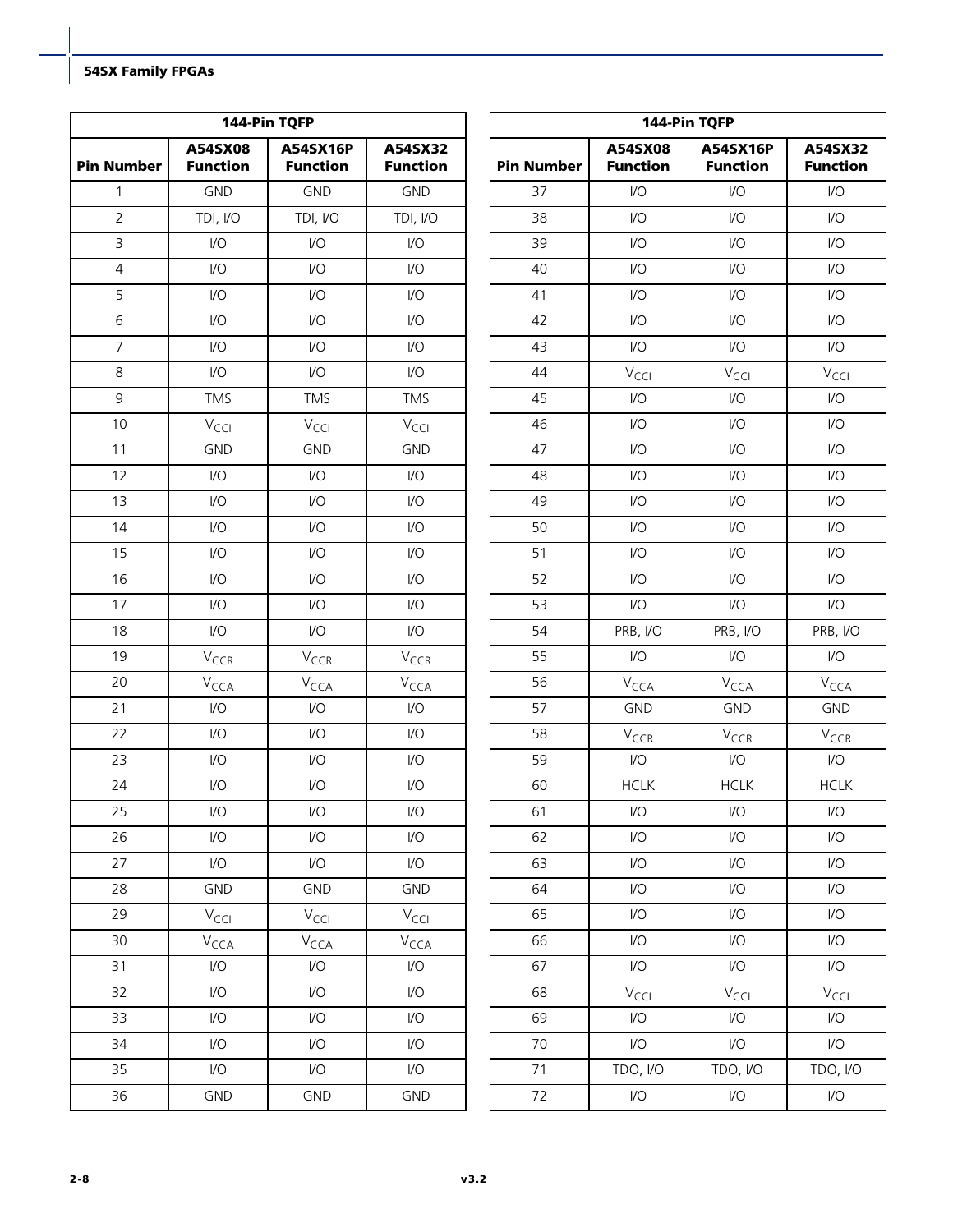

|                   |                             | 144-Pin TQFP                |                             |                   |                            | 144-Pin TQFP                       |                            |
|-------------------|-----------------------------|-----------------------------|-----------------------------|-------------------|----------------------------|------------------------------------|----------------------------|
| <b>Pin Number</b> | A54SX08<br><b>Function</b>  | A54SX16P<br><b>Function</b> | A54SX32<br><b>Function</b>  | <b>Pin Number</b> | A54SX08<br><b>Function</b> | <b>A54SX16P</b><br><b>Function</b> | A54SX32<br><b>Function</b> |
| 73                | <b>GND</b>                  | <b>GND</b>                  | <b>GND</b>                  | 109               | <b>GND</b>                 | <b>GND</b>                         | <b>GND</b>                 |
| 74                | $\mathsf{I}/\mathsf{O}$     | $\mathsf{VO}$               | $\mathsf{I}/\mathsf{O}$     | 110               | $\mathsf{U}\mathsf{O}$     | $\mathsf{I}/\mathsf{O}$            | $\mathsf{I}/\mathsf{O}$    |
| 75                | 1/O                         | $\mathsf{I}/\mathsf{O}$     | $\mathsf{I}/\mathsf{O}$     | 111               | $\mathsf{U}\mathsf{O}$     | $\mathsf{U}\mathsf{O}$             | 1/O                        |
| 76                | 1/O                         | $\mathsf{I}/\mathsf{O}$     | $\mathsf{I}/\mathsf{O}$     | 112               | $\mathsf{U}\mathsf{O}$     | $\mathsf{I}/\mathsf{O}$            | $\mathsf{I}/\mathsf{O}$    |
| 77                | 1/O                         | $\mathsf{U}\mathsf{O}$      | $\mathsf{I}/\mathsf{O}$     | 113               | $\mathsf{U}\mathsf{O}$     | $\mathsf{U}\mathsf{O}$             | 1/O                        |
| 78                | 1/O                         | $\mathsf{U}\mathsf{O}$      | $\mathsf{I}/\mathsf{O}$     | 114               | $\mathsf{U}\mathsf{O}$     | $\mathsf{I}/\mathsf{O}$            | 1/O                        |
| 79                | $V_{\text{CCA}}$            | $V_{\text{CCA}}$            | $V_{\text{CCA}}$            | 115               | $V_{\text{CCI}}$           | $V_{\text{CCI}}$                   | $V_{\text{CCI}}$           |
| 80                | $V_{\text{CCI}}$            | $V_{\text{CCI}}$            | $V_{\text{CCI}}$            | 116               | $\mathsf{U}\mathsf{O}$     | $\mathsf{I}/\mathsf{O}$            | $\mathsf{I}/\mathsf{O}$    |
| 81                | <b>GND</b>                  | <b>GND</b>                  | <b>GND</b>                  | 117               | $\mathsf{U}\mathsf{O}$     | $1/O$                              | 1/O                        |
| 82                | 1/O                         | $\mathsf{U}\mathsf{O}$      | $\mathsf{U}\mathsf{O}$      | 118               | $\mathsf{U}\mathsf{O}$     | $\mathsf{U}\mathsf{O}$             | 1/O                        |
| 83                | 1/O                         | $\mathsf{U}\mathsf{O}$      | $\mathsf{U}\mathsf{O}$      | 119               | $\mathsf{U}\mathsf{O}$     | $\mathsf{U}\mathsf{O}$             | 1/O                        |
| 84                | 1/O                         | I/O                         | $\mathsf{I}/\mathsf{O}$     | 120               | $\mathsf{U}\mathsf{O}$     | $\mathsf{U}\mathsf{O}$             | 1/O                        |
| 85                | 1/O                         | $U$                         | $\mathsf{I}/\mathsf{O}$     | 121               | $\mathsf{U}\mathsf{O}$     | $\mathsf{U}\mathsf{O}$             | 1/O                        |
| 86                | $\mathsf{I}/\mathsf{O}$     | $\mathsf{VO}$               | $\mathsf{I}/\mathsf{O}$     | 122               | $\mathsf{U}\mathsf{O}$     | $\mathsf{U}\mathsf{O}$             | 1/O                        |
| 87                | 1/O                         | I/O                         | $\mathsf{I}/\mathsf{O}$     | 123               | $\mathsf{U}\mathsf{O}$     | $\mathsf{I}/\mathsf{O}$            | 1/O                        |
| 88                | 1/O                         | $\mathsf{I}/\mathsf{O}$     | $\mathsf{I}/\mathsf{O}$     | 124               | $\mathsf{U}\mathsf{O}$     | $\mathsf{I}/\mathsf{O}$            | 1/O                        |
| 89                | $V_{\text{CCA}}$            | V <sub>CCA</sub>            | $V_{\text{CCA}}$            | 125               | <b>CLKA</b>                | <b>CLKA</b>                        | <b>CLKA</b>                |
| 90                | V <sub>CCR</sub>            | $V_{CCR}$                   | $V_{CCR}$                   | 126               | <b>CLKB</b>                | <b>CLKB</b>                        | <b>CLKB</b>                |
| 91                | 1/O                         | $\mathsf{VO}$               | $\mathsf{I}/\mathsf{O}$     | 127               | $V_{CCR}$                  | $V_{CCR}$                          | $V_{CCR}$                  |
| 92                | 1/O                         | $\mathsf{U}\mathsf{O}$      | $\mathsf{I}/\mathsf{O}$     | 128               | <b>GND</b>                 | <b>GND</b>                         | <b>GND</b>                 |
| 93                | 1/O                         | $\mathsf{U}\mathsf{O}$      | $\mathsf{I}/\mathsf{O}$     | 129               | V <sub>CCA</sub>           | V <sub>CCA</sub>                   | $V_{\text{CCA}}$           |
| 94                | $\mathsf{I}/\mathsf{O}$     | $\mathsf{U}\mathsf{O}$      | $\mathsf{I}/\mathsf{O}$     | 130               | $\mathsf{U}\mathsf{O}$     | $\mathsf{VO}$                      | $\mathsf{I}/\mathsf{O}$    |
| 95                | 1/O                         | $\mathsf{U}\mathsf{O}$      | $\mathsf{I}/\mathsf{O}$     | 131               | PRA, I/O                   | PRA, I/O                           | PRA, I/O                   |
| 96                | 1/O                         | $\mathsf{I}/\mathsf{O}$     | $\mathsf{I}/\mathsf{O}$     | 132               | 1/O                        | 1/O                                | $\mathsf{I}/\mathsf{O}$    |
| 97                | I/O                         | $\mathsf{I}/\mathsf{O}$     | $\mathsf{I}/\mathsf{O}$     | 133               | $\mathsf{U}\mathsf{O}$     | 1/O                                | $\mathsf{I}/\mathsf{O}$    |
| 98                | $\mathsf{V}_{\mathsf{CCA}}$ | $V_{\text{CCA}}$            | $\mathsf{V}_{\mathsf{CCA}}$ | 134               | $\mathsf{U}\mathsf{O}$     | $\mathsf{I}/\mathsf{O}$            | $\mathsf{I}/\mathsf{O}$    |
| 99                | GND                         | GND                         | GND                         | 135               | $\mathsf{U}\mathsf{O}$     | $\mathsf{U}\mathsf{O}$             | 1/O                        |
| 100               | $\mathsf{I}/\mathsf{O}$     | $\mathsf{I}/\mathsf{O}$     | $\mathsf{U}\mathsf{O}$      | 136               | $\mathsf{U}\mathsf{O}$     | $\mathsf{I}/\mathsf{O}$            | $\mathsf{I}/\mathsf{O}$    |
| 101               | GND                         | <b>GND</b>                  | GND                         | 137               | $\mathsf{I}/\mathsf{O}$    | $\mathsf{U}\mathsf{O}$             | $\mathsf{I}/\mathsf{O}$    |
| 102               | $V_{\text{CCI}}$            | $V_{\text{CCI}}$            | $V_{\text{CCI}}$            | 138               | $\mathsf{U}\mathsf{O}$     | $\mathsf{U}\mathsf{O}$             | 1/O                        |
| 103               | $\mathsf{I}/\mathsf{O}$     | $\mathsf{I}/\mathsf{O}$     | $\mathsf{U}\mathsf{O}$      | 139               | $\mathsf{U}\mathsf{O}$     | $\mathsf{U}\mathsf{O}$             | $\mathsf{I}/\mathsf{O}$    |
| 104               | $\mathsf{I}/\mathsf{O}$     | $\mathsf{U}\mathsf{O}$      | $\mathsf{U}\mathsf{O}$      | 140               | $V_{\text{CCI}}$           | $V_{\text{CCI}}$                   | $V_{\text{CCI}}$           |
| 105               | $\mathsf{I}/\mathsf{O}$     | $\mathsf{IO}$               | $\mathsf{U}\mathsf{O}$      | 141               | $\mathsf{I}/\mathsf{O}$    | $\mathsf{U}\mathsf{O}$             | $\mathsf{I}/\mathsf{O}$    |
| 106               | $\mathsf{I}/\mathsf{O}$     | $\mathsf{I}/\mathsf{O}$     | $\mathsf{U}\mathsf{O}$      | 142               | $\mathsf{U}\mathsf{O}$     | $\mathsf{U}\mathsf{O}$             | $\mathsf{I}/\mathsf{O}$    |
| 107               | $\mathsf{I}/\mathsf{O}$     | $\mathsf{U}\mathsf{O}$      | $\mathsf{U}\mathsf{O}$      | 143               | $\mathsf{U}\mathsf{O}$     | $\mathsf{U}\mathsf{O}$             | $\mathsf{U}\mathsf{O}$     |
| 108               | $\mathsf{I}/\mathsf{O}$     | $\mathsf{I}/\mathsf{O}$     | $\mathsf{I}/\mathsf{O}$     | 144               | TCK, I/O                   | TCK, I/O                           | TCK, I/O                   |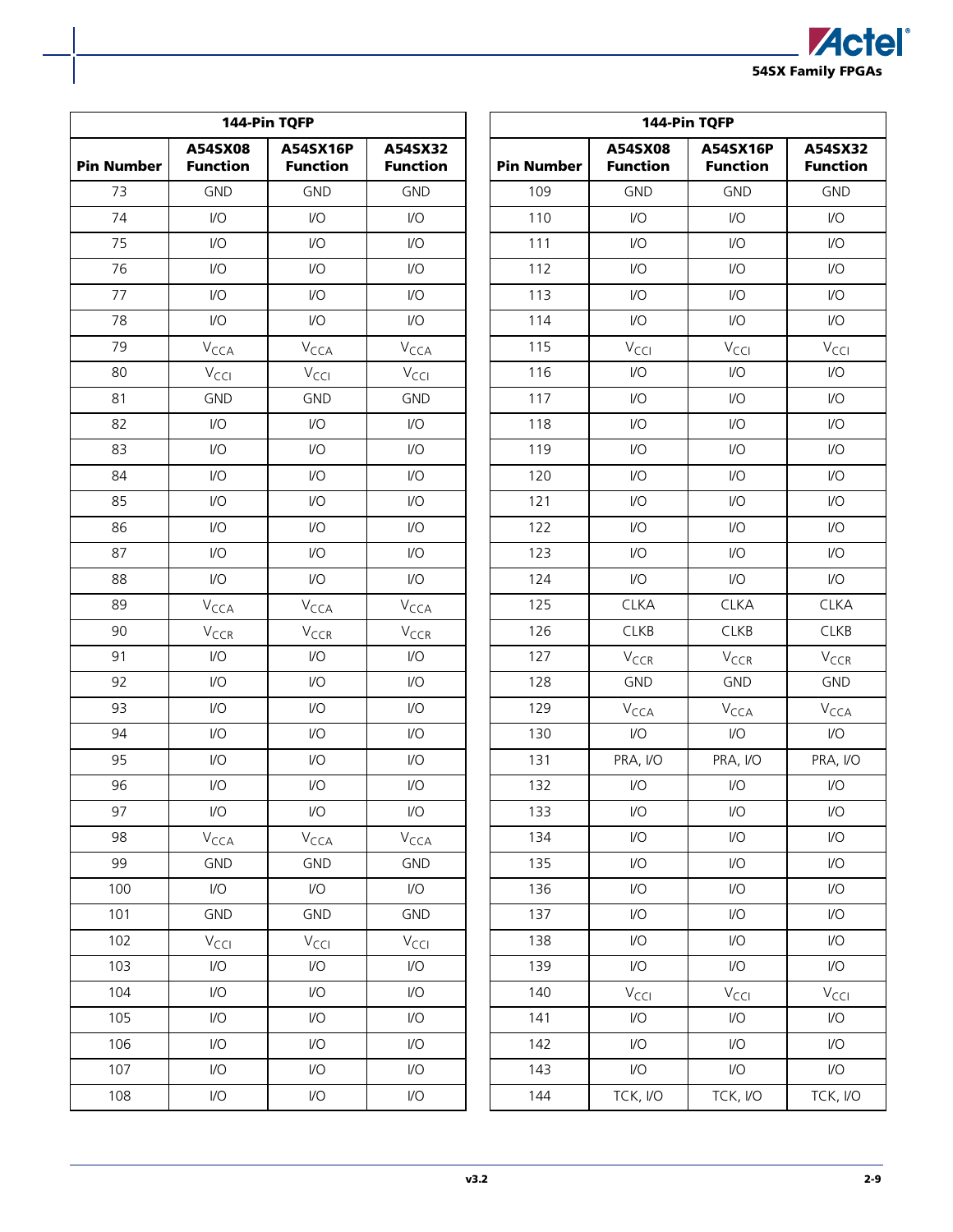## <span id="page-47-0"></span>**176-Pin TQFP**



*Figure 2-4 •* **176-Pin TQFP (Top View)**

#### **Note**

For Package Manufacturing and Environmental information, visit the Package Resource center at [http://www.actel.com/products/rescenter/package/index.html.](http://www.actel.com/products/rescenter/package/index.html)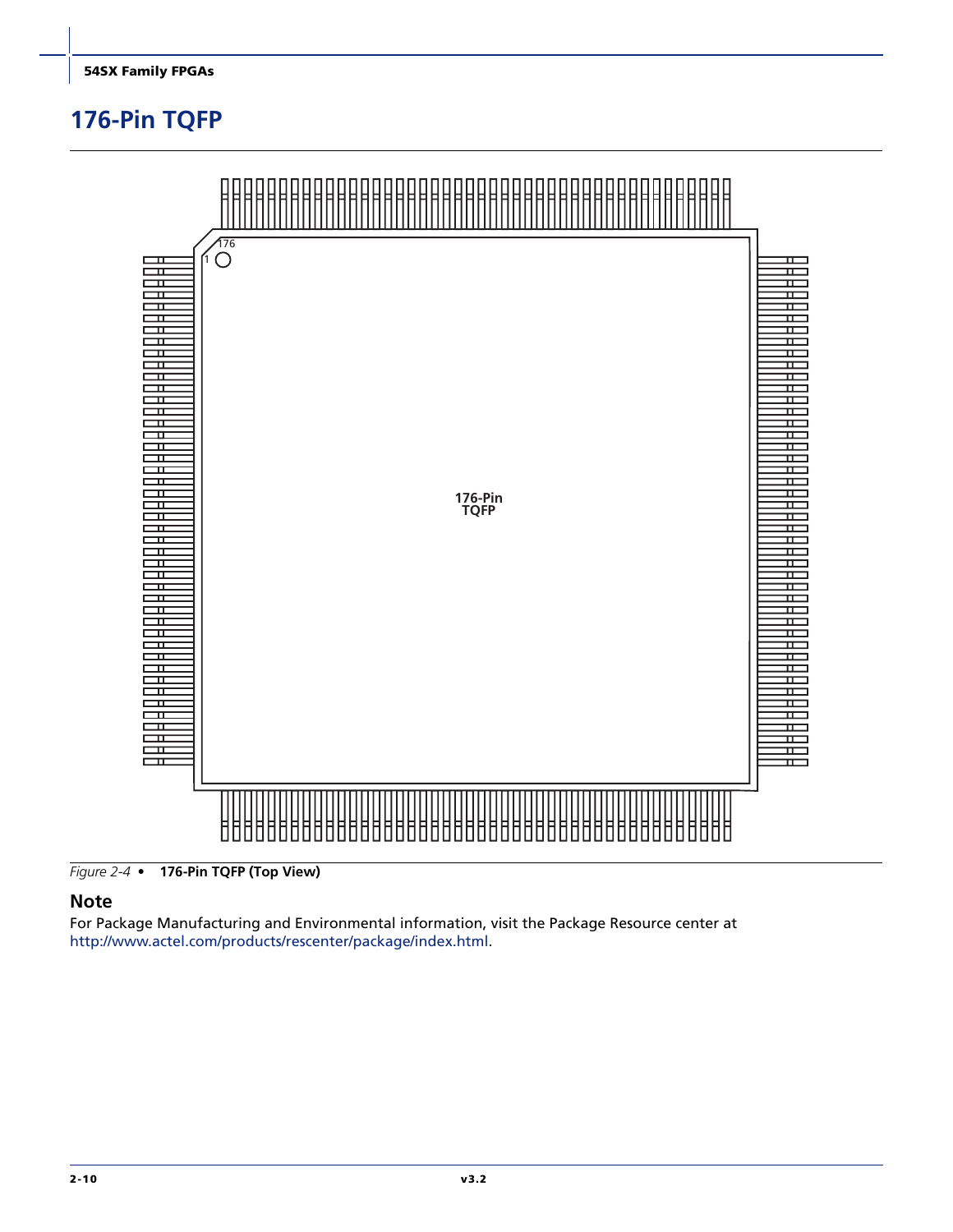

| 176-Pin TQFP<br>A54SX16,<br>A54SX16P<br>A54SX32<br>A54SX08<br><b>Function</b><br><b>Function</b><br><b>Function</b><br>$\mathbf{1}$<br><b>GND</b><br><b>GND</b><br><b>GND</b><br>$\overline{2}$<br>TDI, I/O<br>TDI, I/O<br>TDI, I/O<br><b>NC</b><br>3<br>I/O<br>1/O<br>4<br>1/O<br>I/O<br>I/O<br>5<br>$\mathsf{I}/\mathsf{O}$<br>$VO$<br>$\mathsf{I}/\mathsf{O}$<br>6<br>1/O<br>1/O<br>I/O<br>7<br>1/O<br>I/O<br>I/O<br>8<br>1/O<br>I/O<br>1/O<br>9<br>$IVO$<br>$\mathsf{U}\mathsf{O}$<br>I/O<br>10<br><b>TMS</b><br><b>TMS</b><br><b>TMS</b> |                         |                             |                             |  |  |  |  |  |  |  |
|-----------------------------------------------------------------------------------------------------------------------------------------------------------------------------------------------------------------------------------------------------------------------------------------------------------------------------------------------------------------------------------------------------------------------------------------------------------------------------------------------------------------------------------------------|-------------------------|-----------------------------|-----------------------------|--|--|--|--|--|--|--|
| <b>Pin Number</b>                                                                                                                                                                                                                                                                                                                                                                                                                                                                                                                             |                         |                             |                             |  |  |  |  |  |  |  |
|                                                                                                                                                                                                                                                                                                                                                                                                                                                                                                                                               |                         |                             |                             |  |  |  |  |  |  |  |
|                                                                                                                                                                                                                                                                                                                                                                                                                                                                                                                                               |                         |                             |                             |  |  |  |  |  |  |  |
|                                                                                                                                                                                                                                                                                                                                                                                                                                                                                                                                               |                         |                             |                             |  |  |  |  |  |  |  |
|                                                                                                                                                                                                                                                                                                                                                                                                                                                                                                                                               |                         |                             |                             |  |  |  |  |  |  |  |
|                                                                                                                                                                                                                                                                                                                                                                                                                                                                                                                                               |                         |                             |                             |  |  |  |  |  |  |  |
|                                                                                                                                                                                                                                                                                                                                                                                                                                                                                                                                               |                         |                             |                             |  |  |  |  |  |  |  |
|                                                                                                                                                                                                                                                                                                                                                                                                                                                                                                                                               |                         |                             |                             |  |  |  |  |  |  |  |
|                                                                                                                                                                                                                                                                                                                                                                                                                                                                                                                                               |                         |                             |                             |  |  |  |  |  |  |  |
|                                                                                                                                                                                                                                                                                                                                                                                                                                                                                                                                               |                         |                             |                             |  |  |  |  |  |  |  |
|                                                                                                                                                                                                                                                                                                                                                                                                                                                                                                                                               |                         |                             |                             |  |  |  |  |  |  |  |
| 11                                                                                                                                                                                                                                                                                                                                                                                                                                                                                                                                            | $V_{\text{CCI}}$        | $V_{\text{CCI}}$            | $V_{\text{CCI}}$            |  |  |  |  |  |  |  |
| 12                                                                                                                                                                                                                                                                                                                                                                                                                                                                                                                                            | <b>NC</b>               | $\overline{1}/\overline{O}$ | $\overline{1}/\overline{O}$ |  |  |  |  |  |  |  |
| 13                                                                                                                                                                                                                                                                                                                                                                                                                                                                                                                                            | 1/O                     | I/O                         | I/O                         |  |  |  |  |  |  |  |
| 14                                                                                                                                                                                                                                                                                                                                                                                                                                                                                                                                            | 1/O                     | $VO$                        | $\mathsf{I}/\mathsf{O}$     |  |  |  |  |  |  |  |
| 15                                                                                                                                                                                                                                                                                                                                                                                                                                                                                                                                            | 1/O                     | $\mathsf{U}\mathsf{O}$      | $\mathsf{U}\mathsf{O}$      |  |  |  |  |  |  |  |
| 16                                                                                                                                                                                                                                                                                                                                                                                                                                                                                                                                            | 1/O                     | I/O                         | I/O                         |  |  |  |  |  |  |  |
| 17                                                                                                                                                                                                                                                                                                                                                                                                                                                                                                                                            | $\mathsf{I}/\mathsf{O}$ | I/O                         | $\overline{U}$              |  |  |  |  |  |  |  |
| 18                                                                                                                                                                                                                                                                                                                                                                                                                                                                                                                                            | 1/O                     | I/O                         | 1/O                         |  |  |  |  |  |  |  |
| 19                                                                                                                                                                                                                                                                                                                                                                                                                                                                                                                                            | 1/O                     | I/O                         | I/O                         |  |  |  |  |  |  |  |
| 20                                                                                                                                                                                                                                                                                                                                                                                                                                                                                                                                            | 1/O                     | $\mathsf{I}/\mathsf{O}$     | 1/O                         |  |  |  |  |  |  |  |
| 21                                                                                                                                                                                                                                                                                                                                                                                                                                                                                                                                            | <b>GND</b>              | <b>GND</b>                  | <b>GND</b>                  |  |  |  |  |  |  |  |
| 22                                                                                                                                                                                                                                                                                                                                                                                                                                                                                                                                            | V <sub>CCA</sub>        | V <sub>CCA</sub>            | V <sub>CCA</sub>            |  |  |  |  |  |  |  |
| 23                                                                                                                                                                                                                                                                                                                                                                                                                                                                                                                                            | <b>GND</b>              | <b>GND</b>                  | <b>GND</b>                  |  |  |  |  |  |  |  |
| 24                                                                                                                                                                                                                                                                                                                                                                                                                                                                                                                                            | $\mathsf{U}\mathsf{O}$  | $\overline{U}$              | $\mathsf{U}\mathsf{O}$      |  |  |  |  |  |  |  |
| 25                                                                                                                                                                                                                                                                                                                                                                                                                                                                                                                                            | $\mathsf{U}\mathsf{O}$  | $\overline{U}$              | $\mathsf{U}\mathsf{O}$      |  |  |  |  |  |  |  |
| 26                                                                                                                                                                                                                                                                                                                                                                                                                                                                                                                                            | $\mathsf{U}\mathsf{O}$  | $\overline{1}/\overline{O}$ | $\mathsf{U}\mathsf{O}$      |  |  |  |  |  |  |  |
| 27                                                                                                                                                                                                                                                                                                                                                                                                                                                                                                                                            | $\mathsf{U}\mathsf{O}$  | $\mathsf{U}\mathsf{O}$      | $\mathsf{U}\mathsf{O}$      |  |  |  |  |  |  |  |
| 28                                                                                                                                                                                                                                                                                                                                                                                                                                                                                                                                            | $\mathsf{U}\mathsf{O}$  | $\overline{1}/\overline{O}$ | $\mathsf{U}\mathsf{O}$      |  |  |  |  |  |  |  |
| 29                                                                                                                                                                                                                                                                                                                                                                                                                                                                                                                                            | $\mathsf{U}\mathsf{O}$  | $\overline{1}/\overline{O}$ | $\mathsf{U}\mathsf{O}$      |  |  |  |  |  |  |  |
| 30                                                                                                                                                                                                                                                                                                                                                                                                                                                                                                                                            | $\mathsf{U}\mathsf{O}$  | $\overline{1}/\overline{O}$ | $\mathsf{U}\mathsf{O}$      |  |  |  |  |  |  |  |
| 31                                                                                                                                                                                                                                                                                                                                                                                                                                                                                                                                            | I/O                     | $\overline{U}$              | I/O                         |  |  |  |  |  |  |  |
| 32                                                                                                                                                                                                                                                                                                                                                                                                                                                                                                                                            | $V_{\text{CCI}}$        | $V_{\text{CCI}}$            | $V_{\text{CCI}}$            |  |  |  |  |  |  |  |
| 33                                                                                                                                                                                                                                                                                                                                                                                                                                                                                                                                            | V <sub>CCA</sub>        | $V_{\text{CCA}}$            | V <sub>CCA</sub>            |  |  |  |  |  |  |  |
| 34                                                                                                                                                                                                                                                                                                                                                                                                                                                                                                                                            | $\mathsf{IO}$           | I/O                         | I/O                         |  |  |  |  |  |  |  |

| 176-Pin TQFP      |                             |                                         |                             |  |  |  |  |  |  |  |  |
|-------------------|-----------------------------|-----------------------------------------|-----------------------------|--|--|--|--|--|--|--|--|
| <b>Pin Number</b> | A54SX08<br><b>Function</b>  | A54SX16,<br>A54SX16P<br><b>Function</b> | A54SX32<br><b>Function</b>  |  |  |  |  |  |  |  |  |
| 35                | 1/O                         | I/O                                     | 1/O                         |  |  |  |  |  |  |  |  |
| 36                | I/O                         | I/O                                     | $IVO$                       |  |  |  |  |  |  |  |  |
| 37                | I/O                         | I/O                                     | $IVO$                       |  |  |  |  |  |  |  |  |
| 38                | I/O                         | I/O                                     | I/O                         |  |  |  |  |  |  |  |  |
| 39                | I/O                         | I/O                                     | $IVO$                       |  |  |  |  |  |  |  |  |
| 40                | <b>NC</b>                   | 1/O                                     | I/O                         |  |  |  |  |  |  |  |  |
| 41                | I/O                         | $IVO$                                   | $IVO$                       |  |  |  |  |  |  |  |  |
| 42                | <b>NC</b>                   | $IVO$                                   | $IVO$                       |  |  |  |  |  |  |  |  |
| 43                | I/O                         | I/O                                     | $IVO$                       |  |  |  |  |  |  |  |  |
| 44                | <b>GND</b>                  | <b>GND</b>                              | <b>GND</b>                  |  |  |  |  |  |  |  |  |
| 45                | I/O                         | I/O                                     | $U$                         |  |  |  |  |  |  |  |  |
| 46                | I/O                         | I/O                                     | $IVO$                       |  |  |  |  |  |  |  |  |
| 47                | I/O                         | I/O                                     | $IVO$                       |  |  |  |  |  |  |  |  |
| 48                | I/O                         | $IVO$                                   | $IVO$                       |  |  |  |  |  |  |  |  |
| 49                | I/O                         | I/O                                     | $IVO$                       |  |  |  |  |  |  |  |  |
| 50                | I/O                         | I/O                                     | I/O                         |  |  |  |  |  |  |  |  |
| 51                | I/O                         | I/O                                     | I/O                         |  |  |  |  |  |  |  |  |
| 52                | $V_{\text{CCI}}$            | V <sub>CCI</sub>                        | $V_{\text{CCI}}$            |  |  |  |  |  |  |  |  |
| 53                | I/O                         | I/O                                     | I/O                         |  |  |  |  |  |  |  |  |
| 54                | <b>NC</b>                   | $IVO$                                   | $UO$                        |  |  |  |  |  |  |  |  |
| 55                | 1/O                         | I/O                                     | $IVO$                       |  |  |  |  |  |  |  |  |
| 56                | I/O                         | I/O                                     | I/O                         |  |  |  |  |  |  |  |  |
| 57                | <b>NC</b>                   | 1/O                                     | 1/O                         |  |  |  |  |  |  |  |  |
| 58                | 1/2                         | I/O                                     | I/O                         |  |  |  |  |  |  |  |  |
| 59                | I/O                         | 1/2                                     | $\mathsf{U}\mathsf{O}$      |  |  |  |  |  |  |  |  |
| 60                | 1/2                         | I/O                                     | $\overline{1}/\overline{O}$ |  |  |  |  |  |  |  |  |
| 61                | 1/O                         | 1/2                                     | $\mathsf{U}\mathsf{O}$      |  |  |  |  |  |  |  |  |
| 62                | I/O                         | 1/2                                     | $\mathsf{IO}$               |  |  |  |  |  |  |  |  |
| 63                | $\overline{1}/\overline{O}$ | 1/2                                     | $\mathsf{U}\mathsf{O}$      |  |  |  |  |  |  |  |  |
| 64                | PRB, I/O                    | PRB, I/O                                | PRB, I/O                    |  |  |  |  |  |  |  |  |
| 65                | <b>GND</b>                  | <b>GND</b>                              | <b>GND</b>                  |  |  |  |  |  |  |  |  |
| 66                | V <sub>CCA</sub>            | V <sub>CCA</sub>                        | V <sub>CCA</sub>            |  |  |  |  |  |  |  |  |
| 67                | V <sub>CCR</sub>            | $V_{CCR}$                               | V <sub>CCR</sub>            |  |  |  |  |  |  |  |  |
| 68                | $\overline{1}/\overline{O}$ | I/O                                     | $\sqrt{O}$                  |  |  |  |  |  |  |  |  |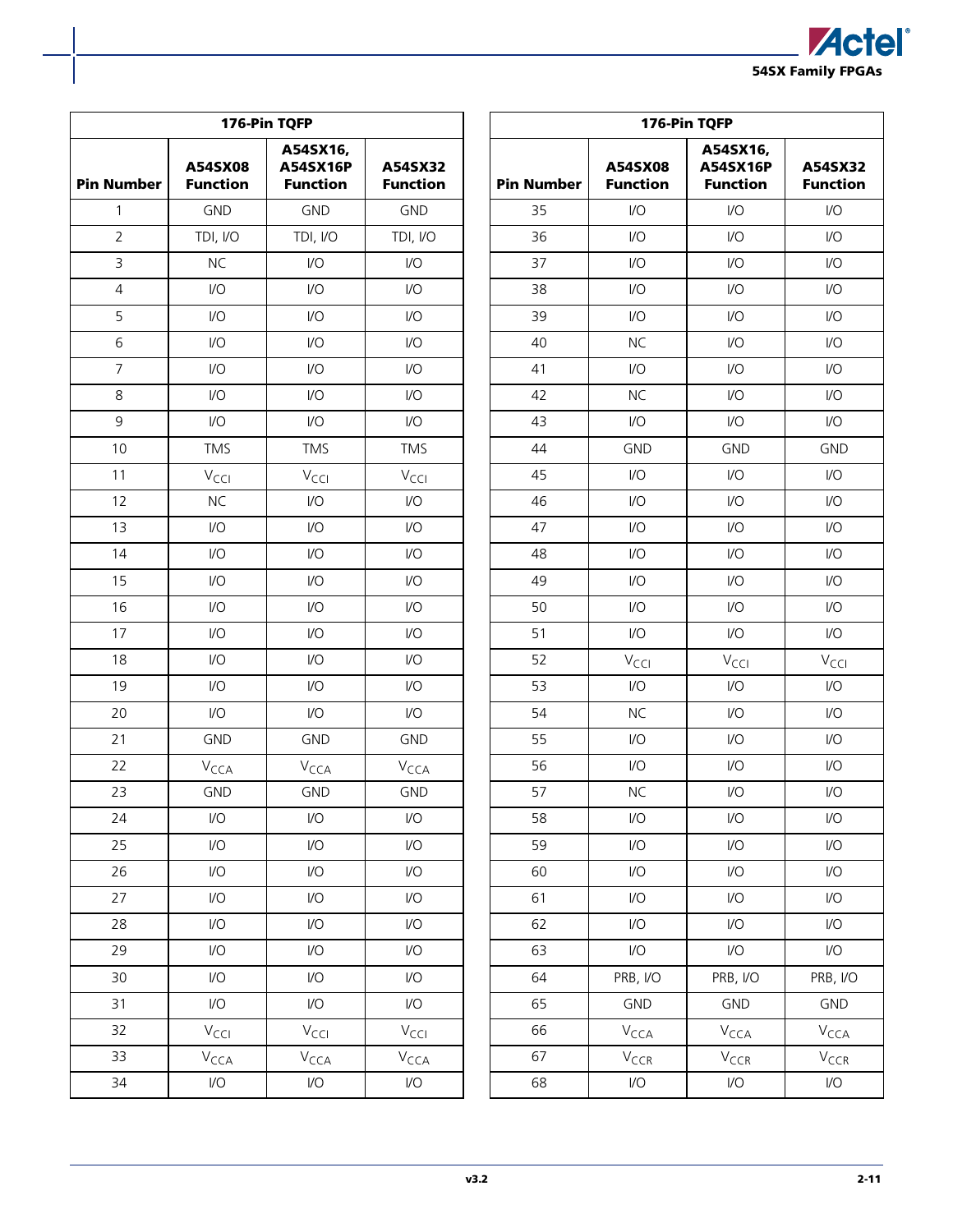|                   |                                                                       | 176-Pin TQFP            |                            | 176-Pin TQFP                  |                            |                                         |                            |  |  |  |  |  |
|-------------------|-----------------------------------------------------------------------|-------------------------|----------------------------|-------------------------------|----------------------------|-----------------------------------------|----------------------------|--|--|--|--|--|
| <b>Pin Number</b> | A54SX16,<br>A54SX08<br>A54SX16P<br><b>Function</b><br><b>Function</b> |                         | A54SX32<br><b>Function</b> | <b>Pin Number</b>             | A54SX08<br><b>Function</b> | A54SX16,<br>A54SX16P<br><b>Function</b> | A54SX32<br><b>Function</b> |  |  |  |  |  |
| 69                | <b>HCLK</b>                                                           | <b>HCLK</b>             | <b>HCLK</b>                | 103                           | $\mathsf{U}\mathsf{O}$     | $\mathsf{U}\mathsf{O}$                  | $\mathsf{U}\mathsf{O}$     |  |  |  |  |  |
| 70                | $\mathsf{VO}$                                                         | $\mathsf{I}/\mathsf{O}$ | $\mathsf{VO}$              | 104                           | $\mathsf{U}\mathsf{O}$     | $\mathsf{U}\mathsf{O}$                  | 1/O                        |  |  |  |  |  |
| 71                | $\mathsf{VO}$                                                         | $\mathsf{I}/\mathsf{O}$ | $\mathsf{U}\mathsf{O}$     | 105                           | $\mathsf{U}\mathsf{O}$     | $\mathsf{I}/\mathsf{O}$                 | 1/O                        |  |  |  |  |  |
| 72                | $\mathsf{VO}$                                                         | 1/O                     | $\mathsf{U}\mathsf{O}$     | 106                           | $\mathsf{U}\mathsf{O}$     | $\mathsf{U}\mathsf{O}$                  | $\mathsf{U}\mathsf{O}$     |  |  |  |  |  |
| 73                | $\mathsf{VO}$                                                         | $\mathsf{I}/\mathsf{O}$ | $\mathsf{U}\mathsf{O}$     | 107                           | $\mathsf{U}\mathsf{O}$     | $\mathsf{I}/\mathsf{O}$                 | $\mathsf{I}/\mathsf{O}$    |  |  |  |  |  |
| 74                | $\mathsf{VO}$                                                         | $\mathsf{I}/\mathsf{O}$ | $\mathsf{U}\mathsf{O}$     | 108                           | <b>GND</b>                 | <b>GND</b>                              | <b>GND</b>                 |  |  |  |  |  |
| 75                | $\mathsf{U}\mathsf{O}$                                                | I/O                     | I/O                        | 109                           | $V_{\text{CCA}}$           | V <sub>CCA</sub>                        | V <sub>CCA</sub>           |  |  |  |  |  |
| 76                | $\mathsf{VO}$                                                         | $\mathsf{I}/\mathsf{O}$ | $\mathsf{U}\mathsf{O}$     | 110                           | <b>GND</b>                 | <b>GND</b>                              | <b>GND</b>                 |  |  |  |  |  |
| 77                | $\mathsf{U}\mathsf{O}$                                                | $\mathsf{I}/\mathsf{O}$ | $\mathsf{U}\mathsf{O}$     | 111                           | $\mathsf{U}\mathsf{O}$     | $\mathsf{U}\mathsf{O}$                  | $\mathsf{I}/\mathsf{O}$    |  |  |  |  |  |
| 78                | $\mathsf{U}\mathsf{O}$                                                | $\mathsf{I}/\mathsf{O}$ | $\mathsf{U}\mathsf{O}$     | 112                           | $1/O$                      | $\mathsf{U}\mathsf{O}$                  | $IV$                       |  |  |  |  |  |
| 79                | <b>NC</b>                                                             | $\mathsf{I}/\mathsf{O}$ | $\mathsf{I}/\mathsf{O}$    | 113                           | $\mathsf{VO}$              | $\mathsf{I}/\mathsf{O}$                 | 1/O                        |  |  |  |  |  |
| 80                | $\mathsf{VO}$                                                         | $\mathsf{I}/\mathsf{O}$ | $\mathsf{U}\mathsf{O}$     | 114                           | $\mathsf{U}\mathsf{O}$     | $\mathsf{I}/\mathsf{O}$                 | $\mathsf{I}/\mathsf{O}$    |  |  |  |  |  |
| 81                | <b>NC</b>                                                             | $\mathsf{I}/\mathsf{O}$ | 1/O                        | 115                           | $\mathsf{U}\mathsf{O}$     | $\mathsf{I}/\mathsf{O}$                 | $\mathsf{I}/\mathsf{O}$    |  |  |  |  |  |
| 82                | $V_{\text{CC}}$                                                       | $V_{\text{CCI}}$        | $V_{\text{CCl}}$           | 116                           | $\mathsf{U}\mathsf{O}$     | $\mathsf{U}\mathsf{O}$                  | $\mathsf{I}/\mathsf{O}$    |  |  |  |  |  |
| 83                | $\mathsf{VO}$                                                         | $\mathsf{I}/\mathsf{O}$ | $\mathsf{U}\mathsf{O}$     | 117<br>$\mathsf{U}\mathsf{O}$ |                            | $\mathsf{I}/\mathsf{O}$                 | $\mathsf{I}/\mathsf{O}$    |  |  |  |  |  |
| 84                | $\mathsf{VO}$                                                         | I/O                     | $\mathsf{U}\mathsf{O}$     | 118                           | <b>NC</b>                  | $\mathsf{I}/\mathsf{O}$                 | $\mathsf{I}/\mathsf{O}$    |  |  |  |  |  |
| 85                | $\mathsf{VO}$                                                         | $\mathsf{I}/\mathsf{O}$ | $\mathsf{U}\mathsf{O}$     | 119                           | $\mathsf{U}\mathsf{O}$     | $\mathsf{I}/\mathsf{O}$                 | 1/O                        |  |  |  |  |  |
| 86                | $\mathsf{VO}$                                                         | $\mathsf{I}/\mathsf{O}$ | $\mathsf{VO}$              | 120                           | <b>NC</b>                  | $\mathsf{I}/\mathsf{O}$                 | $\mathsf{I}/\mathsf{O}$    |  |  |  |  |  |
| 87                | TDO, I/O                                                              | TDO, I/O                | TDO, I/O                   | 121                           | <b>NC</b>                  | $\mathsf{I}/\mathsf{O}$                 | $\mathsf{I}/\mathsf{O}$    |  |  |  |  |  |
| 88                | $\mathsf{VO}$                                                         | $\mathsf{I}/\mathsf{O}$ | $\mathsf{VO}$              | 122                           | $V_{\text{CCA}}$           | $V_{\text{CCA}}$                        | $V_{\text{CCA}}$           |  |  |  |  |  |
| 89                | <b>GND</b>                                                            | <b>GND</b>              | <b>GND</b>                 | 123                           | <b>GND</b>                 | <b>GND</b>                              | <b>GND</b>                 |  |  |  |  |  |
| 90                | <b>NC</b>                                                             | $\mathsf{I}/\mathsf{O}$ | 1/O                        | 124                           | $V_{\text{CCI}}$           | $V_{\text{CCl}}$                        | $V_{\text{CCI}}$           |  |  |  |  |  |
| 91                | <b>NC</b>                                                             | $\mathsf{I}/\mathsf{O}$ | $\mathsf{I}/\mathsf{O}$    | 125                           | $\mathsf{U}\mathsf{O}$     | $\mathsf{U}\mathsf{O}$                  | 1/O                        |  |  |  |  |  |
| 92                | $\mathsf{U}\mathsf{O}$                                                | $\mathsf{I}/\mathsf{O}$ | I/O                        | 126                           | $\mathsf{U}\mathsf{O}$     | $\mathsf{U}\mathsf{O}$                  | $\mathsf{I}/\mathsf{O}$    |  |  |  |  |  |
| 93                | $\mathsf{U}\mathsf{O}$                                                | $\mathsf{U}\mathsf{O}$  | $\mathsf{U}\mathsf{O}$     | 127                           | $\mathsf{U}\mathsf{O}$     | $\mathsf{U}\mathsf{O}$                  | $\mathsf{I}/\mathsf{O}$    |  |  |  |  |  |
| 94                | $\mathsf{I}/\mathsf{O}$                                               | $\mathsf{I}/\mathsf{O}$ | $\mathsf{I}/\mathsf{O}$    | 128                           | $\mathsf{I}/\mathsf{O}$    | $\mathsf{U}\mathsf{O}$                  | $\mathsf{I}/\mathsf{O}$    |  |  |  |  |  |
| 95                | $\mathsf{U}\mathsf{O}$                                                | $\mathsf{U}\mathsf{O}$  | $\mathsf{U}\mathsf{O}$     | 129                           | $\mathsf{U}\mathsf{O}$     | $\mathsf{U}\mathsf{O}$                  | $\mathsf{I}/\mathsf{O}$    |  |  |  |  |  |
| 96                | $\mathsf{U}\mathsf{O}$                                                | $\mathsf{I}/\mathsf{O}$ | $\mathsf{U}\mathsf{O}$     | 130                           | $\mathsf{I}/\mathsf{O}$    | $\mathsf{U}\mathsf{O}$                  | $\mathsf{I}/\mathsf{O}$    |  |  |  |  |  |
| 97                | $\mathsf{IO}$                                                         | $\mathsf{IO}$           | $\mathsf{IO}$              | 131                           | $NC$                       | $\mathsf{U}\mathsf{O}$                  | $\mathsf{IO}$              |  |  |  |  |  |
| 98                | $V_{\text{CCA}}$                                                      | $V_{\text{CCA}}$        | $V_{\text{CCA}}$           | 132                           | NC                         | $\mathsf{U}\mathsf{O}$                  | $\mathsf{I}/\mathsf{O}$    |  |  |  |  |  |
| 99                | $V_{\text{CCI}}$                                                      | $V_{\text{CCI}}$        | $V_{\text{CCI}}$           | 133                           | <b>GND</b>                 | GND                                     | <b>GND</b>                 |  |  |  |  |  |
| 100               | $\mathsf{U}\mathsf{O}$                                                | $\mathsf{U}\mathsf{O}$  | $\mathsf{U}\mathsf{O}$     | 134                           | $\mathsf{U}\mathsf{O}$     | $\mathsf{U}\mathsf{O}$                  | $\mathsf{U}\mathsf{O}$     |  |  |  |  |  |
| 101               | $\mathsf{I}/\mathsf{O}$                                               | $\mathsf{I}/\mathsf{O}$ | $\mathsf{I}/\mathsf{O}$    | 135                           | $\mathsf{U}\mathsf{O}$     | $\mathsf{U}\mathsf{O}$                  | $\mathsf{I}/\mathsf{O}$    |  |  |  |  |  |
| 102               | I/O                                                                   | $\mathsf{I}/\mathsf{O}$ | I/O                        | 136                           | $\mathsf{I}/\mathsf{O}$    | $\mathsf{I}/\mathsf{O}$                 | $\mathsf{IO}$              |  |  |  |  |  |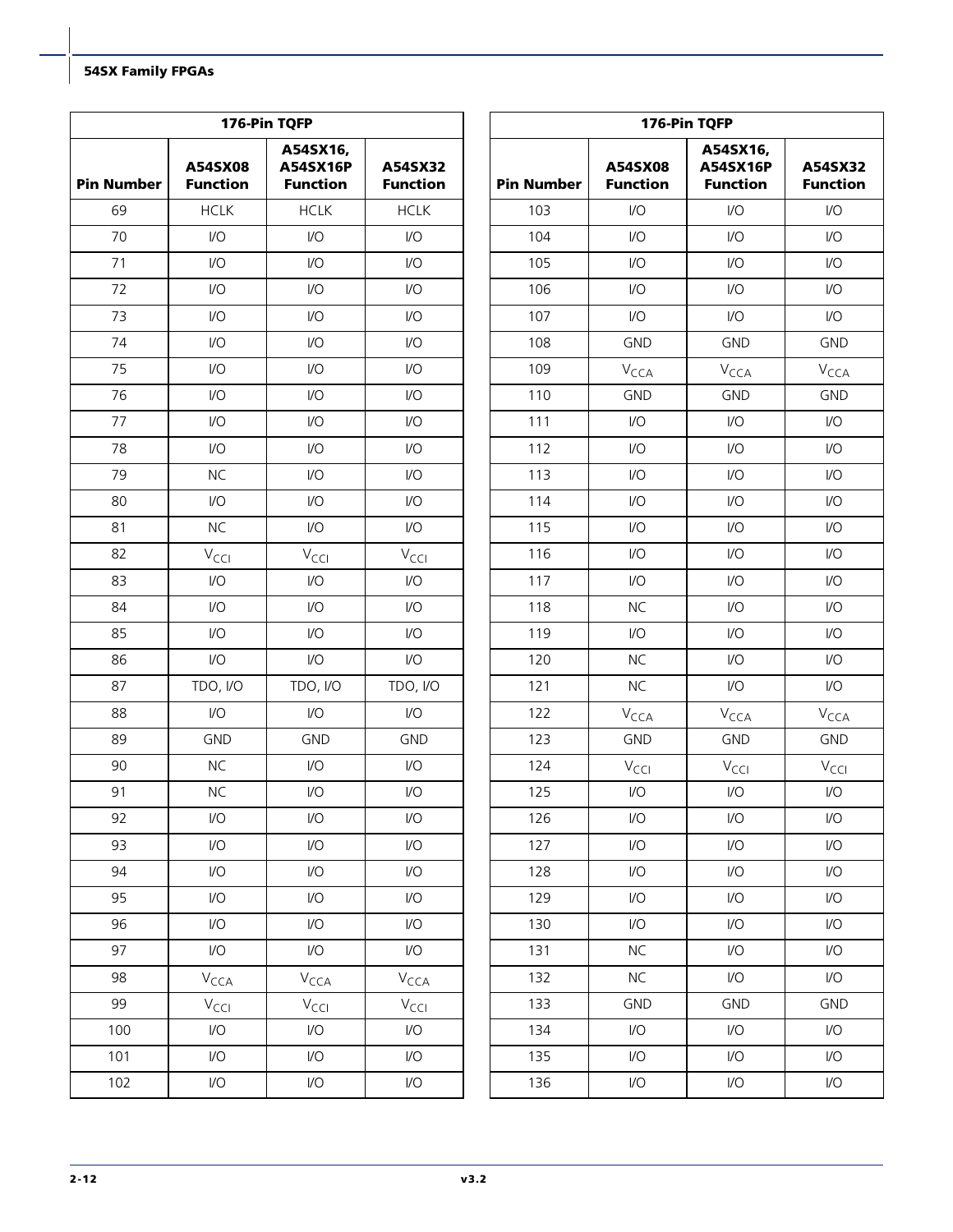

|                   |                                                                       | 176-Pin TQFP            |                            |                   | 176-Pin TQFP               |                                         |                            |  |  |  |  |  |  |
|-------------------|-----------------------------------------------------------------------|-------------------------|----------------------------|-------------------|----------------------------|-----------------------------------------|----------------------------|--|--|--|--|--|--|
| <b>Pin Number</b> | A54SX16,<br>A54SX16P<br>A54SX08<br><b>Function</b><br><b>Function</b> |                         | A54SX32<br><b>Function</b> | <b>Pin Number</b> | A54SX08<br><b>Function</b> | A54SX16,<br>A54SX16P<br><b>Function</b> | A54SX32<br><b>Function</b> |  |  |  |  |  |  |
| 137               | $\mathsf{I}/\mathsf{O}$                                               | $\mathsf{U}\mathsf{O}$  | $\mathsf{U}\mathsf{O}$     | 157               | PRA, I/O                   | PRA, I/O                                | PRA, I/O                   |  |  |  |  |  |  |
| 138               | $\mathsf{U}\mathsf{O}$                                                | $IVO$                   | $\mathsf{U}\mathsf{O}$     | 158               | $VO$                       | $IVO$                                   | $\mathsf{IO}$              |  |  |  |  |  |  |
| 139               | $\mathsf{U}\mathsf{O}$                                                | $\mathsf{U}\mathsf{O}$  | $\mathsf{U}\mathsf{O}$     | 159               | I/O                        | $\mathsf{U}\mathsf{O}$                  | $\mathsf{U}\mathsf{O}$     |  |  |  |  |  |  |
| 140               | $V_{\text{CCI}}$                                                      | $V_{\text{CCI}}$        | $V_{\text{CCI}}$           | 160               | I/O                        | $\mathsf{U}\mathsf{O}$                  | $\mathsf{U}\mathsf{O}$     |  |  |  |  |  |  |
| 141               | $\mathsf{I}/\mathsf{O}$                                               | $\mathsf{I}/\mathsf{O}$ | $\mathsf{I}/\mathsf{O}$    | 161               | $\mathsf{U}\mathsf{O}$     | $\mathsf{I}/\mathsf{O}$                 | $\mathsf{I}/\mathsf{O}$    |  |  |  |  |  |  |
| 142               | $\mathsf{U}\mathsf{O}$                                                | $\mathsf{U}\mathsf{O}$  | $\mathsf{U}\mathsf{O}$     | 162               | $\mathsf{VO}$              | $\mathsf{IO}$                           | $\mathsf{U}\mathsf{O}$     |  |  |  |  |  |  |
| 143               | $\mathsf{U}\mathsf{O}$                                                | $\mathsf{U}\mathsf{O}$  | $\mathsf{U}\mathsf{O}$     | 163               | $\mathsf{U}\mathsf{O}$     | $\mathsf{IO}$                           | $\mathsf{U}\mathsf{O}$     |  |  |  |  |  |  |
| 144               | $\mathsf{U}\mathsf{O}$                                                | $\mathsf{U}\mathsf{O}$  | $\mathsf{U}\mathsf{O}$     | 164               | I/O                        | $\mathsf{U}\mathsf{O}$                  | $\mathsf{U}\mathsf{O}$     |  |  |  |  |  |  |
| 145               | $\mathsf{U}\mathsf{O}$                                                | $\mathsf{U}\mathsf{O}$  | $\mathsf{U}\mathsf{O}$     | 165               | $U$                        | $\mathsf{U}\mathsf{O}$                  | $U$                        |  |  |  |  |  |  |
| 146               | $\mathsf{U}\mathsf{O}$                                                | $\mathsf{U}\mathsf{O}$  | $\mathsf{U}\mathsf{O}$     | 166               | I/O                        | $\mathsf{IO}$                           | $\mathsf{U}\mathsf{O}$     |  |  |  |  |  |  |
| 147               | $\mathsf{I}/\mathsf{O}$                                               | $\mathsf{I}/\mathsf{O}$ | $\mathsf{I}/\mathsf{O}$    | 167               | I/O                        | $\mathsf{U}\mathsf{O}$                  | $\mathsf{U}\mathsf{O}$     |  |  |  |  |  |  |
| 148               | $\mathsf{VO}$                                                         | $\mathsf{U}\mathsf{O}$  | $\mathsf{U}\mathsf{O}$     | 168               | <b>NC</b>                  | $\mathsf{U}\mathsf{O}$                  | $\mathsf{U}\mathsf{O}$     |  |  |  |  |  |  |
| 149               | $\mathsf{U}\mathsf{O}$                                                | $\mathsf{U}\mathsf{O}$  | $\mathsf{U}\mathsf{O}$     | 169               | $V_{\text{CCI}}$           | $V_{\text{CCI}}$                        | $V_{\text{CCI}}$           |  |  |  |  |  |  |
| 150               | $\mathsf{U}\mathsf{O}$                                                | $\mathsf{U}\mathsf{O}$  | $\mathsf{U}\mathsf{O}$     | 170               | I/O                        | $\mathsf{U}\mathsf{O}$                  | $\mathsf{U}\mathsf{O}$     |  |  |  |  |  |  |
| 151               | $\mathsf{VO}$                                                         | $\mathsf{U}\mathsf{O}$  | $\mathsf{U}\mathsf{O}$     | 171               | <b>NC</b>                  | $\mathsf{U}\mathsf{O}$                  | $U$                        |  |  |  |  |  |  |
| 152               | <b>CLKA</b>                                                           | <b>CLKA</b>             | <b>CLKA</b>                | 172               | <b>NC</b>                  | $\mathsf{U}\mathsf{O}$                  | $\mathsf{U}\mathsf{O}$     |  |  |  |  |  |  |
| 153               | <b>CLKB</b>                                                           | <b>CLKB</b>             | <b>CLKB</b>                | 173               | <b>NC</b>                  | $\mathsf{IO}$                           | $\mathsf{U}\mathsf{O}$     |  |  |  |  |  |  |
| 154               | V <sub>CCR</sub>                                                      | V <sub>CCR</sub>        | V <sub>CCR</sub>           | 174               | I/O                        | $\mathsf{IO}$                           | $\mathsf{U}\mathsf{O}$     |  |  |  |  |  |  |
| 155               | <b>GND</b>                                                            | <b>GND</b>              | <b>GND</b>                 | 175               | $\overline{U}$             | $\mathsf{U}\mathsf{O}$                  | $U$                        |  |  |  |  |  |  |
| 156               | $V_{\text{CCA}}$                                                      | $V_{\text{CCA}}$        | <b>V<sub>CCA</sub></b>     | 176               | TCK, I/O                   | TCK, I/O                                | TCK, I/O                   |  |  |  |  |  |  |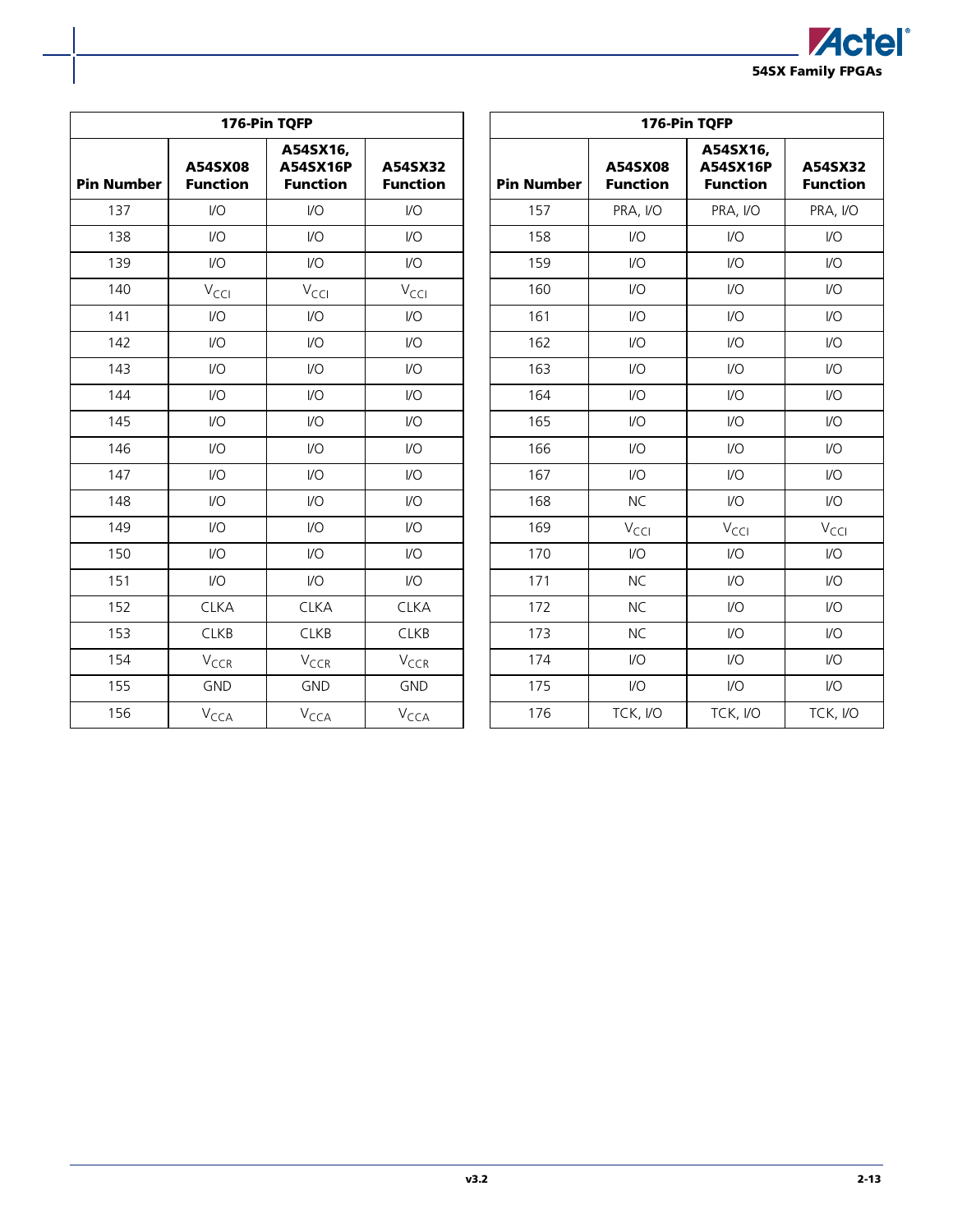## <span id="page-51-0"></span>**100-Pin VQFP**



*Figure 2-5 •* **100-Pin VQFP (Top View)**

#### **Note**

For Package Manufacturing and Environmental information, visit the Package Resource center at [http://www.actel.com/products/rescenter/package/index.html.](http://www.actel.com/products/rescenter/package/index.html)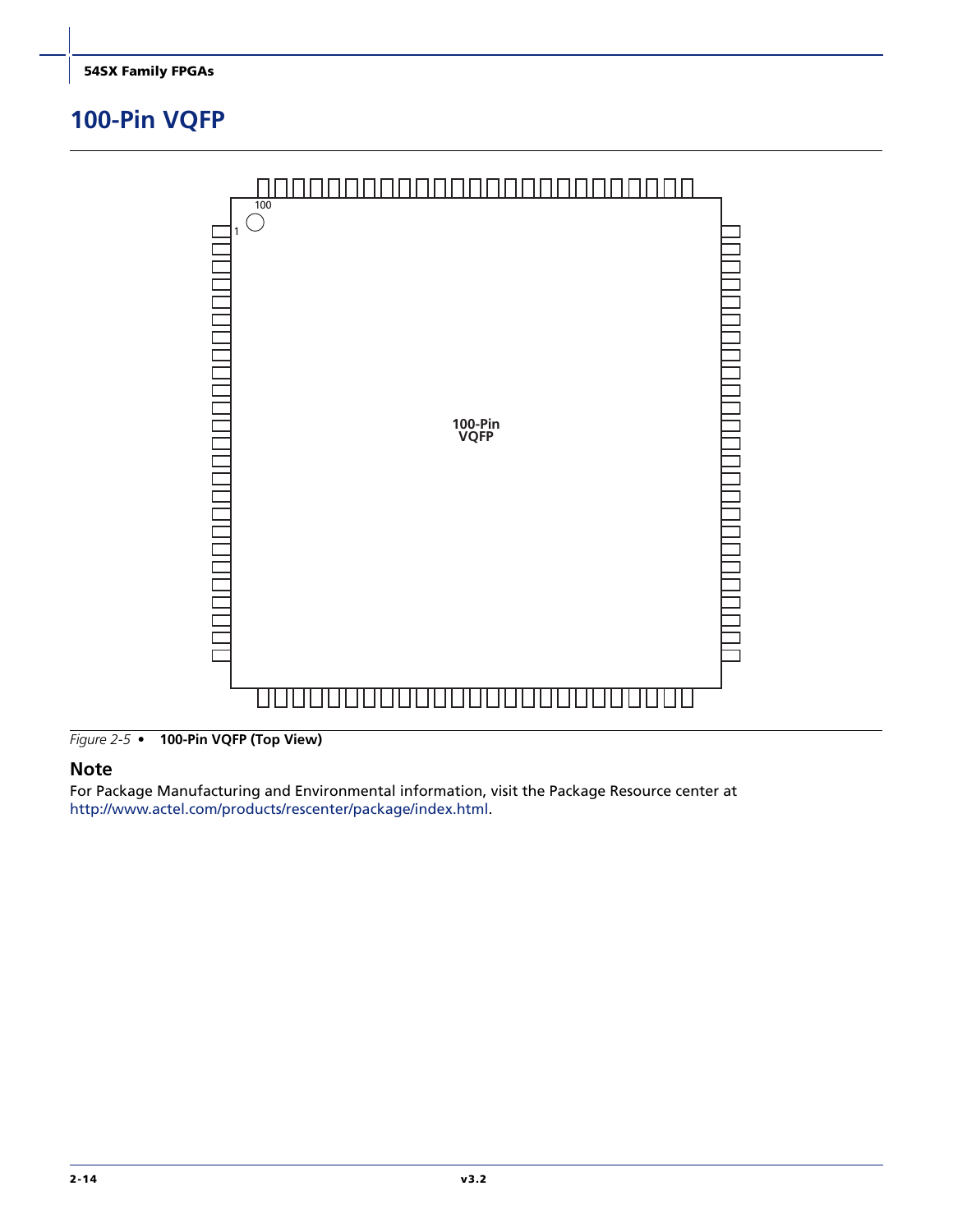| <b>ZActel</b> ®          |  |
|--------------------------|--|
| <b>54SX Family FPGAs</b> |  |

| 100-Pin VQFP   |                             |                                         |  |  |  |  |  |  |  |  |
|----------------|-----------------------------|-----------------------------------------|--|--|--|--|--|--|--|--|
| Pin<br>Number  | A54SX08<br><b>Function</b>  | A54SX16,<br>A54SX16P<br><b>Function</b> |  |  |  |  |  |  |  |  |
| 1              | <b>GND</b>                  | <b>GND</b>                              |  |  |  |  |  |  |  |  |
| 2              | TDI, I/O                    | TDI, I/O                                |  |  |  |  |  |  |  |  |
| 3              | I/O                         | I/O                                     |  |  |  |  |  |  |  |  |
| 4              | I/O                         | I/O                                     |  |  |  |  |  |  |  |  |
| 5              | I/O                         | I/O                                     |  |  |  |  |  |  |  |  |
| 6              | I/O                         | I/O                                     |  |  |  |  |  |  |  |  |
| $\overline{7}$ | <b>TMS</b>                  | <b>TMS</b>                              |  |  |  |  |  |  |  |  |
| 8              | V <sub>CCI</sub>            | V <sub>CCI</sub>                        |  |  |  |  |  |  |  |  |
| 9              | <b>GND</b>                  | <b>GND</b>                              |  |  |  |  |  |  |  |  |
| 10             | I/O                         | I/O                                     |  |  |  |  |  |  |  |  |
| 11             | 1/2                         | I/O                                     |  |  |  |  |  |  |  |  |
| 12             | I/O                         | 1/O                                     |  |  |  |  |  |  |  |  |
| 13             | $\overline{1}/\overline{O}$ | I/O                                     |  |  |  |  |  |  |  |  |
| 14             | I/O                         | I/O                                     |  |  |  |  |  |  |  |  |
| 15             | I/O                         | I/O                                     |  |  |  |  |  |  |  |  |
| 16             | I/O                         | I/O                                     |  |  |  |  |  |  |  |  |
| 17             | I/O                         | I/O                                     |  |  |  |  |  |  |  |  |
| 18             | 1/2                         | I/O                                     |  |  |  |  |  |  |  |  |
| 19             | $\overline{1}/\overline{O}$ | I/O                                     |  |  |  |  |  |  |  |  |
| 20             | V <sub>CCI</sub>            | V <sub>CCI</sub>                        |  |  |  |  |  |  |  |  |
| 21             | I/O                         | 1/O                                     |  |  |  |  |  |  |  |  |
| 22             | I/O                         | I/O                                     |  |  |  |  |  |  |  |  |
| 23             | I/O                         | 1/O                                     |  |  |  |  |  |  |  |  |
| 24             | I/O                         | I/O                                     |  |  |  |  |  |  |  |  |
| 25             | I/O                         | I/O                                     |  |  |  |  |  |  |  |  |
| 26             | I/O                         | I/O                                     |  |  |  |  |  |  |  |  |
| 27             | I/O                         | I/O                                     |  |  |  |  |  |  |  |  |
| 28             | I/O                         | I/O                                     |  |  |  |  |  |  |  |  |
| 29             | I/O                         | I/O                                     |  |  |  |  |  |  |  |  |
| 30             | I/O                         | I/O                                     |  |  |  |  |  |  |  |  |
| 31             | I/O                         | I/O                                     |  |  |  |  |  |  |  |  |
| 32             | I/O                         | I/O                                     |  |  |  |  |  |  |  |  |
| 33             | I/O                         | I/O                                     |  |  |  |  |  |  |  |  |
| 34             | PRB, I/O                    | PRB, I/O                                |  |  |  |  |  |  |  |  |

| 100-Pin VQFP  |                             |                                         |  |  |  |  |  |  |  |  |
|---------------|-----------------------------|-----------------------------------------|--|--|--|--|--|--|--|--|
| Pin<br>Number | A54SX08<br><b>Function</b>  | A54SX16,<br>A54SX16P<br><b>Function</b> |  |  |  |  |  |  |  |  |
| 35            | V <sub>CCA</sub>            | V <sub>CCA</sub>                        |  |  |  |  |  |  |  |  |
| 36            | <b>GND</b>                  | <b>GND</b>                              |  |  |  |  |  |  |  |  |
| 37            | V <sub>CCR</sub>            | V <sub>CCR</sub>                        |  |  |  |  |  |  |  |  |
| 38            | I/O                         | I/O                                     |  |  |  |  |  |  |  |  |
| 39            | <b>HCLK</b>                 | <b>HCLK</b>                             |  |  |  |  |  |  |  |  |
| 40            | I/O                         | 1/O                                     |  |  |  |  |  |  |  |  |
| 41            | $\mathsf{U}\mathsf{O}$      | 1/O                                     |  |  |  |  |  |  |  |  |
| 42            | $\mathsf{U}\mathsf{O}$      | 1/O                                     |  |  |  |  |  |  |  |  |
| 43            | I/O                         | I/O                                     |  |  |  |  |  |  |  |  |
| 44            | V <sub>CCI</sub>            | V <sub>CCI</sub>                        |  |  |  |  |  |  |  |  |
| 45            | 1/O                         | I/O                                     |  |  |  |  |  |  |  |  |
| 46            | 1/O                         | 1/O                                     |  |  |  |  |  |  |  |  |
| 47            | $\mathsf{U}\mathsf{O}$      | 1/O                                     |  |  |  |  |  |  |  |  |
| 48            | I/O                         | I/O                                     |  |  |  |  |  |  |  |  |
| 49            | TDO, I/O                    | TDO, I/O                                |  |  |  |  |  |  |  |  |
| 50            | 1/O                         | I/O                                     |  |  |  |  |  |  |  |  |
| 51            | <b>GND</b>                  | <b>GND</b>                              |  |  |  |  |  |  |  |  |
| 52            | $\mathsf{U}\mathsf{O}$      | 1/O                                     |  |  |  |  |  |  |  |  |
| 53            | $\mathsf{U}\mathsf{O}$      | 1/O                                     |  |  |  |  |  |  |  |  |
| 54            | I/O                         | I/O                                     |  |  |  |  |  |  |  |  |
| 55            | I/O                         | I/O                                     |  |  |  |  |  |  |  |  |
| 56            | 1/O                         | I/O                                     |  |  |  |  |  |  |  |  |
| 57            | V <sub>CCA</sub>            | V <sub>CCA</sub>                        |  |  |  |  |  |  |  |  |
| 58            | V <sub>CCI</sub>            | V <sub>CCI</sub>                        |  |  |  |  |  |  |  |  |
| 59            | I/O                         | I/O                                     |  |  |  |  |  |  |  |  |
| 60            | $\overline{U}$              | 1/O                                     |  |  |  |  |  |  |  |  |
| 61            | I/O                         | 1/O                                     |  |  |  |  |  |  |  |  |
| 62            | I/O                         | I/O                                     |  |  |  |  |  |  |  |  |
| 63            | I/O                         | 1/O                                     |  |  |  |  |  |  |  |  |
| 64            | I/O                         | $\overline{1}/\overline{O}$             |  |  |  |  |  |  |  |  |
| 65            | $\overline{1}/\overline{O}$ | I/O                                     |  |  |  |  |  |  |  |  |
| 66            | $\overline{U}$              | 1/O                                     |  |  |  |  |  |  |  |  |
| 67            | V <sub>CCA</sub>            | V <sub>CCA</sub>                        |  |  |  |  |  |  |  |  |
| 68            | <b>GND</b>                  | GND                                     |  |  |  |  |  |  |  |  |

| 100-Pin VQFP  |                             |                                         |  |  |  |  |  |  |  |  |
|---------------|-----------------------------|-----------------------------------------|--|--|--|--|--|--|--|--|
| Pin<br>Number | A54SX08<br><b>Function</b>  | A54SX16,<br>A54SX16P<br><b>Function</b> |  |  |  |  |  |  |  |  |
| 69            | <b>GND</b>                  | <b>GND</b>                              |  |  |  |  |  |  |  |  |
| 70            | I/O                         | I/O                                     |  |  |  |  |  |  |  |  |
| 71            | I/O                         | I/O                                     |  |  |  |  |  |  |  |  |
| 72            | I/O                         | I/O                                     |  |  |  |  |  |  |  |  |
| 73            | I/O                         | I/O                                     |  |  |  |  |  |  |  |  |
| 74            | I/O                         | I/O                                     |  |  |  |  |  |  |  |  |
| 75            | 1/2                         | I/O                                     |  |  |  |  |  |  |  |  |
| 76            | 1/2                         | I/O                                     |  |  |  |  |  |  |  |  |
| 77            | I/O                         | I/O                                     |  |  |  |  |  |  |  |  |
| 78            | 1/2                         | I/O                                     |  |  |  |  |  |  |  |  |
| 79            | I/O                         | I/O                                     |  |  |  |  |  |  |  |  |
| 80            | 1/2                         | I/O                                     |  |  |  |  |  |  |  |  |
| 81            | $\overline{1}/\overline{O}$ | I/O                                     |  |  |  |  |  |  |  |  |
| 82            | V <sub>CCI</sub>            | V <sub>CCI</sub>                        |  |  |  |  |  |  |  |  |
| 83            | I/O                         | I/O                                     |  |  |  |  |  |  |  |  |
| 84            | 1/2                         | I/O                                     |  |  |  |  |  |  |  |  |
| 85            | I/O                         | I/O                                     |  |  |  |  |  |  |  |  |
| 86            | I/O                         | I/O                                     |  |  |  |  |  |  |  |  |
| 87            | <b>CLKA</b>                 | <b>CLKA</b>                             |  |  |  |  |  |  |  |  |
| 88            | <b>CLKB</b>                 | <b>CLKB</b>                             |  |  |  |  |  |  |  |  |
| 89            | V <sub>CCR</sub>            | V <sub>CCR</sub>                        |  |  |  |  |  |  |  |  |
| 90            | V <sub>CCA</sub>            | V <sub>CCA</sub>                        |  |  |  |  |  |  |  |  |
| 91            | <b>GND</b>                  | <b>GND</b>                              |  |  |  |  |  |  |  |  |
| 92            | PRA, I/O                    | PRA, I/O                                |  |  |  |  |  |  |  |  |
| 93            | I/O                         | I/O                                     |  |  |  |  |  |  |  |  |
| 94            | I/O                         | I/O                                     |  |  |  |  |  |  |  |  |
| 95            | I/O                         | I/O                                     |  |  |  |  |  |  |  |  |
| 96            | I/O                         | I/O                                     |  |  |  |  |  |  |  |  |
| 97            | I/O                         | I/O                                     |  |  |  |  |  |  |  |  |
| 98            | I/O                         | I/O                                     |  |  |  |  |  |  |  |  |
| 99            | I/O                         | I/O                                     |  |  |  |  |  |  |  |  |
| 100           | TCK, I/O                    | TCK, I/O                                |  |  |  |  |  |  |  |  |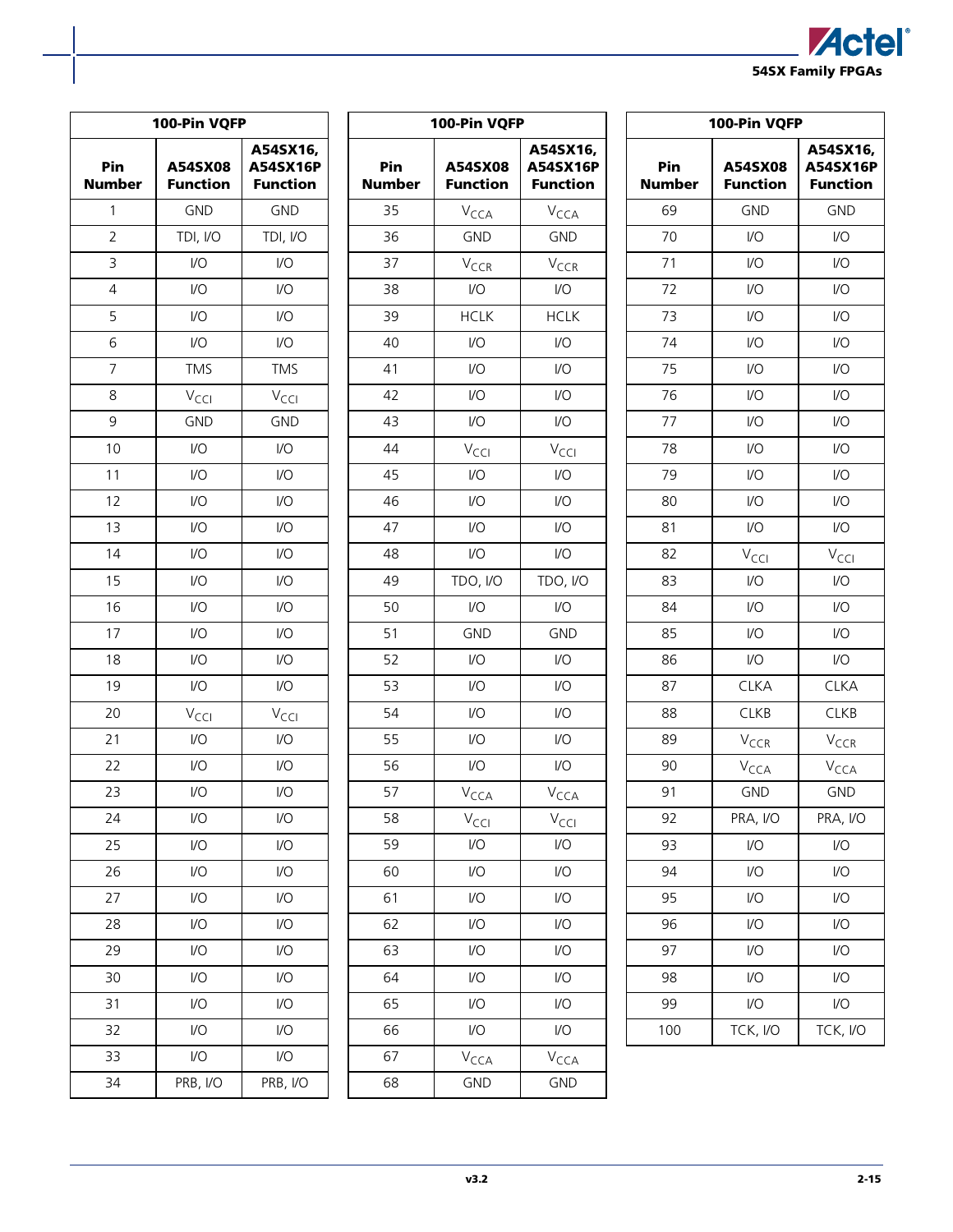## <span id="page-53-0"></span>**313-Pin PBGA**



*Figure 2-6 •* **313-Pin PBGA (Top View)**

#### **Note**

For Package Manufacturing and Environmental information, visit the Package Resource center at [http://www.actel.com/products/rescenter/package/index.html.](http://www.actel.com/products/rescenter/package/index.html)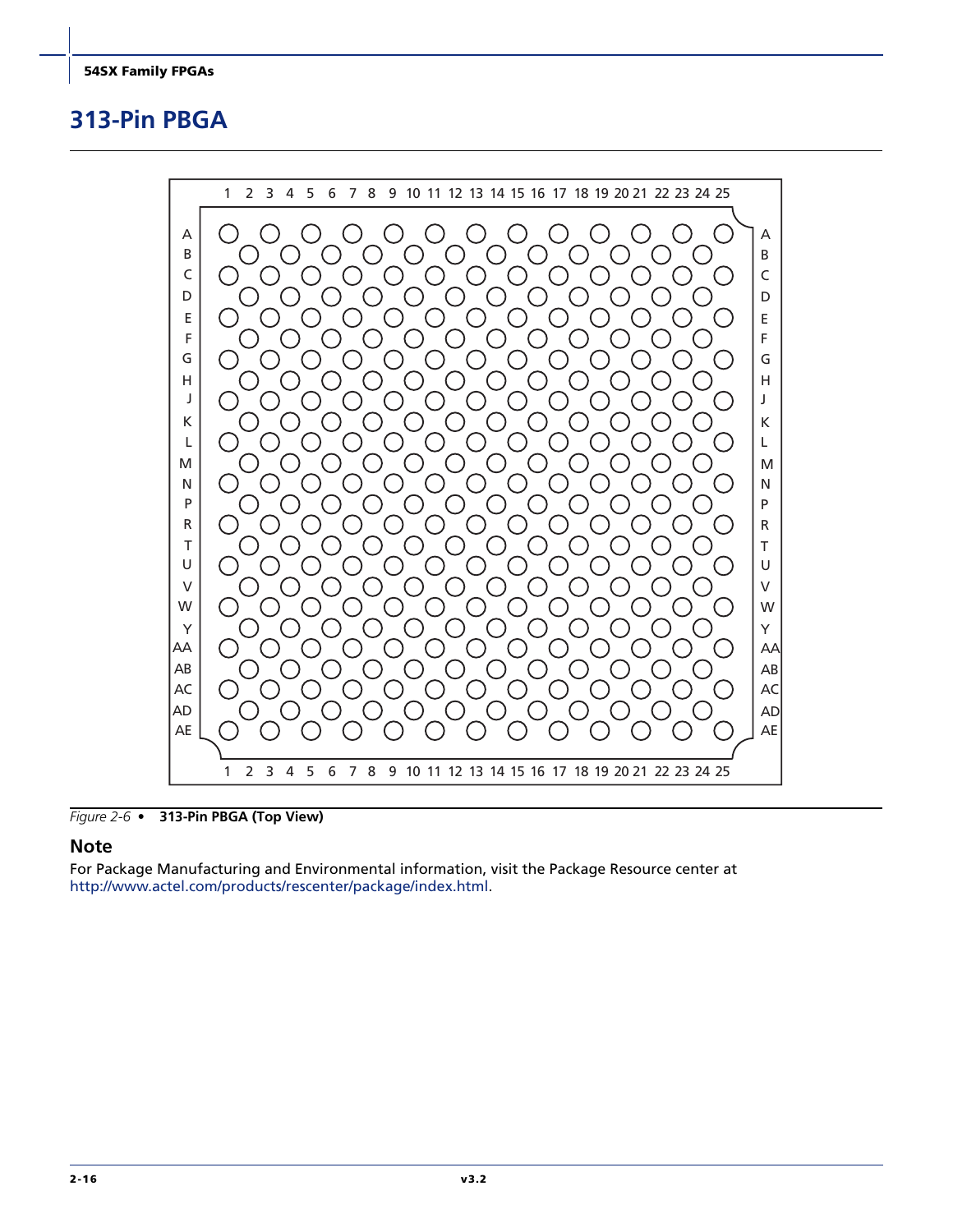

<span id="page-54-0"></span>

|                 | 313-Pin PBGA                | 313-Pin PBGA     |                         | 313-Pin PBGA     |                         |
|-----------------|-----------------------------|------------------|-------------------------|------------------|-------------------------|
| Pin             | A54SX32                     | Pin              | A54SX32                 | Pin              | A54SX32                 |
| <b>Number</b>   | <b>Function</b>             | <b>Number</b>    | <b>Function</b>         | <b>Number</b>    | <b>Function</b>         |
| A1              | <b>GND</b>                  | AC5              | I/O                     | <b>B10</b>       | I/O                     |
| A3              | <b>NC</b>                   | AC7              | I/O                     | <b>B12</b>       | VO                      |
| A <sub>5</sub>  | $\overline{1}/\overline{O}$ | AC9              | I/O                     | <b>B14</b>       | I/O                     |
| A7              | $\mathsf{U}\mathsf{O}$      | AC11             | VO                      | <b>B16</b>       | VO                      |
| A <sub>9</sub>  | $\mathsf{U}\mathsf{O}$      | AC13             | $V_{CCR}$               | <b>B18</b>       | I/O                     |
| A11             | $\mathsf{I}/\mathsf{O}$     | AC15             | VO                      | <b>B20</b>       | VO                      |
| A13             | $V_{CCR}$                   | AC17             | I/O                     | <b>B22</b>       | I/O                     |
| A15             | $\mathsf{U}\mathsf{O}$      | AC19             | VO                      | <b>B24</b>       | VO                      |
| A17             | $\mathsf{U}\mathsf{O}$      | AC21             | VO.                     | C1               | TDI, I/O                |
| A19             | $\mathsf{U}\mathsf{O}$      | AC23             | VO                      | $\overline{C}$   | $\mathsf{U}\mathsf{O}$  |
| A21             | $\mathsf{U}\mathsf{O}$      | AC25             | <b>NC</b>               | C <sub>5</sub>   | <b>NC</b>               |
| A23             | <b>NC</b>                   | AD <sub>2</sub>  | <b>GND</b>              | C7               | $\mathsf{U}\mathsf{O}$  |
| A25             | <b>GND</b>                  | AD4              | I/O                     | C9               | $\mathsf{U}\mathsf{O}$  |
| AA1             | $\mathsf{U}\mathsf{O}$      | AD <sub>6</sub>  | V <sub>CCI</sub>        | $\overline{C11}$ | VO                      |
| AA3             | $\mathsf{U}\mathsf{O}$      | AD <sub>8</sub>  | I/O                     | C13              | $V_{\text{CCI}}$        |
| AA5             | <b>NC</b>                   | AD <sub>10</sub> | I/O                     | C15              | VO                      |
| AA7             | $\mathsf{U}\mathsf{O}$      | AD <sub>12</sub> | PRB, I/O                | C17              | I/O                     |
| AA9             | <b>NC</b>                   | AD <sub>14</sub> | I/O                     | C19              | $V_{\text{CCI}}$        |
| <b>AA11</b>     | $\mathsf{U}\mathsf{O}$      | AD <sub>16</sub> | VO.                     | C21              | I/O                     |
| AA13            | $\mathsf{U}\mathsf{O}$      | AD <sub>18</sub> | VO                      | C23              | I/O                     |
| <b>AA15</b>     | $\mathsf{U}\mathsf{O}$      | AD <sub>20</sub> | VO.                     | C25              | <b>NC</b>               |
| AA17            | $\mathsf{U}\mathsf{O}$      | AD22             | <b>NC</b>               | D <sub>2</sub>   | $\mathsf{U}\mathsf{O}$  |
| AA19            | $\mathsf{U}\mathsf{O}$      | AD <sub>24</sub> | VO.                     | D <sub>4</sub>   | <b>NC</b>               |
| AA21            | $\mathsf{U}\mathsf{O}$      | AE1              | <b>NC</b>               | D <sub>6</sub>   | $\mathsf{U}\mathsf{O}$  |
| AA23            | <b>NC</b>                   | AE3              | I/O                     | D <sub>8</sub>   | $\mathsf{U}\mathsf{O}$  |
| AA25            | $\mathsf{U}\mathsf{O}$      | AE5              | I/O                     | D10              | VO                      |
| AB <sub>2</sub> | <b>NC</b>                   | AE7              | I/O                     | D12              | I/O                     |
| AB4             | <b>NC</b>                   | AE9              | $\mathsf{I}/\mathsf{O}$ | D14              | I/O                     |
| AB6             | $\mathsf{I}/\mathsf{O}$     | AE11             | I/O                     | D16              | I/O                     |
| AB8             | $\mathsf{I}/\mathsf{O}$     | <b>AE13</b>      | V <sub>CCA</sub>        | D18              | I/O                     |
| AB10            | I/O                         | <b>AE15</b>      | I/O                     | D20              | I/O                     |
| AB12            | $\mathsf{U}\mathsf{O}$      | <b>AE17</b>      | I/O                     | D22              | I/O                     |
| AB14            | I/O                         | AE19             | I/O                     | D24              | <b>NC</b>               |
| AB16            | $\mathsf{I}/\mathsf{O}$     | AE21             | I/O                     | E1               | $\mathsf{I}/\mathsf{O}$ |
| AB18            | $V_{\text{CCI}}$            | AE23             | TDO, I/O                | E3               | <b>NC</b>               |
| AB20            | <b>NC</b>                   | <b>AE25</b>      | <b>GND</b>              | E <sub>5</sub>   | $\mathsf{U}\mathsf{O}$  |
| AB22            | $\mathsf{I}/\mathsf{O}$     | B <sub>2</sub>   | TCK, I/O                | E7               | I/O                     |
| AB24            | $\mathsf{I}/\mathsf{O}$     | <b>B4</b>        | I/O                     | E9               | $\mathsf{U}\mathsf{O}$  |
| AC1             | I/O                         | <b>B6</b>        | I/O                     | E11              | I/O                     |
| AC3             | $\mathsf{I}/\mathsf{O}$     | B8               | I/O                     | E13              | $V_{\text{CCA}}$        |

| 313-Pin PBGA    |                             |  |  |  |  |  |  |  |
|-----------------|-----------------------------|--|--|--|--|--|--|--|
| Pin             | A54SX32                     |  |  |  |  |  |  |  |
| Number          | <b>Function</b>             |  |  |  |  |  |  |  |
| E15             | I/O                         |  |  |  |  |  |  |  |
| E17             | $\overline{1/O}$            |  |  |  |  |  |  |  |
| E19             | I/O                         |  |  |  |  |  |  |  |
| E21             | $\overline{VO}$             |  |  |  |  |  |  |  |
| E23             | $\overline{10}$             |  |  |  |  |  |  |  |
| E25             | $\overline{10}$             |  |  |  |  |  |  |  |
| F <sub>2</sub>  | I/O                         |  |  |  |  |  |  |  |
| F4              | $\overline{1/O}$            |  |  |  |  |  |  |  |
| F <sub>6</sub>  | <b>NC</b>                   |  |  |  |  |  |  |  |
| F <sub>8</sub>  | $\overline{10}$             |  |  |  |  |  |  |  |
| F10             | <b>NC</b>                   |  |  |  |  |  |  |  |
| F12             | $\overline{1}/\overline{O}$ |  |  |  |  |  |  |  |
| F14             | 1/O                         |  |  |  |  |  |  |  |
| F16             | <b>NC</b>                   |  |  |  |  |  |  |  |
| F18             | I/O                         |  |  |  |  |  |  |  |
| F20             | $\overline{10}$             |  |  |  |  |  |  |  |
| F22             | $\overline{1}/\overline{O}$ |  |  |  |  |  |  |  |
| F24             | $\overline{10}$             |  |  |  |  |  |  |  |
| G1              | I/O                         |  |  |  |  |  |  |  |
| $\overline{G}$  | <b>TMS</b>                  |  |  |  |  |  |  |  |
| G <sub>5</sub>  | 1/O                         |  |  |  |  |  |  |  |
| G <sub>7</sub>  | I/O                         |  |  |  |  |  |  |  |
| G9              | V <sub>CCI</sub>            |  |  |  |  |  |  |  |
| G11             | I/O                         |  |  |  |  |  |  |  |
| G13             | <b>CLKB</b>                 |  |  |  |  |  |  |  |
| G15             | $\overline{1}$              |  |  |  |  |  |  |  |
| G17             | I/O                         |  |  |  |  |  |  |  |
| G19             | I/O                         |  |  |  |  |  |  |  |
| G <sub>21</sub> | $\overline{1}/\overline{O}$ |  |  |  |  |  |  |  |
| G23             | I/O                         |  |  |  |  |  |  |  |
| G25             | I/O                         |  |  |  |  |  |  |  |
| H <sub>2</sub>  | I/O                         |  |  |  |  |  |  |  |
| H4              | I/O                         |  |  |  |  |  |  |  |
| H6              | I/O                         |  |  |  |  |  |  |  |
| H8              | I/O                         |  |  |  |  |  |  |  |
| H10             | I/O                         |  |  |  |  |  |  |  |
| H12             | PRA, I/O                    |  |  |  |  |  |  |  |
| H14             | I/O                         |  |  |  |  |  |  |  |
| H16             | I/O                         |  |  |  |  |  |  |  |
| H18             | NC                          |  |  |  |  |  |  |  |
|                 |                             |  |  |  |  |  |  |  |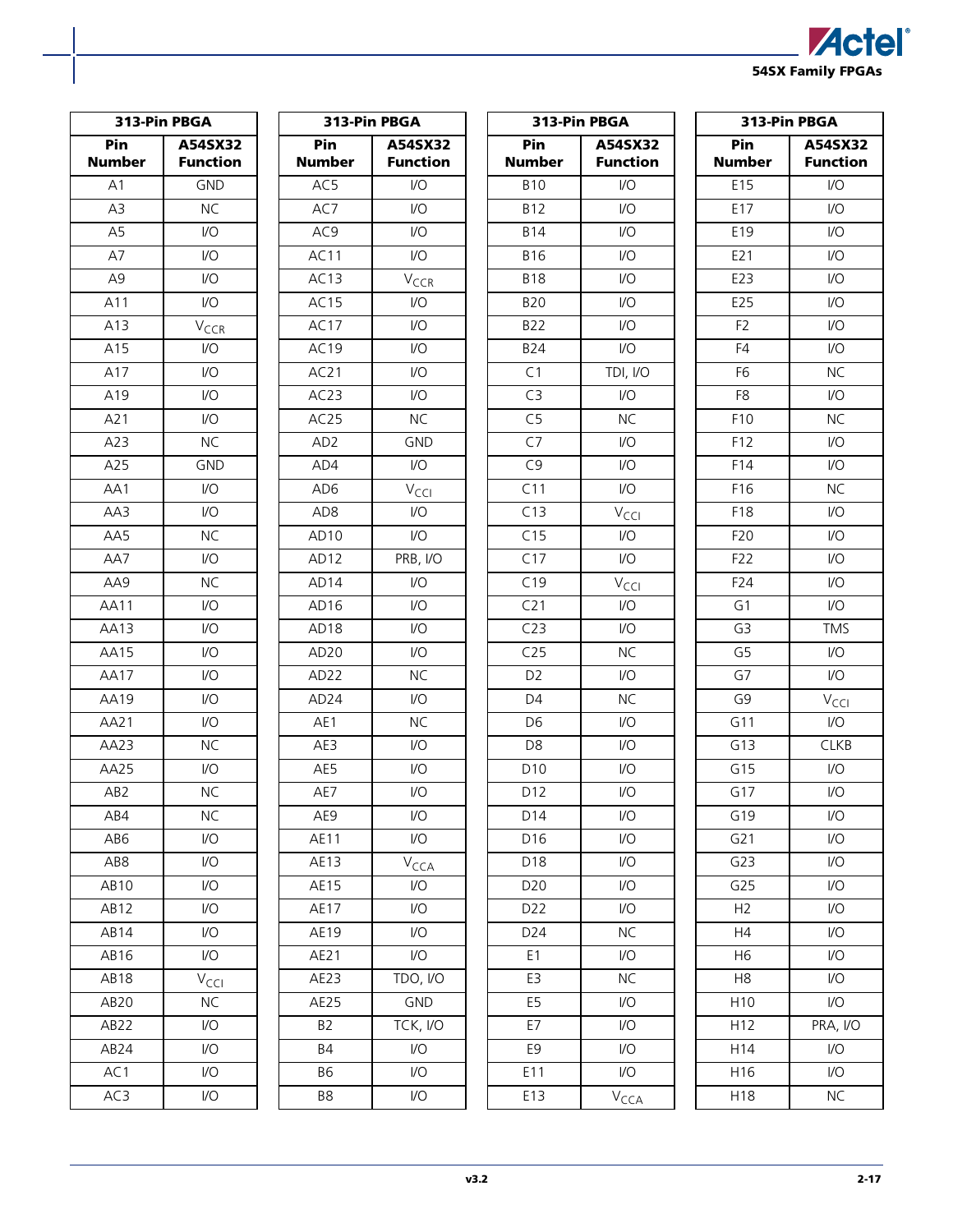|                      | 313-Pin PBGA               |                      | 313-Pin PBGA               |                      | 313-Pin PBGA               | 313-Pin PBGA         |                            |  |  |  |
|----------------------|----------------------------|----------------------|----------------------------|----------------------|----------------------------|----------------------|----------------------------|--|--|--|
| Pin<br><b>Number</b> | A54SX32<br><b>Function</b> | Pin<br><b>Number</b> | A54SX32<br><b>Function</b> | Pin<br><b>Number</b> | A54SX32<br><b>Function</b> | Pin<br><b>Number</b> | A54SX32<br><b>Function</b> |  |  |  |
| H <sub>20</sub>      | $\mathsf{U}\mathsf{O}$     | L25                  | I/O                        | R <sub>5</sub>       | $\mathsf{U}\mathsf{O}$     | V10                  | $\mathsf{I}/\mathsf{O}$    |  |  |  |
| H <sub>22</sub>      | $V_{\text{CCl}}$           | M <sub>2</sub>       | I/O                        | R7                   | $\mathsf{VO}$              | V12                  | $\mathsf{U}\mathsf{O}$     |  |  |  |
| H24                  | I/O                        | M4                   | $\mathsf{U}\mathsf{O}$     | R <sub>9</sub>       | $\sqrt{O}$                 | V14                  | I/O                        |  |  |  |
| J1                   | $\mathsf{U}\mathsf{O}$     | M <sub>6</sub>       | $U$                        | R <sub>11</sub>      | VO                         | V16                  | <b>NC</b>                  |  |  |  |
| J3                   | $\mathsf{U}\mathsf{O}$     | M8                   | $\mathsf{U}\mathsf{O}$     | R <sub>13</sub>      | <b>GND</b>                 | V18                  | I/O                        |  |  |  |
| J5                   | $\mathsf{U}\mathsf{O}$     | M10                  | $\mathsf{U}\mathsf{O}$     | R <sub>15</sub>      | I/O                        | V20                  | $\mathsf{I}/\mathsf{O}$    |  |  |  |
| J7                   | <b>NC</b>                  | M12                  | <b>GND</b>                 | R <sub>17</sub>      | I/O                        | V22                  | $V_{\text{CCA}}$           |  |  |  |
| J9                   | $\mathsf{U}\mathsf{O}$     | M14                  | <b>GND</b>                 | R <sub>19</sub>      | V <sub>O</sub>             | V24                  | $V_{\text{CCl}}$           |  |  |  |
| J11                  | I/O                        | M16                  | $V_{\text{CCI}}$           | R <sub>21</sub>      | V <sub>O</sub>             | W1                   | 1/O                        |  |  |  |
| J13                  | <b>CLKA</b>                | M18                  | $\mathsf{U}\mathsf{O}$     | R23                  | I/O                        | W <sub>3</sub>       | 1/O                        |  |  |  |
| J15                  | I/O                        | M20                  | $\mathsf{U}\mathsf{O}$     | R25                  | I/O                        | W <sub>5</sub>       | 1/O                        |  |  |  |
| J17                  | $\mathsf{U}\mathsf{O}$     | M22                  | $\mathsf{U}\mathsf{O}$     | T <sub>2</sub>       | $\sqrt{O}$                 | W7                   | <b>NC</b>                  |  |  |  |
| J19                  | $\mathsf{U}\mathsf{O}$     | M24                  | $\mathsf{U}\mathsf{O}$     | T4                   | $\mathsf{U}\mathsf{O}$     | W9                   | 1/O                        |  |  |  |
| J21                  | <b>GND</b>                 | N <sub>1</sub>       | $\mathsf{U}\mathsf{O}$     | <b>T6</b>            | I/O                        | W11                  | $\mathsf{U}\mathsf{O}$     |  |  |  |
| J23                  | $\mathsf{U}\mathsf{O}$     | N <sub>3</sub>       | $V_{\text{CCA}}$           | T <sub>8</sub>       | I/O                        | W13                  | $V_{\text{CCl}}$           |  |  |  |
| J25                  | $\mathsf{U}\mathsf{O}$     | N <sub>5</sub>       | V <sub>CCR</sub>           | T10                  | V <sub>O</sub>             | W15                  | I/O                        |  |  |  |
| K <sub>2</sub>       | I/O                        | N7                   | $\mathsf{U}\mathsf{O}$     | T <sub>12</sub>      | I/O                        | W17                  | I/O                        |  |  |  |
| K4                   | $\mathsf{U}\mathsf{O}$     | N <sub>9</sub>       | $V_{\text{CCI}}$           | T14                  | <b>HCLK</b>                | W19                  | $\mathsf{U}\mathsf{O}$     |  |  |  |
| K <sub>6</sub>       | $\mathsf{U}\mathsf{O}$     | N11                  | GND                        | T16                  | I/O                        | W21                  | I/O                        |  |  |  |
| K8                   | $V_{\text{CCl}}$           | N13                  | <b>GND</b>                 | <b>T18</b>           | I/O                        | W23                  | 1/O                        |  |  |  |
| K10                  | $\mathsf{U}\mathsf{O}$     | N <sub>15</sub>      | <b>GND</b>                 | T20                  | V <sub>O</sub>             | W25                  | I/O                        |  |  |  |
| K12                  | $\mathsf{U}\mathsf{O}$     | N17                  | V <sub>O</sub>             | T22                  | I/O                        | Y2                   | $U$                        |  |  |  |
| K14                  | I/O                        | N <sub>19</sub>      | I/O                        | T24                  | I/O                        | Y4                   | I/O                        |  |  |  |
| K16                  | $\mathsf{U}\mathsf{O}$     | N21                  | VO                         | U1                   | $\sqrt{O}$                 | Y6                   | $\mathsf{U}\mathsf{O}$     |  |  |  |
| K18                  | $\mathsf{U}\mathsf{O}$     | N23                  | V <sub>CCR</sub>           | U3                   | $\mathsf{U}\mathsf{O}$     | Y8                   | $\mathsf{I}/\mathsf{O}$    |  |  |  |
| K20                  | V <sub>CCA</sub>           | N25                  | $V_{\text{CCA}}$           | U <sub>5</sub>       | V <sub>CCI</sub>           | Y10                  | 1/O                        |  |  |  |
| K22                  | $\mathsf{U}\mathsf{O}$     | P <sub>2</sub>       | $\mathsf{U}\mathsf{O}$     | U7                   | $\mathsf{U}\mathsf{O}$     | Y12                  | 1/O                        |  |  |  |
| K24                  | $\mathsf{U}\mathsf{O}$     | P4                   | $\mathsf{I}/\mathsf{O}$    | U9                   | $\mathsf{U}\mathsf{O}$     | Y14                  | 1/O                        |  |  |  |
| L1                   | $\mathsf{U}\mathsf{O}$     | P6                   | $\mathsf{I}/\mathsf{O}$    | U11                  | I/O                        | Y16                  | I/O                        |  |  |  |
| L3                   | $\mathsf{U}\mathsf{O}$     | P8                   | $\mathsf{U}\mathsf{O}$     | U13                  | I/O                        | Y18                  | 1/O                        |  |  |  |
| L5                   | $\mathsf{U}\mathsf{O}$     | P10                  | $\mathsf{I}/\mathsf{O}$    | U15                  | I/O                        | <b>Y20</b>           | <b>NC</b>                  |  |  |  |
| L7                   | $\mathsf{U}\mathsf{O}$     | P12                  | <b>GND</b>                 | U17                  | I/O                        | Y22                  | 1/O                        |  |  |  |
| L9                   | I/O                        | P14                  | GND                        | U19                  | I/O                        | Y24                  | <b>NC</b>                  |  |  |  |
| L11                  | I/O                        | P16                  | I/O                        | U21                  | I/O                        |                      |                            |  |  |  |
| L13                  | GND                        | P18                  | I/O                        | U23                  | I/O                        |                      |                            |  |  |  |
| L15                  | $\mathsf{U}\mathsf{O}$     | P20                  | <b>NC</b>                  | U25                  | VO                         |                      |                            |  |  |  |
| L17                  | $\mathsf{U}\mathsf{O}$     | P22                  | $\mathsf{I}/\mathsf{O}$    | V <sub>2</sub>       | $V_{\text{CCA}}$           |                      |                            |  |  |  |
| L <sub>19</sub>      | $\mathsf{U}\mathsf{O}$     | P24                  | $\mathsf{U}\mathsf{O}$     | V <sub>4</sub>       | $\mathsf{U}\mathsf{O}$     |                      |                            |  |  |  |
| L21                  | I/O                        | R <sub>1</sub>       | I/O                        | V <sub>6</sub>       | I/O                        |                      |                            |  |  |  |
| L23                  | I/O                        | R <sub>3</sub>       | I/O                        | V8                   | I/O                        |                      |                            |  |  |  |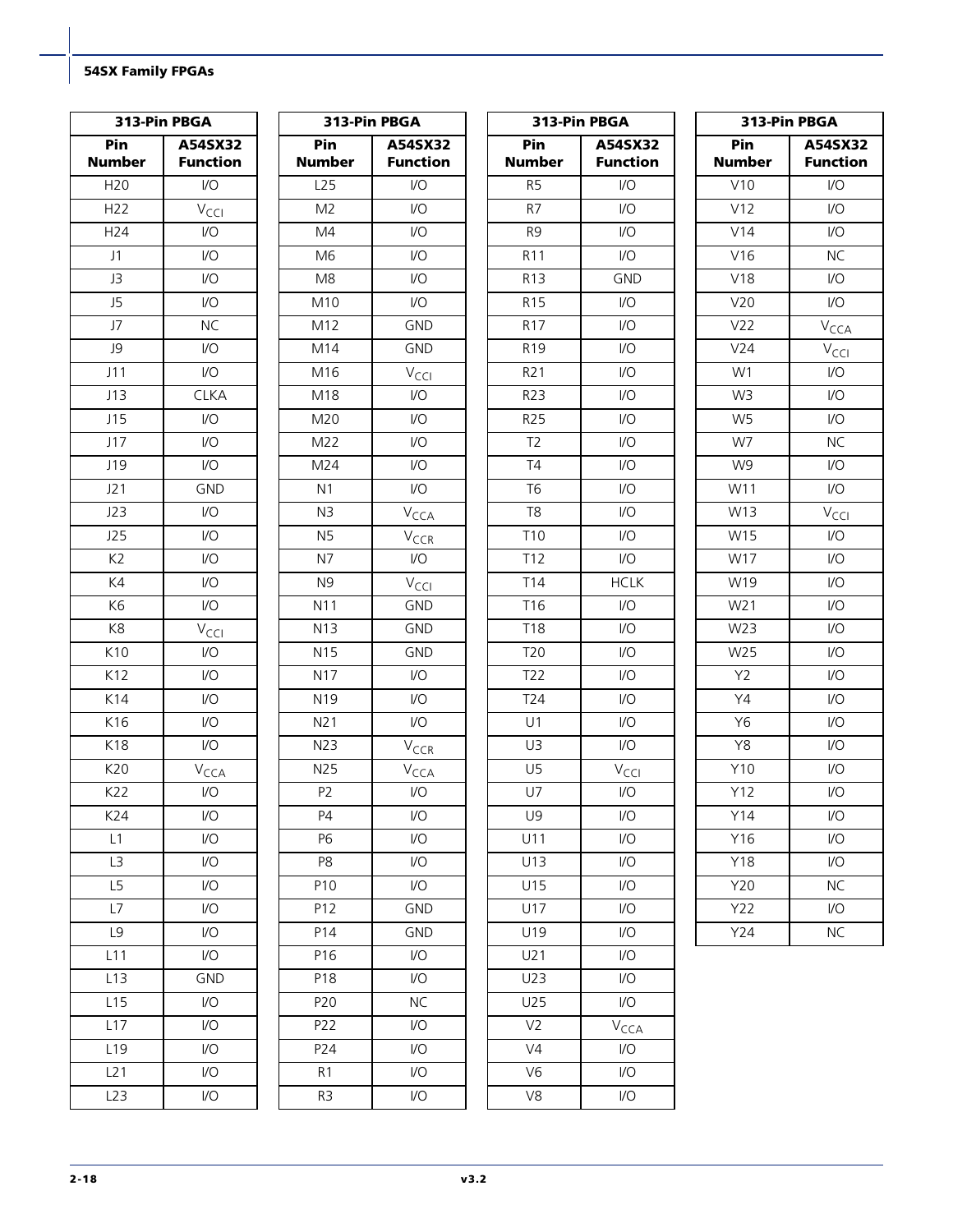

## <span id="page-56-0"></span>**329-Pin PBGA**

|          | 1                | $\mathcal{P}$           | 3                      | 4 | 5 | 6 | 7 | 8 | 9 |       |  |  |  |  | 10 11 12 13 14 15 16 17 18 19 20 21 22 23 |              |  |
|----------|------------------|-------------------------|------------------------|---|---|---|---|---|---|-------|--|--|--|--|-------------------------------------------|--------------|--|
| A        |                  | 0000000000000000000000  |                        |   |   |   |   |   |   |       |  |  |  |  |                                           |              |  |
| B.       |                  | OOOO                    |                        |   |   |   |   |   |   |       |  |  |  |  | 0000000000000000000                       |              |  |
| C        |                  | 0000000000000000000000  |                        |   |   |   |   |   |   |       |  |  |  |  |                                           |              |  |
| D        |                  |                         |                        |   |   |   |   |   |   |       |  |  |  |  |                                           |              |  |
| E        |                  | 0000                    |                        |   |   |   |   |   |   |       |  |  |  |  |                                           | 0000         |  |
| F        |                  | 0000                    |                        |   |   |   |   |   |   |       |  |  |  |  |                                           | OOOO         |  |
| G        |                  | 0000                    |                        |   |   |   |   |   |   |       |  |  |  |  |                                           | 0000         |  |
| н        |                  | 0000                    |                        |   |   |   |   |   |   |       |  |  |  |  |                                           | 0000         |  |
| J<br>K   |                  | 0000<br>0000            |                        |   |   |   |   |   |   | 00000 |  |  |  |  |                                           | 0000         |  |
| L        |                  | 0000                    |                        |   |   |   |   |   |   | 00000 |  |  |  |  |                                           | 0000<br>0000 |  |
| м        |                  | 0000                    |                        |   |   |   |   |   |   | 00000 |  |  |  |  |                                           | NNNN         |  |
| N        |                  | 0000                    |                        |   |   |   |   |   |   | 00000 |  |  |  |  |                                           | 0 0 0 C      |  |
| P        |                  | 0000                    |                        |   |   |   |   |   |   | 00000 |  |  |  |  |                                           | 0000         |  |
| R        |                  | 0000                    |                        |   |   |   |   |   |   |       |  |  |  |  |                                           | 0000         |  |
| т        |                  | 0000                    |                        |   |   |   |   |   |   |       |  |  |  |  |                                           | 0000         |  |
| U        |                  | 0000                    |                        |   |   |   |   |   |   |       |  |  |  |  |                                           | 0000         |  |
| $\vee$   |                  | 0000                    |                        |   |   |   |   |   |   |       |  |  |  |  |                                           | 0000         |  |
| W        |                  | 0000                    |                        |   |   |   |   |   |   |       |  |  |  |  |                                           | NUVU         |  |
| Y        |                  | 00000000000000000000000 |                        |   |   |   |   |   |   |       |  |  |  |  |                                           |              |  |
| AA<br>AB | $\left( \right)$ |                         | 0000000000000000000000 |   |   |   |   |   |   |       |  |  |  |  |                                           |              |  |
| AC       |                  |                         |                        |   |   |   |   |   |   |       |  |  |  |  |                                           |              |  |
|          |                  |                         | 000000000000000000000  |   |   |   |   |   |   |       |  |  |  |  |                                           |              |  |

*Figure 2-7 •* **329-Pin PBGA (Top View)**

#### **Note**

For Package Manufacturing and Environmental information, visit the Package Resource center at [http://www.actel.com/products/rescenter/package/index.html.](http://www.actel.com/products/rescenter/package/index.html)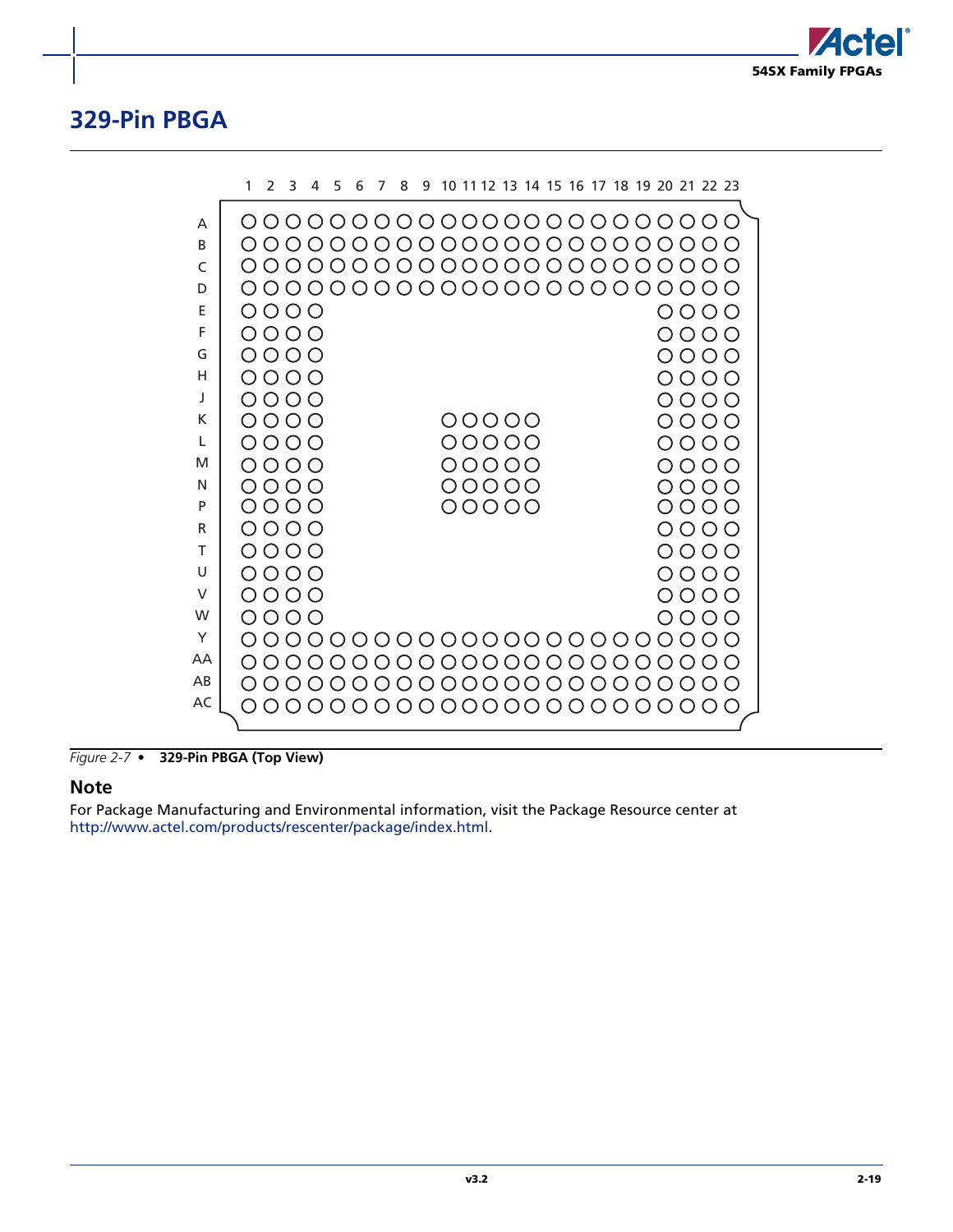| 329-Pin PBGA         |                            | 329-Pin PBGA         |                            | 329-Pin PBGA         |                            | 329-Pin PBGA         |                            |
|----------------------|----------------------------|----------------------|----------------------------|----------------------|----------------------------|----------------------|----------------------------|
| Pin<br><b>Number</b> | A54SX32<br><b>Function</b> | Pin<br><b>Number</b> | A54SX32<br><b>Function</b> | Pin<br><b>Number</b> | A54SX32<br><b>Function</b> | Pin<br><b>Number</b> | A54SX32<br><b>Function</b> |
| A1                   | <b>GND</b>                 | AA13                 | $\mathsf{U}\mathsf{O}$     | AC <sub>2</sub>      | $V_{\text{CCl}}$           | <b>B14</b>           | $\mathsf{U}\mathsf{O}$     |
| A2                   | <b>GND</b>                 | <b>AA14</b>          | $\mathsf{U}\mathsf{O}$     | AC3                  | NC                         | <b>B15</b>           | $\mathsf{U}\mathsf{O}$     |
| A3                   | $V_{\text{CCI}}$           | AA15                 | $\mathsf{U}\mathsf{O}$     | AC4                  | $\mathsf{U}\mathsf{O}$     | <b>B16</b>           | $\mathsf{U}\mathsf{O}$     |
| AA                   | <b>NC</b>                  | AA16                 | $\mathsf{U}\mathsf{O}$     | AC5                  | $\mathsf{U}\mathsf{O}$     | <b>B17</b>           | $\mathsf{I}/\mathsf{O}$    |
| A <sub>5</sub>       | $\mathsf{U}\mathsf{O}$     | AA17                 | $U$                        | AC6                  | $\mathsf{U}\mathsf{O}$     | <b>B18</b>           | $U$                        |
| A <sub>6</sub>       | $\mathsf{U}\mathsf{O}$     | AA18                 | $\mathsf{U}\mathsf{O}$     | AC7                  | $\mathsf{U}\mathsf{O}$     | <b>B19</b>           | $\mathsf{I}/\mathsf{O}$    |
| A7                   | $V_{\text{CCl}}$           | <b>AA19</b>          | $\mathsf{U}\mathsf{O}$     | AC <sub>8</sub>      | $\mathsf{U}\mathsf{O}$     | <b>B20</b>           | $\mathsf{U}\mathsf{O}$     |
| A8                   | <b>NC</b>                  | AA20                 | TDO, I/O                   | AC9                  | $V_{\text{CCI}}$           | <b>B21</b>           | $\mathsf{U}\mathsf{O}$     |
| A <sub>9</sub>       | $\mathsf{U}\mathsf{O}$     | AA21                 | $V_{\text{CCI}}$           | AC10                 | $\mathsf{I}/\mathsf{O}$    | <b>B22</b>           | <b>GND</b>                 |
| A10                  | $\mathsf{U}\mathsf{O}$     | AA22                 | $\mathsf{I}/\mathsf{O}$    | AC11                 | $\mathsf{U}\mathsf{O}$     | <b>B23</b>           | $V_{\text{CCI}}$           |
| A11                  | $\mathsf{U}\mathsf{O}$     | AA23                 | $V_{\text{CCI}}$           | AC12                 | $\mathsf{U}\mathsf{O}$     | C1                   | <b>NC</b>                  |
| A12                  | $\mathsf{U}\mathsf{O}$     | AB1                  | $\mathsf{U}\mathsf{O}$     | AC13                 | $\mathsf{U}\mathsf{O}$     | C <sub>2</sub>       | TDI, I/O                   |
| A13                  | <b>CLKB</b>                | AB <sub>2</sub>      | <b>GND</b>                 | AC14                 | $\mathsf{U}\mathsf{O}$     | C <sub>3</sub>       | <b>GND</b>                 |
| A14                  | $\mathsf{U}\mathsf{O}$     | AB3                  | $\mathsf{U}\mathsf{O}$     | AC15                 | <b>NC</b>                  | C4                   | $\mathsf{U}\mathsf{O}$     |
| A15                  | $\mathsf{U}\mathsf{O}$     | AB4                  | $\mathsf{I}/\mathsf{O}$    | AC16                 | $\mathsf{U}\mathsf{O}$     | C <sub>5</sub>       | $\mathsf{I}/\mathsf{O}$    |
| A16                  | $\mathsf{U}\mathsf{O}$     | AB5                  | $\mathsf{U}\mathsf{O}$     | AC17                 | $\mathsf{U}\mathsf{O}$     | C6                   | $\mathsf{U}\mathsf{O}$     |
| A17                  | $\mathsf{U}\mathsf{O}$     | AB6                  | $U$                        | AC <sub>18</sub>     | $\mathsf{U}\mathsf{O}$     | C7                   | $VO$                       |
| A18                  | $\mathsf{U}\mathsf{O}$     | AB7                  | $\mathsf{U}\mathsf{O}$     | AC19                 | $\mathsf{U}\mathsf{O}$     | C8                   | $\mathsf{U}\mathsf{O}$     |
| A19                  | $\mathsf{U}\mathsf{O}$     | AB8                  | $\mathsf{U}\mathsf{O}$     | AC20                 | $\mathsf{U}\mathsf{O}$     | C9                   | $\mathsf{U}\mathsf{O}$     |
| A20                  | $\mathsf{U}\mathsf{O}$     | AB9                  | $\mathsf{U}\mathsf{O}$     | AC21                 | <b>NC</b>                  | C10                  | $\mathsf{U}\mathsf{O}$     |
| A21                  | <b>NC</b>                  | AB10                 | $\mathsf{U}\mathsf{O}$     | AC22                 | $V_{\text{CCl}}$           | C11                  | $\mathsf{U}\mathsf{O}$     |
| A22                  | $V_{\text{CCl}}$           | AB11                 | PRB, I/O                   | AC23                 | <b>GND</b>                 | C12                  | $\mathsf{U}\mathsf{O}$     |
| A23                  | <b>GND</b>                 | AB12                 | $\mathsf{I}/\mathsf{O}$    | B1                   | $V_{\text{CC}}$            | C13                  | I/O                        |
| AA1                  | $V_{\text{CCI}}$           | AB13                 | <b>HCLK</b>                | B <sub>2</sub>       | GND                        | C14                  | $\mathsf{U}\mathsf{O}$     |
| AA2                  | $\mathsf{U}\mathsf{O}$     | AB14                 | $\mathsf{I}/\mathsf{O}$    | B <sub>3</sub>       | $\mathsf{U}\mathsf{O}$     | C15                  | I/O                        |
| AA3                  | <b>GND</b>                 | AB <sub>15</sub>     | 1/O                        | <b>B4</b>            | $\mathsf{U}\mathsf{O}$     | C16                  | I/O                        |
| AA4                  | $\mathsf{U}\mathsf{O}$     | AB16                 | $\mathsf{I}/\mathsf{O}$    | <b>B5</b>            | $\mathsf{U}\mathsf{O}$     | C17                  | I/O                        |
| AA5                  | I/O                        | AB17                 | I/O                        | <b>B6</b>            | $\mathsf{U}\mathsf{O}$     | C18                  | I/O                        |
| AA6                  | $\mathsf{U}\mathsf{O}$     | AB <sub>18</sub>     | I/O                        | <b>B7</b>            | $\mathsf{U}\mathsf{O}$     | C19                  | I/O                        |
| AA7                  | $\mathsf{U}\mathsf{O}$     | AB19                 | $\mathsf{U}\mathsf{O}$     | B8                   | $\mathsf{U}\mathsf{O}$     | C20                  | I/O                        |
| AA8                  | $\mathsf{U}\mathsf{O}$     | AB <sub>20</sub>     | $\mathsf{U}\mathsf{O}$     | <b>B9</b>            | $\mathsf{U}\mathsf{O}$     | C <sub>21</sub>      | $V_{\text{CCI}}$           |
| AA9                  | $\mathsf{U}\mathsf{O}$     | AB21                 | $\mathsf{U}\mathsf{O}$     | <b>B10</b>           | $\mathsf{U}\mathsf{O}$     | C22                  | <b>GND</b>                 |
| AA10                 | $\mathsf{U}\mathsf{O}$     | AB22                 | <b>GND</b>                 | <b>B11</b>           | $\mathsf{U}\mathsf{O}$     | C23                  | <b>NC</b>                  |
| AA11                 | I/O                        | AB23                 | I/O                        | <b>B12</b>           | PRA, I/O                   | D1                   | I/O                        |
| <b>AA12</b>          | I/O                        | AC1                  | GND                        | <b>B13</b>           | <b>CLKA</b>                | D <sub>2</sub>       | I/O                        |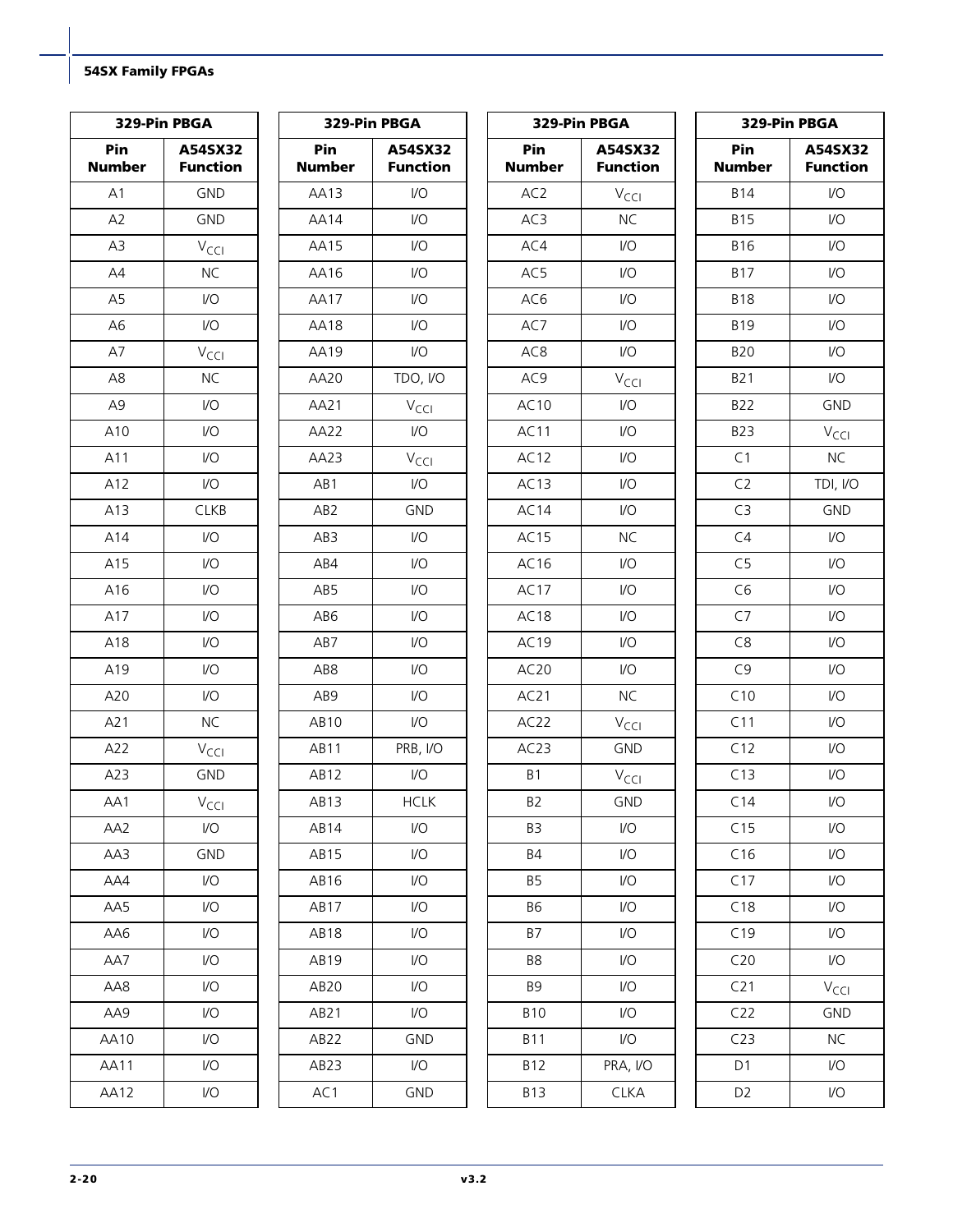

| 329-Pin PBGA         |                            | 329-Pin PBGA         |                            | 329-Pin PBGA         |                            | 329-Pin PBGA         |                            |
|----------------------|----------------------------|----------------------|----------------------------|----------------------|----------------------------|----------------------|----------------------------|
| Pin<br><b>Number</b> | A54SX32<br><b>Function</b> | Pin<br><b>Number</b> | A54SX32<br><b>Function</b> | Pin<br><b>Number</b> | A54SX32<br><b>Function</b> | Pin<br><b>Number</b> | A54SX32<br><b>Function</b> |
| D <sub>3</sub>       | $\mathsf{U}\mathsf{O}$     | F22                  | $\mathsf{I}/\mathsf{O}$    | K20                  | $\mathsf{I}/\mathsf{O}$    | N11                  | <b>GND</b>                 |
| D <sub>4</sub>       | TCK, I/O                   | F23                  | $\mathsf{U}\mathsf{O}$     | K21                  | $\mathsf{U}\mathsf{O}$     | N12                  | <b>GND</b>                 |
| D <sub>5</sub>       | $\mathsf{U}\mathsf{O}$     | G1                   | $\mathsf{U}\mathsf{O}$     | K22                  | $\mathsf{U}\mathsf{O}$     | N <sub>13</sub>      | <b>GND</b>                 |
| D <sub>6</sub>       | $\mathsf{U}\mathsf{O}$     | G <sub>2</sub>       | $\mathsf{U}\mathsf{O}$     | K23                  | $\mathsf{U}\mathsf{O}$     | N <sub>14</sub>      | <b>GND</b>                 |
| D7                   | $\mathsf{U}\mathsf{O}$     | G <sub>3</sub>       | $\mathsf{U}\mathsf{O}$     | L1                   | $\mathsf{U}\mathsf{O}$     | N20                  | <b>NC</b>                  |
| D8                   | $\mathsf{U}\mathsf{O}$     | G4                   | I/O                        | L2                   | I/O                        | N21                  | I/O                        |
| D <sub>9</sub>       | $\mathsf{I}/\mathsf{O}$    | G20                  | $\mathsf{U}\mathsf{O}$     | L <sub>3</sub>       | $\mathsf{U}\mathsf{O}$     | N22                  | $\mathsf{U}\mathsf{O}$     |
| D10                  | $\mathsf{U}\mathsf{O}$     | G21                  | $\mathsf{U}\mathsf{O}$     | L4                   | V <sub>CCR</sub>           | N23                  | I/O                        |
| D11                  | $V_{\text{CCA}}$           | G22                  | $\mathsf{U}\mathsf{O}$     | L <sub>10</sub>      | <b>GND</b>                 | P <sub>1</sub>       | I/O                        |
| D12                  | $V_{CCR}$                  | G23                  | <b>GND</b>                 | L11                  | <b>GND</b>                 | P <sub>2</sub>       | $\mathsf{U}\mathsf{O}$     |
| D13                  | $\mathsf{U}\mathsf{O}$     | H1                   | $\mathsf{U}\mathsf{O}$     | L12                  | <b>GND</b>                 | P <sub>3</sub>       | I/O                        |
| D14                  | $\mathsf{U}\mathsf{O}$     | H2                   | $\mathsf{U}\mathsf{O}$     | L13                  | <b>GND</b>                 | P4                   | I/O                        |
| D15                  | $\mathsf{U}\mathsf{O}$     | H <sub>3</sub>       | $\mathsf{U}\mathsf{O}$     | L14                  | <b>GND</b>                 | P10                  | <b>GND</b>                 |
| D16                  | $\mathsf{I}/\mathsf{O}$    | H4                   | $\mathsf{U}\mathsf{O}$     | L <sub>20</sub>      | $V_{CCR}$                  | P11                  | <b>GND</b>                 |
| D17                  | $\mathsf{U}\mathsf{O}$     | H <sub>20</sub>      | $V_{\text{CCA}}$           | L21                  | $\mathsf{U}\mathsf{O}$     | P12                  | <b>GND</b>                 |
| D18                  | $\mathsf{U}\mathsf{O}$     | H21                  | $\mathsf{U}\mathsf{O}$     | L22                  | $\mathsf{U}\mathsf{O}$     | P13                  | <b>GND</b>                 |
| D19                  | $\mathsf{U}\mathsf{O}$     | H <sub>22</sub>      | $\mathsf{U}\mathsf{O}$     | L23                  | <b>NC</b>                  | P14                  | <b>GND</b>                 |
| D20                  | $\mathsf{U}\mathsf{O}$     | H <sub>23</sub>      | I/O                        | M1                   | I/O                        | P20                  | V <sub>O</sub>             |
| D21                  | $\mathsf{I}/\mathsf{O}$    | J1                   | <b>NC</b>                  | M <sub>2</sub>       | $\mathsf{U}\mathsf{O}$     | P21                  | VO                         |
| D22                  | $\mathsf{U}\mathsf{O}$     | J2                   | $\mathsf{U}\mathsf{O}$     | M <sub>3</sub>       | $\mathsf{U}\mathsf{O}$     | P22                  | V <sub>O</sub>             |
| D23                  | $\mathsf{U}\mathsf{O}$     | J3                   | $VO$                       | M4                   | V <sub>CCA</sub>           | P23                  | V <sub>O</sub>             |
| E <sub>1</sub>       | $V_{\text{CCl}}$           | J4                   | $\mathsf{U}\mathsf{O}$     | M10                  | GND                        | R1                   | I/O                        |
| E <sub>2</sub>       | $\mathsf{U}\mathsf{O}$     | J20                  | I/O                        | M11                  | <b>GND</b>                 | R <sub>2</sub>       | $\sqrt{O}$                 |
| E3                   | I/O                        | J21                  | $\mathsf{IO}$              | M12                  | GND                        | R <sub>3</sub>       | $\mathsf{I}/\mathsf{O}$    |
| E4                   | $\mathsf{U}\mathsf{O}$     | J22                  | $\mathsf{U}\mathsf{O}$     | M13                  | GND                        | R4                   | $\mathsf{U}\mathsf{O}$     |
| E20                  | $\mathsf{U}\mathsf{O}$     | J23                  | $\mathsf{I}/\mathsf{O}$    | M14                  | <b>GND</b>                 | <b>R20</b>           | $\mathsf{VO}$              |
| E21                  | I/O                        | K1                   | $\mathsf{U}\mathsf{O}$     | M20                  | $V_{\text{CCA}}$           | R21                  | I/O                        |
| E22                  | I/O                        | K <sub>2</sub>       | $\mathsf{U}\mathsf{O}$     | M21                  | I/O                        | R22                  | $\mathsf{U}\mathsf{O}$     |
| E23                  | $\mathsf{U}\mathsf{O}$     | K3                   | I/O                        | M22                  | I/O                        | R23                  | I/O                        |
| F1                   | $\mathsf{U}\mathsf{O}$     | K4                   | I/O                        | M <sub>23</sub>      | $V_{\text{CCI}}$           | T1                   | $\mathsf{U}\mathsf{O}$     |
| F <sub>2</sub>       | TMS                        | K10                  | GND                        | N1                   | $\mathsf{I}/\mathsf{O}$    | T <sub>2</sub>       | $\mathsf{U}\mathsf{O}$     |
| F3                   | I/O                        | K11                  | <b>GND</b>                 | N2                   | $\mathsf{U}\mathsf{O}$     | T <sub>3</sub>       | I/O                        |
| F4                   | I/O                        | K12                  | <b>GND</b>                 | N3                   | $\mathsf{U}\mathsf{O}$     | T4                   | $\mathsf{U}\mathsf{O}$     |
| F20                  | $\mathsf{U}\mathsf{O}$     | K13                  | GND                        | N4                   | I/O                        | T20                  | VO                         |
| F21                  | $\mathsf{U}\mathsf{O}$     | K14                  | GND                        | N10                  | <b>GND</b>                 | T21                  | VO                         |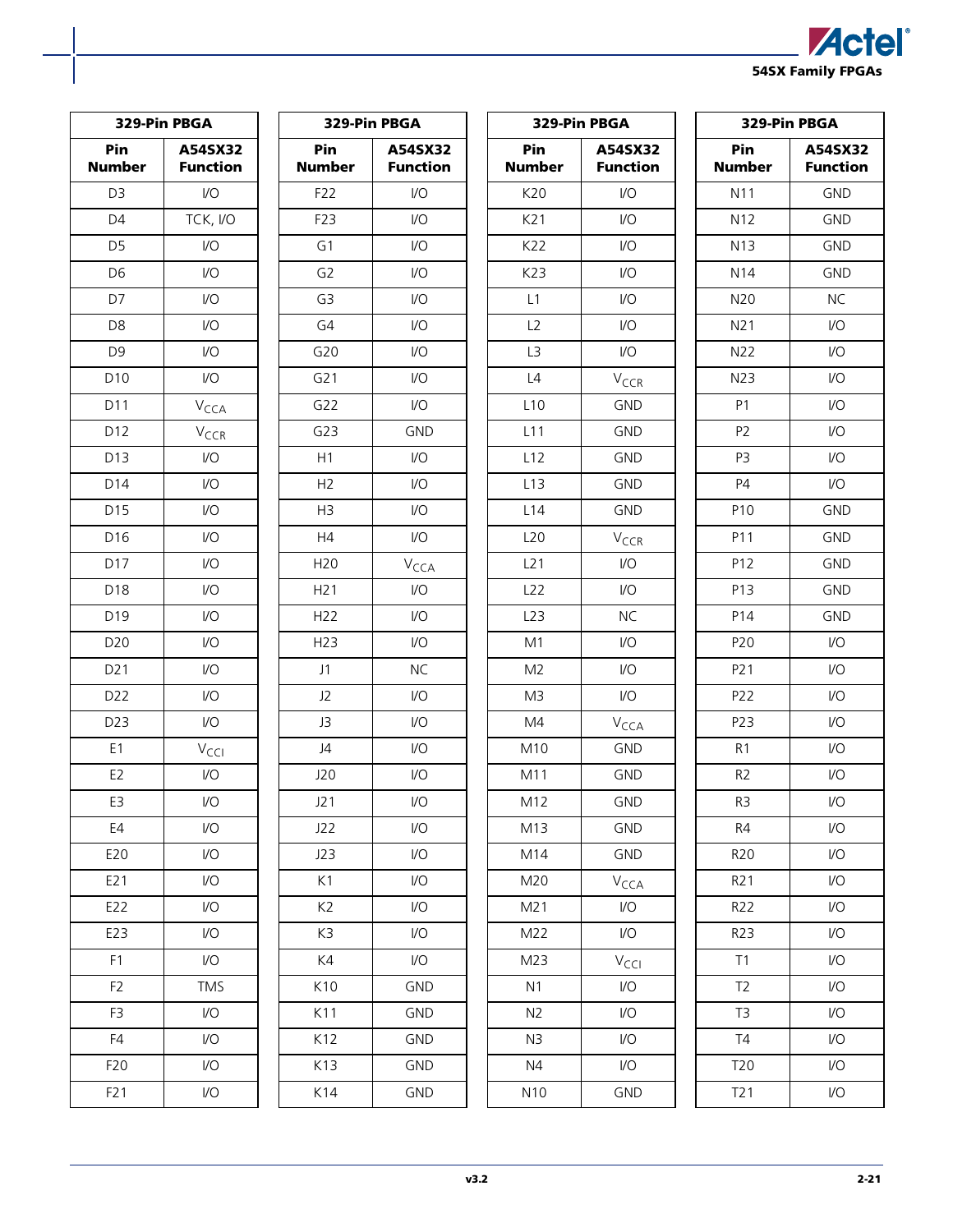| 329-Pin PBGA    |                     |  |  |  |
|-----------------|---------------------|--|--|--|
| Pin<br>Number   | A54SX32<br>Function |  |  |  |
| T <sub>22</sub> | VO                  |  |  |  |
| T23             | $IVO$               |  |  |  |
| U1              | $IVO$               |  |  |  |
| U2              | $IVO$               |  |  |  |
| U3              | V <sub>CCA</sub>    |  |  |  |
| U4              | $IVO$               |  |  |  |
| U20             | $IVO$               |  |  |  |
| U21             | V <sub>CCA</sub>    |  |  |  |
| U22             | I/O                 |  |  |  |
| U23             | $IVO$               |  |  |  |
| V <sub>1</sub>  | V <sub>CCI</sub>    |  |  |  |
| V <sub>2</sub>  | $IVO$               |  |  |  |
| V3              | I/O                 |  |  |  |

| 329-Pin PBGA         |                            |  |  |  |  |
|----------------------|----------------------------|--|--|--|--|
| Pin<br><b>Number</b> | A54SX32<br><b>Function</b> |  |  |  |  |
| V4                   | VO                         |  |  |  |  |
| V <sub>20</sub>      | I/O                        |  |  |  |  |
| V <sub>21</sub>      | I/O                        |  |  |  |  |
| V <sub>22</sub>      | I/O                        |  |  |  |  |
| V <sub>23</sub>      | I/O                        |  |  |  |  |
| W1                   | I/O                        |  |  |  |  |
| W <sub>2</sub>       | I/O                        |  |  |  |  |
| W <sub>3</sub>       | I/O                        |  |  |  |  |
| W4                   | I/O                        |  |  |  |  |
| W20                  | I/O                        |  |  |  |  |
| W <sub>21</sub>      | I/O                        |  |  |  |  |
| W22                  | I/O                        |  |  |  |  |

| 329-Pin PBGA   |                     |  |  |  |  |
|----------------|---------------------|--|--|--|--|
| Pin<br>Number  | A54SX32<br>Function |  |  |  |  |
| W23            | ΝC                  |  |  |  |  |
| Y1             | ΝC                  |  |  |  |  |
| Y <sub>2</sub> | I/O                 |  |  |  |  |
| Y3             | I/O                 |  |  |  |  |
| Y4             | <b>GND</b>          |  |  |  |  |
| <b>Y5</b>      | I/O                 |  |  |  |  |
| Y6             | VO                  |  |  |  |  |
| Y7             | I/O                 |  |  |  |  |
| Y8             | 1/O                 |  |  |  |  |
| Y9             | I/O                 |  |  |  |  |
| Y10            | I/O                 |  |  |  |  |
| Y11            | I/O                 |  |  |  |  |

| 329-Pin PBGA    |                            |  |  |  |  |
|-----------------|----------------------------|--|--|--|--|
| Pin<br>Number   | A54SX32<br><b>Function</b> |  |  |  |  |
| Y12             | V <sub>CCA</sub>           |  |  |  |  |
| Y13             | V <sub>CCR</sub>           |  |  |  |  |
| Y14             | I/O                        |  |  |  |  |
| Y15             | I/O                        |  |  |  |  |
| Y16             | I/O                        |  |  |  |  |
| Y17             | I/O                        |  |  |  |  |
| Y18             | I/O                        |  |  |  |  |
| Y19             | I/O                        |  |  |  |  |
| Y20             | GND                        |  |  |  |  |
| Y <sub>21</sub> | I/O                        |  |  |  |  |
| Y22             | I/O                        |  |  |  |  |
| Y23             | I/O                        |  |  |  |  |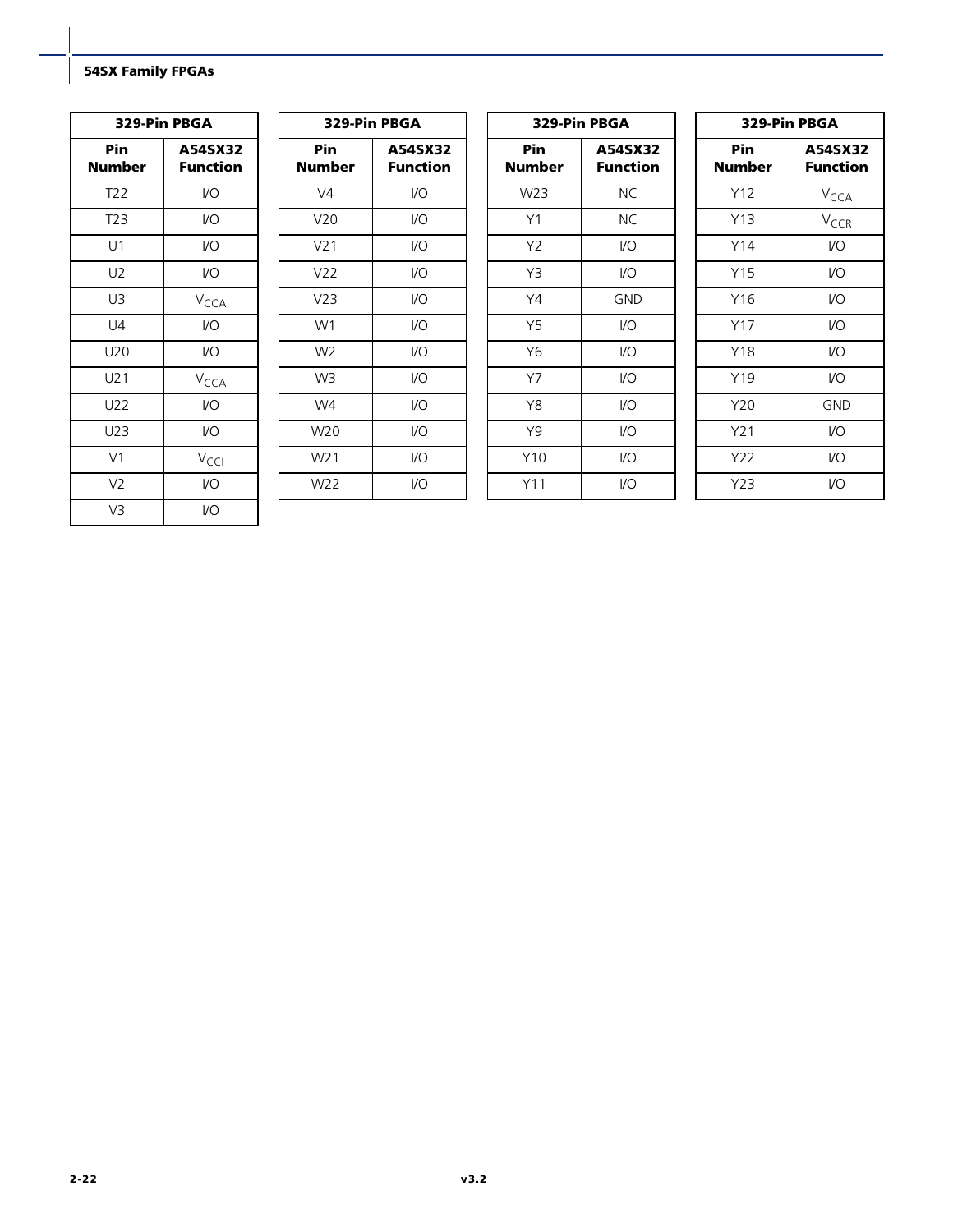

## <span id="page-60-0"></span>**144-Pin FBGA**



*Figure 2-8 •* **144-Pin FBGA (Top View)**

#### **Note**

For Package Manufacturing and Environmental information, visit the Package Resource center at [http://www.actel.com/products/rescenter/package/index.html.](http://www.actel.com/products/rescenter/package/index.html)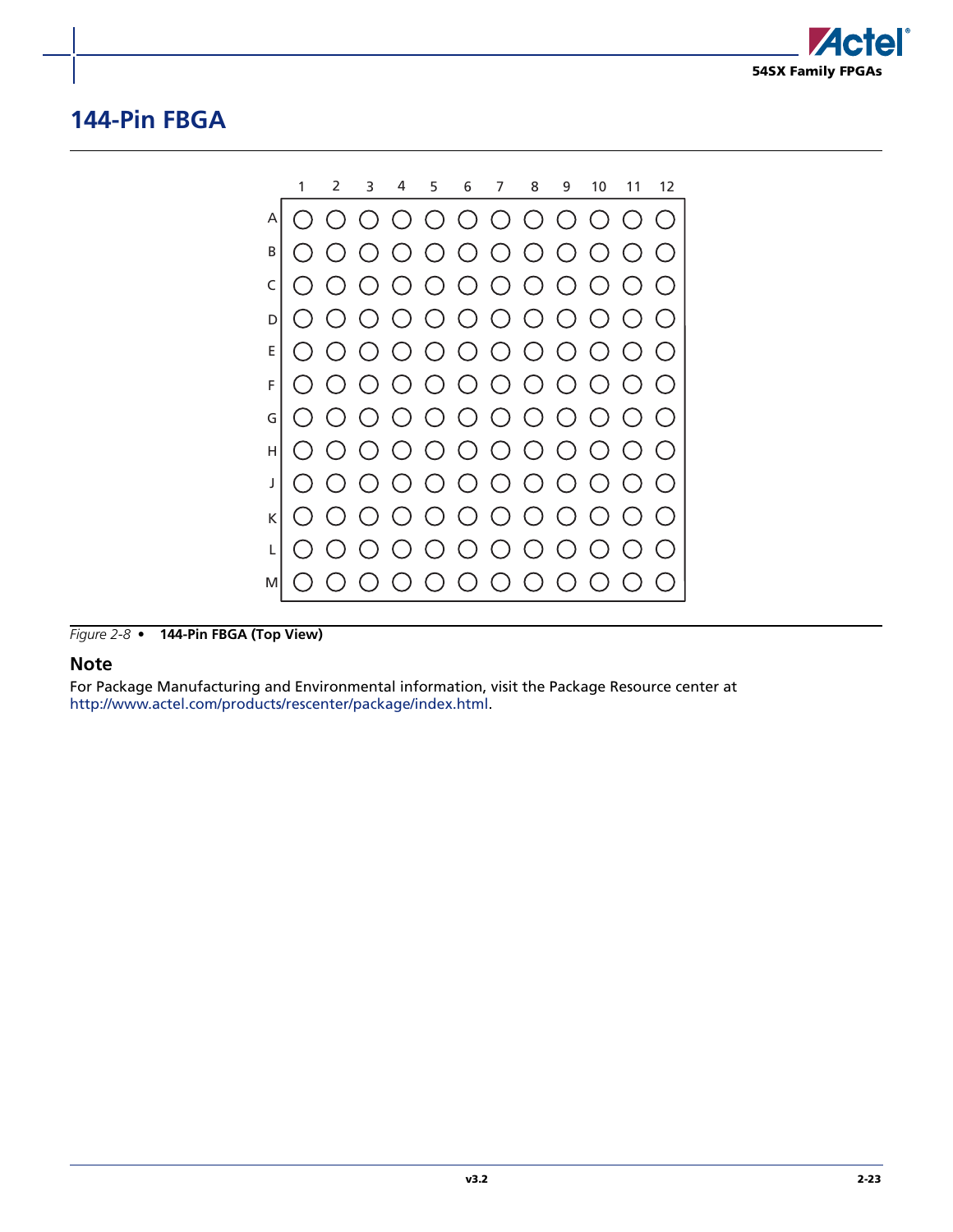| 144-Pin FBGA         |                             | 144-Pin FBGA         |                            | 144-Pin FBGA         |                            | 144-Pin FBGA         |                            |
|----------------------|-----------------------------|----------------------|----------------------------|----------------------|----------------------------|----------------------|----------------------------|
| Pin<br><b>Number</b> | A54SX08<br><b>Function</b>  | Pin<br><b>Number</b> | A54SX08<br><b>Function</b> | Pin<br><b>Number</b> | A54SX08<br><b>Function</b> | Pin<br><b>Number</b> | A54SX08<br><b>Function</b> |
| A1                   | $\mathsf{VO}$               | D <sub>1</sub>       | $\mathsf{I}/\mathsf{O}$    | G1                   | $\mathsf{I}/\mathsf{O}$    | K1                   | $\mathsf{U}\mathsf{O}$     |
| A <sub>2</sub>       | $\mathsf{VO}$               | D <sub>2</sub>       | $V_{\text{CCI}}$           | G <sub>2</sub>       | <b>GND</b>                 | K2                   | $\mathsf{U}\mathsf{O}$     |
| A3                   | $\mathsf{U}\mathsf{O}$      | D <sub>3</sub>       | TDI, I/O                   | G3                   | $\mathsf{I}/\mathsf{O}$    | K3                   | $\mathsf{I}/\mathsf{O}$    |
| AA                   | $\mathsf{VO}$               | D4                   | $\mathsf{I}/\mathsf{O}$    | G4                   | $\mathsf{I}/\mathsf{O}$    | K4                   | $\mathsf{U}\mathsf{O}$     |
| A <sub>5</sub>       | $V_{\text{CCA}}$            | D <sub>5</sub>       | $\mathsf{I}/\mathsf{O}$    | G <sub>5</sub>       | <b>GND</b>                 | K5                   | $\mathsf{U}\mathsf{O}$     |
| A <sub>6</sub>       | <b>GND</b>                  | D <sub>6</sub>       | $\mathsf{I}/\mathsf{O}$    | G <sub>6</sub>       | <b>GND</b>                 | K6                   | $\mathsf{U}\mathsf{O}$     |
| A7                   | <b>CLKA</b>                 | D7                   | $\mathsf{I}/\mathsf{O}$    | G7                   | <b>GND</b>                 | K7                   | <b>GND</b>                 |
| A8                   | $\mathsf{U}\mathsf{O}$      | D <sub>8</sub>       | $\mathsf{I}/\mathsf{O}$    | G8                   | $V_{\text{CCI}}$           | K8                   | $\sqrt{O}$                 |
| A <sub>9</sub>       | $\mathsf{VO}$               | D <sub>9</sub>       | $\mathsf{I}/\mathsf{O}$    | G9                   | 1/O                        | K9                   | I/O                        |
| A10                  | $\mathsf{I}/\mathsf{O}$     | D10                  | $\mathsf{I}/\mathsf{O}$    | G10                  | $\mathsf{I}/\mathsf{O}$    | K10                  | <b>GND</b>                 |
| A11                  | $\mathsf{I}/\mathsf{O}$     | D <sub>11</sub>      | I/O                        | G11                  | 1/O                        | K11                  | $U$                        |
| A12                  | $\mathsf{I}/\mathsf{O}$     | D12                  | $\mathsf{I}/\mathsf{O}$    | G12                  | 1/O                        | K12                  | $\mathsf{U}\mathsf{O}$     |
| <b>B1</b>            | $\mathsf{I}/\mathsf{O}$     | E1                   | $\mathsf{I}/\mathsf{O}$    | H1                   | $\mathsf{U}\mathsf{O}$     | L1                   | <b>GND</b>                 |
| B <sub>2</sub>       | <b>GND</b>                  | E <sub>2</sub>       | $\mathsf{I}/\mathsf{O}$    | H2                   | $\mathsf{U}\mathsf{O}$     | L2                   | $\mathsf{I}/\mathsf{O}$    |
| B <sub>3</sub>       | 1/O                         | E3                   | $\mathsf{I}/\mathsf{O}$    | H <sub>3</sub>       | $\mathsf{U}\mathsf{O}$     | L3                   | $\mathsf{U}\mathsf{O}$     |
| <b>B4</b>            | $\mathsf{I}/\mathsf{O}$     | E4                   | $\mathsf{I}/\mathsf{O}$    | H4                   | $\mathsf{U}\mathsf{O}$     | L4                   | $\mathsf{U}\mathsf{O}$     |
| <b>B5</b>            | $\mathsf{I}/\mathsf{O}$     | E <sub>5</sub>       | <b>TMS</b>                 | H <sub>5</sub>       | $V_{\text{CCA}}$           | L5                   | $\mathsf{U}\mathsf{O}$     |
| <b>B6</b>            | $\mathsf{I}/\mathsf{O}$     | E <sub>6</sub>       | $V_{\text{CCI}}$           | H <sub>6</sub>       | $V_{\text{CCA}}$           | L6                   | $\mathsf{U}\mathsf{O}$     |
| <b>B7</b>            | CLKB                        | E7                   | $V_{\text{CCl}}$           | H7                   | $V_{\text{CCI}}$           | L7                   | <b>HCLK</b>                |
| B8                   | $\mathsf{I}/\mathsf{O}$     | E8                   | $V_{\text{CCI}}$           | H <sub>8</sub>       | $V_{\text{CCI}}$           | L8                   | $\mathsf{U}\mathsf{O}$     |
| B <sub>9</sub>       | $\mathsf{I}/\mathsf{O}$     | E9                   | $V_{\text{CCA}}$           | H <sub>9</sub>       | $V_{\text{CCA}}$           | L9                   | $\mathsf{U}\mathsf{O}$     |
| <b>B10</b>           | 1/O                         | E10                  | $\mathsf{I}/\mathsf{O}$    | H10                  | $\mathsf{I}/\mathsf{O}$    | L10                  | $\mathsf{U}\mathsf{O}$     |
| <b>B11</b>           | <b>GND</b>                  | E11                  | <b>GND</b>                 | H11                  | $\mathsf{I}/\mathsf{O}$    | L11                  | $\mathsf{U}\mathsf{O}$     |
| <b>B12</b>           | $\mathsf{I}/\mathsf{O}$     | E12                  | $\mathsf{I}/\mathsf{O}$    | H12                  | $V_{CCR}$                  | L12                  | $\mathsf{U}\mathsf{O}$     |
| C1                   | $\mathsf{IO}$               | F1                   | $\mathsf{I}/\mathsf{O}$    | J1                   | $\mathsf{IO}$              | M1                   | $\mathsf{I}/\mathsf{O}$    |
| C <sub>2</sub>       | $\mathsf{U}\mathsf{O}$      | F <sub>2</sub>       | $\mathsf{U}\mathsf{O}$     | J2                   | $\mathsf{U}\mathsf{O}$     | M <sub>2</sub>       | I/O                        |
| C3                   | TCK, I/O                    | F3                   | $V_{CCR}$                  | J3                   | $\mathsf{U}\mathsf{O}$     | M <sub>3</sub>       | $\mathsf{U}\mathsf{O}$     |
| C4                   | $\mathsf{U}\mathsf{O}$      | F4                   | I/O                        | J4                   | $\mathsf{U}\mathsf{O}$     | M4                   | $\mathsf{U}\mathsf{O}$     |
| C <sub>5</sub>       | $\mathsf{U}\mathsf{O}$      | F <sub>5</sub>       | GND                        | J5                   | $\mathsf{U}\mathsf{O}$     | M <sub>5</sub>       | $\mathsf{U}\mathsf{O}$     |
| C6                   | PRA, I/O                    | F6                   | GND                        | J6                   | PRB, I/O                   | M <sub>6</sub>       | $\sqrt{O}$                 |
| C7                   | $\mathsf{U}\mathsf{O}$      | F7                   | GND                        | J7                   | $\mathsf{U}\mathsf{O}$     | M7                   | $V_{\text{CCA}}$           |
| C8                   | $\mathsf{U}\mathsf{O}$      | F8                   | $V_{\text{CCI}}$           | J8                   | $\mathsf{U}\mathsf{O}$     | M <sub>8</sub>       | $\mathsf{VO}$              |
| C9                   | $\mathsf{U}\mathsf{O}$      | F9                   | I/O                        | J9                   | $\mathsf{U}\mathsf{O}$     | M <sub>9</sub>       | $\mathsf{IO}$              |
| C10                  | $\overline{1}/\overline{O}$ | F10                  | GND                        | J10                  | $\mathsf{U}\mathsf{O}$     | M10                  | $\mathsf{U}\mathsf{O}$     |
| C11                  | $\mathsf{I}/\mathsf{O}$     | F11                  | $\mathsf{U}\mathsf{O}$     | J11                  | $\mathsf{U}\mathsf{O}$     | M11                  | TDO, I/O                   |
| C12                  | $\mathsf{I}/\mathsf{O}$     | F12                  | $\mathsf{U}\mathsf{O}$     | J12                  | V <sub>CCA</sub>           | M12                  | $\mathsf{U}\mathsf{O}$     |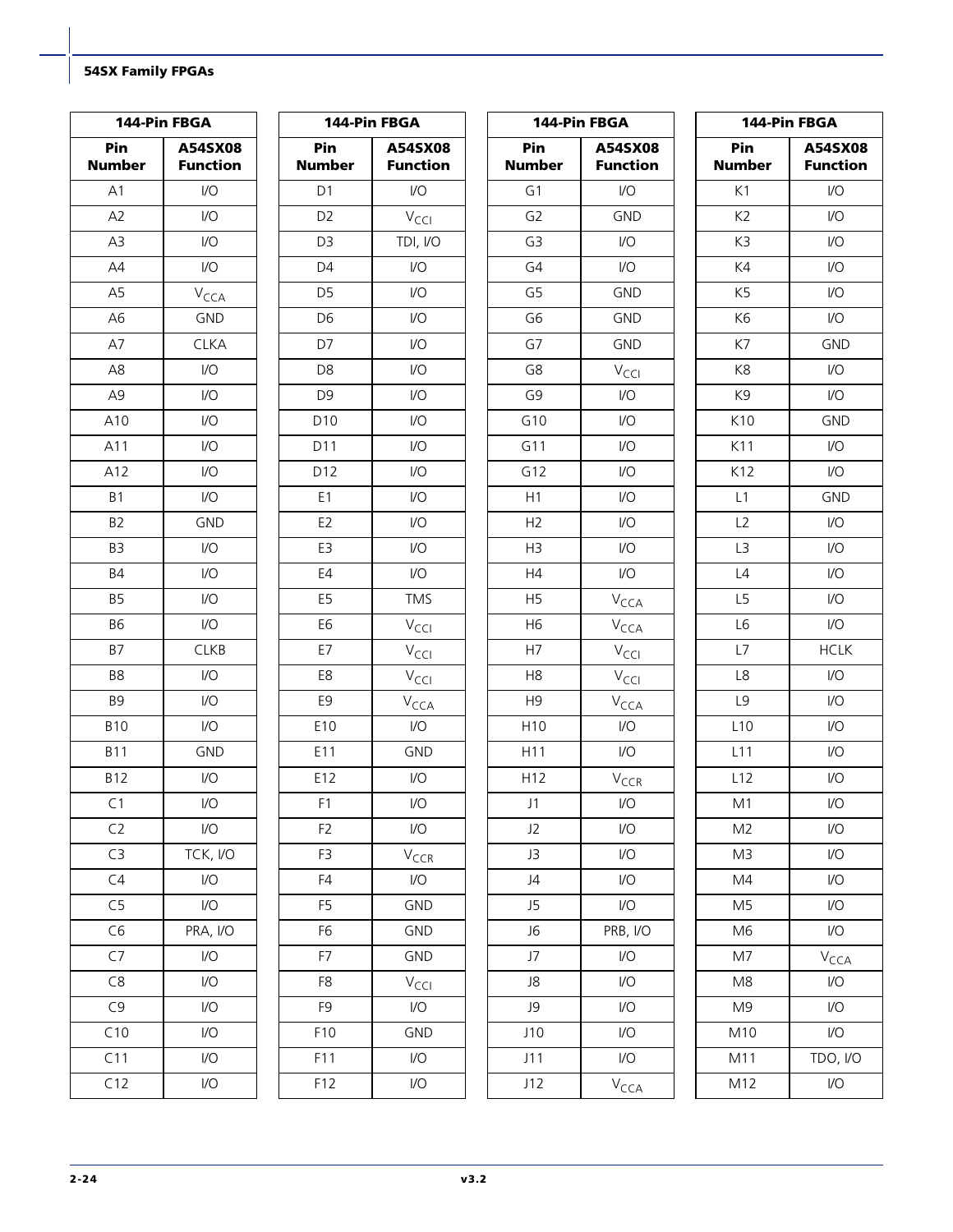

# <span id="page-62-0"></span>**Datasheet Information**

## <span id="page-62-1"></span>**List of Changes**

The following table lists critical changes that were made in the current version of the document.

|             | Previous Version   Changes in Current Version (v3.2)                                                                                            | Page     |  |  |  |  |
|-------------|-------------------------------------------------------------------------------------------------------------------------------------------------|----------|--|--|--|--|
| v3.1        | The "Ordering Information" was updated to include RoHS information.                                                                             |          |  |  |  |  |
| (June 2003) | The Product Plan was removed since all products have been released.                                                                             | N/A      |  |  |  |  |
|             | Information concerning the TRST pin in the "Probe Circuit Control Pins" section was removed.                                                    | $1 - 6$  |  |  |  |  |
|             | The "Dedicated Test Mode" section is new.                                                                                                       | $1 - 6$  |  |  |  |  |
|             | The "Programming" section is new.                                                                                                               | $1 - 7$  |  |  |  |  |
|             | A note was added to the "Power-Up Sequencing" table.                                                                                            | $1 - 15$ |  |  |  |  |
|             | A note was added to the "Power-Down Sequencing" table. The 3.3 V comments were updated for the<br>following devices: A54SX08, A54SX16, A54SX32. | $1 - 15$ |  |  |  |  |
|             | U11 and U13 were added to the "313-Pin PBGA" table.                                                                                             | $2 - 17$ |  |  |  |  |
| v3.0.1      | Storage temperature in Table 1-3 was updated.                                                                                                   | $1 - 7$  |  |  |  |  |
|             | Table 1-1 was updated.                                                                                                                          | $1 - 5$  |  |  |  |  |

## <span id="page-62-2"></span>**Datasheet Categories**

In order to provide the latest information to designers, some datasheets are published before data has been fully characterized. Datasheets are designated as "Product Brief," "Advanced," "Production," and "Datasheet Supplement." The definitions of these categories are as follows:

### **Product Brief**

The product brief is a summarized version of a datasheet (advanced or production) containing general product information. This brief gives an overview of specific device and family information.

### **Advanced**

This datasheet version contains initial estimated information based on simulation, other products, devices, or speed grades. This information can be used as estimates, but not for production.

### **Unmarked (production)**

This datasheet version contains information that is considered to be final.

### **Datasheet Supplement**

The datasheet supplement gives specific device information for a derivative family that differs from the general family datasheet. The supplement is to be used in conjunction with the datasheet to obtain more detailed information and for specifications that do not differ between the two families.

## <span id="page-62-3"></span>**International Traffic in Arms Regulations (ITAR) and Export Administration Regulations (EAR)**

The products described in this datasheet are subject to the International Traffic in Arms Regulations (ITAR) or the Export Administration Regulations (EAR). They may require an approved export license prior to their export. An export can include a release or disclosure to a foreign national inside or outside the United States.